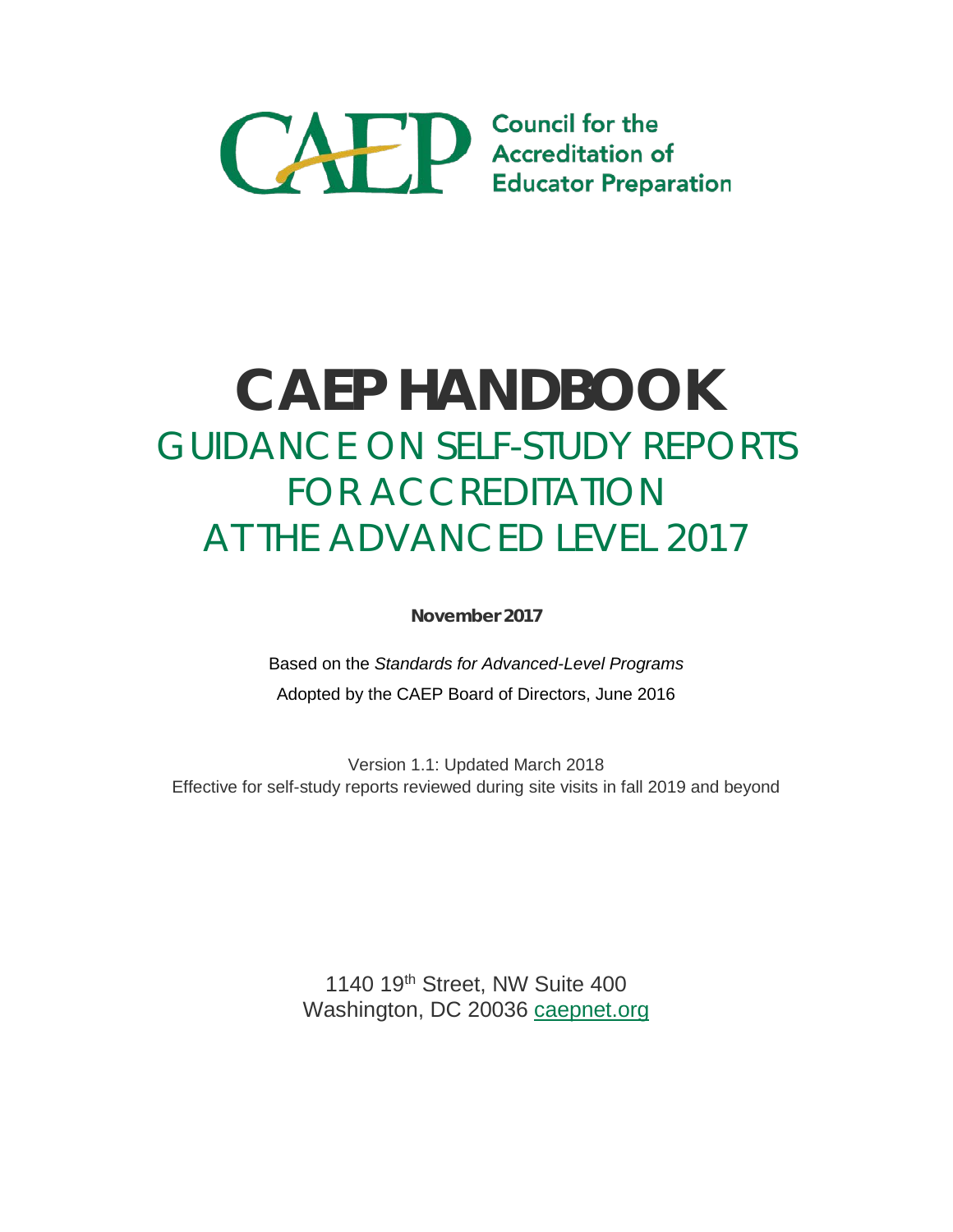|    | Contents                                                                                                                                    | Page           |
|----|---------------------------------------------------------------------------------------------------------------------------------------------|----------------|
|    | <b>PREFACE</b> from the CAEP President, Christopher A. Koch                                                                                 | 4              |
|    | <b>CAEP HANDBOOK: GUIDANCE ON SELF-STUDY REPORTS FOR ACCREDITATION AT THE</b><br><b>ADVANCED-LEVEL</b>                                      | 5              |
|    | A. SCOPE OF ACCREDITATION, ADVANCED-LEVEL PROGRAMS                                                                                          | 5              |
|    | <b>Accreditation Policy Overview</b><br><b>Guidance</b>                                                                                     | 5<br>6         |
|    | <b>B. PREPARING FOR AND WRITING THE SELF-STUDY REPORT</b>                                                                                   | 7              |
|    | <b>Accreditation Policy Overview</b>                                                                                                        | $\overline{7}$ |
|    | <b>Guidance</b>                                                                                                                             | $\overline{7}$ |
|    | <b>B.1 Conducting self-studies</b><br>B.2 Writing the self-study report                                                                     | $\overline{7}$ |
|    | B.3 Building the case that a standard is met                                                                                                | $\bf 8$<br>9   |
|    | B.4 General guidance for use of data in self-study reports                                                                                  | 10             |
|    | B.5 Addressing cross-cutting themes of diversity and applications of technology                                                             | 12             |
|    | B.6 The best data we have                                                                                                                   | 13             |
| C. | THE CAEP STANDARDS FOR ADVANCED-LEVEL PROGRAMS                                                                                              | 14             |
|    | <b>Accreditation Policy Overview</b>                                                                                                        | 14             |
|    | <b>Guidance</b>                                                                                                                             | 14             |
|    | The Quality Assurance system                                                                                                                | 14             |
|    | Additional materials and modifications                                                                                                      | 15<br>16       |
|    | QUALITY ASSURANCE AND CONTINUOUS IMPROVEMENT, CAEP Standard A.5<br>Special note for EPPs with only Advanced-Level Programs, CAEP Standard 5 | 16             |
|    | CAEP Standard A.5, Provider Quality Assurance and Continuous<br>Improvement                                                                 | 17             |
|    | Underlying concepts and considerations                                                                                                      | 18             |
|    | Evidence examples for Standard A.5                                                                                                          | 19             |
|    | Self-study reflection questions for Standard A.5                                                                                            | 23             |
|    | CANDIDATE KNOWLEDGE AND SKILLS, CAEP Standard A.1                                                                                           | 24             |
|    | CAEP Standard A.1, Advanced Preparation Content and Pedagogical<br>Knowledge                                                                | 24             |
|    | Underlying concepts and considerations                                                                                                      | 25             |
|    | Evidence examples for Standard A.1                                                                                                          | 25             |
|    | Self-study reflection questions for Standard A.1                                                                                            | 26             |
|    | CLINICAL PARTNERSHIPS AND PRACTICE, CAEP Standard A.2                                                                                       | 28             |
|    | CAEP Standard A.2, Advanced Preparation Clinical Partnerships and Practice                                                                  | 28             |
|    | Underlying concepts and considerations                                                                                                      | 28             |
|    | Evidence examples for Standard A.2                                                                                                          | 29             |
|    | Self-study reflection questions for Standard A.2                                                                                            | 30             |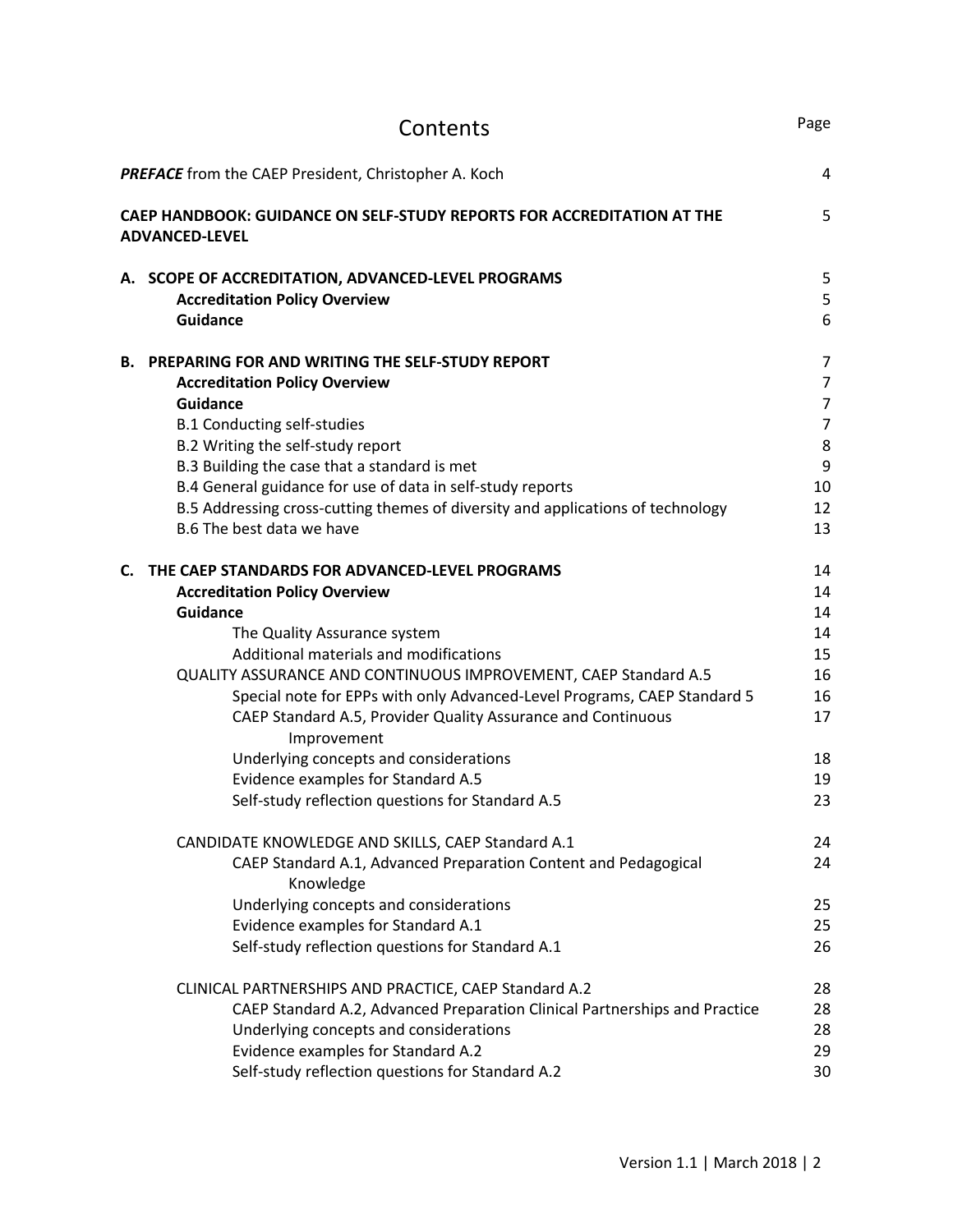| CANDIDATE QUALITY, SELECTIVITY AND PROGRESS, CAEP Standard A.3            | 32 |
|---------------------------------------------------------------------------|----|
| CAEP Standard A.3, Advanced Preparation Candidate Quality and Selectivity | 32 |
| Underlying concepts and considerations                                    | 33 |
| Evidence examples for Standard A.3                                        | 33 |
| Self-study reflection questions for Standard A.3                          | 35 |
| SATISFACTION WITH PREPARATION, CAEP Standard A.4                          | 37 |
| CAEP Standard A.4, Satisfaction with Preparation                          | 37 |
| Underlying concepts and considerations                                    | 37 |
| Evidence examples for Standard A.4                                        | 37 |
| Self-study reflection questions for Standard A.4                          | 39 |
| <b>APPENDIX A: Evidence Sufficiency Criteria</b>                          | 40 |
| For Quality Assurance and Continuous Improvement (CAEP Standard A.5)      | 40 |
| For Candidate Knowledge and Skills (CAEP Standard A.1)                    | 45 |
| For Clinical Partnerships and Practice (CAEP Standard A.2)                | 51 |
| For Candidate Quality, Selectivity, and Progress (CAEP Standard A.3)      | 56 |
| For Satisfaction with Preparation (CAEP Standard A.4)                     | 61 |
| <b>APPENDIX B: Phase-In Schedule for Advanced-Level Programs</b>          |    |
| <b>APPENDIX C: Guidelines for Plans, Advanced-Level Preparation</b>       | 68 |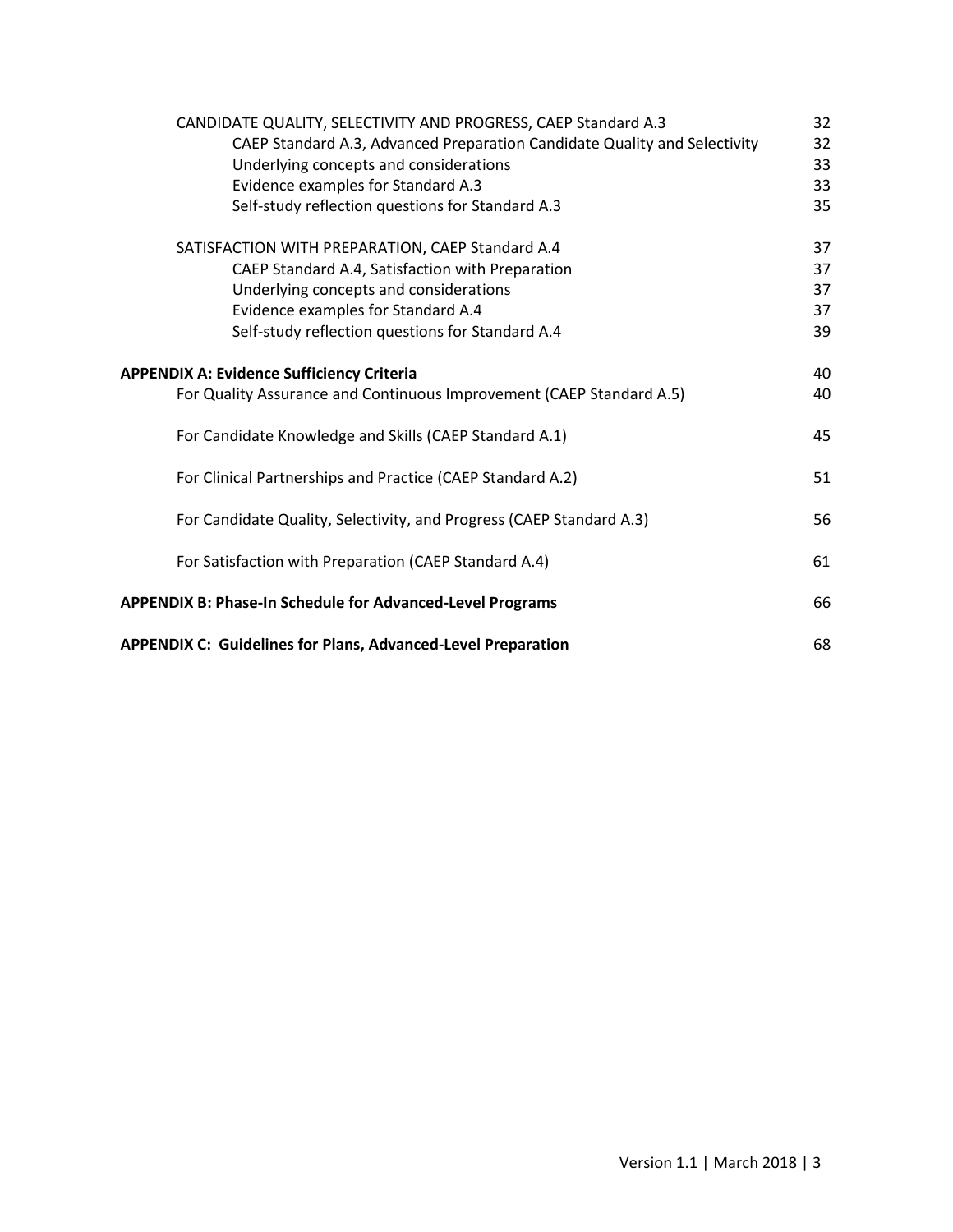

# **PREFACE**

This *CAEP Handbook* explains and interprets the Council for the Accreditation of Educator Preparation (CAEP) Standards for Advanced-Level Programs, together with evidence examples and question prompts for self-study reports. Its purpose is to inform educator preparation provider (EPP) teams that conduct an EPP's accreditation self-study and prepare the self-study report for advanced-level preparation. There are "reflection" questions at the conclusion of each standard in this Handbook. A new feature in CAEP accreditation, these are intended to assist EPP leadership as they focus on key evidence they have accumulated, and how they can make their strongest case that each CAEP Standard is met in the context of their EPP. The questions encourage review, relative to CAEP Standards at the advanced preparation level, of an EPP's successes, their current status, changes that have occurred, and the progress they are making. By early 2018, CAEP will publish a companion selfstudy Handbook for Initial Preparation.

When an EPP is ready to organize its holistic summary statement for each CAEP Standard, it will select evidence that its preparers believe will make the most compelling case for each standard. It will decide how each individual item of evidence contributes to the case, how the items might best be sequenced, the weight it will give to each item of evidence in summarizing its case, and the interpretation of the significance and meaning of that evidence for its case. Appendix A attached to this Handbook includes detailed notes on examples of evidence and evaluation criteria. These examples are sufficiently numerous to reflect most of the likely evidence choices by EPPs, and they can also serve as a guiding framework for site teams if an EPP has selected something that is not specifically listed. In the next several months CAEP is undertaking a review of those criteria side by side with decision guidelines that are used by CAEP's Accreditation Council. This extra step will ensure that CAEP's decision criteria, used across various stages of accreditation, are carefully aligned and consistent, all fitting seamlessly together. That review is part of CAEP's continuing efforts to honor CAEP's standards, inform them through rigorous evidence, and to do so in ways that recognize each EPP's own circumstances and enhances their opportunities for innovation.

This *Handbook* is part of a comprehensive system of guidance and capacity-building support to assist EPPs in making their case for meeting CAEP Standards for Advanced-Level Programs. The CAEP Policy Manual (July 2017) and other resources further explicate CAEP policies, procedures and processes. Through CAEP conferences, presentations and online communications, CAEP gathers and incorporates feedback from the field into the guidance documents. Additional resources are available to providers on the CAEP website, and through the weekly announcements and communications to EPPs.

> Christopher A. Koch President November 2, 2017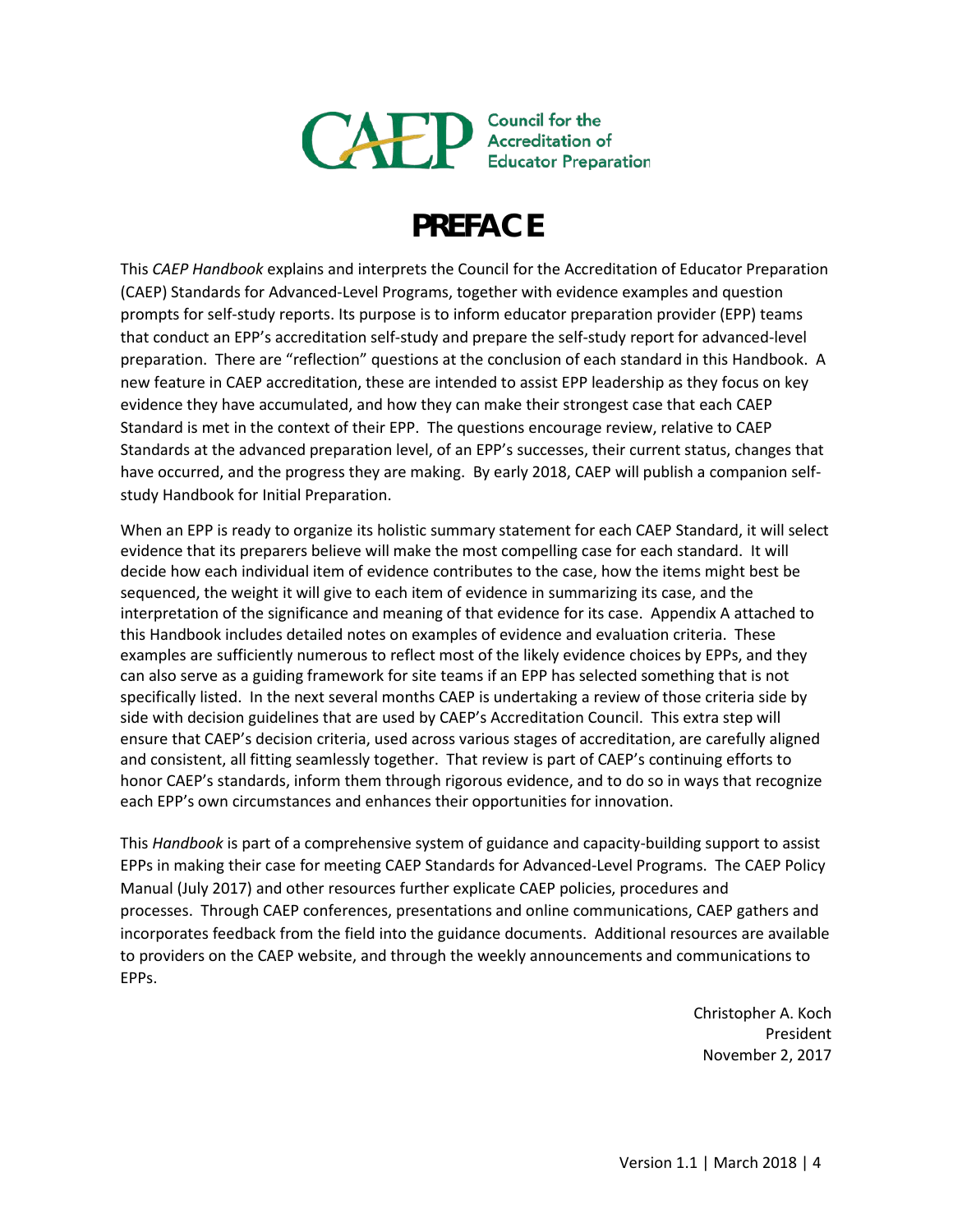# **CAEP HANDBOOK: GUIDANCE ON SELF-STUDY REPORTS FOR ACCREDITATION AT THE ADVANCED LEVEL**

**This Handbook is designed as a resource to be used for educator preparation providers (EPPs) that are conducting self-studies and writing advanced-level accreditation reports. Although this Handbook includes excerpts and references to the Standards for Advanced-Level Programs and to Accreditation Policy, changes are made from time to time in CAEP Standards and policies. These changes often have a direct effect on the standards and policies that will guide accreditation reviews and decisions. EPPs and States will want to ensure that they stay abreast of such changes, which can be found at CAEP's website [\(caepnet.org\)](http://www.caepnet.org/). Information in this Handbook that conflicts with standards or policies may have been superseded. Please contact CAEP staff if you have any questions.**

**In August 2013, CAEP formally adopted rigorous standards and evidence expectations for initial teacher preparation [\(caepnet.org/standards/\)](http://caepnet.org/standards/). In June 2016, the CAEP Board of Directors adopted complementary standards for advanced preparation of professional educators and defined the scope of these standards [\(caepnet.org/standards/standards-advanced-programs\)](http://caepnet.org/standards/standards-advanced-programs).**

**CAEP's accreditation procedures link standards and their components together with rigorous evidence in three strategic ways. First, there must be direct evidence that the provider's completers are competent in their advanced-level specialty field. Second, evidence must demonstrate that the provider's faculty and clinical educators create practical experiences that effectively prepare specialized practitioners for work settings. Third, there must be documentation that a culture of evidence continuously supports evaluation and quality enhancements of the EPP's advanced-level professional preparation programs.**

## **A. Scope**

## **Accreditation Policy Overview**

Accreditation Policy 3.02 [\(http://caepnet.org/~/media/Files/caep/accreditation-](http://caepnet.org/%7E/media/Files/caep/accreditation-resources/accreditation-policy.pdf?la=en)

[resources/accreditation-policy.pdf?la=en\)](http://caepnet.org/%7E/media/Files/caep/accreditation-resources/accreditation-policy.pdf?la=en) establishes the scope of accreditation for Advanced-Level Programs. It provides a definition of Advanced-Level Programs and Add-On Programs. It also provides information on the applicable standards, decisions, and petitions for the exemption of Advanced-Level Programs.

• Advanced-level programs are defined by CAEP as educator preparation programs at the postbaccalaureate or graduate levels leading to licensure, certification, or endorsement. These programs are designed to develop P-12 teachers who have already completed an initial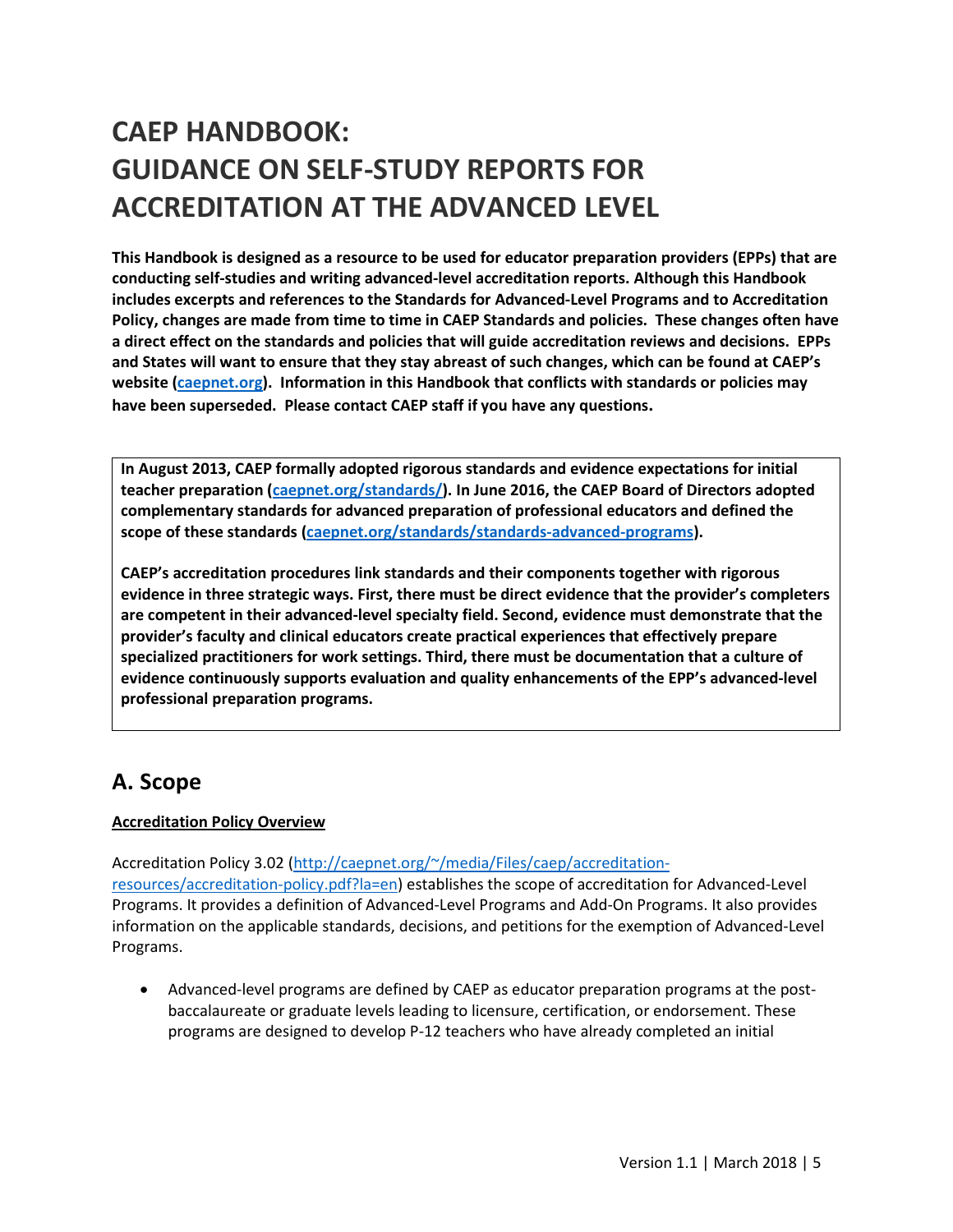preparation program, currently licensed administrators, other certificated (or similar state language<sup>[1](#page-5-0)</sup>) school professionals for employment in P-12 schools/districts.

• Add-on programs are defined as programs designed for educators who hold valid teaching licensure and are seeking to add additional teaching field(s), and for programs that lead to licensure, but for which the licensing authority (e.g., state or country) does not require completion of an internship for eligibility. These programs do not lead to a degree, but may lead to a certificate. Add-on programs require a licensure examination or an assessment of candidate proficiency to understand and apply knowledge and skills in the specialty licensure area that provides access to employment in a P-12 setting. They are reviewed under CAEP Standard A.1, component A.1.1, and require the EPP to submit evidence of candidate content knowledge documented by state licensure test scores and other proficiency measures.

Please review the full text of Policy 3.02 for additional information, including advanced-level programs NOT reviewed by CAEP and criteria for petitions for exemption of advanced-level programs.

## **Guidance**

These programs are submitted to CAEP using the *[CAEP Standards for Advanced-Level Programs](http://caepnet.org/standards/standards-advanced-programs)*.

The Accreditation Council reviews the accreditation documents for each EPP and makes accreditation decisions for the EPP at the initial- and advanced-levels. Although one self-study report is submitted, the Accreditation Council makes two separate decisions. There is one decision for the initial-level programs and one for the advanced-level programs with areas for improvement and stipulations assigned (as appropriate) at each level. See section B, below, for additional information on preparing for and writing the self-study report.

## **CAEP focus note: Interpreting Inclusion/Exclusion and Submission Requirements**

- Programs that meet the definition of advanced-level degree programs or advanced-level add-on programs are subject to review. All programs that lead to licensure or certification are to be included. For included programs, the evidence submission requirements vary based on whether an internship is required (i.e., advanced-level program) or not (i.e., advanced-level add-on program).
- Any program that does not meet the definition of either an advanced-level program or advancedlevel add-on program (i.e., does not lead to licensure) is not to be included in the self-study report, will not be reviewed by the CAEP-appointed site team, and will not be included in/covered by any accreditation decision from the Accreditation Council.
- Providers with programs that are accredited by another CHEA- or USED-recognized accreditor (e.g., such as those listed [here\)](http://caepnet.org/accreditation/caep-accreditation/caep-accreditation-resources/national-specialized-accreditors) are not barred from pursuing CAEP accreditation for those programs if desired. Providers may do so by submitting evidence for a full review; these programs may not submit proof of other accreditation to achieve partial exemption from some CAEP Standards while undergoing review for other CAEP Standards. If a program is submitted for

<span id="page-5-0"></span><sup>&</sup>lt;sup>1</sup> States use different terminology for licensure and certification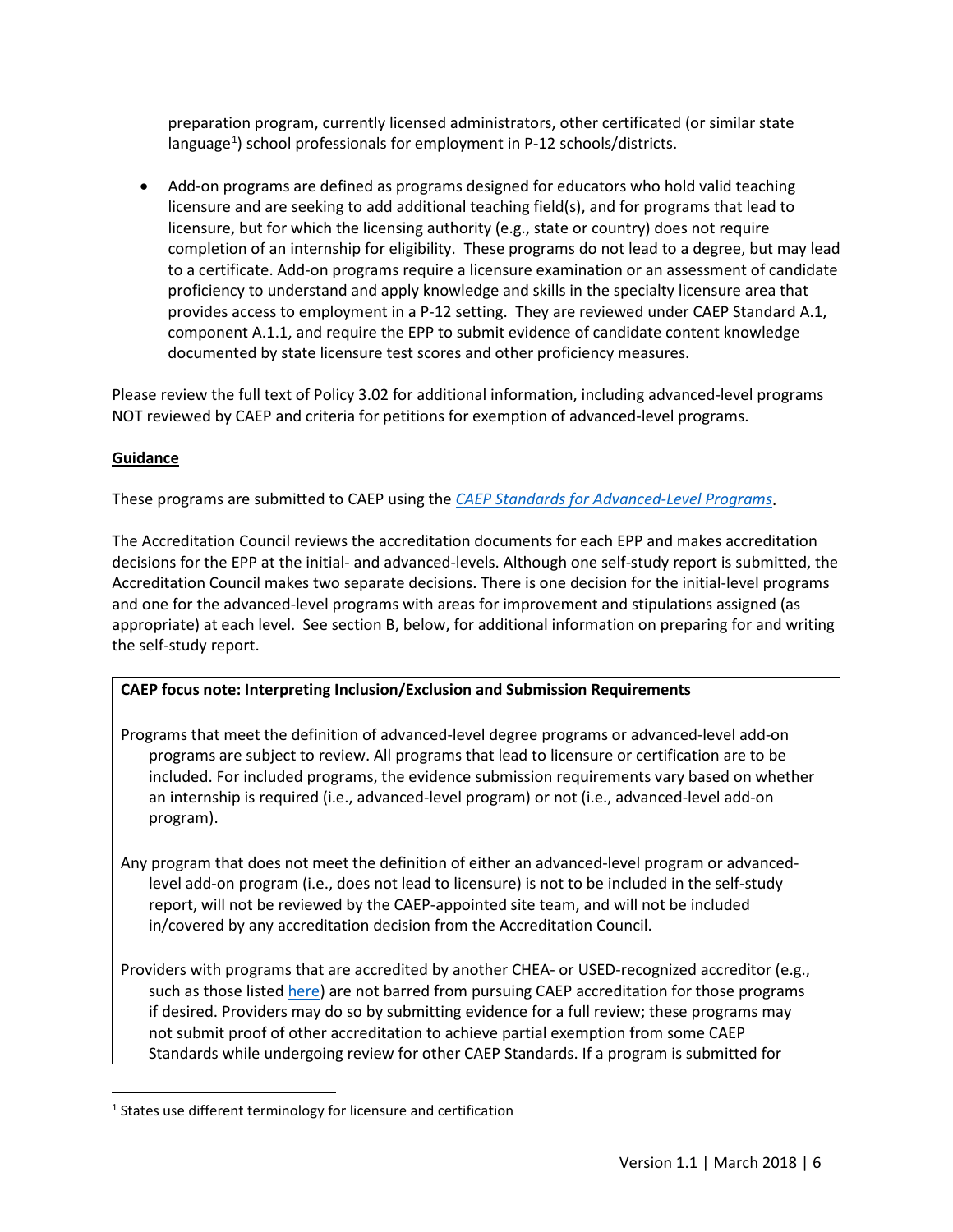CAEP approval evidence of meeting all standards must be submitted. Providers may entirely exclude the programs accredited by other accreditors from review by submitting proof of the other accreditation in the self-study evidence; This submission serves to verify that the absence of data on the program is not an omission. These programs will not be considered under the umbrella of CAEP accreditation.

## **B. Preparing for and Writing the Self-Study Report**

## **Accreditation Policy Overview**

Accreditation Policy Section V. Accreditation Process describes the steps that make up the CAEP accreditation process, including the submission of a self-study report (SSR) containing the EPP's evidence of meeting CAEP Standards, and, for EPPs seeking continuous accreditation, evidence that any previously identified areas for improvement or stipulations from a prior accreditation decision have been addressed. Policy 5.03 provides additional information on submission of an SSR, receipt of a formative feedback review report (FFR) and the option for an EPP to submit an addendum to the SSR in response to the FFR.

Accreditation Policy Section III. Scope of Accreditation requires that an EPP with programs at both the initial licensure and advanced level are to submit a single self-study report. If the self-study report addresses programs at both levels, the Accreditation Council will make two separate accreditation decisions for the EPP – one at each level. Please review the full text of Section III for additional information on the decisions available to advanced-level programs and options for seeking accreditation after an adverse action decision at either level.

## **Guidelines**

The self-study process is the mechanism through which an EPP evaluates its programs and prepares its case for accreditation. A self-study report documents the results and demonstrates how the EPP is meeting each of the five CAEP Standards. CAEP offers the following suggestions for how a provider *might* proceed to conduct its self-study in relation to the CAEP Standards. An EPP will engage collaboratively in considerable work prior to developing the narrative for the self-study report, outlining their program and compiling the evidence in support of sufficiently meeting the five CAEP Standards.

## **B.1 Conducting self-studies**

- **1. Review**. Study and understand the 2016 *[CAEP Standards for Advanced-Level Programs](http://caepnet.org/standards/standards-advanced-programs)*, including the accompanying components. Use the CAEP explanations and guidelines in this document, refer to the glossary for definitions [\(caepnet.org/glossary\)](http://caepnet.org/glossary), and access the CAEP website for the most up-to-date guidance on the evidence for the self-study report.
- **2. Inventory available evidence**. Consider developing an inventory of the evidence currently used on candidate and completer performance and on other CAEP requirements. Note what evidence is relied upon and used, what is not available or used, and what needs to be collected. Determine whether each assessment has undergone a review under CAEP's *Evaluation Framework for EPP-Created Assessments,* [\(caepnet.org/~/media/Files/caep/accreditation-resources/caep-](http://caepnet.org/%7E/media/Files/caep/accreditation-resources/caep-assessment-tool.pdf?la=en)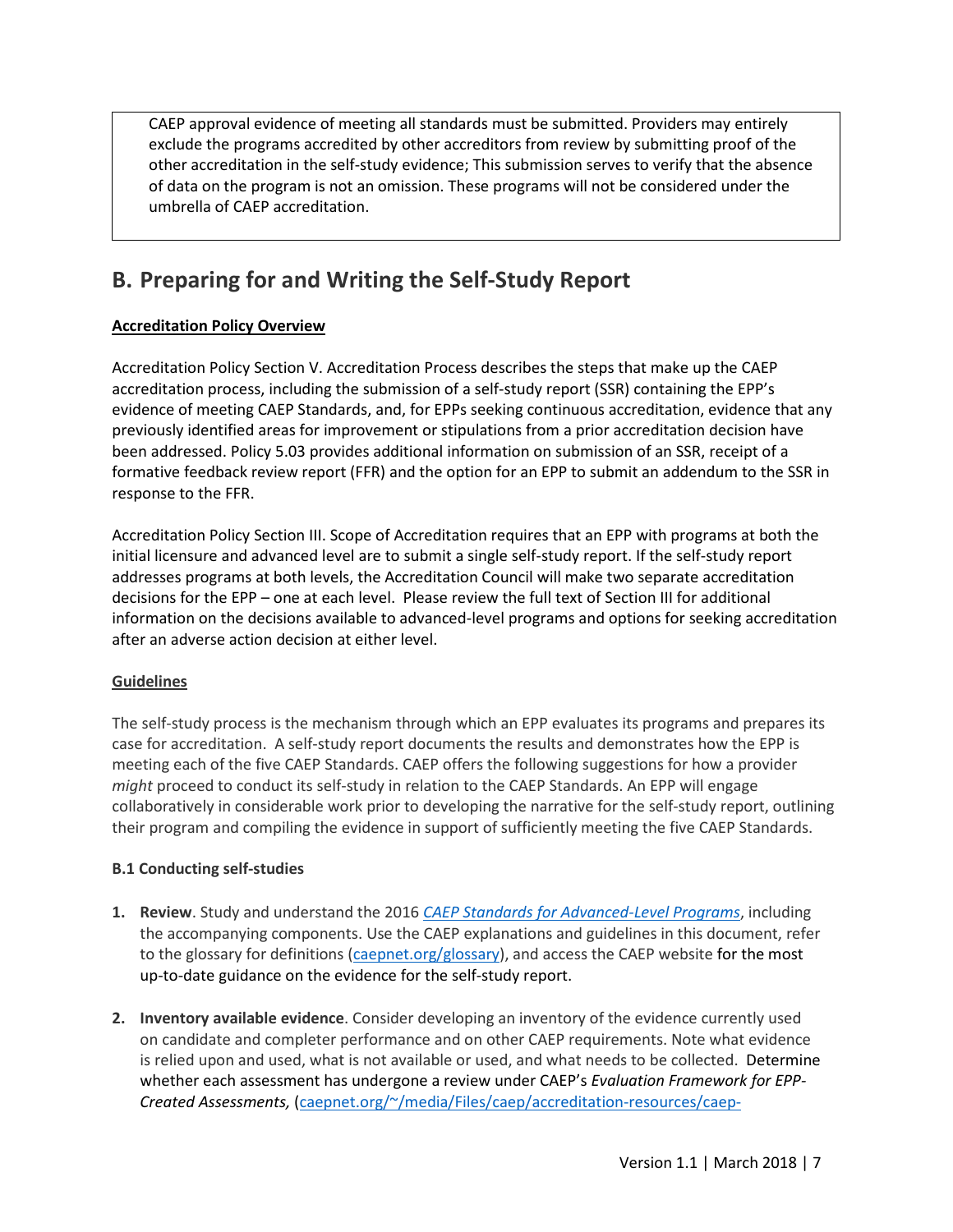[assessment-tool.pdf?la=en\)](http://caepnet.org/%7E/media/Files/caep/accreditation-resources/caep-assessment-tool.pdf?la=en) and, if not, arrange to conduct such a review. Information from the assessment sufficiency review will be useful for the EPP to determine what it needs to improve.

- 1. **Gather information, categorize and prepare evidence to be uploaded, and draft tables to be completed**. Invest time in examining the evidence thoroughly. CAEP suggests that the provider begin to categorize its evidence into the standards and components. Information that will eventually appear in the self-study report includes the following: (a) the provider overview, (b) evidence and summary statement for each standard where the provider makes the case that the standard has been met, (c) responses to previously cited areas for improvement, if any, and (d) evidence and summary statement on the integration of cross-cutting themes. Information is also requested in the overview section the programs offered by the provider and the institutional structure.
- **4. Analyze and interpret the evidence and take stock.** Analyze and interpret the evidence in relation to the *[CAEP Standards for Advanced-Level Programs.](http://caepnet.org/standards/standards-advanced-programs)* Meet with stakeholders, including P-12 districts and candidates, to review and seek feedback on what was learned from the evidence and how this evidence will guide continuous improvement efforts. Examine the degree to which assessments align with the "sufficient level" criteria in CAEP's *Evaluation Framework for EPP-Created Assessments.* It is at this point that an EPP's program may begin to reveal itself as somewhat different from what faculty and leaders had designed it to be. This is an EPP's opportunity to assert what it intended the defining characteristics of its programs to be, and how it intends to use evidence to strengthen them. The EPP can use the self-study stocktaking to point out what is special about its program.
- **5. Formulate summary statements**. Draft a set of statements that makes clear what the provider believes it has accomplished and needs to accomplish with regard to the CAEP Standards and its two crosscutting themes. These statements should be consistent with public statements of the provider's quality and the performance of its candidates. In addition, statements should be linked to the provider's evidence, including assessments and results.
- **6. Draft and submit the self-study report**. From the evidence and information collected, and conversations conducted, compile a complete draft of the self-study report, including evidence and summary statements. Review the draft with stakeholders, revise as needed, and upload the final version into CAEP's Accreditation Information Management System (AIMS). Evidence should be tagged to the appropriate standard(s), component(s), and crossing-cutting themes, as well as to quality indicators.

### **B.2 Writing self-study reports**

These notes represent an accumulation of conventions and suggestions that CAEP has collected through its accreditation experience, including extensive conversations with EPPs whose faculty are compiling self-study reports. They relate to interpretation of "examples of evidence" that appear in the *CAEP Handbook* and other resources, and to expectations for assembling evidence and framing compelling arguments that standards are met.

The focus note box, below, explains how the "examples" in the *CAEP Handbook* should be interpreted.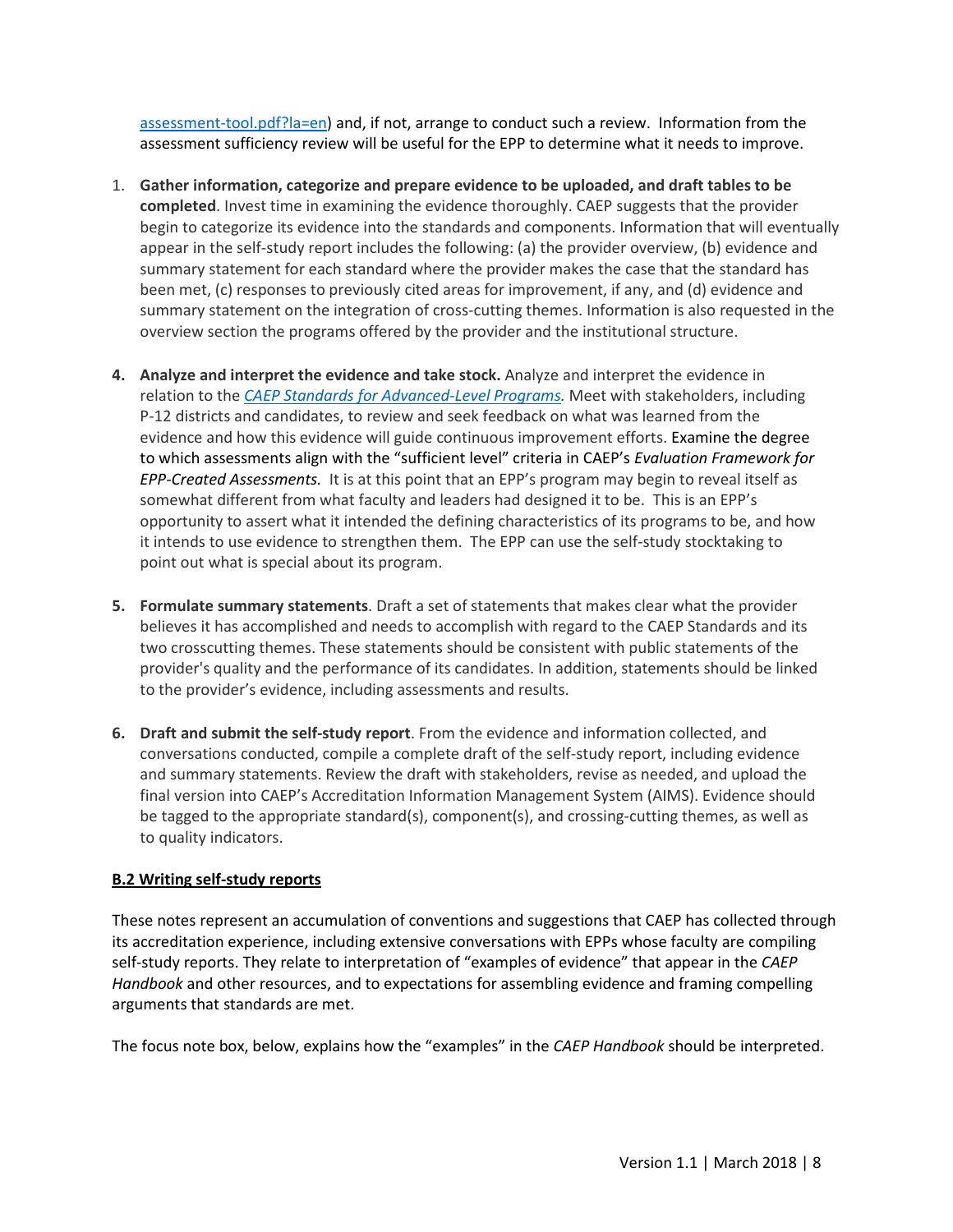## **CAEP focus note: Examples of Evidence**

- The types of evidence described in this *Handbook* are intended only as examples. Providers are welcome to employ different measurements from those described here and to select the ones they believe will make the strongest case that the EPP has met each standard. Whatever evidence is chosen, the purpose is to show that the EPP has addressed the intent of the CAEP standard or component in an effective way.
- For all evidence measures, providers should demonstrate the quality of the data, including its validity and reliability in the context of the CAEP Standards. All evidence should be tagged to a specific CAEP standard and/or component. Although the tagging step is not required by Accreditation Policy, an EPP that fails to take that step assumes the risk that site visitors and reviewers will have difficulty accessing and assessing evidence in the context of specific standards or components.

This second focus note box, below, describes the essence of the "writing to standards" task.

## **CAEP focus note: Writing to Standards**

- Providers assemble the evidence applied for each standard and present their case holistically, demonstrating that key concepts in the standard are met. The components following each standard provide additional details that help EPP faculty interpret the intent and scope of the standard.
- EPPs assemble their case for a standard, and write their summary statement; they select evidence they believe will best document their case that the standard is met; and they determine how evidence relevant to additional details from components is weighted and woven into the summary statement. The narrative should not be a rewording of the standard statement or a provider's assertion unsubstantiated by data. Submission of raw data is insufficient to show that standards are met; all data must be appropriately analyzed and significance interpreted.
- For Advanced-Level Programs, the EPP's case that Standards 3 and 4 are met requires explicit evidence that components A.3.2, A.4.1, and A.4.2 are met. For EPPs submitting advanced preparation programs only, CAEP also requires EPPs to provide explicit evidence that components A.5.3 and A.5.4 are met as part of the documentation for Standard 5. For EPPs submitting both initial- and advanced-level preparation programs, see "Special Note" under Standard A.5 below.

### **B.3 Building the case that a standard is met**

The EPP self-study report constitutes an assembly of compelling evidence, making the case that standards are met and there is evidence that components A.3.2, A.4.1, A.4.2, A.5.3, and A5.4 are met. The case should do the following:

- **•** Frame the argument (i.e., what is the EPP claiming it has achieved with respect to the standard or required evidence for a component).
- **•** Describe the data sources used to support the argument (se[e CAEP Evaluation Framework for](http://caepnet.org/%7E/media/Files/caep/accreditation-resources/caep-assessment-tool.pdf?la=en)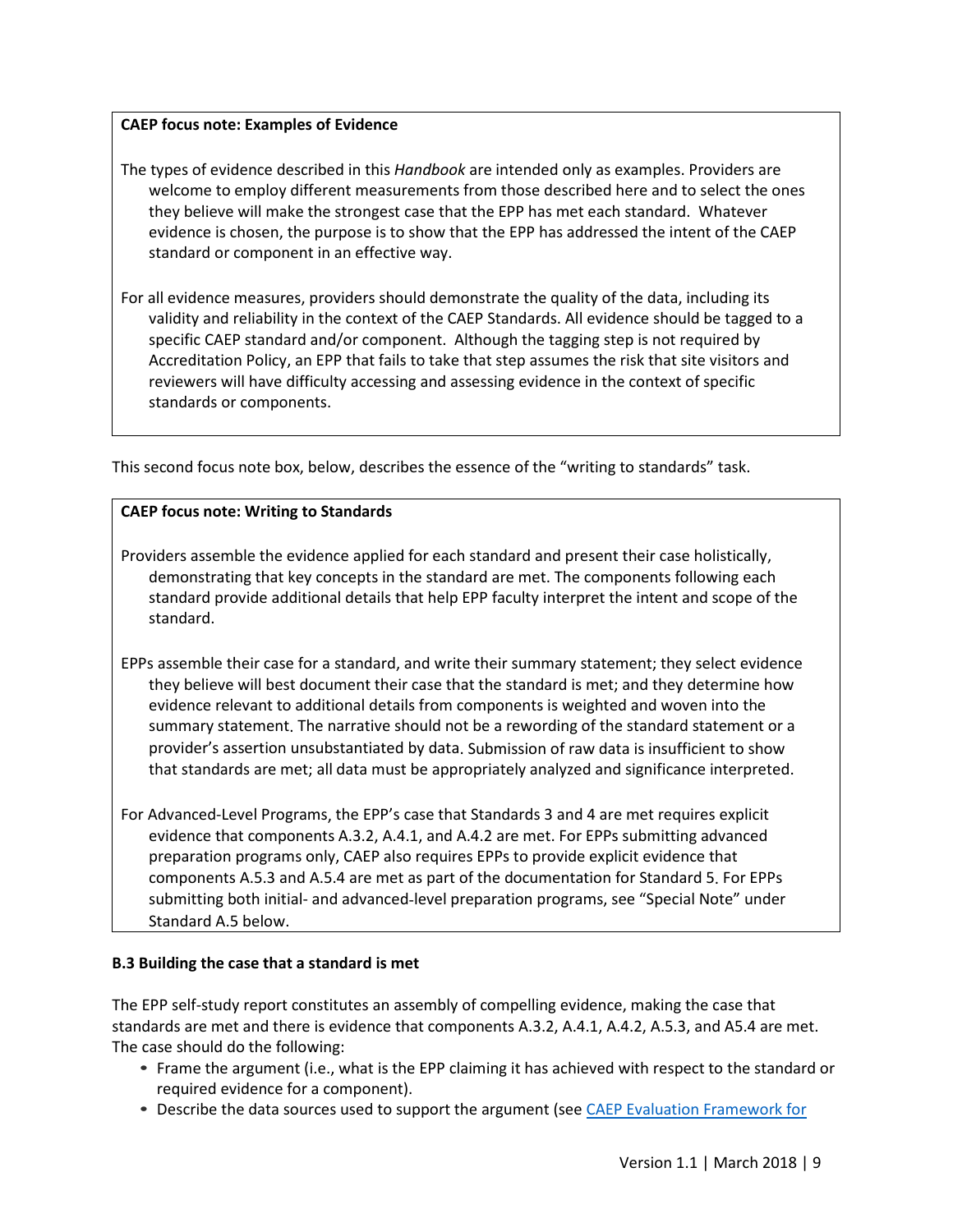[EPP-Created Assessments](http://caepnet.org/%7E/media/Files/caep/accreditation-resources/caep-assessment-tool.pdf?la=en) for key features of measures).

- **•** Explain why the data are credible indicators for the standard or how the data show evidence for a component. This includes discussing qualities of good evidence, such as validity and reliability, outlined in the *CAEP Evidence Guide* [\(http://caepnet.org/~/media/Files/caep/knowledge](http://caepnet.org/%7E/media/Files/caep/knowledge-center/caep-evidence-guide.pdf?la=en)[center/caep-evidence-guide.pdf?la=en\)](http://caepnet.org/%7E/media/Files/caep/knowledge-center/caep-evidence-guide.pdf?la=en) and describing methods of data analysis or interpretation.
- **•** Present the results in a way that aligns with the standard. [Note: Since data collected for EPP purposes likely exceeds what is relevant for CAEP accreditation, please provide direct evidence only and omit extraneous results.]
- **•** Draw a conclusion about the extent to which the evidence/results support the argument that the standard is met.
- **•** Discuss the implications of the findings for subsequent action by the provider.
- **•** Discuss the provider's completed, ongoing, and/or planned uses of data for continuous improvement.

## **B.4 General guidance for use of data in self-study reports**

There are some guides about use of data and presentation of evidence that CAEP considers "general rules" for evidence. The theme of each of these general rules appears throughout the sufficiency criteria detailed in Appendix A. Their purpose is to help EPP faculty share a common understanding about uses of evidence, and to ensure fairness and consistency in accreditation reviews conducted by CAEP site teams.

### About relevance of evidence

- *•* KEY CONCEPTS OF STANDARDS–The self-study report should address, with evidence, the key concepts in each standard. [Note: underlying concepts are further elaborated in section C, below, following each standard.]
- *•* PHASE-IN POLICY–Phase-In Plans describe evidence that is planned and developing, and is judged as if it were evidence. Accreditation Policy 1.02 CAEP Standards provides for some flexibility in the years immediately following adoption of the Standards for Advanced-Level Programs. To the extent they are consistent with Policy 1.02, the detailed standards narratives that follow in Section C, below, and the sufficiency criteria in Appendix A, specify places where plans are an appropriate option. The *Guidelines for Plans, Advance-level preparation* (See Appendix C, attached) describe criteria for evaluating plans. See Phase-in Schedule (Appendix B) for academic years when this applies for advanced-level preparation. Note, however, that this schedule may be adjusted by the CAEP Board of Directors. See Policy 1.02 to confirm details on the use of plans in lieu of evidence.

## About data quality

- *•* TAGGING DATA QUALITY INFORMATION–Information describing qualitative characteristics for each item of evidence used in the self-study report should be tagged to the appropriate standard and any relevant component (in addition to A.5.2). This procedure assists reviewers by ensuring that the assessments and other evidence that an EPP intends to have a bearing on its case that a standard is met can be readily accessed for review by site teams.
- *•* UNIFORM NAMES FOR TAGGED EVIDENCE–Items uploaded to the AIMS evidence room (i.e., self-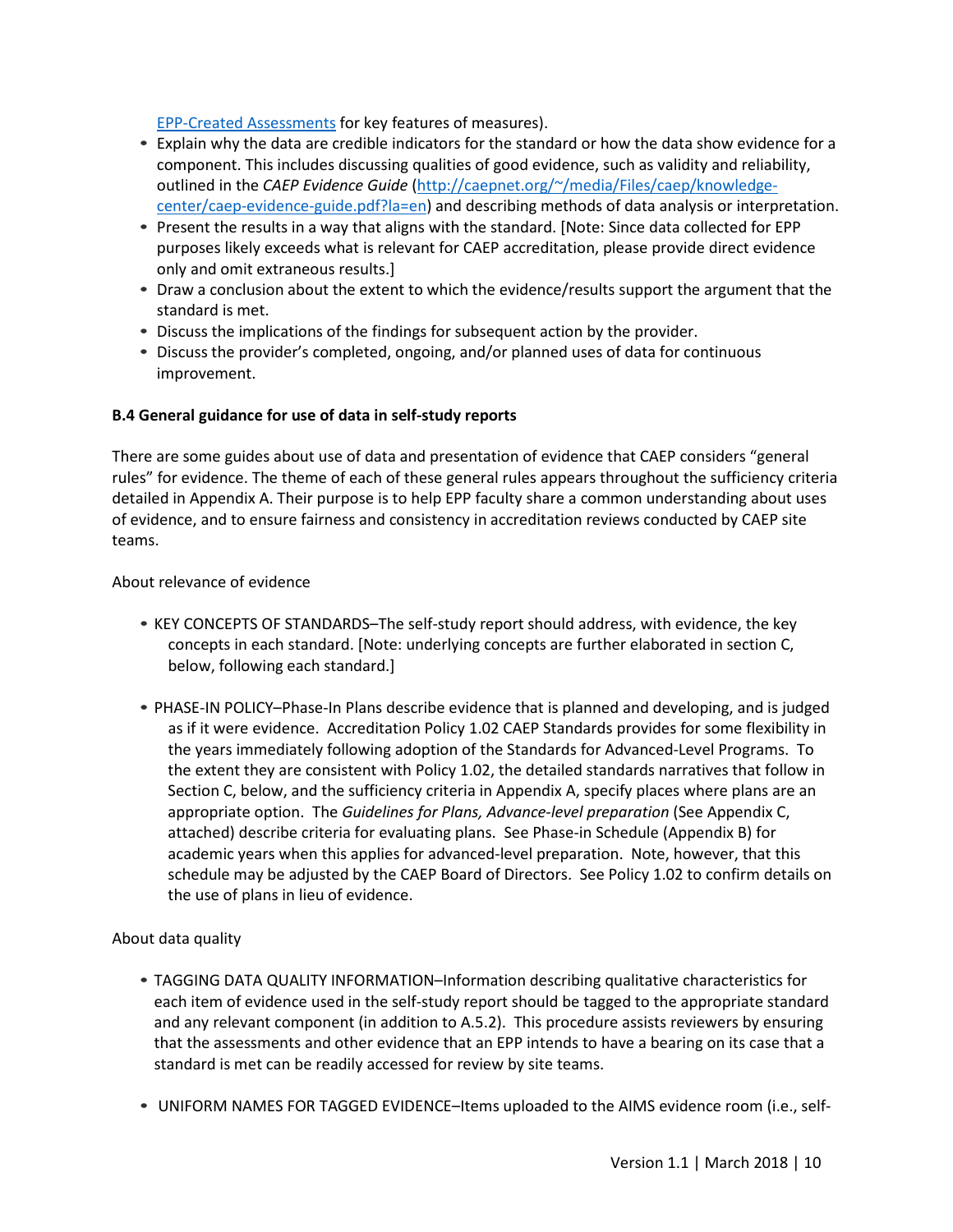study evidence) must be cited in the narrative using the same name as that listed in the description field in the evidence room.

- *•* QUALITY OF ASSESSMENTS–EPP-created assessments must meet or exceed the CAEP Sufficient Level as defined in the *[CAEP Evaluation Framework for EPP-Created Assessments](http://caepnet.org/%7E/media/Files/caep/accreditation-resources/caep-assessment-tool.pdf?la=en)*.
- *•* PERFORMANCE ON ASSESMENTS–Performance averages are at or above acceptable levels on the EPP scoring guide for EPP-created assessments.

#### About CAEP sufficient levels

*•* THREE SEQUENTIAL CYCLES OF DATA–As a general rule, CAEP expects self-study reports to make the provider's case based on trends derived from at least three points, or "cycles," during which the provider has administered assessments, surveys, or other measures. The reported cycles of data must be sequential and be the latest available. The frequency would depend on the data set, with some—perhaps gateway measures—administered only once per year or once per cohort of candidates or completers. Other measures might closely monitor progress during preparation more frequently. In either case, three cycles will help to affirm trends as well as the status of the phenomenon under investigation.

There may be situations when only two or even one data point is available. This is especially likely when new assessments are under development or when an assessment is modified, and the provider initiates a new data collection series within a few years of the next site visit. Both CAEP and the provider should consider this circumstance as evidence of continuous improvement. The self-study report would include data from the original assessment along with an explanation of how the revised assessment improves upon the prior assessments (tag this explanation to A.5.2 and A.5.3). It may also include plans for subsequent data collection.

- *•* TRIANGULATION OF DATA–Because all data have limitations, one means to moderate the limitations is to draw on multiple sources of data in framing the case that each standard or required component is met. Multiple sources allow providers to "triangulate" data—helping to document different aspects of a facet of preparation and to enrich analyses through indications of convergence in cases where findings are mutually reinforcing.
- COMPARISONS, CONFIRMING AND CONFLICTING EVIDENCE–The EPP analysis of data/evidence includes identification of trends/patterns, comparisons, and/or differences. The EPP should highlight confirming and conflicting findings from data. When possible, providers should make comparisons between their data and any existing benchmarks (e.g., cut scores, criterion scores), normative comparisons to peers (e.g., pass rates across EPPs), or performance standards (e.g., competency requirements to garner "proficient" ratings on internship evaluations). These final steps generate a context for considering the implications of findings for program-related decisions and continuous improvement.

### About analysis of data

*•* DISAGGREGATING STANDARD A.1 DATA BY SPECIALTY FIELD–For Standard A.1, all data must be disaggregated by specialty field area and, when appropriate, for multiple sites or distance learning (e.g., additional campuses, multiple sites, and/or online or hybrid programs, if applicable. See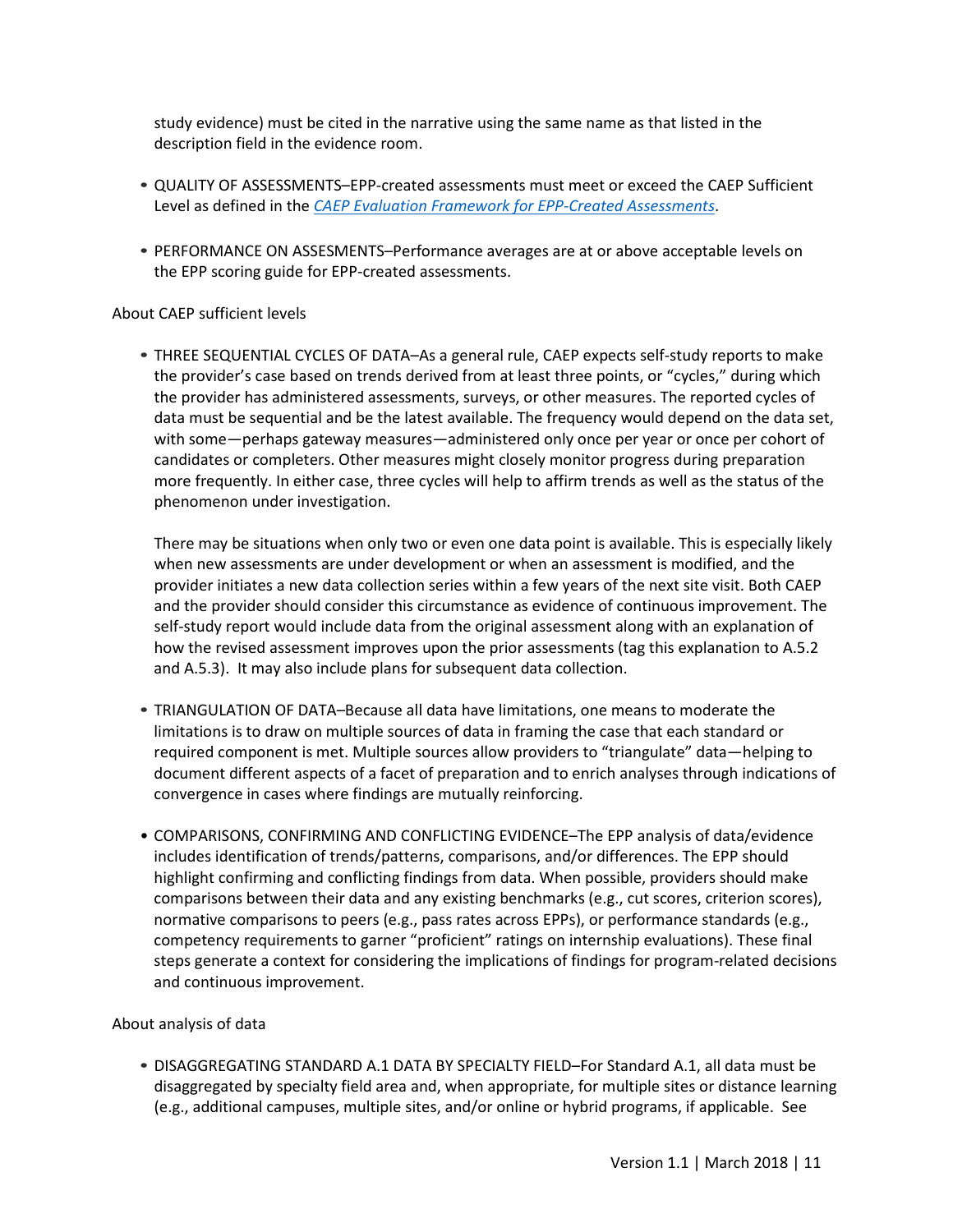## Policy 5.08 in the *CAEP Accreditation Policy Manual*, July 2017,

[caepnet.org/~/media/Files/caep/accreditation-resources/accreditation-policy.pdf?la=en\)](http://caepnet.org/%7E/media/Files/caep/accreditation-resources/accreditation-policy.pdf?la=en). The review of data at this level is required as part of the overall accreditation decision. Disaggregation helps to identify noteworthy variations that could provide targets for continuous improvement efforts or may provide evidence of consistency across specialty field areas within the EPP or across additional campuses, multiple sites and for online or hybrid online and classroom programs. [NOTE: EPPs should use their discretion about data representing small numbers (e.g., less than ten), combining years or categories of data when necessary to protect individual candidates.] Providers should examine the data for patterns, such as variations over time or after changes to the program or context. These monitoring actions are key functions of the quality assurance system referenced in A.5.1 and feed into additional aspects of Standard A.5.

- *•* USE OF PROGRAM REVIEW REPORTS–For Standard A.1, program review results from specialized professional association (SPA) reviews, state reviews, or program reviews with feedback are summarized and presented in an addendum to the self-study report. These indicate that the EPP's advanced-level programs are well-aligned to state, national, or SPA standards.
- *•* ANALYSIS AND INTERPRETATION OF DATA–Analyses include identification of trends and patterns in the data, as well as comparisons and/or differences found in multiple measures. Data/evidence support interpretations and conclusions.

## **B.5 Addressing cross-cutting themes of diversity and application of technology**

The cross-cutting themes of diversity and the application of technology should be addressed as a holistic case for each theme (at the end of the self-study report template in AIMS, Section 3) The case for each should draw in evidence used to support specific components in the CAEP Standards that relate to diversity or technology, but could also introduce additional information that is not part of the case for meeting a particular standard or component. Providers should address the two cross-cutting themes of diversity and the application of technology within the self-study report in general, and specifically in the areas listed below.

### **Diversity**

The CAEP diversity theme addresses incorporation of multiple perspectives, respect and responsiveness to cultural differences, and candidate understanding of diverse contexts that advanced preparation completers will encounter in their employment situations. EPPs should explicitly define their approach to effective preparation of advanced-level educators who will be employed in America's diverse schools. They should reflect on such questions as:

- For our EPP, what are the specific knowledge, skills and dispositions (KSD) relevant to serving diverse populations and ensuring equity in opportunity that advanced-level program completers will need to meet the challenges of their specialized professional roles?
- In what specific ways does the EPP act to include those KSDs in courses and experiences?
- What evidence of candidate understanding, or change in perceptions, or skills in student engagement can be included in a self-study report?

CAEP's standards make explicit references to diversity, in particular the following:

■ Standard A.1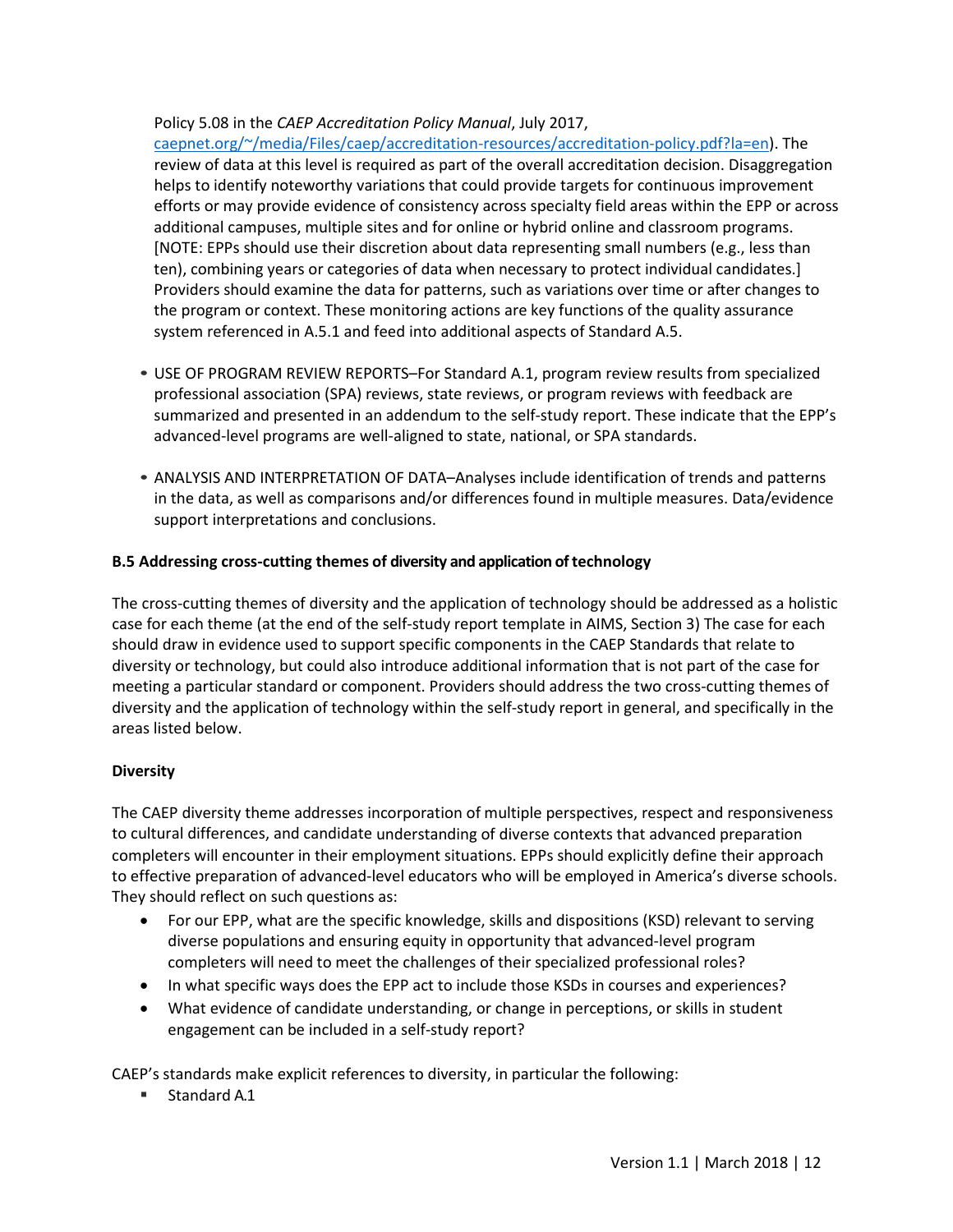- $\triangleright$  Candidates use their professional specialty practices "flexibly to advance the learning of P-12 students toward attainment of college- and career-readiness standards" to enhance "learning and development opportunities" for students.
- $\triangleright$  Candidates use "data analysis and evidence to develop supportive school environments."
- Standard A.2
	- $\triangleright$  Clinical experiences prepare advanced candidates to fulfill their specialized professional roles to the benefit of a diverse P-12 student body.
- Standard A.3
	- $\triangleright$  Providers engage in outreach efforts to recruit a more able and diverse pool of advanced-level program candidates.
	- $\triangleright$  Since applicants and candidates for advanced-level programs come principally from the current pool of America's teachers, they will reflect the diversity of that pool. Over time, and considering wider national goals to recruit a more diverse teacher workforce that reflects the diversity of our P-12 student population, there should be growing diversity in admitted candidates for advanced preparation. The goal is that the completers of advanced-level programs should better reflect the diversity of the school-age population they are being prepared to serve.
	- $\triangleright$  EPPs monitor disaggregated evidence of academic quality and candidate progress for each campus and mode of delivery, providing support for candidates who need it.

## **Technology**

The technology applications theme addresses incorporation of technology to improve the effectiveness of school and district functions, enhance instruction, and manage student and assessment data while engaging students in the applications of technology to learning experiences. CAEP Standards make explicit references to applications of technology, in particular the following;

- Standard A.1
	- $\triangleright$  Candidates apply technology appropriate to their field of specialization.
- Standard A.2
	- $\triangleright$  Technology-based collaborations may be included in partnerships.
- Standard A.3
	- $\triangleright$  Candidates can apply technology in appropriate ways to their field of specialization.

## **B.6 The best data we have**

Faculty and administrators, state policymakers, and accrediting bodies must all make decisions about the merits of programs. These decisions should be made with the best evidence that can be obtained now, rather than the evidence we might like to have, or that might be available in the future. In its report on evaluating teacher preparation programs, the American Psychological Association wrote: "…decisions about program effectiveness need to be made consistently and fairly. Using the most trustworthy data and methods currently available at any given decision point is the optimal way to proceed."<sup>[2](#page-12-0)</sup> CAEP concurs.

<span id="page-12-0"></span> $\overline{2}$  Worrel, F., Brabeck, M., Dwyer, C., Geisinger, K., Marx, R., Noell, G., and Pianta, R. (2014). *Assessing and evaluating teacher preparation programs.* Washington, DC: American Psychological Association.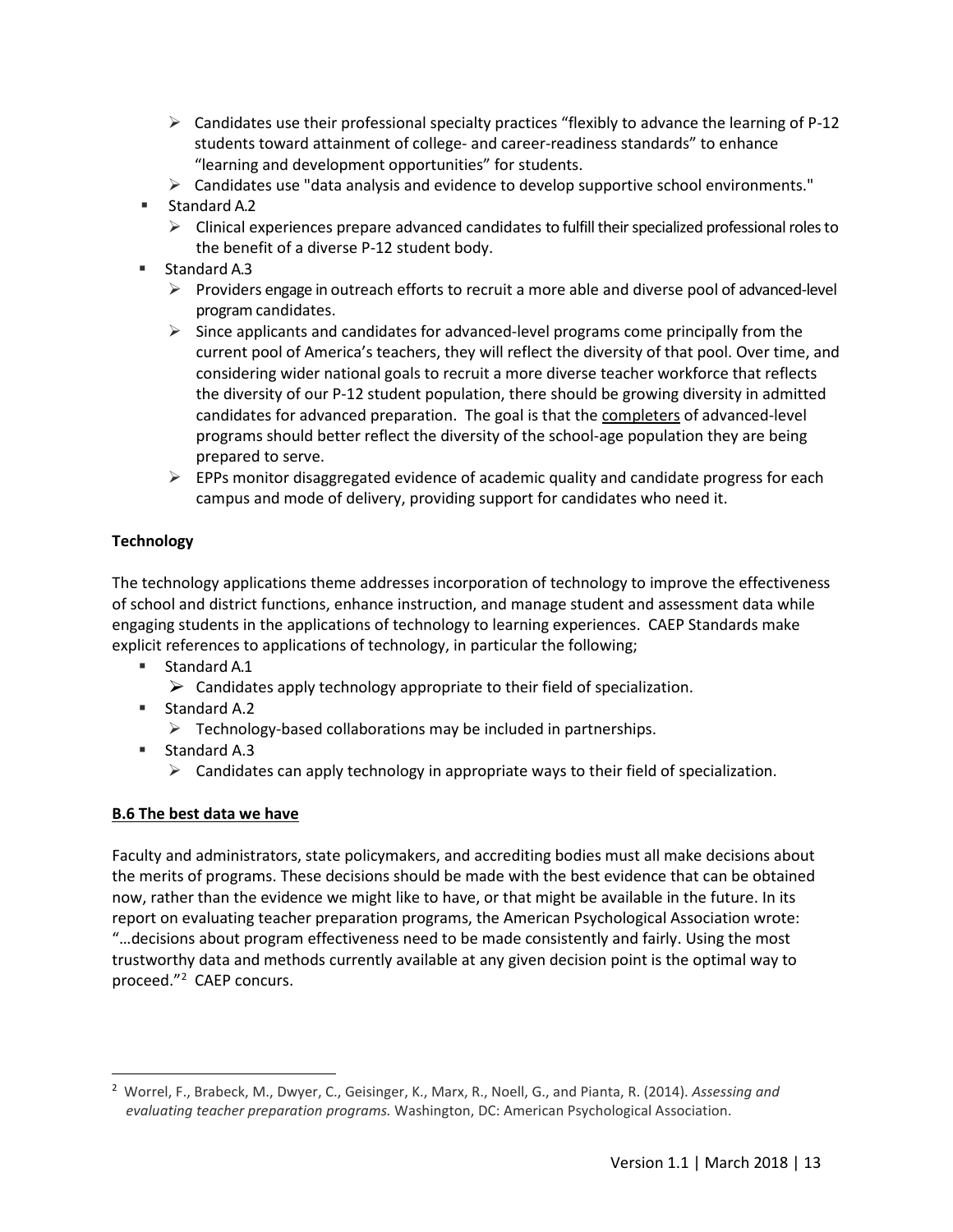## **C. THE CAEP STANDARDS FOR ADVANCED-LEVEL PROGRAMS**

## **Accreditation Policy Overview**

[Accreditation Policy](http://www.caepnet.org/%7E/media/Files/caep/accreditation-resources/accreditation-policy.pdf?la=en) 1.02 identifies the two sets of standards – standards for initial preparation and for advanced-level programs – that have been adopted by the CAEP board and that are required to be periodically reviewed and revised. This policy also provides for the transition to having evidence fully in place for several components of the standards, specifically those requiring evidence that was not typically collected by EPPs prior to the adoption of the standards. Review the full text of Policy 1.02 for details of the scope and timeline for the phase-in of evidence related to the Standards for Advanced-Level Programs. Procedures that put this policy into effect are described in Appendix B (Phase-in Schedule for advanced Level Programs) and Appendix C (Guidelines for Plans, Advanced-level Programs) of this *Handbook.*

## **Guidance**

The 2016 *CAEP Standards for Advanced-Level Programs*, like those adopted in 2013 for initial preparation, are intended to elevate the bar for the quality of evidence that the EPPs submit for accreditation. Provider evidence must demonstrate that advanced preparation program completers can meet rigorous performance expectations. In doing so, providers will advance the education profession by creating a lever for systemic improvement. This change is both substantive and substantial. The standards:

- Raise entry requirements into advanced preparation specialty fields to attract candidates who have the clear potential for excellence and capacity to be successful in preparation;
- Measure programs by their candidates' and completers' entry level performance in their chosen specialty area; and
- Ensure that completers of accredited programs have the necessary knowledge, skills, and opportunities to develop practical proficiencies in their chosen specialty area.

This *CAEP Handbook* presents the CAEP 2016 Standards, together with related question prompts and other resources to assist EPPs in conducting self-studies and writing self-study reports. Readers of this *Handbook* will observe, below, that Standard 5 is presented first, with Standards 1-4 following in sequence after that. Standard 5 appears in this position to signify its unique role in CAEP's Accreditation Standards. This standard addresses the EPP's capacity to function effectively and to engage in continuous improvement, not simply one occurrence in each seven-year accreditation cycle. And its purpose is not solely to receive accreditation status, but for the ongoing development and success of the EPP and the candidates it serves.

### The Quality Assurance System (QAS)

An effective quality assurance system has multiple capabilities: it houses data gathering; it has capacity to disaggregate, combine, and analyze data; it can provide context for interpreting data by showing relationships with other data; and it can describe any aspect of the EPP's operations, courses, experiences, candidates, and outcomes that its multiple measures cover. The QAS permits information to be assembled about which candidates, programs, branches, and/or technology applications have performance characteristics that warrant closer examination, and identifies particular strengths and challenges. The QAS is the heart of effective EPP management because it is the means by which the EPP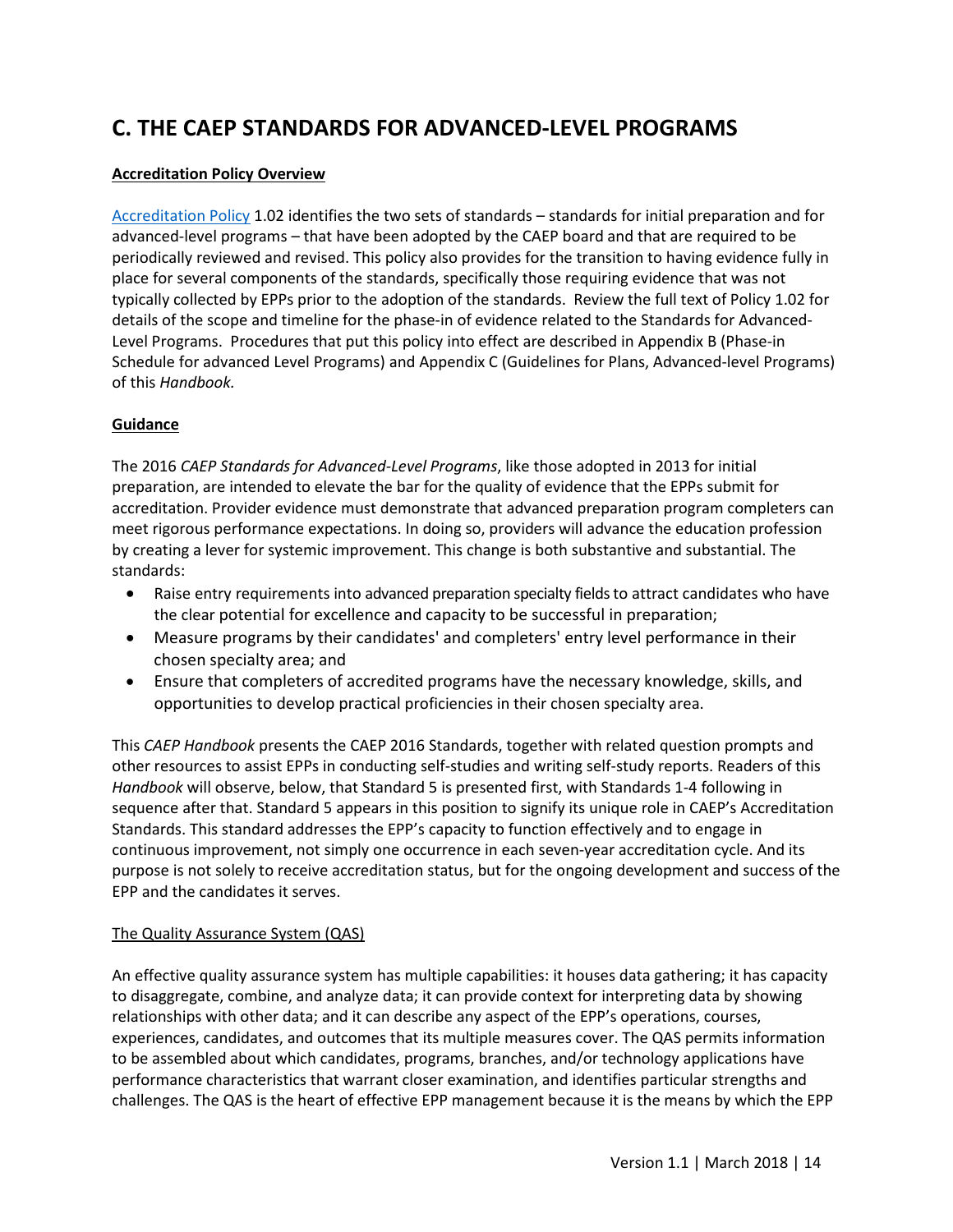generates information to evaluate its own progress, answer faculty questions, identify potential improvements, frame appropriate actions, and track the outcomes of changes over time. It enables continuous improvement.

The Standard 5 section contains a chart illustrating functional characteristics of a QAS relative to each CAEP Standard. This chart highlights, for each of CAEP's standards, the inter-dependence of a QAS's capabilities and the sources for evidence that may be assembled to document the CAEP Standards.

The quality assurance and continuous improvement emphasis is consistent with the direction taken by other accreditation bodies. The Council for Higher Education Accreditation (CHEA) sets standards by which CAEP, itself, is recognized. CHEA insists that the CAEP Standards ensure accredited EPPs have "processes to determine whether quality standards are being met." In addition, CHEA calls for CAEP Standards on educational quality that respect "the institution's responsibility to set priorities and to control how the institution or program is structured and operates, and that incorporate an awareness of how programs function."

## Additional materials and modifications

Much of the material in this *Handbook* has been available previously—in earlier handbooks, the *CAEP Evidence Guide*, the rationale sections of the *[2013 CAEP Standards for Initial Licensure Programs,](http://caepnet.org/standards/introduction)* in online questions and answers, and [other CAEP resources.](http://caepnet.org/accreditation/caep-accreditation/caep-accreditation-resources) Some previously disseminated text (e.g. about writing self-study reports in Section B, above) has been brought together in one place. Appendix A details Evidence Sufficiency Criteria, which have been available in recent CAEPCon presentations. These have evolved from "guidelines for review" to "evaluation rubrics" and now evidence sufficiency criteria over several iterations of CAEP handbooks. EPPs that are familiar with those earlier CAEP sources will find additional modifications in this *Handbook* presentation:

- This *Handbook* is adapted to the specific provisions of the *[2016 CAEP Standards for Advanced-](http://caepnet.org/standards/commission-on-standards)[Level Programs](http://caepnet.org/standards/commission-on-standards)*.
- There is more emphasis in Section C on assembling self-study evidence and writing reports at the standards level, and using the components as references that provide additional explanations or interpretations of the standard. Under CAEP Executive Board policy, there are five advanced-level preparation components for which evidence must be provided at a sufficient level; A.3.2, A.4.1, A.4.2, A.5.3, and A.5.4.
- There are new standard-by-standard "reflection questions" in Section C, below. These are part of CAEP's guides for EPPs preparing to write their self-study cases. They are meant to encourage discussion, collaboration, and consideration of implications around key attributes of each standard—the strengths and challenges the EPP finds in its self-study about each standard; the trends over time and questions about its own performance that the EPP has investigated; and the implications for preparation courses and experiences and continuous improvement. They conclude, finally, with questions to draw all the attributes together into a summary case that each standard is met.

Section C, the *CAEP Standards for Advanced-Level Programs*, includes:

- The **full text of each advanced-level preparation standard and its accompanying components**,
- **•** A **narrative, underlying concepts and considerations,** that presents the principal concepts and focal points of each standard that providers should keep in mind as they frame their case that the standard is met.
- **•** A **description, evidence examples,** representing the kinds of evidence that could document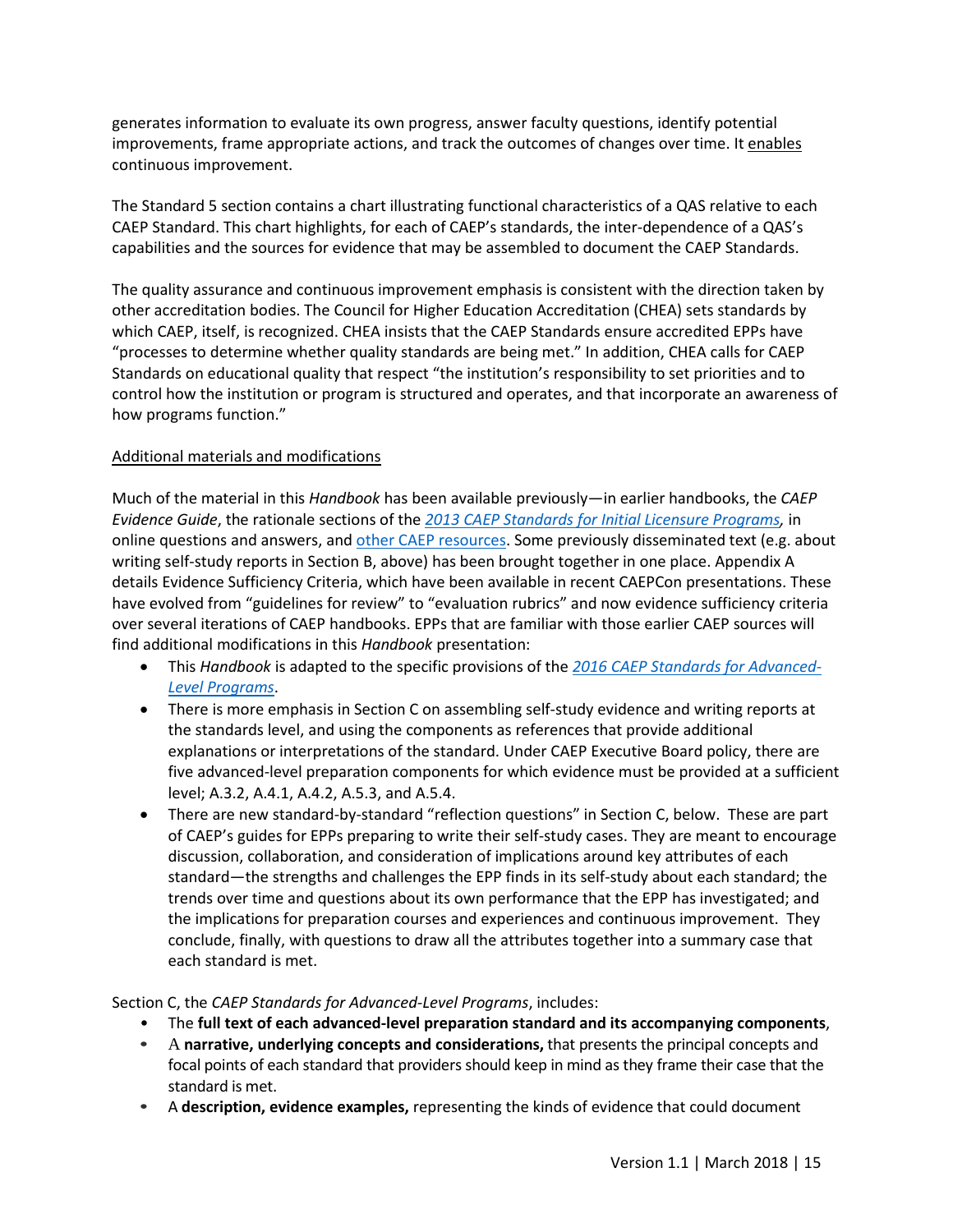accomplishments relevant to the standard. These examples list one or more measures/ assessments, or provide a description of what the evidence is intended to address. They also include reference notes for the purpose that the example measures are intended to serve.

*•*A **statement, reflection questions,** serving as prompts for faculty consideration of the EPP's successes and of features in preparation programs that might be improved, relevant to the CAEP Standards.

To complement Section C, readers will find Evidence Sufficiency Criteria detailed in Appendix A which (a) contains suggestions for contents of the self-study report documentation; (b) describes what site teams will try to establish as they examine the self-study report; (c) specifies criteria that teams will apply in their evaluation of the evidence; and (d) concludes with lists of insufficiencies that can lead to CAEP findings of areas for improvement (AFIs), stipulations, or determining that a standard is not met.

# **QUALITY ASSURANCE AND CONTINUOUS IMPROVEMENT, CAEP STANDARD A.5**

## **SPECIAL NOTE for EPPs on CAEP Standard A.5**

Except for component A.5.4, explained below, the language for Standard A.5 is the same as the language of Standard 5 for initial preparation. CAEP is accrediting an EPP, and an EPP should only respond to Standard 5 once—**not** separately for initial-licensure and for advanced-level programs. That means, for example:

- When the EPP demonstrates its QAS (for component A.5.1), its documentation should include measures used in advanced-level programs, and also--if the EPP has programs at the initial level--other multiple measures used in initial preparation.
- When the EPP documents the quality of its data (for component A.5.2), it should include measures used in advanced preparation.
- When it documents continuous improvement efforts (for component A.5.3), its self-study report should include measures and their use in continuous improvement from advanced preparation programs.
- When the EPP documents stakeholder involvement (for component A.5.5), information on advanced preparation should be included along with that on initial preparation (if the EPP has initial programs).

If, however, an EPP conducts advanced-level programs only, then it would document its performances for A.5.1, A.5.2, A.5.3, and A.5.5 for those programs alone.

Note that for component A.5.4, the standards for advanced preparation include additional words not found in the initial standards to clarify the intent. The measures to be reported in self-study reports are, explicitly, EPP measures for advanced preparation completion rates, licensure/certification rates,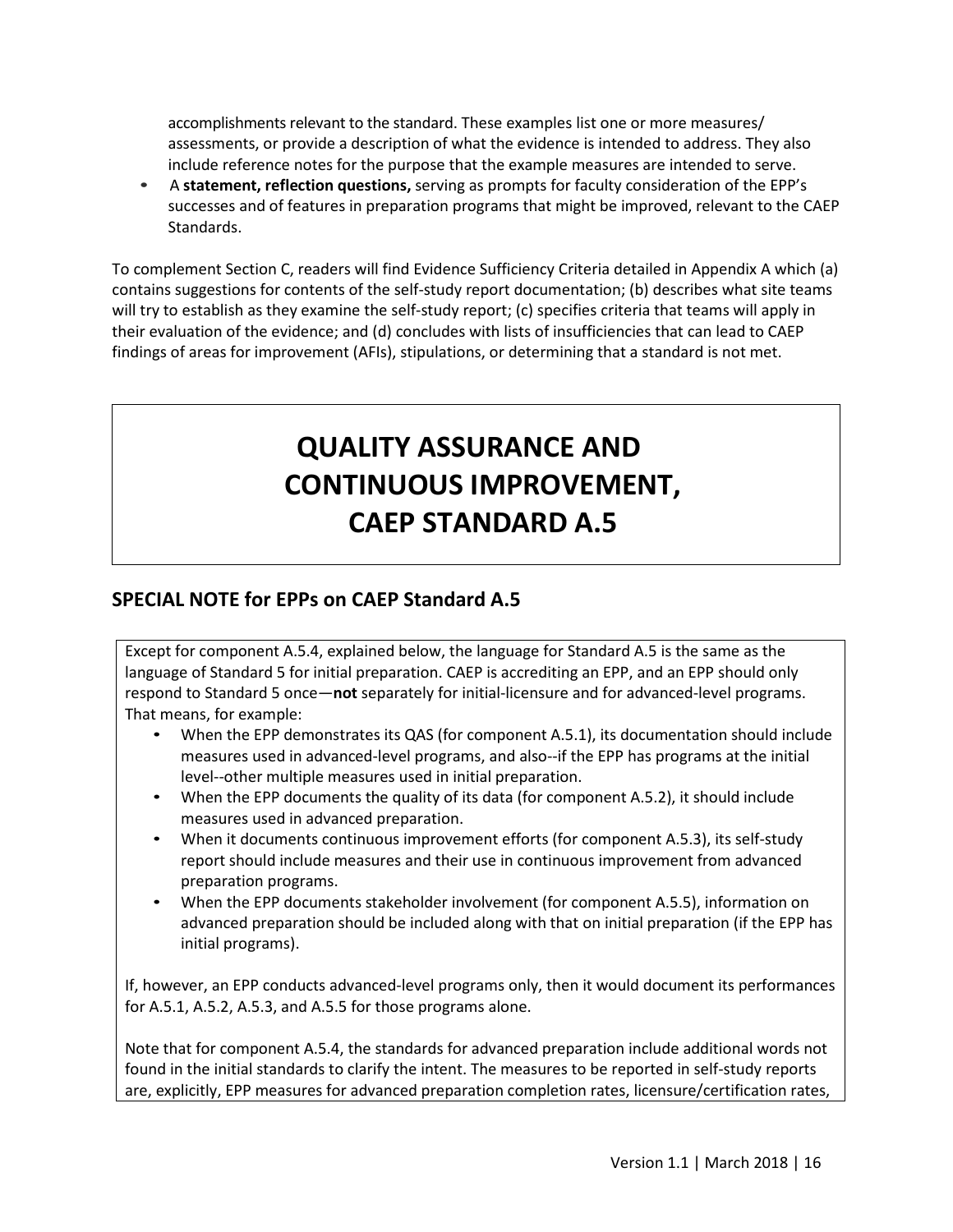employment rates in the field of specialty preparation, and consumer information such as places of employment, retention in the field of preparation, leadership roles in schools, and salaries. This language is intended to separate the program "impact" measures already included in Standard 4 from the annual EPP reporting measures, leaving only the program "outcomes" as the focus for A.5.4.

## **CAEP STANDARD A.5: Provider Quality Assurance and Continuous Improvement —**

*The provider maintains a quality assurance system comprised of valid data from multiple measures, including evidence of candidates' and completers' positive impact on P-12 student learning and development. The provider supports continuous improvement that is sustained and evidencebased, and that evaluates the effectiveness of its completers. The provider uses the results of inquiry and data collection to establish priorities, enhance program elements and capacity, and test innovations to improve completers' impact on P-12 student learning and development.*

### *Quality and Strategic Evaluation*

- *A.5.1 The provider's quality assurance system is comprised of multiple measuresthat can monitor candidate progress, completer achievements, and provider operational effectiveness. Evidence demonstratesthat the provider satisfies all CAEP Standards.*
- *A.5.2 The provider's quality assurance system relies on relevant, verifiable, representative, cumulative, and actionable measures, and produces empirical evidence that interpretations of data are valid andconsistent.*

#### *Continuous Improvement*

- *A.5.3* **Evidence Required for this Component–***The provider regularly and systematically assesses performance against its goals and relevant standards, tracks results over time, tests innovations and the effects of selection criteria on subsequent progress and completion, and usesresults to improve program elements and processes.*
- *A.5.4* **Evidence Required for this Component–***Measures of completer impact, including available outcome data on P-12 student growth, are summarized, externally benchmarked, analyzed, shared widely, and acted upon in decision making related to programs, resource allocation, and future direction. Outcomes include completion rate, licensure rate, employment rate in field of specialty preparation, and consumer information such as places of employment and salaries.*
- *A.5.5 The provider assures that appropriate stakeholders, including alumni, employers, practitioners, school and community partners, and others defined by the provider are involved in program evaluation, improvement, and identification of models of excellence.*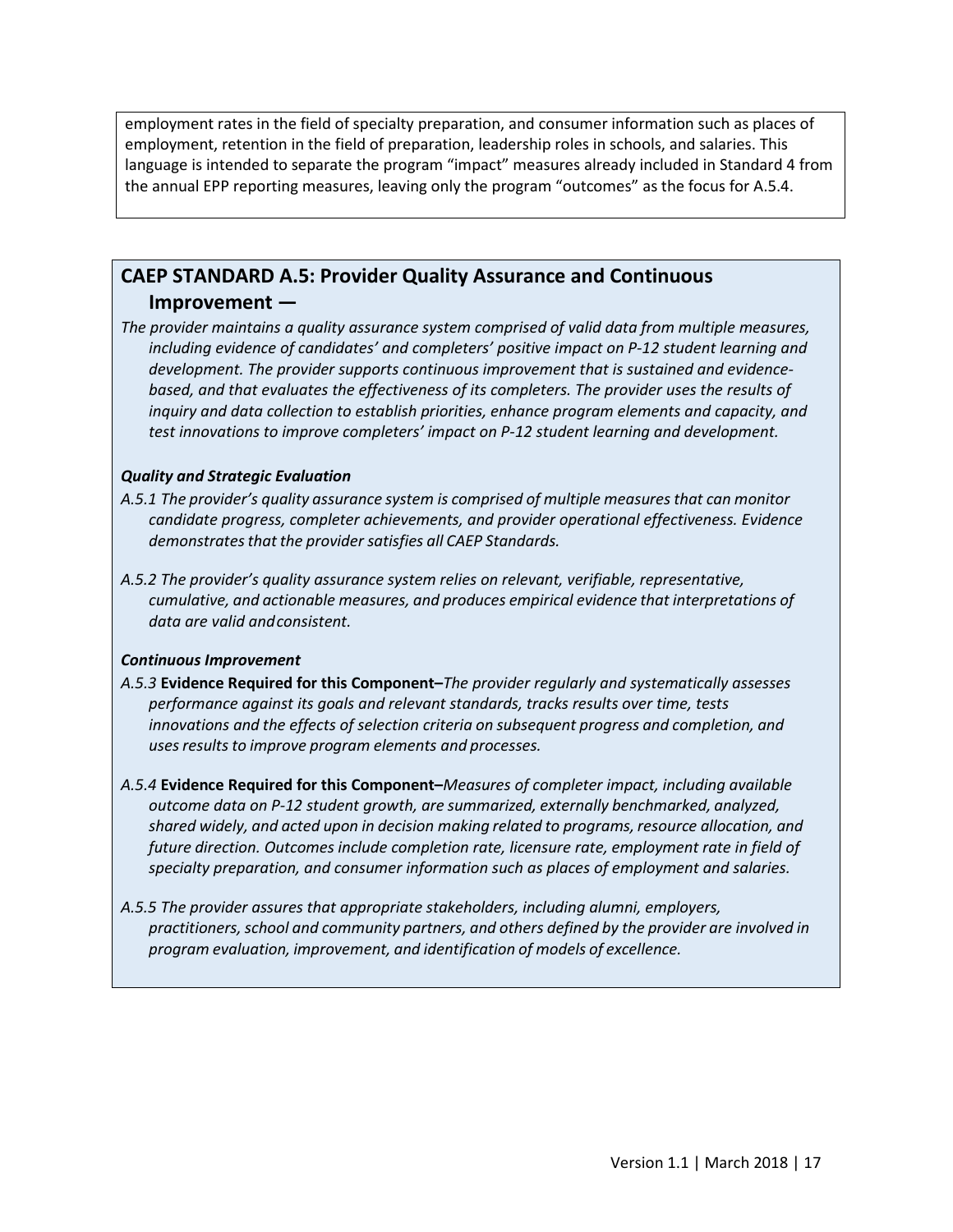## **Underlying concepts and considerations**

Standard 5 occupies a pivotal position in the CAEP Standards. It describes the capacity of the EPP to reach its mission and goals through purposeful analysis and use of evidence, and it provides access to evidence that informs all other CAEP Standards. This dual function is described in the rationale for Standard 5 of the 2013 *CAEP Standards for Initial Preparation*, from which the paragraph below is excerpted:

Program quality and improvement are determined, in part, by characteristics of candidates that the provider recruits to the field [i.e., Standard A.3]; the knowledge, skills, and professional dispositions that candidates bring to and acquire during the program [i.e., Standard A.1]; the relationships between the provider and the P-12 schools in which candidates receive clinical training [i.e., Standard A. 2]; and subsequent evidence of completers' impact on P-12 learning and development in schools where they ultimately teach [i.e., Standard A.4]. To be accredited, a preparation program must meet standards on each of these dimensions and demonstrate success in its own continuous improvement efforts.

Effective organizations use evidence-based quality assurance systems and data in a process of continuous improvement. These systems and data-based continuous improvement are essential foundational requirements for CAEP accreditation. The self-study report provides an opportunity for the EPP to describe how well its quality assurance system is working in terms of responding to questions about the effectiveness of preparation and the EPP's use of that capacity to investigate innovations and inform continuous improvement.

Every provider has a set of procedures, processes, and structures-reporting lines, committees, offices, positions, policies-to ensure quality in hiring, admissions, courses, program design, facilities, and the like. It is the faculty's way to ensure that it has, for example, an appropriate curriculum, faculty, candidates, or program design. In an effective modern education organization, these procedures and structures are supported by a strong and flexible data generation and accessing capacity that—through disaggregation of data by demographic groups and individual preparation programs, different modes of delivery, and different campuses—can answer questions about how well the EPP's mission is accomplished and its goals met. That same system can serve, as well, to provide evidence and complete analyses of it for accreditation purposes.

Provider evidence for Standards A.1 through A.4 constitutes a significant demonstration of the capabilities and performance of the quality assurance system. Additional and unique evidence for Standard A.5 unifies and gives purpose to evidence relevant to previous standards; it includes documentation of *how* the provider collects, monitors, reports, and uses data.

Standard A.5 focuses on the extent to which the leadership and management of educator preparation providers use quality assurance systems to support continuous improvement. The standard is written as a way to adapt principles stated in the Baldrige Education Criteria that successful education organizations follow (emphasizing measurement of operations and results), and that the Carnegie Foundation for the Advancement of Teaching has created as "improvement research" in educational organizations. Those principles give particular weight to maintaining a quality assurance system and to using the output from that system for purposes of continuous improvement:

• The quality assurance system handles multiple measures, monitors candidate progress, the achievements of completers, and the operational effectiveness of the provider.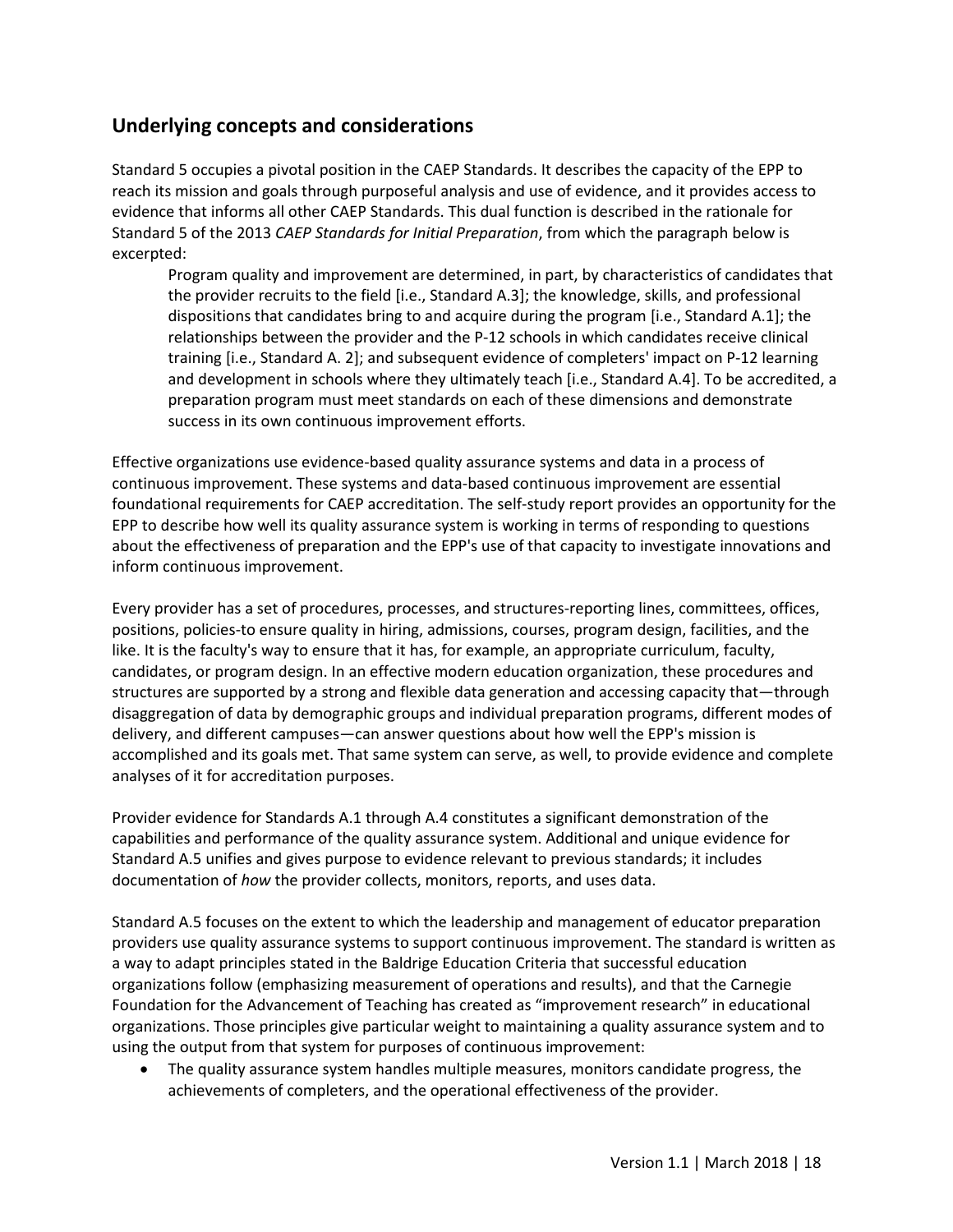- The "multiple measures" are comprehensive, purposeful, and coherent.
- Multiple measures include existing external evidence, complementing that available to the EPP internally, providing additional illumination to the case that a standard is met.
- The provider routinely constructs new measures if needed, investigates the quality and usefulness of existing measures, and uses information on the qualities of measures to ensure that the QAS is relying on relevant, verifiable, representative, cumulative, and actionable data.
- The provider uses data regularly. The EPP assesses performance in relation to its goals and standards; follows results over time; conducts tests of changes made in courses, selection, or clinical experiences; studies natural variation across the different preparation programs it offers; and uses the results to judge its progress and status, and to improve program elements. Finally, the provider involves stakeholders in evaluating its effectiveness, generating improvements, and identifying models to emulate.

## **Evidence examples for Standard A.5**

Meeting Standard A.5 involves providing evidence of a functioning QAS. The chart below contains quality indicators related to EPP program management and operations associated with each CAEP Standard. These illustrate the dependent relationship of evidence for Standards A.1 through A.4 on the capabilities of the EPP's quality assurance system. The indicators refer to systems, processes, and practices that would be consistent with the current Evidence Sufficiency Criteria that are detailed in Appendix A.

If an EPP meets Standard A.5, it has a system in place that facilitates assembling of evidence to document that all CAEP Standards are met. If it meets all of the standards, it has effectively employed the data generated by its QAS to make the case that those standards are met.

## **Quality Assurance System (QAS) Indicators**

NOTE: This chart is intended to clarify the difference between performances or outcomes in each standard, and aspects of program management that allow for the development, monitoring, and review of evidence related to CAEP accreditation. These are not the only indicators a provider could chose to examine, nor are they a required set for CAEP accreditation.

### **Standard A.1**

There is a functioning process in place **for developing and revising assessments** of candidate knowledge, skills, and dispositions.

The candidate knowledge, skills, and dispositions that are assessed **align** with state and national or association standards for educators.

There is a functioning data/record management system in place for recording, storing, and retrieving data on **candidate knowledge, skills, and dispositions**.

There is a system in place to collect, store, and review data on candidates' **practical application** of professional knowledge and skills in field settings.

There is a functioning process in place for **regularly reviewing and monitoring** candidate progress and performance, including performance on the CAEP cross-cutting themes for diversity and applications of technology.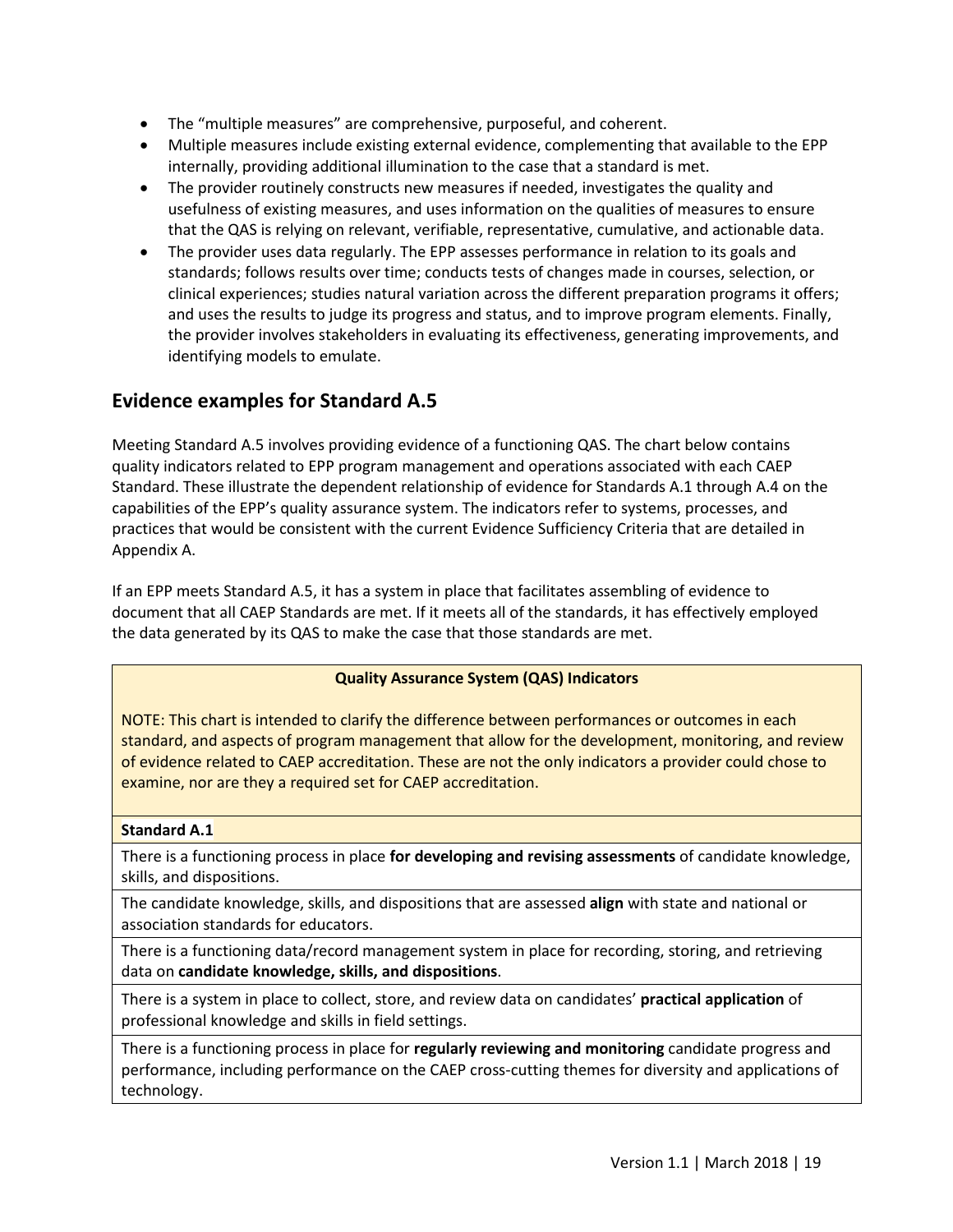## **Quality Assurance System (QAS) Indicators**

NOTE: This chart is intended to clarify the difference between performances or outcomes in each standard, and aspects of program management that allow for the development, monitoring, and review of evidence related to CAEP accreditation. These are not the only indicators a provider could chose to examine, nor are they a required set for CAEP accreditation.

#### **Standard A.2**

There is a functioning mechanism in place whereby the EPP and clinical sites **collaborate** to determine the terms, structure, and content of field experiences hosted at the partner site.

EPPs and their partners **collaborate** on candidate evaluation tools and processes.

EPPs and clinical partners **regularly** discuss the terms, structure, and content of field experiences hosted at the partner site, including those that address the CAEP cross-cutting themes of diversity and applications of technology.

Clinical partners have a mechanism for **providing feedback** to the EPP on patterns in candidate strengths and needs and providing **input on potential program enhancements.**

There is a functioning mechanism to **ensure that clinical placements occur in diverse settings**. [Note: diversity is not limited to race/ethnicity.]

There is a functioning mechanism that **manages attributes of field experiences** to ensure that advancedlevel candidates have opportunities for practicing and developing proficiencies relevant in their specialty field, including experiences in addressing problem-based tasks characteristic of their field.

#### **Standard A.3**

There is a mechanism in place that **manages recruitment initiatives** to attract diverse applicants **from groups and in labor-market areas** identified in component A.3.1.

There is a system in place **that collects, stores, analyzes, and reviews** data relevant to Standard A.3 on **applicants, enrollees, and exiting candidates**, including data that address CAEP's cross-cutting themes of diversity and applications of technology.

### **Standard A.4**

There are processes in place to **collect and update contact information** for alumni for 3-years post-exit.

There is a functioning process in place **for developing and revising measures** of advanced-level **completers' satisfaction** with their preparation.

There is a functioning process in place **for developing and revising measures** of **employers' satisfaction** with the completers' preparation and performance.

There is a **system in place to collect, store, analyze, and review data** on completers that are relevant to Standard A.4.

### **Standard 5 and A.5**

There is **a functional process** in place to **protect curricular integrity**.

There is a functional mechanism in place for **teaching faculty collaboration** (in-person or virtually, synchronously or asynchronously) to **provide feedback and input** on candidate learning, the assessment system, and program features, operations, and priorities.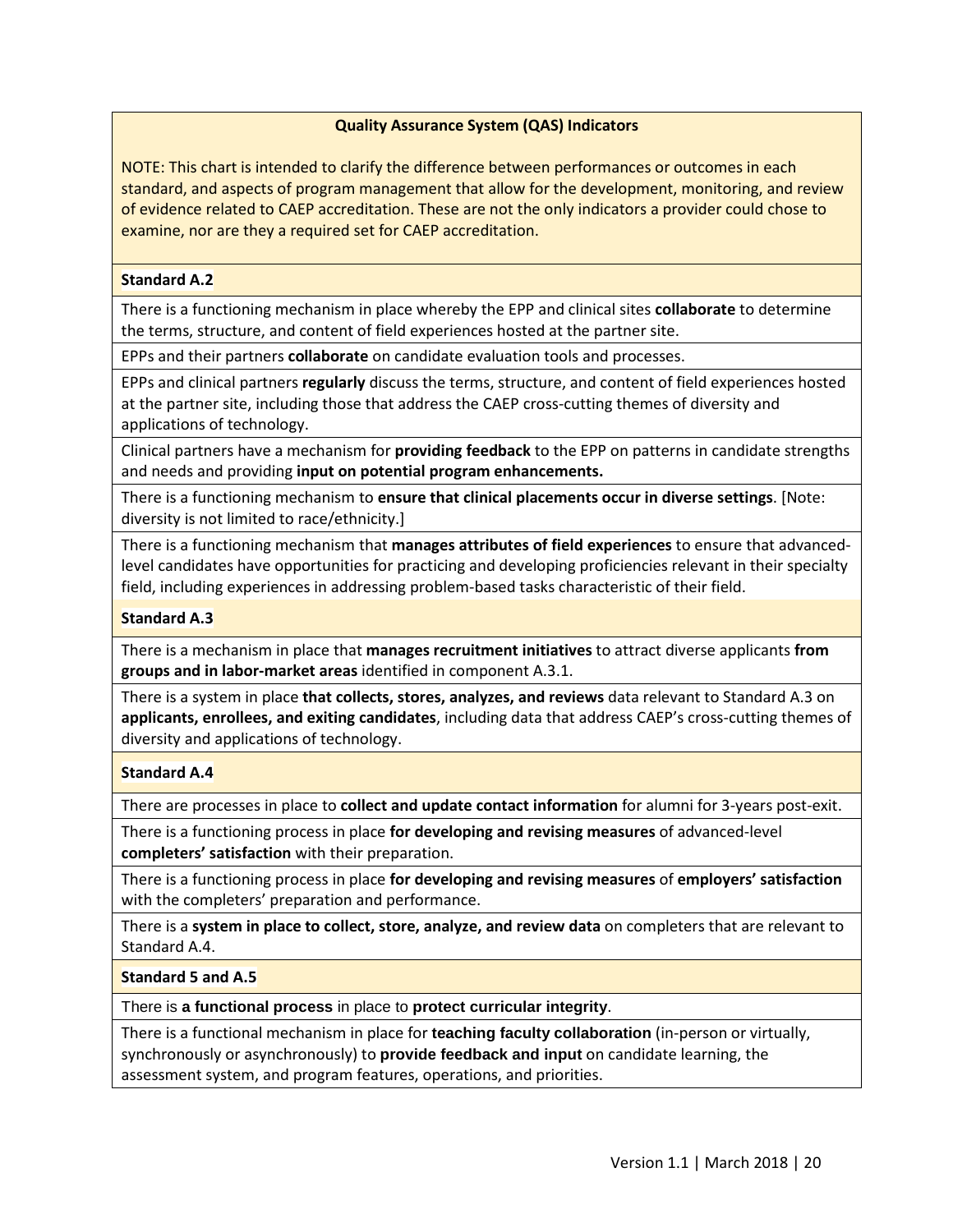## **Quality Assurance System (QAS) Indicators**

NOTE: This chart is intended to clarify the difference between performances or outcomes in each standard, and aspects of program management that allow for the development, monitoring, and review of evidence related to CAEP accreditation. These are not the only indicators a provider could chose to examine, nor are they a required set for CAEP accreditation.

The data system collects and stores information relevant to CAEP's 6 annual advanced-level program measures, and posts them online for public access.

There is a functioning process for publicly sharing **outcomes and trends** (updated annually) for the 6 annual measures.

There is a functioning process for involving diverse stakeholders in decision making, program evaluation, and selection and implementation of improvement initiatives.

Documentation of stakeholder inputs to specific decisions, evaluations, **and/or** improvement initiatives **is stored** and accessible.

#### **Examples of evidence to document that the EPP maintains an effective QAS**

The evidence is intended to document the capabilities of the provider's QAS (i.e., what it can do). Documentation should show the range and quality assurance processes and measures on which the provider relies:

- A description of how the evidence submitted in Standards A.1-A.4 and other provider data are collected, analyzed, monitored, and reported.
- Evidence of system capabilities including support for data-driven change (e.g., data can be disaggregated by specialty license area and/or candidate level as appropriate), application across and within specialty license areas, and ability to disaggregate data by relevant aspects of EPP management and policy (e.g., usefulness).
- The schedule and process for continuous review, together with roles and responsibilities of system users.
- Cross references to evidence documenting Standards A.1 through A.4 as evidence of the capabilities of the QAS.

### **Examples of evidence demonstrating data quality**

The evidence is intended to document that measures are relevant, verifiable, representative, cumulative, and actionable. Documentation indicates:

- Instruments align with the construct being measured.
- Administration and scoring of assessment (items) is clearly defined.
- Interpretation of assessment (items) results is unambiguous.
- Data files are complete and accurate.
- Data results align with demonstrated quality.
- Follow principles in the *CAEP Evidence Guide* (See *CAEP Evidence Guide*, section 5)
- Convergence (e.g., correlation across multiple measures of the same construct) or consistency analyses (e.g., inter-rater reliability) are conducted accurately.
- Convergence/consistency is of sufficient magnitude and statistically significant, if appropriate.

In addition, the EPP should cross reference information about evidence quality in evidence cited for Standards A.1 through A.4. Those references would include such information as this: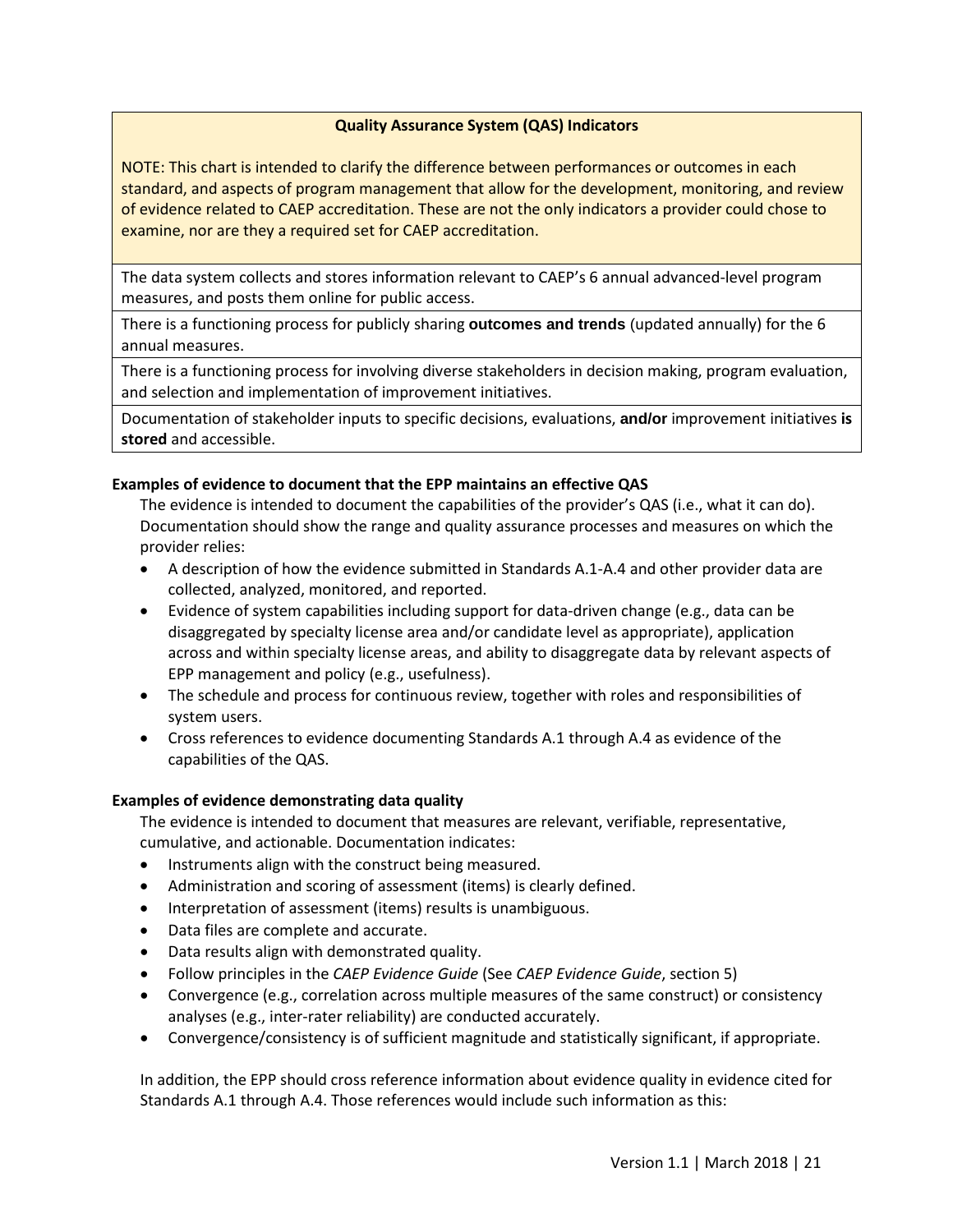- $\triangleright$  Description of developmental steps in constructing instruments,
- $\triangleright$  Empirical/analytical data supporting the use of the instrument for its intended purposes,
- $\triangleright$  Formal study of the alignment of instruments with their intended goals,
- $\triangleright$  Implementation procedures and context, and
- $\triangleright$  Empirical evidence that interpretations of data are consistent and valid.

The interpretation and usage of the evidence is valid or invalid. Providers need to ensure that the evidence collected is likely to be useful regarding completer effectiveness, as well as aware of what "noise" is associated with these assessments and how to interpret evidence based on this knowledge.

Providers should be moving toward using or gathering data on outcome measures that relate to or predict completer effectiveness.

### **Examples of evidence demonstrating continuous improvement**

Provider's document regular and systematic data-driven changes grounded in (a) research and evidence from the field, (b) data analyses and interpretations from the provider's quality assurance system, and (c) changes linked to the provider's goals and relevant standards. EPPs present evidence supporting their case that provisions in component A.5.3 are met distinctly from other information presented on meeting Standard A.5 overall.

The examples indicate changes are clearly connected to evidence, that tests of innovations are of appropriate design, and that provider performance is systematically assessed against goals. The tests may be formal studies or informal tests of innovations (e.g., random assignment to experimental and control groups; Plan, Do, Study, Act [PDSA] cycle). Not all changes need to lead to improvement, as CAEP encourages data-driven experimentation, but changes should trend toward improvement. Well-planned tests of selection criteria and each data-driven change to determine whether or not the results of the changes are improvements should include the following:

- **•** Baseline(s),
- **•** Intervention,
- **•** Tracking over time,
- **•** Rationale for conclusions,
- **•** Comparison(s) of results with criteria or target goals, and
- **•** Next steps that were taken and/or areplanned.

Providers descriptions that show appropriate and regular involvement of stakeholders and their active participation in interpretations of data from the QAS and considerations of potential changes, and decision making.

### **PHASE-IN POLICY APPLIES:**

- **•** See the *CAEP Guidelines for Plans* for details on the format and content of Phase-In Plans.
- **•** See the *Advanced-Level Programs Phase-In Schedule* for details on the timeline for submitting "plans only," "plans plus progress" (including expectations for first data collection), and "full data."

### **Providers document results from monitoring and using the CAEP Annual Reporting Measures**

EPPs present the evidence that component A.5.4 is met distinctly from other information presented on meeting Standard 5 overall. The example measures work together as indicators of EPP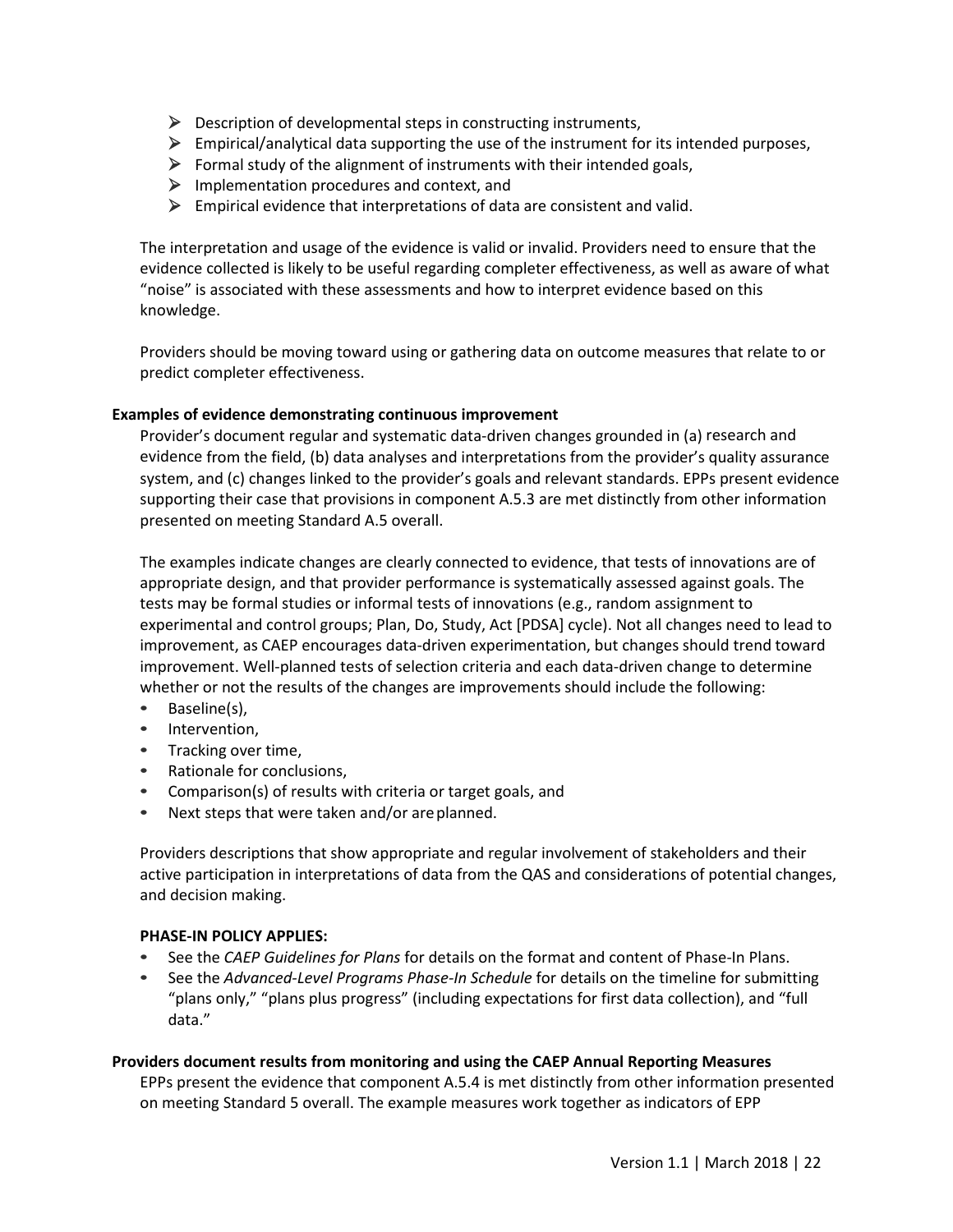performance in relation to candidates/completers. EPPs should document their analysis of outcomes and contextual factors relating to the interpretation of the data. The measures include those described in Standard A.4:

- 1. Employer satisfaction and completer persistence
- 2. Completer satisfaction

And they include the following outcome measures for Advanced-Level candidates and completers:

- 1. Completer or graduation rate,
- 2. Licensure/certification rate,
- 3. Employment rate, and
- 4. Consumer information. [NOTE: CAEP does not use consumer information in accreditation decision making.]

The self-study report would provide analysis of trends, comparisons with benchmarks, identification of changes made in EPP preparation curricula and experiences, how/where/with whom results are shared, resource allocations affected by EPP uses of the information, and indications of future directions.

## **PHASE-IN POLICY APPLIES:**

- **•** See the *CAEP Guidelines for Plans* for details on the format and content of Phase-In Plans.
- **•** See the *Advanced-Level Programs Phase-In Schedule* for details on the timeline for submitting "plans only," "plans plus progress" (including expectations for first data collection), and "full data."

## **Self-study reflection questions for Standard A.5**

The reflection questions for Standard A.5 differ from those under Standards A.1-A.4 because of the distinctions described above. They are as follows:

## **The EPP frames it case that the Standard 5 quality assurance system is in place and functioning:**

- **THE QUALITY ASSURANCE SYSTEM**–How well is the QAS working for the EPP and how do you know? [component 5.1] Is it able to answer faculty questions about the adequacy of candidate preparation in particular areas (e.g., common core state standards, use of data to monitor student progress, creating assessments appropriate for different instructional purposes)? What modifications have the faculty identified and carried out to change or increase the capabilities?
- **DATA IN THE QUALITY ASSURANCE SYSTEM**–What strengths and weaknesses in the QAS do faculty find when they use data and analyses from the system? [component 5.2]. Are the data relevant, verifiable, representative, cumulative, and actionable? Can findings be triangulated with multiple data so they can be confirmed or found conflicting? What investigations into the quality of evidence and the validity of their interpretations does the EPP conduct?

## **The EPP frames its case that the Standard 5 continuous improvement functions are in place and functioning:**

• **USE OF DATA FOR CONTINUOUS IMPROVEMENT**–What is the evidence that the EPP has improved programs in its continuous improvement efforts? [component 5.3] How have perspectives of faculty and other EPP stakeholders been modified by sharing and reflecting on data from the quality assurance system? [component 5.5] What "innovations" or purposeful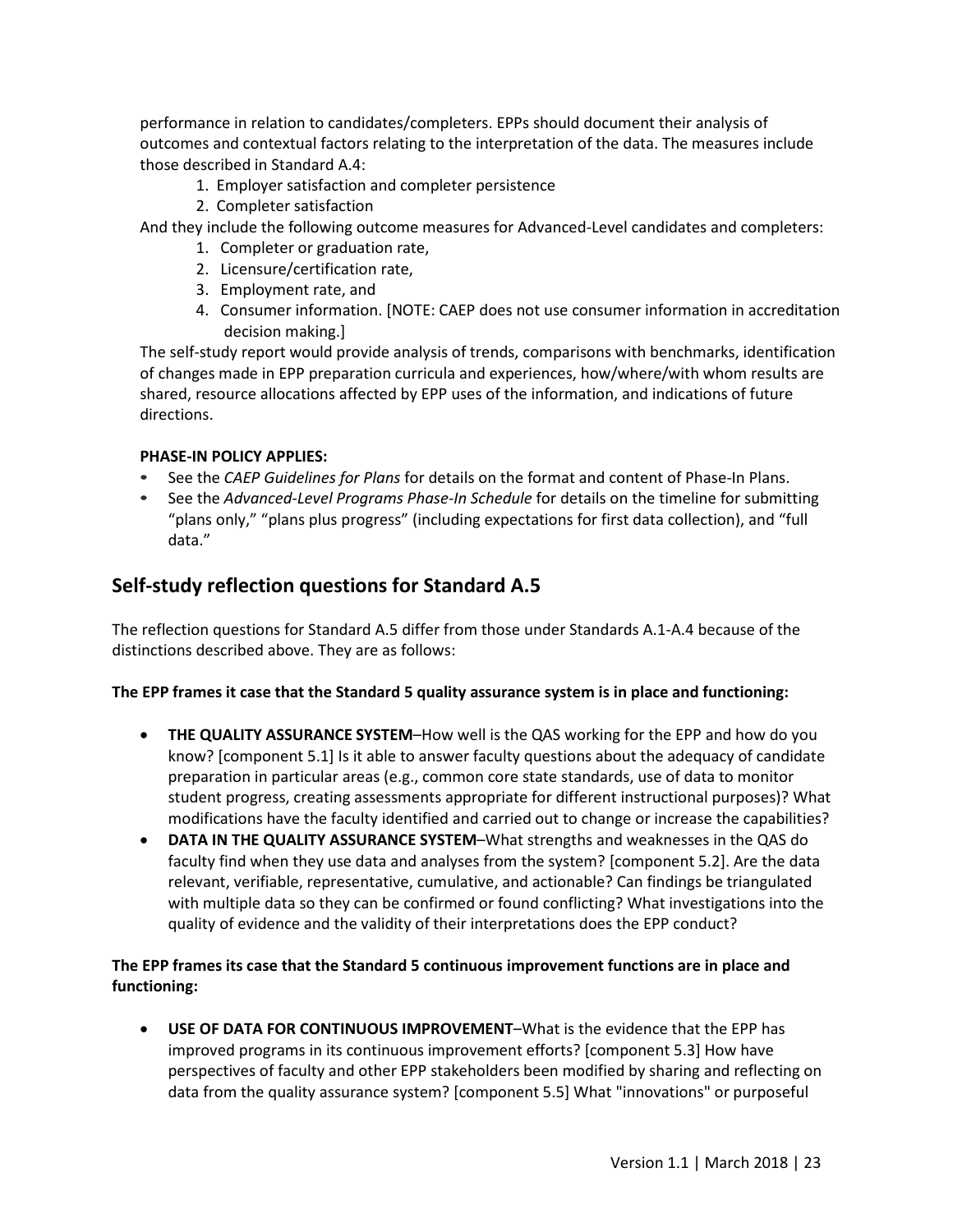changes has the EPP investigated and what were the results? [component 5.3]

- **OUTCOME MEASURES**–What has the provider learned from reviewing its annual outcome measures over the past three years? These are the measures in component A.5.4:
	- $\blacktriangleright$  Licensure rate,
	- $\triangleright$  Completion rate.
	- $\triangleright$  Employment rate, and
	- $\triangleright$  Consumer information such as places of employment and initial compensation (including student loan default rates).

# **CANDIDATE KNOWLEDGE AND SKILLS, CAEP STANDARD A.1**

## **CAEP Standard A.1: Advanced Preparation Content and Pedagogical Knowledge —**

*The provider ensures that candidates for professional specialties develop a deep understanding of the critical concepts and principles of their field of preparation and, by completion, are able to use professional specialty practices flexibly to advance the learning of P-12 students toward attainment of college- and career-readiness standards.*

## *Candidate Knowledge, Skills, and Professional Dispositions*

- *A.1.1 Candidates for advanced preparation demonstrate their proficiencies to understand and apply knowledge and skills appropriate to their professional field of specialization so that learning and development opportunities for all P-12 are enhanced through:* 
	- *Applications of data literacy;*
	- *Use of research and understanding of qualitative, quantitative and/or mixed methods research methodologies;*
	- *Employment of data analysis and evidence to develop supportive school environments;*
	- *Leading and/or participating in collaborative activities with others such as peers, colleagues, teachers, administrators, community organizations, and parents;*
	- *Supporting appropriate applications of appropriate technology for their field of specialization; and*
	- *Application of professional dispositions, laws and policies, codes of ethics and professional standards appropriate to their field of specialization.*

*Evidence of candidate content knowledge appropriate for the professional specialty will be documented by state licensure test scores or other proficiency measures.*

## *Provider Responsibilities*

*A.1.2 Providers ensure that advanced program completers have opportunities to learn and apply specialized content and discipline knowledge contained in approved state and/or national discipline-specific standards. These specialized standards include, but are not limited to,*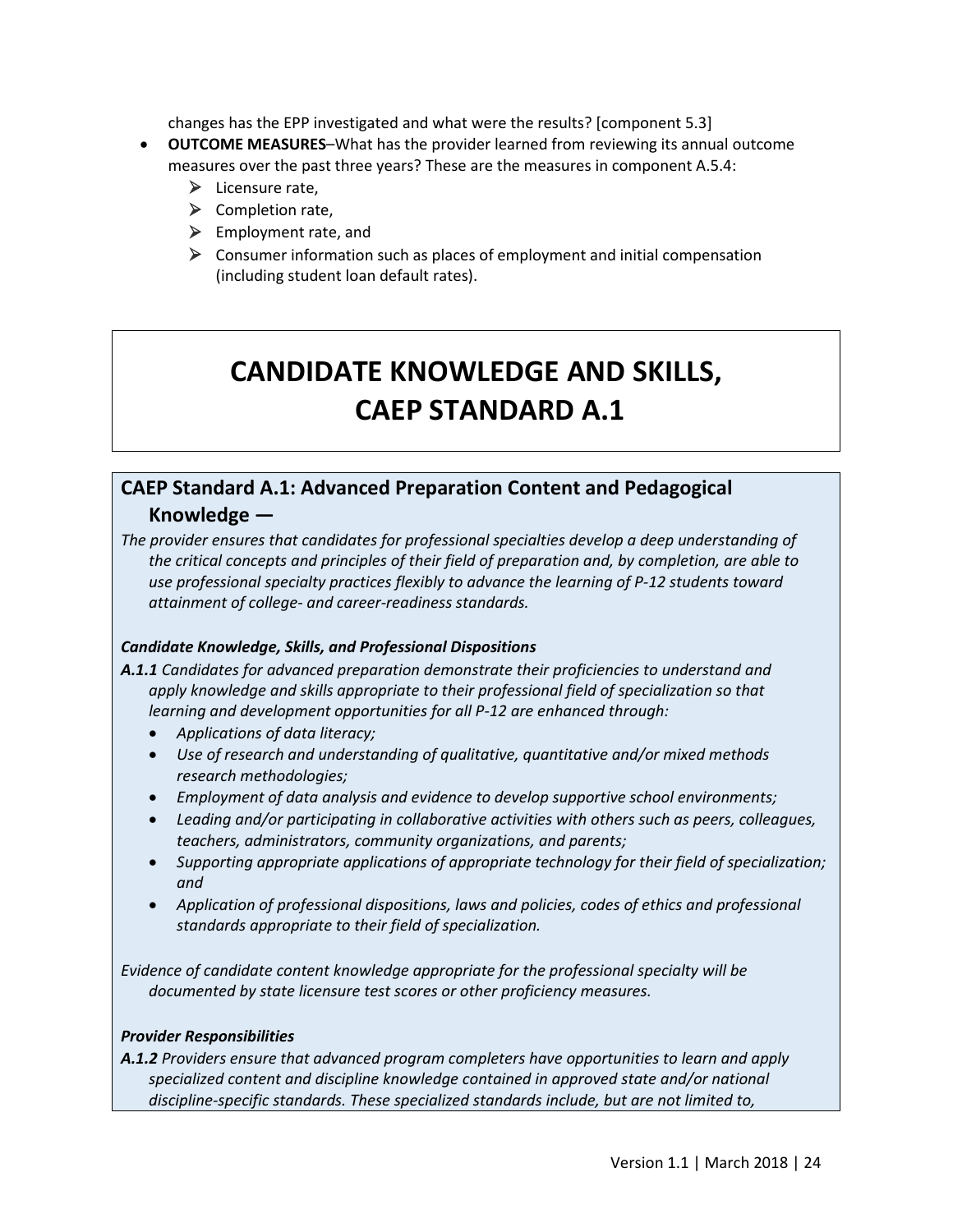*Specialized Professional Association (SPA) standards, individual state standards, standards of the National Board for Professional Teaching Standards (NBPTS), and standards of other accrediting bodies (e.g., Council for Accreditation of Counseling and Related Educational Programs [CACREP]).*

## **Underlying concepts and considerations**

Standard A.1 is constructed around specialized content knowledge and skills for candidates in preparation fields that provide leadership and supporting services in schools and school districts. Evidence should demonstrate that completers are competent and ready to undertake school responsibilities in the specialized areas for which they are being prepared. The standard specifies generic areas in which candidate performance outcomes should be documented in self-study reports adapted, as needed, to each field of specialization. The areas include data and research literacy, data analysis, collaborative activities, application of technology, and professional dispositions, laws, and policies.

In addition, Standard A.1 emphasizes rigorous discipline-specific standards underlying advanced preparation. These discipline-specific standards should draw from sources such as Specialized Professional Association (SPA) standards, state standards, standards of the NBPTS, or those of other accrediting bodies (such as CACREP).

## **Evidence examples for Standard A.1**

The provider's evidence, disaggregated by specialty area, **makes a case for candidate proficiency as defined in the list of skills for advanced specialized fields** from measures such as those listed below. Evidence submissions include copies of the instruments used and the tools (e.g., rubrics, criterion scores) that the provider used for scoring.

This is the primary standard in which EPPs can assemble evidence to demonstrate the competencies of candidates, both during the advanced preparation program and at exit. In its selection of evidence for the listed advanced preparation candidate outcomes, the EPP adapts the generic definitions (e.g., data literacy) to each field. For example, data literacy for a principal might be demonstrated by interpretation of statistical reports or assembling a budget plan, while a candidate for advanced preparation in special education would know which diagnostic instruments are appropriate to employ or how to interpret the scores from those instruments.

These reports can be used to provide evidence for alignment of EPP courses and measures of candidate proficiencies with state or national specialty area standards. Evidence can also include the number of completers who have been board certified or have won awards from specialty area organizations (e.g., [AERA,](http://www.aera.net/) [APA,](http://www.apa.org/) [NAESP,](https://www.naesp.org/) [NASSP,](https://www.principals.org/) [ASCD\)](http://www.ascd.org/) for accomplishments mentioned in Standard A.1. The self-study report should include trends and comparisons within and across specialty field area data.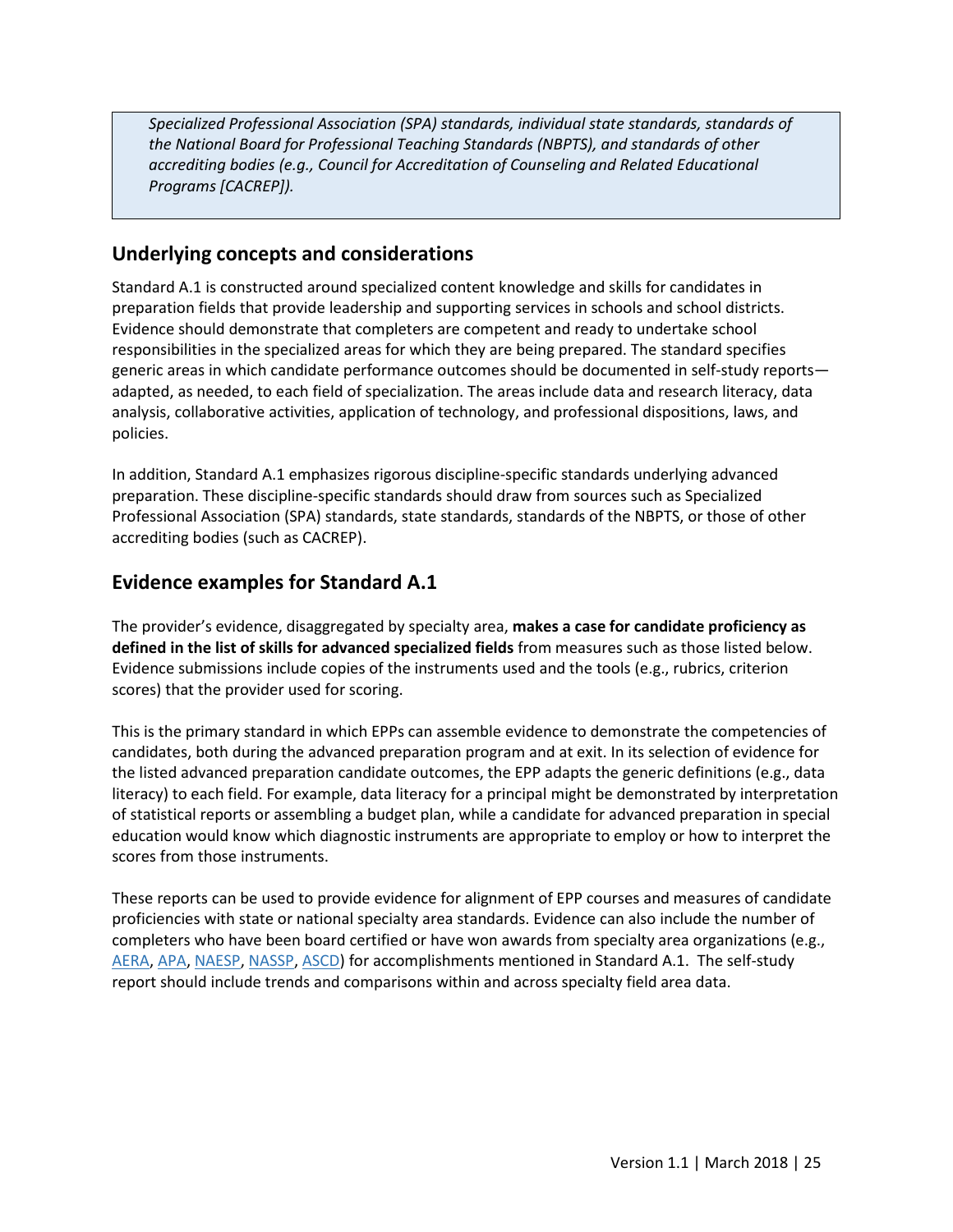#### **Examples of provider-created measures:**

- Action research or a summative project or thesis;
- Survey results from completers and employers;
- Portfolios that capture evidence of proficiencies listed in A.1.1;
- Grades disaggregated by specialty field (for common courses) and/or grades in specialty content courses (for each specialty area);
- Professional behavior and responsibility measures;
- Problem-based project in conjunction with coursework;
- Problem-based group projects;
- Synthesis and interpretation of research relevant to a specialty specific problem that a completer might find on the job;
- Problem-based project in conjunction with a school or district partner;
- End of key-course tests; and
- Pre- and post-data and reflections on the interpretation and use of data.

#### **Examples of state-created measures:**

- Relevant surveys or assessments of completers,
- Legal compliance assessments (e.g., for reporting requirements, ADA/IDEA), and
- Licensure examinations.

## **PHASE-IN POLICY APPLIES:**

- **•** See the *CAEP Guidelines for Plans* for details on the format and content of Phase-In Plans.
- **•** See the *Advanced-Level Programs Phase-In Schedule* in Appendix B for details on the timeline for submitting "plans only," "plans plus progress" (including expectations for first data collection), and "full data."

### **Examples of evidence for discipline-specific competence**

Evidence, disaggregated by specialty field area, to demonstrate candidate proficiency according to the specialty area, state, and/or other accrediting standards from measures such as the following:

- SPA reports at the advanced level;
- Other specialty area accreditor reports;
- Specialty area-specific state standards achieved OR evidence of alignment of assessments to other state/national/CAEP Standards; and
- CAEP program reviews with feedback.

## **Self-study reflection questions for Standard A.1**

These reflection questions for advanced preparation may help focus the selection of evidence and the EPP inquiry for its case that Standard A.1 is met.

### **The EPP reflects on its experience with continuous improvement:**

• **STRENGTHS AND CHALLENGES**–What strengths and areas of challenge have you discovered about candidate content knowledge and skills in their specialty field and their ability to apply that knowledge and skill as you analyzed and compared the results of your disaggregated data by program and by demographics? What questions have emerged that need more investigation? What features of preparation have enhanced completer's understanding of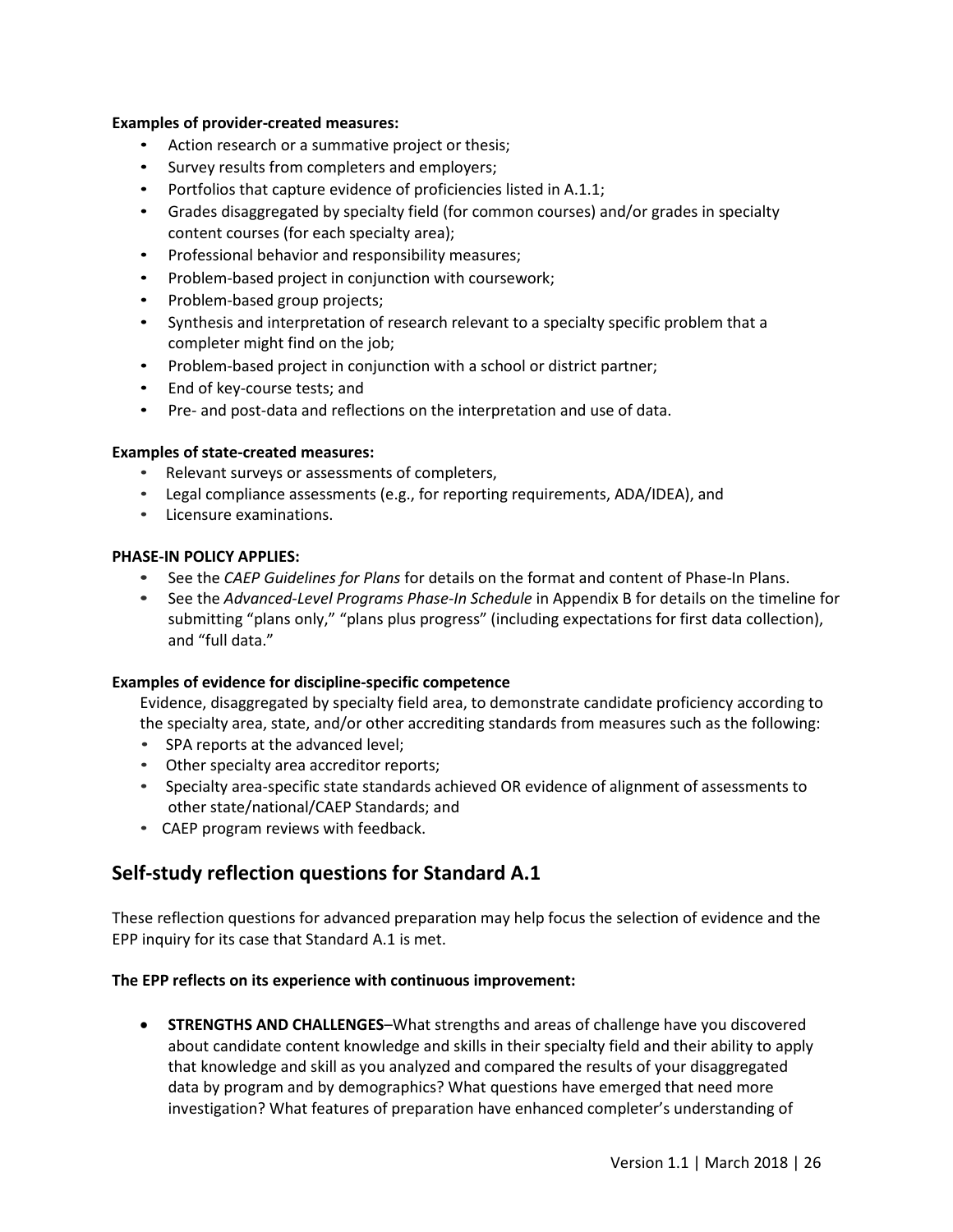diversity and equity issues and their readiness for diverse experiences they will encounter in teaching situations? What applications of technology have prepared completers for their responsibilities on the job? How are you using this information for continuous improvement? Consider, in particular, the development of candidate proficiencies in the listed advanced professional skills in the standard, as adapted to each specialty field:

- o Applications of data literacy;
- o Use of research and understanding of qualitative, quantitative, and/or mixed methods research methodologies;
- o Employment of data analysis and evidence to develop supportive school environments;
- o Leading and/or participating in collaborative activities with others such as peers, colleagues, teachers, administrators, community organizations, and parents;
- $\circ$  Supporting appropriate applications of appropriate technology for their field of specialization; and
- o Application of professional dispositions, laws and policies, codes of ethics and professional standards appropriate to their field of specialization.
- **TRENDS**–What trends have emerged as you compared program and demographic data about candidate content knowledge and skills required for each specialty field and their applications across evidence sources and programs? What questions have emerged that need more investigation? How are you using this information for continuous improvement?
- **IMPLICATIONS**–What implications can you draw, or conclusions can you reach across evidence sources about candidate content and pedagogical knowledge and its applications? What questions have emerged that need more investigation? Improvement? How have datadriven decisions on changes been incorporated into preparation?

## **The EPP frames its case that Standard 1 is met and compiles compelling evidence:**

• **ACCOMPLISHMENTS—**How well are you doing?

What are the accomplishments and performances of your candidates relevant to competence in their advanced-level preparation area? How do you know? E.g.:

- o What is your evidence about candidate's knowledge of their specialty field by completion?
- o What is your evidence about candidate's ability to apply their knowledge in situations similar to what they will experience on the job?
- o What evidence do you have about candidate's knowledge and skills in their field of specialization relevant to college and career level preparation of P-12 students?
- o What do data show about the performance of your candidates, by exit, in relation to peers or over time?
- o What external benchmark performance levels do you meet?
- o What evidence can you assemble that will most compellingly demonstrate your case? As a result of your reflections on strengths and challenges, trends, and evidence implications (from section above), what points will help to strengthen your case for Standard 1?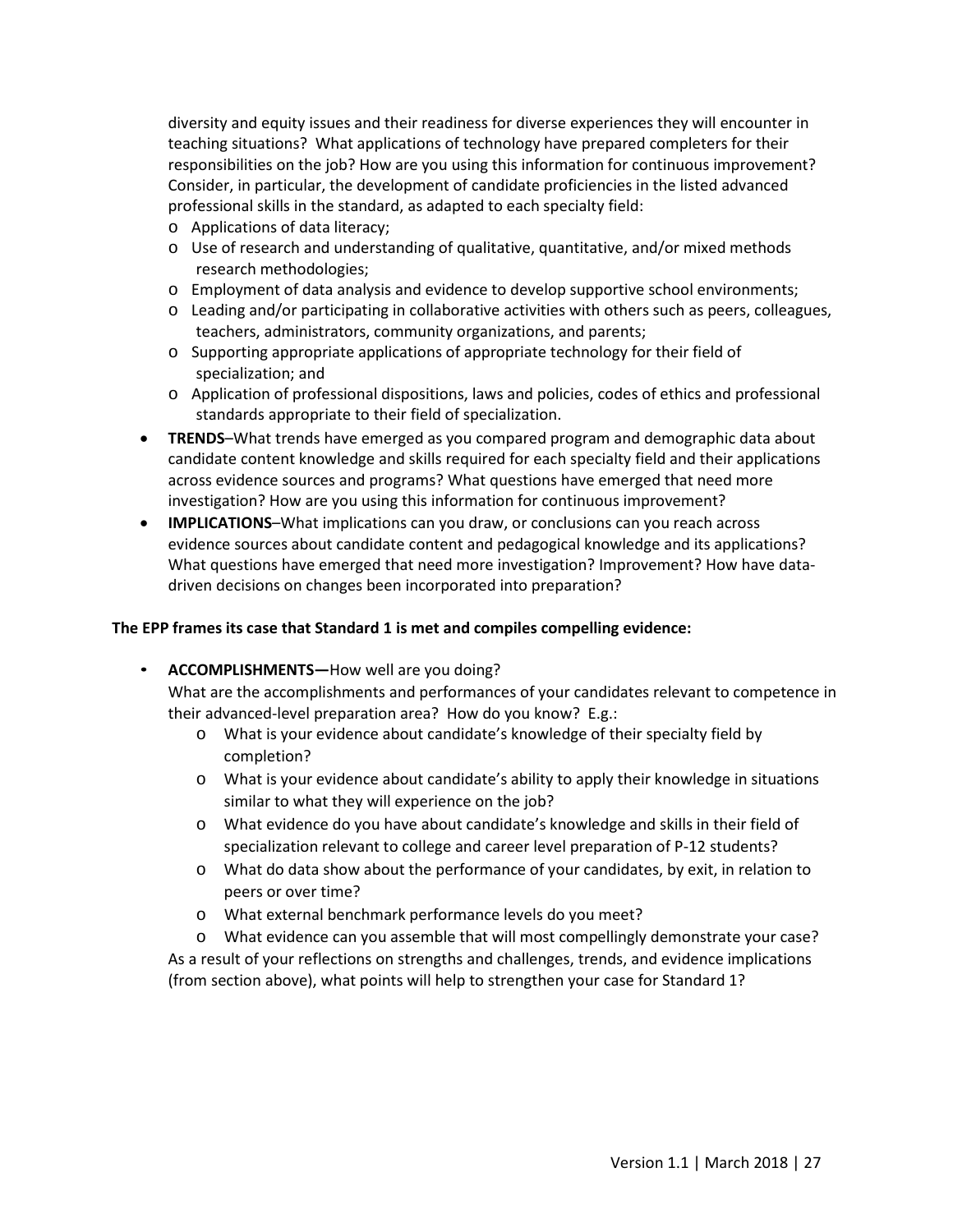# **CLINICAL PARTNERSHIPS AND PRACTICE, CAEP STANDARD A.2**

## **CAEP Standard A.2: Advanced Preparation Clinical Partnerships and Practice**

*The provider ensures that effective partnerships and high-quality clinical practice are central to preparation so that candidates develop the knowledge, skills, and professional dispositions appropriate for their professional specialty field.*

## *Partnerships for Clinical Preparation*

*A.2.1 Partners co-construct mutually beneficial P-12 school and community arrangements, including technology-based collaborations, for clinical preparation and share responsibility for continuous improvement of advanced program candidate preparation. Partnerships for clinical preparation can follow a range of forms, participants, and functions. They establish mutually agreeable expectations for advanced program candidate entry, preparation, and exit; ensure that theory and practice are linked; maintain coherence across clinical and academic components of preparation; and share accountability for advanced program candidate outcomes.*

## *Clinical Experiences*

*A.2.2 The provider works with partners to design varied and developmental clinical settings that allow opportunities for candidates to practice applications of content knowledge and skills that the courses and other experiences of the advanced preparation emphasize. The opportunities lead to appropriate culminating experiences in which candidates demonstrate their proficiencies through problem-based tasks or research (e.g., qualitative, quantitative, mixed methods, action) that are characteristic of their professional specialization as detailed in component A.1.1.*

## **Underlying concepts and considerations**

High-quality clinical practice is a unique and critical feature for both initial and advanced preparation programs. Standard A.2 provides an opportunity for the EPP to demonstrate that its partnerships with P-12 schools are beneficial to both parties for advanced-level preparation. The provider explains how collaborative partnerships are conducted, monitored, and evaluated, and how these evaluations lead to changes in preparation experiences. The EPP provides examples of beneficial collaboration and how the provider and schools work together. EPPs should document the opportunities for candidates in advanced-level preparation to practice their developing knowledge and skills, and address what faculty have learned from the relationship of culminating experiences with candidate success in problem-based tasks characteristic of their professional specialization.

The partnerships should be continuous and should feature shared decision making about crucial aspects of the preparation experiences and crucial aspects of collaboration among all clinical educators. CAEP's Standard A.2 prompts EPPs to (1) be purposeful in and reflective on all aspects of their clinical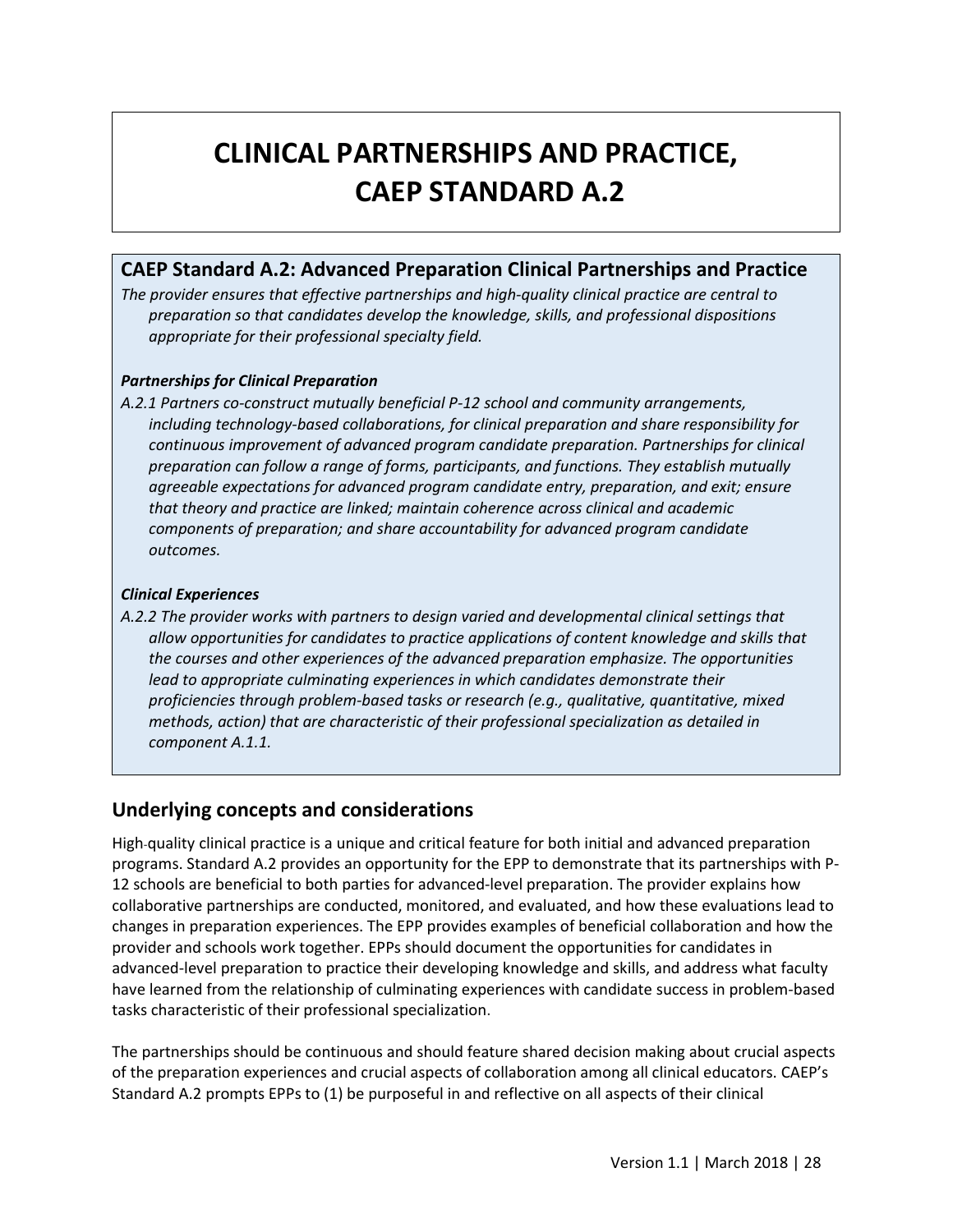experiences for advanced preparation; (2) provide opportunities for candidates to practice the application of course knowledge in a variety of developmental settings; and (3) keep a clear focus on experiences that will foster proficiencies that are characteristic of their professional specialization and promote authentic applications of the advanced knowledge and skills described in component A.1.1. [NOTE: Clinical educators include all individuals who assess, support, and develop candidates' knowledge, skills, and/or professional dispositions at some stage in the clinical experiences. Clinical educators may be EPP-based, P-12 school-based, central office personnel, community-based, or in any other setting where candidates practice practical application.]

## **Evidence examples for Standard A.2**

The provider documents that the clinical partners probe relationships between specific aspects of clinical experience and the outcomes demonstrated by candidates regarding opportunities for candidates to (1) practice applications of knowledge and skills appropriate to their field of specialization, and (2) demonstrate proficiencies appropriate for their field of specialization, specifically:

- Applications of data literacy;
- Use of research and understanding of qualitative, quantitative and/or mixed methods research methodologies;
- Employment of data analysis and evidence to develop supportive school environments;
- Leading and/or participating in collaborative activities with others such as peers, colleagues, teachers, administrators, community organizations, and parents;
- Supporting appropriate applications of appropriate technology for their field of specialization; and
- Application of professional dispositions, laws and policies, codes of ethics, and professional standards appropriate to their field of specialization.

Evidence should document that both partners share in critical decisions that bear on clinical experiences of candidates.

The provider makes a case that its clinical experiences are effective in preparing candidates for beginning roles in their field of advanced preparation. This demonstration does not involve reiterating performance outcomes submitted under Standard A.1. Instead, it establishes that (or how) the features of the clinical experiences contribute to those outcomes. The evidence might answer questions such as "How does the provider know that the practical activities have appropriate scope and sequence to best promote progressively independent functioning in the specialty area role?" or "What was the effect of changing the duration or order of activities in the sequence?"

## **Examples of partnership evidence could include:**

- Documents showing that the EPP and partner have jointly probed particular aspects of preparation such as depth or coherence, or explored attributes that create unique clinical experiences adapted to a particular specialized field;
- Evidence that candidates' performance evaluations during clinical experiences **address content** and **set performance standards** that are both mutually acceptable to providers and partners;
- Evidence that collaborative projects or action research projects inform problems of practice that providers and partners agree are sufficiently authentic to assess readiness for professional practice; and
- Documentation of appropriate uses of technology for the candidate's future role.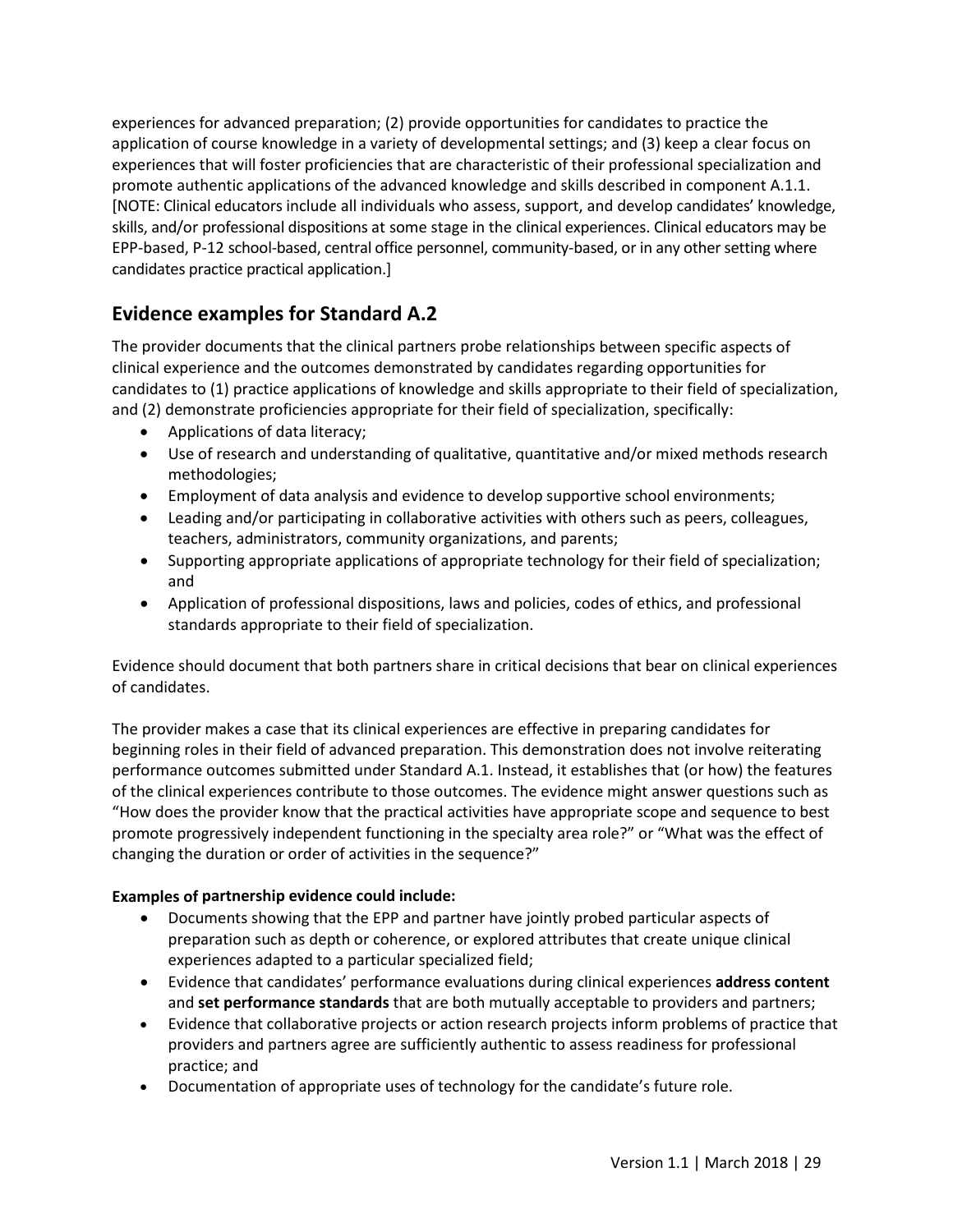**Examples of clinical evidence: [**NOTE: CAEP acknowledges that states are a special stakeholder group, particularly for clinical experiences. Any candidate's experiences will reflect both opportunities provided through the EPPs preparatory activities and state requirements.] **Evidence could include:**

- Documentation of the variety of clinical experiences for each advanced specialty field, as well as the opportunities candidates have to develop and practice applying a range of content knowledge and skills to practical challenges in their specialty area.
- Artifacts or completed assignments that would be reflective of an on-the-job task in the specialty field, such as preparation of a budget for a school principal, a briefing for a superintendent on the adequacy of special education services available in the community, or an analysis of opportunities for different configurations of technology applications in a school.
- Evidence mapping the developmental trajectory of specific practical knowledge and skills as candidates progress through courses and the clinical experiences embedded within or external to the courses. For example, an investigation into whether/how often research activities in courses and/or work as a research assistant leads to competence in designing an original project that is implemented during an internship and/or accepted for conference presentation or publication in the specialty area.
- Evidence that candidates evaluate their preparatory activities for clinical practice (e.g., coursework, acculturation) as relevant and appropriately calibrated to the demands of their clinical experiences. Relevance could be investigated in relation to candidates' preparation to meet specific challenges in a setting or general problems of practice endorsed by clinical partners or other stakeholders. Calibration could be investigated in relation to selected **levels of contact** or prior experience with practical skills leading up to clinical experiences (e.g., exposure, familiarity, knowledge, scaffolded practice, integrated understanding, competent autonomy, mastery; or candidate cultural competence).

### **PHASE-IN POLICY APPLIES:**

- **•** See the *CAEP Guidelines for Plans* for details on the format and content of Phase-In Plans.
- **•** See the *Advanced-Level Programs Phase-In Schedule* in Appendix B for details on the timeline for submitting "plans only," "plans plus progress" (including expectations for first data collection), and "full data."

## **Self-study reflection questions for Standard A.2**

These reflection questions for advanced preparation may help focus the selection of evidence and the EPP inquiry for its case that Standard A.2 is met.

**The EPP reflects on its experience with continuous improvement:**

- **STRENGTHS AND CHALLENGES–**What strengths and areas of challenge have you discovered in your clinical experiences and in your partnership arrangements as you analyzed and compared the results of your disaggregated data by program and by demographics? What features of partnerships and of clinical experiences have enhanced completer's understanding of diversity and equity issues and their readiness to use that understanding in teaching situations? What applications of technology have prepared completers for their responsibilities on the job? What questions have emerged that need more investigation? How are you using this information for continuous improvement? For example:
	- o What are the mutually agreeable expectations for candidate entry, preparation, and exit to ensure that theory and practice are linked, to maintain coherence across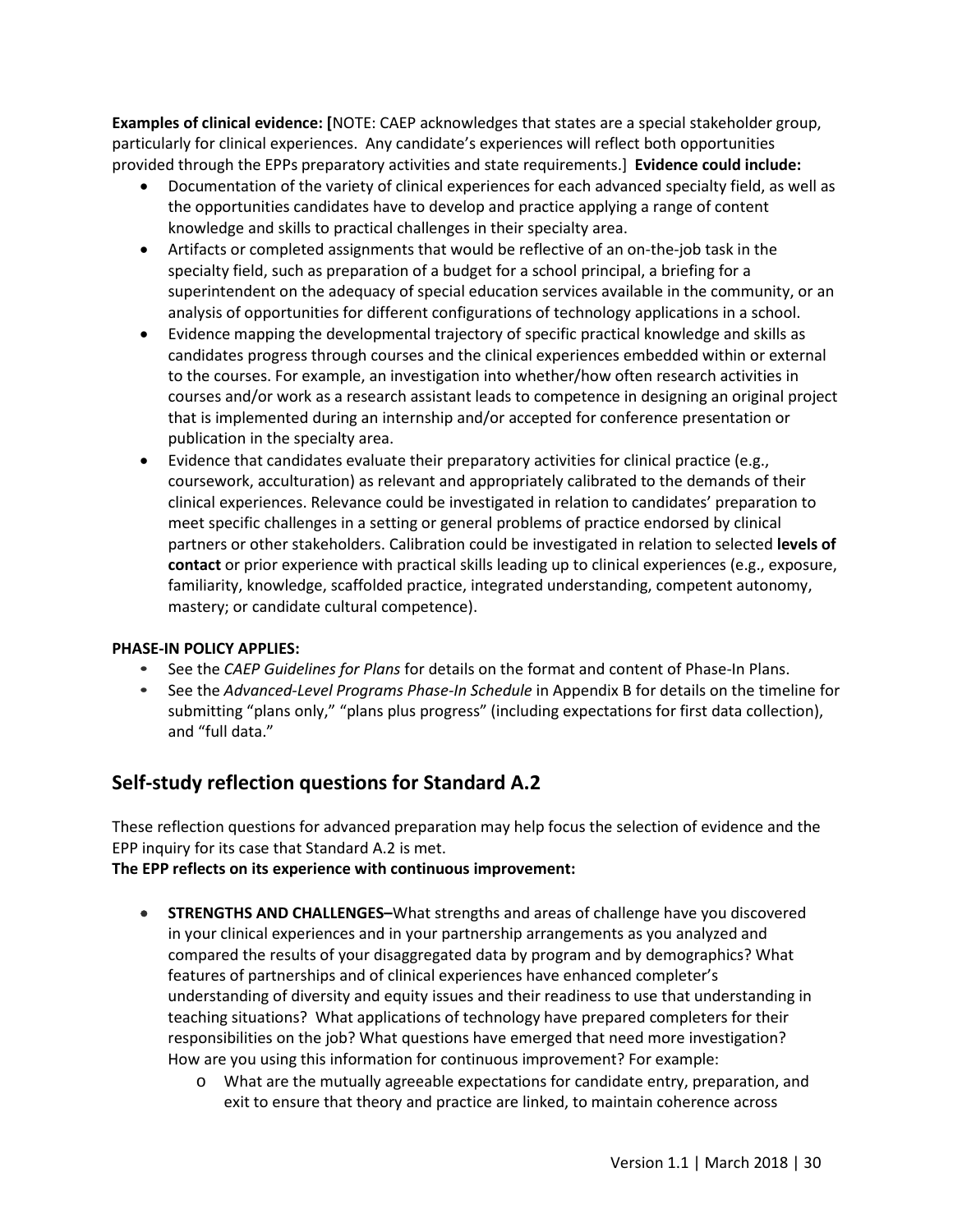clinical and academic components of preparation, and to share accountability for candidate outcomes?

- o How do clinical partners co-select, prepare, evaluate, support, and retain high-quality clinical educators, both provider- and school-based, who demonstrate a positive impact on candidates' development and P-12 student learning and development?
- o What are the multiple indicators and appropriate technology-based applications used to establish, maintain, and refine criteria for selection, professional development, performance evaluation, continuous improvement, and retention of clinical educators in all clinical placement settings?
- o How are clinical experiences, including technology-enhanced learning opportunities, structured to have multiple performance-based assessments at key points within the program to demonstrate candidates' development of the knowledge, skills, and professional dispositions (as delineated in Standard 1) that are associated with a positive impact on the learning and development of all P-12 students?
- **TRENDS**–What trends have emerged as you compared program and demographic data describing clinical experiences across evidence sources and programs? What questions have emerged that need more investigation? How are you using this information for continuous improvement?
- **IMPLICATIONS**–What implications can you draw or conclusions can you reach across evidence sources about your school/districts partnerships and your clinical experiences? What questions have emerged that need more investigation? Improvement? How have datadriven decisions on changes been incorporated into preparation?

## **The EPP frames its case that Standard 2 is met and compiles compelling evidence:**

• **ACCOMPLISHMENTS—**How well are you doing?

What is unique about your accomplishments relevant to clinical experiences and collaborative partnerships for advanced-level preparation? How do you know? E.g.:

- o What is the current status of your partnership arrangements and the evidence indicating mutually beneficial collaborations?
- o What do data show about the performance of your candidates, by exit, in relation to peers or over time?
- o What external benchmark performance levels do we meet?
- o What evidence can you assemble that will most compellingly demonstrate your case?

What are the particular features of your clinical experiences for candidates in advanced-level programs that lead to successful outcomes? E.g.:

- o What are your successes in creating authentic problem-based clinical experiences suited to candidates in the specialized professional programs you offer?
- o What are the mutually agreeable expectations with partners to ensure that theory and practice are linked, to maintain coherence across clinical and academic components of preparation, and to share accountability for candidate outcomes?
- o What are the multiple indicators used to establish, maintain, and refine criteria for selection, professional development, performance evaluation, continuous improvement, and retention of clinical educators in all clinical placement settings?

As a result of your reflections on strengths and challenges, trends, and evidence implications (from section above), what points will help to strengthen your case for Standard 2?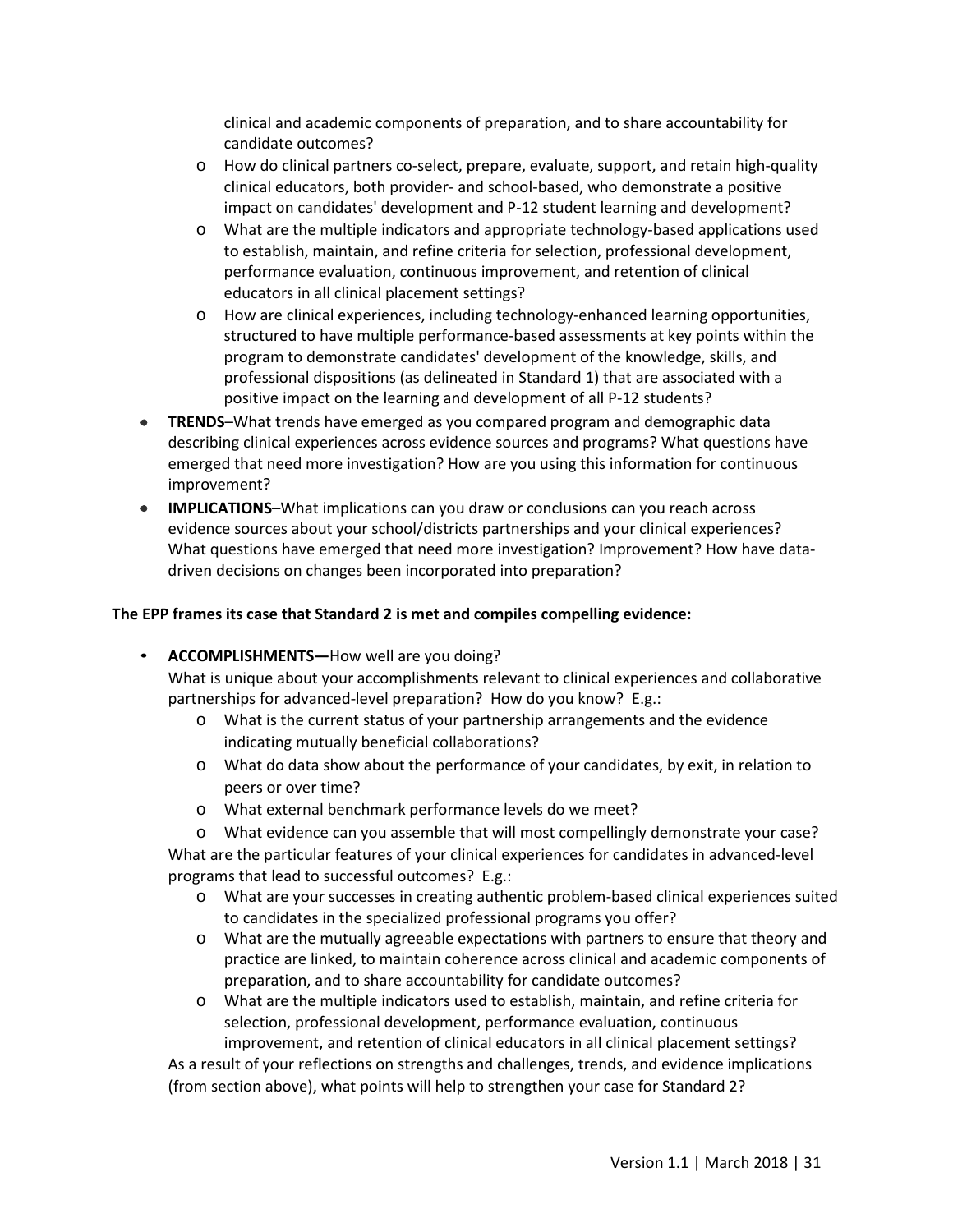# **CANDIDATE QUALITY, SELECTIVITY, AND PROGRESS, CAEP Standard A.3**

## **Standard A.3: Advanced Preparation Candidate Quality and Selectivity —**

*The provider demonstrates that the quality of advanced program candidates is a continuing and purposeful part of its responsibility so that completers are prepared to perform effectively and can be recommended for certification where applicable.* 

## *Admission of Diverse Candidates Who Meet Employment Needs*

*A.3.1 The provider sets goals and monitors progress for admission and support of high-quality advanced program candidates from a broad range of backgrounds and diverse populations to accomplish their mission. The admitted pool of candidates reflects the diversity of America's teacher pool and, over time, should reflect the diversity of P-12 students. The provider demonstrates efforts to know and addresses community, state, national, regional, or local needs for school and district staff prepared in advanced fields.*

## *Candidates Demonstrate Academic Achievement and Ability to Complete Preparation Successfully*

- *A.3.2* **Evidence Required for this Component** *The provider sets admissions requirements for academic achievement, including CAEP minimum criteria, the state's minimum criteria, or graduate school minimum criteria, whichever is highest and gathers data to monitor candidates from admission to completion. The provider determines additional criteria intended to ensure that candidates have, or develop, abilities to complete the program successfully and arranges appropriate support and counseling for candidates whose progress falls behind.*
- *The CAEP minimum criteria are a college grade point average of 3.0 or a group average performance on nationally normed assessments, or substantially equivalent state-normed or EPP administered assessments, of mathematical, verbal, and written achievement in the top 50 percent of those assessed. An EPP may develop and use a valid and reliable substantially equivalent alternative assessment of academic achievement. The 50th percentile standard for writing will be implemented in 2021. The CAEP minimum criteria apply to the group average of enrolled candidates whose preparation begins during an academic year.*
- *EPPs must continuously monitor disaggregated evidence of academic quality for each branch campus (if any), mode of delivery, and individual preparation programs, identifying differences, trends, and patterns that should be addressed.*

### *Selectivity During Preparation*

*A.3.3 The provider creates criteria for program progression and uses disaggregated data to monitor candidates' advancement from admissions through completion.*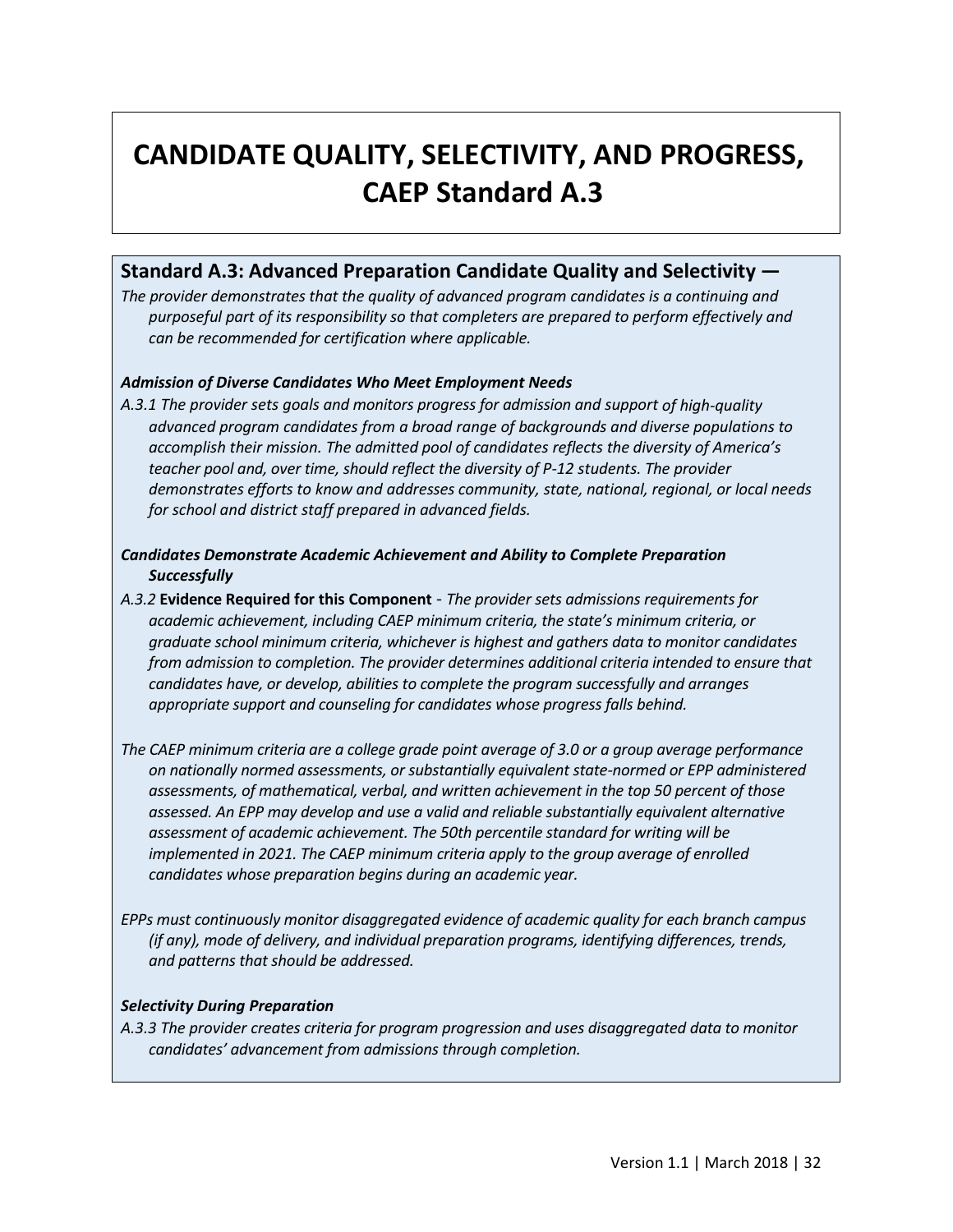## *Selection at Completion*

*A.3.4 Before the provider recommends any advanced program candidate for completion, it documents that the candidate has reached a high standard for content knowledge in the field of specialization, data literacy and research-driven decision making, effective use of collaborative skills, applications of technology, and applications of dispositions, laws, codes of ethics, and professional standards appropriate for the field of specialization.*

## **Underlying concepts and considerations**

For advanced preparation, Standard A.3 focuses on the need for providers to recruit and develop a diverse and strong pool of applicants who can be successful in completing the specialized program. The pool of applicants is, in most instances, the existing teacher workforce. Over time, and considering wider national goals to recruit a more diverse teacher workforce that reflects the diversity of our P-12 student population, there should be growing diversity in admitted candidates for advanced preparation.

The EPP's responsibility begins with its admissions functions and places emphasis on admitting candidates who "meet employment needs"—that is, for in-demand positions in the education workplace (component A.3.1). Candidates demonstrate academic achievement and ability to complete preparation successfully with minimum criteria for GPA *or* a group average performance on nationallyor substantially equivalent state-normed assessments (component A.3.2). EPPs also monitor the progress of all candidates (components A.3.2 and A.3.3) and provide "support and counseling for candidates whose progress falls behind" (components A.3.1 and A.3.2). Before candidates conclude their preparation, EPPs document that they have knowledge and skills appropriate for advanced preparation in their field of specialization. These include content knowledge, data literacy and researchdriven decision making, effective use of collaborative skills, and applications of technology, dispositions, laws, codes of ethics, and professional standards relevant to their specialty (component A.3.4 and also Standard A.1).

## **Evidence examples for Standard A.3**

The Standards for Advanced-Level Programs do not call for a "recruitment plan" as the Standards for Initial Preparation do. EPPs are expected, however, to have an "admissions plan" for advanced-level programs that admit candidates they believe will be successful in completing the preparation program and reflect increasing diversity over time. EPPs should monitor employment trends and have a working knowledge, from their school partners and others, about employment needs so that candidates are admitted to fields in which there are employment opportunities. The suggested measures provide a basis for EPPs to monitor the results of their admission practices and criteria and then evaluate the association of those measures with the progress of candidates through their program and after completion. They also provide a basis for EPPs to establish that the criteria and practices are reasonable given the supports available to candidates. [NOTE: EPP self-study reports need not repeat any evidence that is included in their documentation for Standard A.1; they can simply cross-reference it for their summary statement on Standard 3.]

## **Examples of admissions planning evidence include:**

*•* Documentation that the provider periodically examines the employment landscape—to identify shortage areas, openings, forecasts, and related information—in the community, state, regional,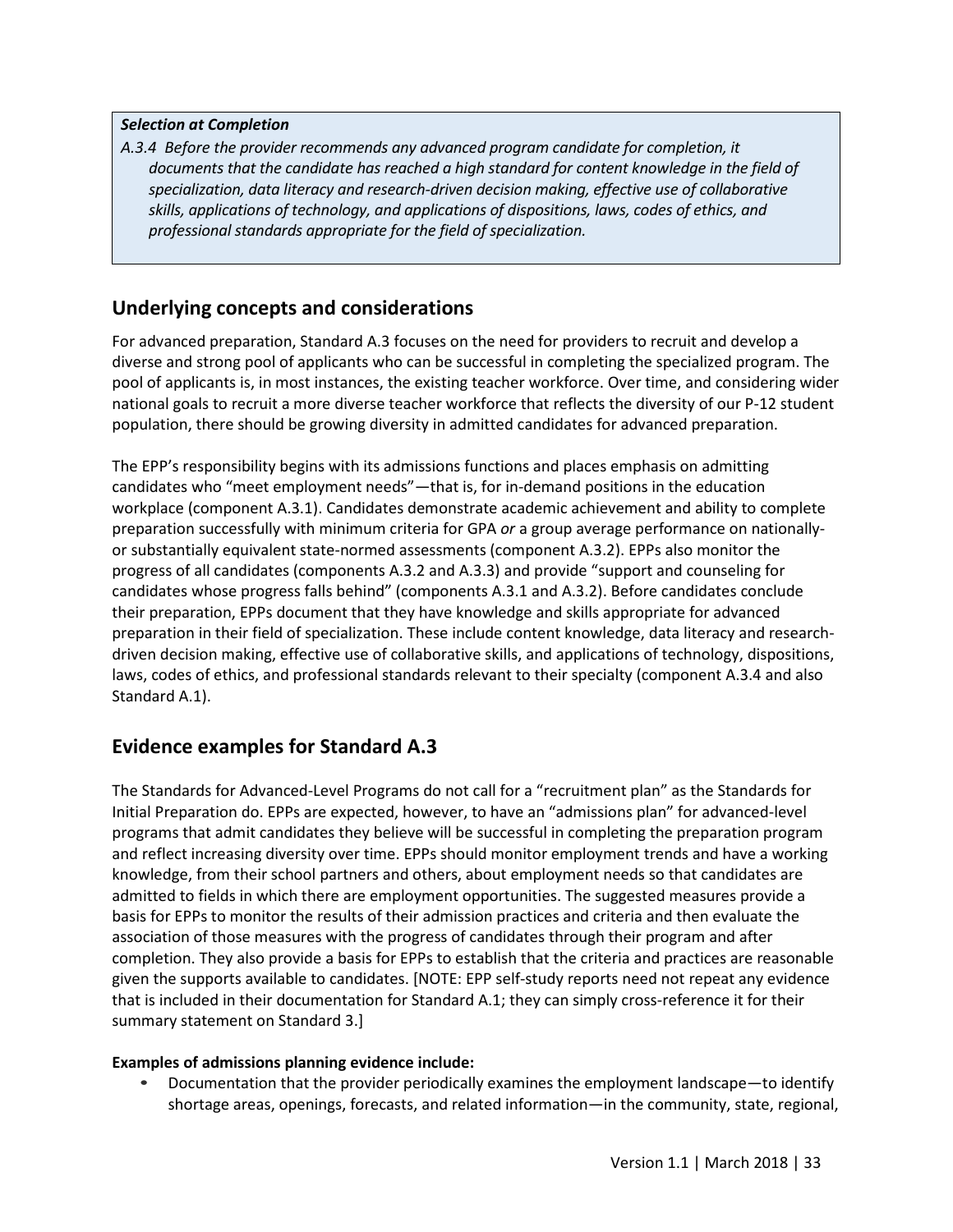or national market for which EPPs are preparing completers. An appropriate plan should document base points on current measures of (1) academic achievement, (2) diversity, and (3) provider knowledge of employment needs, and include target outcomes for each of five ensuing years.

- *•* Documentation that the EPP monitors annual progress toward admission goals and candidates' continuing progress to completion in their chosen specialty field. Data are disaggregated to describe gender, ethnicity, academic ability, and/or candidate fit for high-need specialty areas or communities and trends are analyzed.
- Admissions data are disaggregated for enrolled candidates by (1) relevant demographics such as race/ethnicity, SES, and sex, and (2) branch campuses (if any), mode of delivery, and individual programs.

## **Evidence from admissions and/or candidate academic proficiency criteria:**

- *•* **Evidence is required** to document the use of admissions criteria that result in yearly averages for GPA or achievement test scores that meet CAEP's minimum criteria described in component A.3.2, but also including their own criteria "intended to ensure that candidates have, or develop, abilities to complete the program successfully." EPPs present evidence for their case that the component is met distinctly from other information presented on meeting Standard 3 overall. Examples include:
	- o Admission criteria for GPA and results;
	- o Admission criteria for normed tests and results;
	- o EPP criteria created for interviews or other admission procedures together with results;
	- o Performance on qualifying exams;
	- o Assessments of writing ability;
	- o Assessments of any of the advanced-level professional skills described in Standard A.1.1, adapted to the field of specialization: data and research literacy, data analysis, collaborative activities, application of technology, and professional dispositions, laws, and policies; and
	- o Data that monitor the percentage of a class cohort that completes preparation each year.
- *•* Evidence for components A.3.1 and A.3.2 might also include documentation from performance reviews, remediation efforts, and/or provisions illustrating that the EPP sets goals for candidate support and monitors progress toward goals of providing sufficient support to candidates to facilitate successful program completion.

### **Examples of monitoring candidate progression:**

Some measures of candidate progression are an important means of monitoring the path to completion. Progress monitoring involves at least two evaluations/reviews of candidate competencies during the program. Ideally, these would occur at two points after admission but before the final review at exit, but the format of mid-point and end-point review is not inherently unacceptable. These monitoring evaluations do not have to follow a repeated-measures design. While they could assess the same competency targets at different points in time, the evaluations could, alternatively, assess distinct content that is aligned to expected competencies at the specific point in the program when the evaluation occurs. More specifically, examples include:

- *•* Assessments used at key points during the program (e.g., phases/stages, checkpoints);
- *•* Content knowledge and dispositions assessments; these could be administered serially (in any order) or in parallel;
- *•* Demonstration of evolving technology integration into practice; this could repeatedly be assessed with the same tasks and criteria for competence, or with different tasks or criteria at different points in the program; and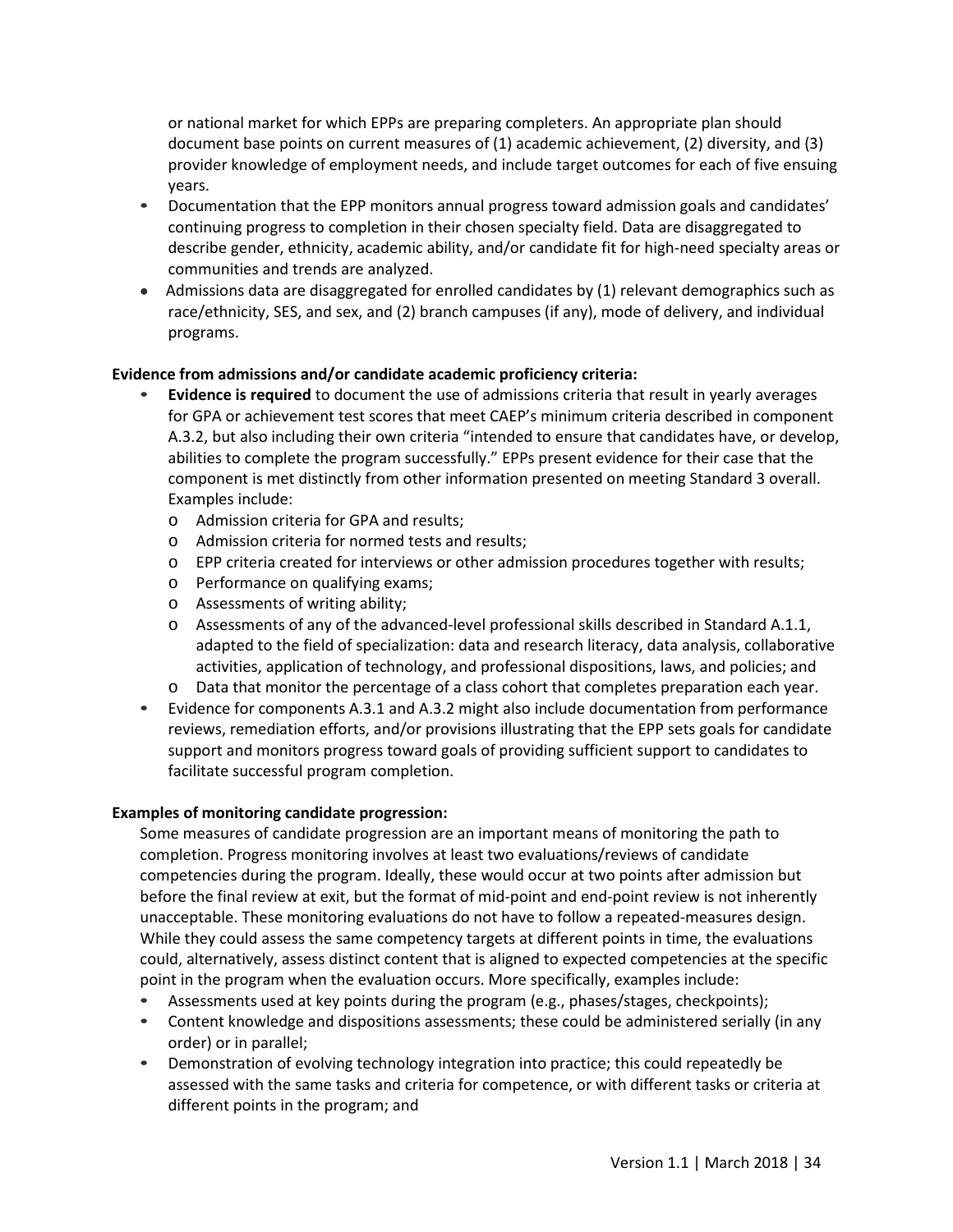*•* Case studies demonstrating candidate development of abilities in any of the advanced-level professional skills listed in A.1.1: data and research literacy, data analysis, collaborative activities, application of technology, and professional dispositions, laws, and policies.

## **Examples of exit performance:**

The EPP should ensure that candidates at exit have opportunities to demonstrate that they can perform effectively on tasks that are representative of those they might perform in their field of specialization after employment:

- *•* Authentic problem-based experience and
- *•* Dispositional/ethics assessments.

## **PHASE-IN POLICY APPLIES:**

- **•** See the CAEP *Guidelines for Plans* for details on the format and content of Phase-In Plans.
- **•** See the *Advanced-Level Programs Phase-In Schedule* for details on the timeline for submitting "plans only," "plans plus progress" (including expectations for first data collection), and "full data."

## **Self-study reflection questions for Standard A.3**

These reflection questions for advanced preparation may help focus the selection of evidence and the EPP inquiry for its case that Standard A.3 is met.

### **The EPP reflects on its experience with continuous improvement:**

- **STRENGTHS AND CHALLENGES**–What strengths and areas of challenge have you discovered as you analyzed and compared the results of your disaggregated data on candidate quality, recruitment/admissions, and quality monitoring by program and by demographics? What questions have emerged that need more investigation? How are you using this information for continuous improvement? More specifically:
	- o What are the criteria for program progression and how does the provider monitor candidates' advancement from admissions through completion?
	- o What has the provider concluded about advanced level candidate understanding of the expectations of the profession—including codes of ethics, professional standards of practice, and relevant laws and policies?
	- o What features of recruitment, academic proficiency, and candidate progression have enhanced completer's understanding of diversity and equity issues and their readiness to use that understanding in teaching situations? What applications of technology have prepared completers for their responsibilities on the job?
- **TRENDS**–What trends in candidate quality, recruitment and admissions practices, and monitoring of candidate progress have emerged as you compared program and demographic data across evidence sources and programs? What questions have emerged that need more investigation? How are you using this information for continuous improvement? For example: What are the provider's plans and goals to recruit and support completion of highquality candidates from a broad range of backgrounds and diverse populations to
	- accomplish their mission?
	- What are the admission requirements?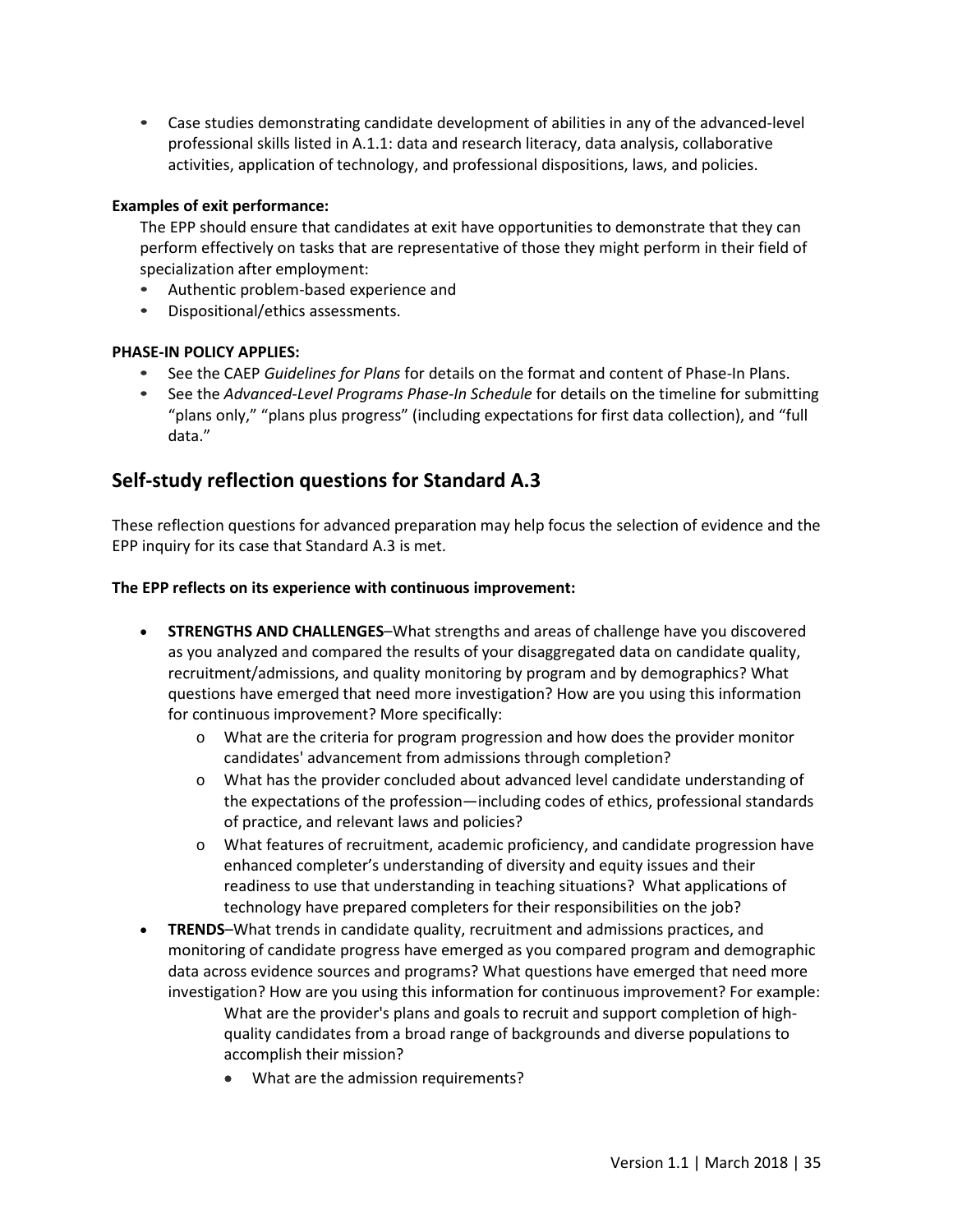- What are the criteria for program progression and how does the provider monitor candidates' advancement from admissions through completion?
- How does the provider:
	- $\triangleright$  Ensure that the admitted pool of candidates reflects the diversity of America's P-12 students?
	- $\triangleright$  Address community, state, national, regional, or local needs for advanced-level completers in hard-to-staff schools and shortage fields?
	- $\triangleright$  Gather data to monitor applicants and the selected pool of candidates?
	- $\triangleright$  Establish and monitor attributes and dispositions beyond academic ability that candidates must demonstrate at admissions and during the program?
	- $\triangleright$  Select criteria, describe the measures used and evidence of the reliability and validity of those measures, and report data that show how the academic and non-academic factors predict candidate performance in the program and effective teaching?

What is the provider's evidence that ensures the average GPA of its accepted cohort of candidates meets or exceeds the CAEP minimum of 3.0, *or* that the group average performance on nationally normed ability/achievement assessments is in the top 50 percent?

• **IMPLICATIONS**–What implications can you draw, or what conclusions can you reach, across evidence sources about candidate quality, recruitment/ admissions, and quality monitoring? What questions have emerged that need more investigation? Improvement? How have datadriven decisions on changes been incorporated into preparation?

### **The EPP frames its case that Standard 3 is met and compiles compelling evidence:**

• **ACCOMPLISHMENTS—**How well are you doing?

What are your accomplishments relevant to recruitment, candidate academic achievement, and candidate successful completion of advanced-level preparation? How do you know? E.g.:

- o What is the current status of your recruitment efforts?
- o What is your progress toward successful candidate completion?
- o What do data show about the academic achievement of advanced-level candidates?
- o What evidence do you have of effective support for candidates who are falling behind?
- o What external benchmark performance levels do you meet?
- o What evidence can you assemble that will most compellingly demonstrate your case?

As a result of your reflections on strengths and challenges, trends, and evidence implications (from section above), what points will help to strengthen your case for Standard 3?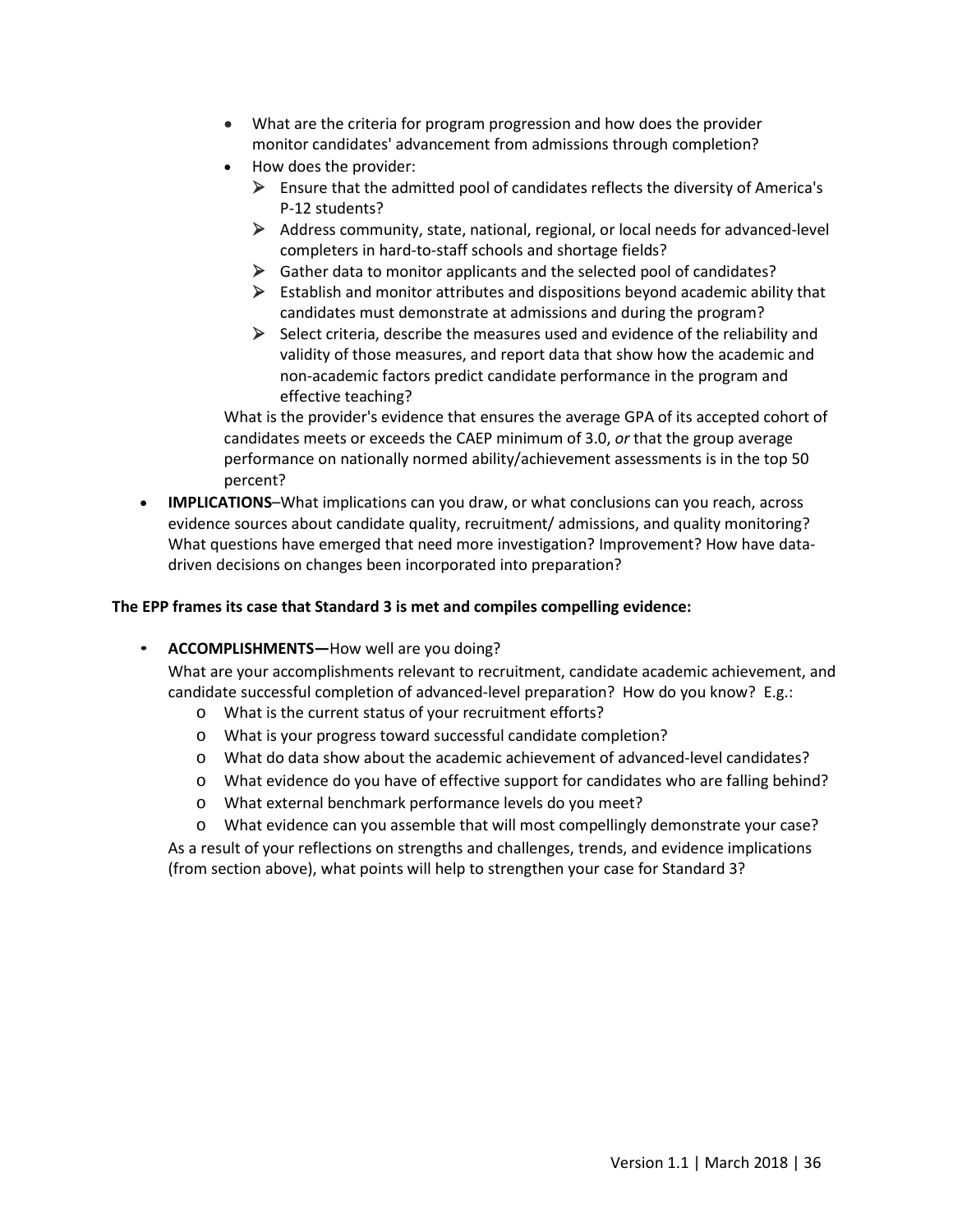# **SATISFACTION WITH PREPARATION, CAEP Standard A.4**

## **CAEP Standard A.4: Satisfaction with Preparation –**

*The provider documents the satisfaction of its completers from advanced preparation programs and their employers with the relevance and effectiveness of their preparation.* 

## *Satisfaction of Employers*

*A.4.1.* **Evidence Required for this Component** - *The provider demonstrates that employers are satisfied with completers' preparation and that completers reach employment milestones such as promotion and retention.* 

## *Satisfaction of Completers*

*A.4.2* **Evidence Required for this Component** - *The provider demonstrates that advanced program completers perceive their preparation as relevant to the responsibilities they confront on the job and that the preparation was effective.*

## **Underlying concepts and considerations**

Standard A.4 addresses the **results** of preparation in terms of the satisfaction of completers and employers. There are no advanced-level components similar to those for initial preparation on P-12 student learning and observations/evaluations of teacher effectiveness. At the advanced preparation level, there is not a rich conceptual approach for that kind of performance evaluation nor are there commonly employed measures that might serve as models. However, components A.4.1 and A.4.2 are similar to those components for initial that examine satisfaction of both completers and employers with preparation. Data from surveys or interviews or other sources can—if appropriately designed—provide important, highly relevant information for providers to use in analyzing the consequences of their preparation courses and experiences. In addition, information from component A.4.1 on completer persistence and employment milestones can indicate career orientation and paths of progress that providers can use in their future planning and actions.

## **Evidence examples for Standard A.4**

EPPs present evidence for their case that these two components are met. The Standard's purpose is to provide a source of feedback to EPPs about the successes of their candidates, as one source they draw from for continuous improvement. For advanced level candidates, the measures are employer satisfaction (about the completer's on-the-job performance) and completer satisfaction (with the adequacy of preparation for the situations they face on the job). Employer survey information has frequently been difficult to obtain, but current initiatives by states may change the consistency and responses to such surveys. The results are particularly useful as tools to evaluate the adequacy of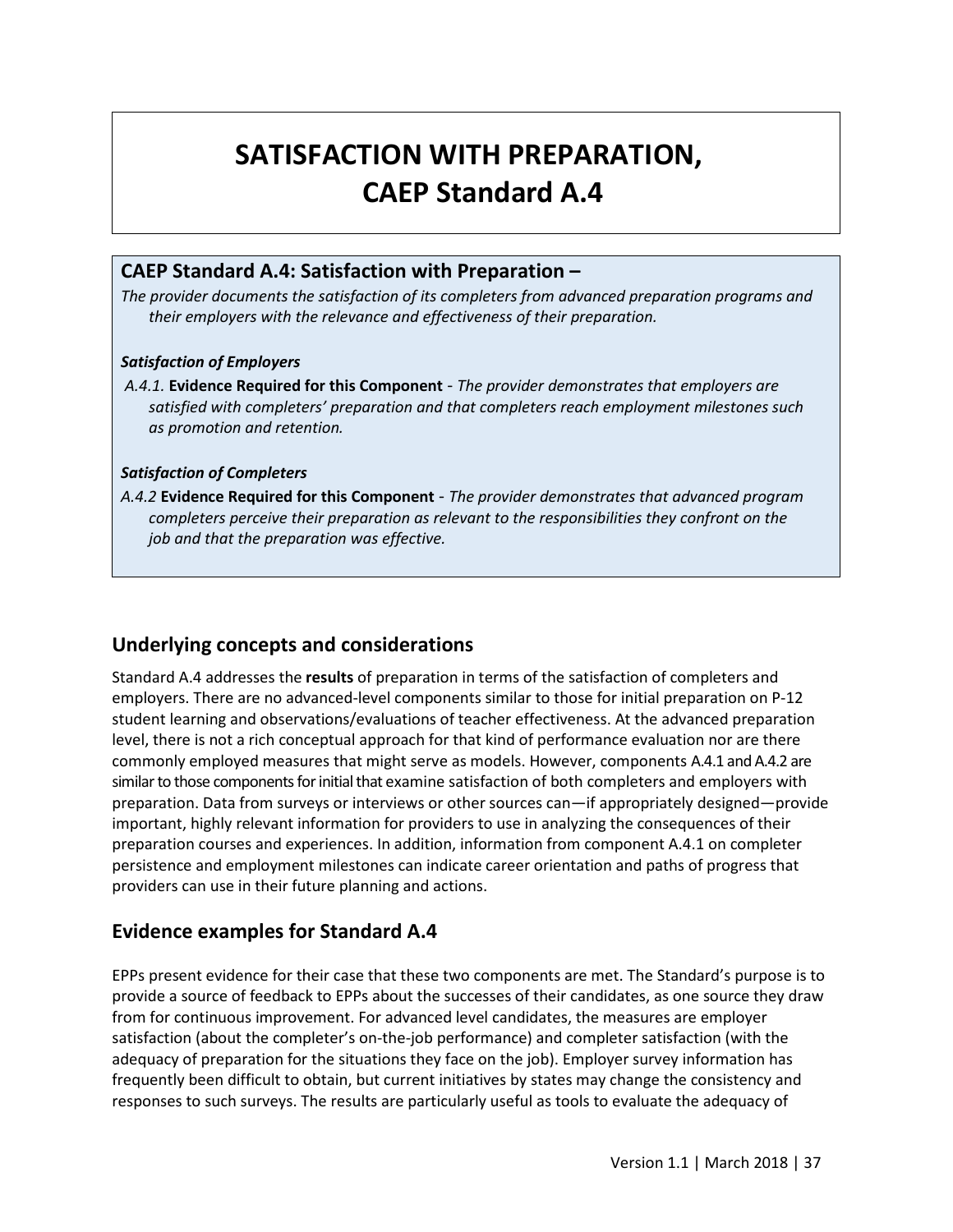preparation when the questions are specific to aspects of preparation; they are of greater value to providers when results indicate performance in relation to specified benchmarks, norms, and cut scores.

#### **Evidence from employers**

Providers submit at least three cycles of data on indicators of employer satisfaction with completers' preparation from evidence sources such as the following:

- Employer satisfaction surveys (include instrument sampling, response rates, timing);
- Employer satisfaction interviews (include population represented, response rates, instrument content, timing);
- Employer satisfaction focus groups (include population represented, response rates, instrument content, timing); and
- Employer satisfaction case studies (include a description of methodology).
- Providers submit at least three cycles of data on employment milestones such as the following:
- Promotion;
- Employment trajectory;
- Employment in high-needs schools; and
- Retention in
	- o education position for which initially hired or
	- o another education role by the same or a different employer.

#### **Evidence from completers**

Completer survey information has frequently been difficult to obtain, but current initiatives by states may change the consistency and responses to such surveys. The results are particularly useful as tools to evaluate the adequacy of preparation when the questions are specific to particular aspects of preparation; they are of greater value to providers when results indicate performance in relation to specified benchmarks, norms, and cut scores. EPPs present an explicit case for meeting this required component. Providers submit at least three cycles of data on completers' perception of their preparation as relevant to the responsibilities they confront on the job:

- Completer satisfaction surveys (include instrument, sampling, response rates, timing);
- Completer satisfaction interviews (include population represented, response rates, instrument content, timing);
- Provider focus groups of completers (include population represented, response rates, instrument content, timing); and
- Completer satisfaction case studies (include a description of methodology).

### **PHASE-IN POLICY APPLIES:**

- **•** See the *CAEP Guidelines for Plans* for details on the format and content of Phase-In Plans.
- **•** See the *Advanced-Level Programs Phase-In Schedule* in Appendix B for details on the timeline for submitting "plans only," "plans plus progress" (including expectations for first data collection), and "full data."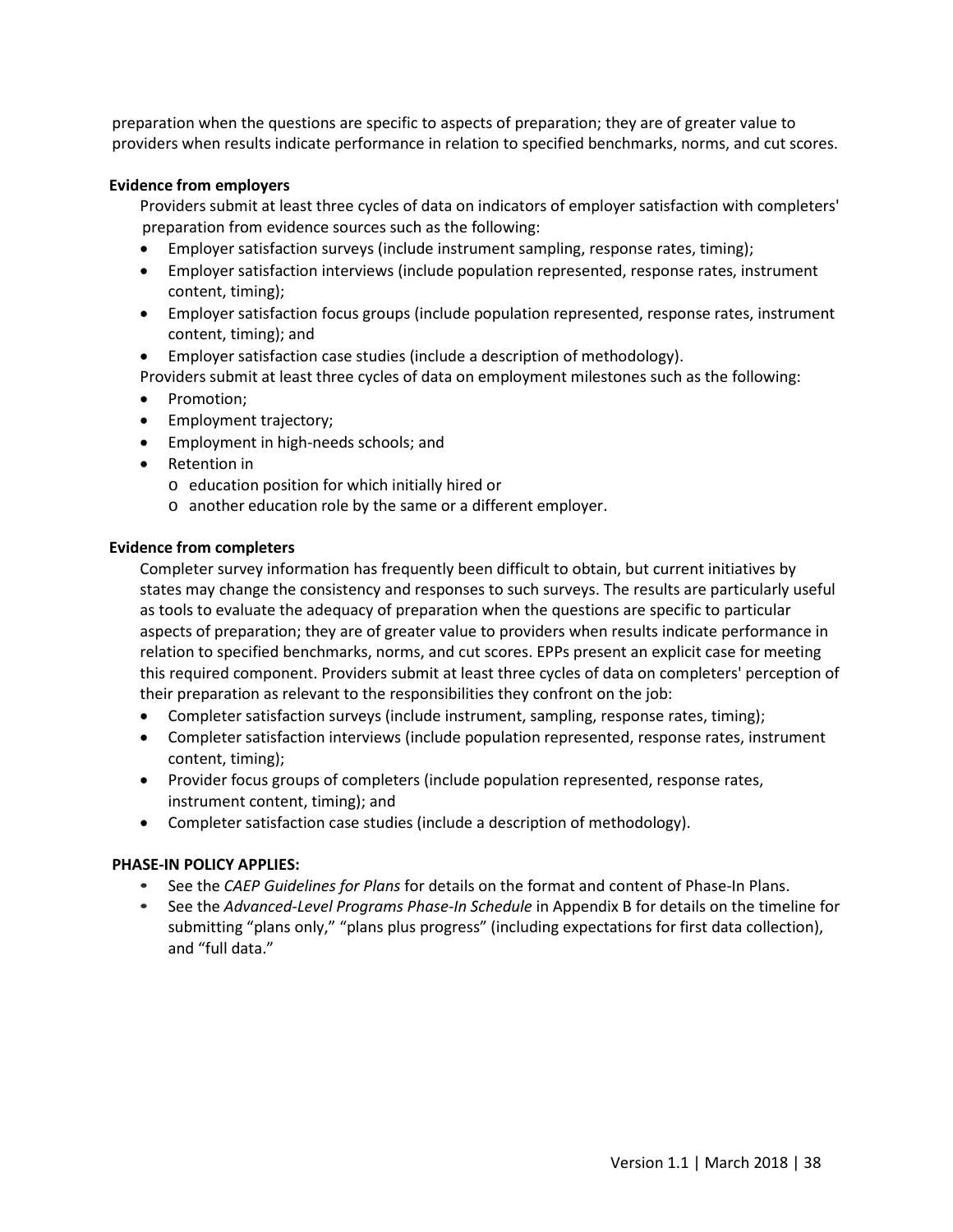## **Self-study reflection questions for Standard A.4**

These reflection questions for advanced preparation may help focus the selection of evidence and the EPP inquiry for its case that Standard A.4 is met.

## **The EPP reflects on its experiences with continuous improvement:**

- **STRENGTHS AND CHALLENGES**–What strengths and areas of the challenge have you discovered about:
	- o the satisfaction of completers with their preparation when they are employed in the professional education positions for which they were prepared? Do completers perceive their preparation as relevant to the responsibilities they confront on the job, and that the preparation was effective? (Investigate these data when they are disaggregated by program and by demographics.)
	- o The satisfaction of employers with the completers' preparation for their assigned responsibilities?

What questions have emerged that need more investigation? How are you using use this information for continuous improvement?

- **TRENDS**–What trends have emerged about completer performance and completer/employer satisfaction with preparation as you compared program and demographic data across evidence sources and programs? What questions have emerged that need more investigation? How are you using this information for continuous improvement?
- **IMPLICATIONS**–What implications can help you draw, or conclusions can you reach across, evidence sources about completer performance and completer/employer satisfaction with preparation? What questions have emerged that need more investigation? Improvement? How have data-driven decisions on changes been incorporated into preparation?

### **The EPP frames its case that Standard 4 is met and compiles compelling evidence:**

- **ACCOMPLISHMENTS—**How well are you doing? What are your accomplishments as revealed in employer and candidate feedback about preparation experiences? How do you know? E.g.:
	- o What is the current status of your information from employers about the readiness of candidates for advanced-level roles in education?
	- o What is the current status of your information from completers about their perceptions of their preparation experiences?
	- o What external benchmark performance levels do you meet?
	- o What evidence can you assemble that will most compellingly demonstrate your case?

As a result of your reflections on strengths and challenges, trends, and evidence implications (from section above), what points will help to strengthen your case for Standard 4?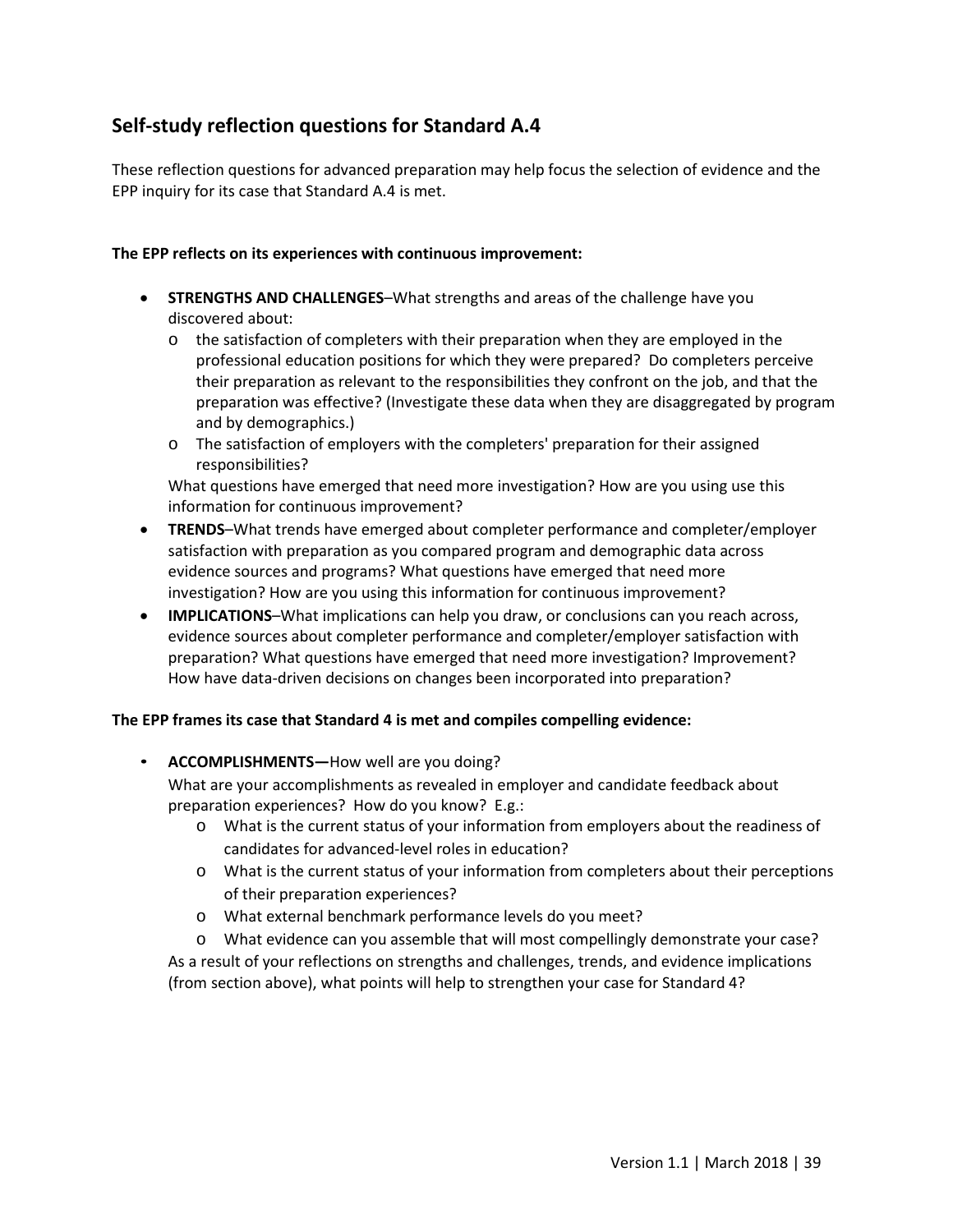## **QUALITY ASSURANCE AND CONTINUOUS IMPROVEMENT (CAEP STANDARD A.5)**

**Note: The EPP is asked to write a holistic response to each standard, not a list of responses to the contents of the rows in the tables, below. The tables for each standard highlight the key language of the standard and organizes the content into rows as a means to provide digestible examples of ways to approach the writing to the standard. The content is elaborated from left to right, not mirrored, so a fuller understanding will be gained as you read across the three columns and down the rows, as well as by reviewing the evaluation guidance provided beneath the table.** 

| <b>Making a Case for Standard A.5: Evidence Evaluation</b>                 |                                                                                              |                                                                                                                                                                   |  |
|----------------------------------------------------------------------------|----------------------------------------------------------------------------------------------|-------------------------------------------------------------------------------------------------------------------------------------------------------------------|--|
| <b>STANDARD A.5: Provider Quality Assurance and Continuous Improvement</b> |                                                                                              |                                                                                                                                                                   |  |
|                                                                            |                                                                                              | The provider maintains a quality assurance system comprised of valid data from multiple measures, including evidence of candidates' and completers' positive      |  |
|                                                                            |                                                                                              | impact on P-12 student learning and development. The provider supports continuous improvement that is sustained and evidence-based, and that evaluates            |  |
|                                                                            |                                                                                              | the effectiveness of its completers. The provider uses the results of inquiry and data collection to establish priorities, enhance program elements and capacity, |  |
|                                                                            | and test innovations to improve completers' impact on P-12 student learning and development. |                                                                                                                                                                   |  |
|                                                                            |                                                                                              | Key Language: The provider maintains a quality assurance system composed of valid data from multiple measures, including evidence of candidates' and              |  |
| completers' positive impact on P-12 student learning and development.      |                                                                                              |                                                                                                                                                                   |  |
| In the EPP's Self-Study Report (SSR)                                       | In the Site Team's Reports (FFR, SVR)                                                        | <b>Evaluation Criteria</b>                                                                                                                                        |  |
| The provider describes its quality assurance                               | NOTE: Through its review of evidence the                                                     | Written documentation (e.g., website, handbooks, policies,                                                                                                        |  |
| system (QAS). This includes a description of                               | EPP provides for Standard 1-4, members of                                                    | meeting minutes) confirms the EPP's description of its                                                                                                            |  |
| the EPP's program management and                                           | the CAEP site team will gain considerable                                                    | quality management processes and procedures.                                                                                                                      |  |
| operations related to meeting the CAEP                                     | personal experience about the characteristics                                                |                                                                                                                                                                   |  |
| Standards.                                                                 | of an EPP's assessments and other measures                                                   | Demonstrations of the data management system confirm                                                                                                              |  |
|                                                                            | and indicators; about the characteristics of                                                 | the EPP's description of how it stores and accesses data                                                                                                          |  |
| The EPP describes the quality management                                   | the EPP's assessments; about the capabilities                                                | relevant to all CAEP Standards:                                                                                                                                   |  |
| operations that it employs to ensure that it                               | of the EPP's quality assurance system to                                                     | The EPP can and does regularly use these systems to<br>$\bullet$                                                                                                  |  |
| has a sufficient quantity of empirical                                     | access, assemble, and analyze data; about                                                    | retrieve data and review results on candidate progress,                                                                                                           |  |
| evidence that is relevant to the CAEP                                      | attributes of data quality; and about the                                                    | completer achievements, and operational effectiveness.                                                                                                            |  |
| Standards and meets CAEPs expectations                                     | EPP's continuous improvement efforts. These                                                  | The EPP's assessment and data systems allow for the                                                                                                               |  |
| for validity, reliability/consistency,                                     | visitor experiences will be brought together                                                 | collection, storage, and analysis of data from multiple                                                                                                           |  |
| verifiability, representativeness,                                         | and will have a significant influence on the                                                 | sources.                                                                                                                                                          |  |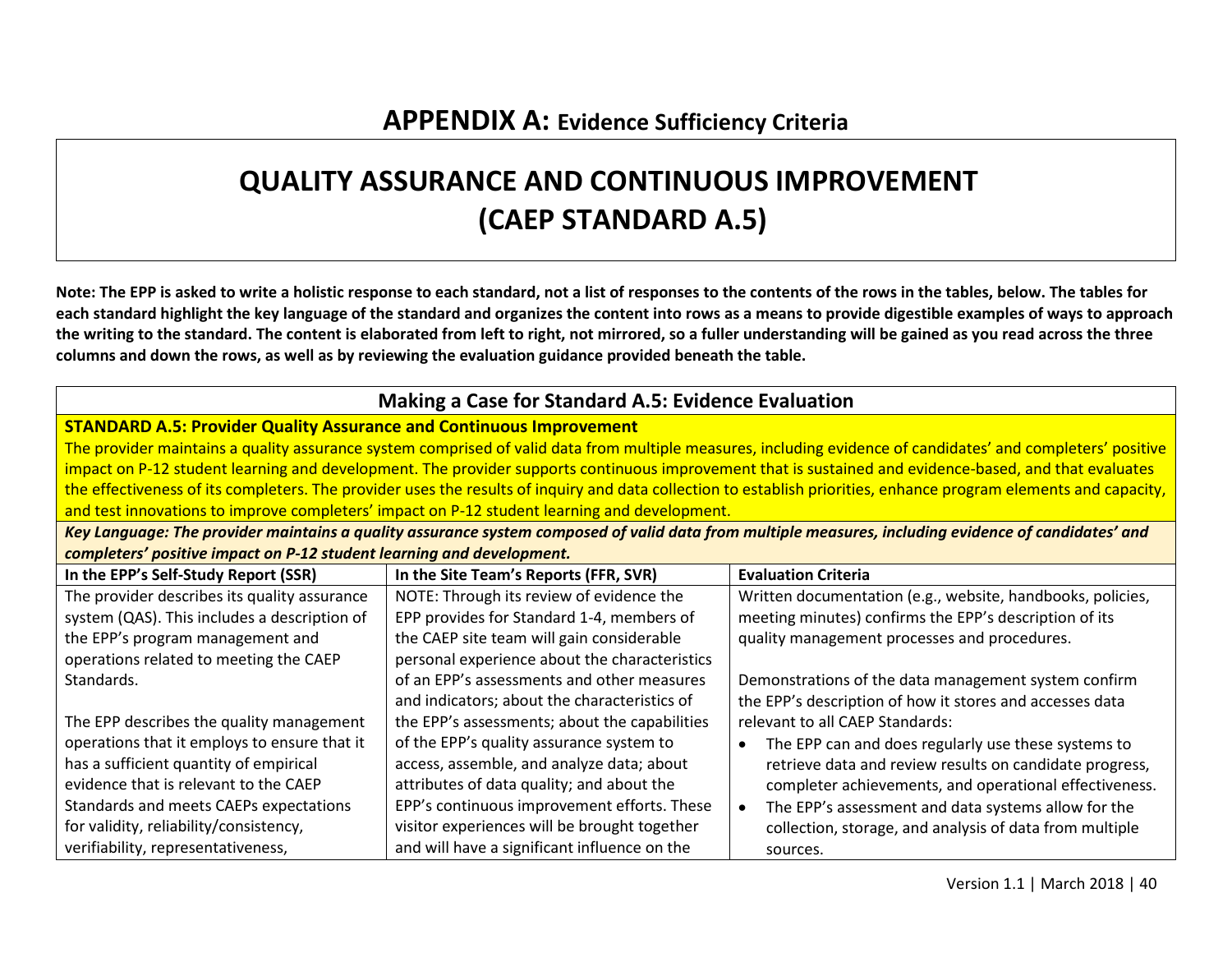| cumulativeness, and actionability. In         | team's perceptions about capabilities of the                                               |                                                                  |
|-----------------------------------------------|--------------------------------------------------------------------------------------------|------------------------------------------------------------------|
| essence, the provider describes how it        | EPP's QAS and the credibility of data included                                             | Interviews with stakeholder groups (e.g., faculty,               |
| ensures, in an ongoing way, that when it is   | in that system.                                                                            | administrators, candidates, completers,                          |
| time to produce a CAEP SSR, it will possess   |                                                                                            | mentor/cooperating clinical educators, employers)                |
| the kind of data it needs to analyze to write | The site team examines the description of                                                  | corroborate the provider's descriptions for the quality          |
| to the CAEP Standards.                        | the QAS and verifies that it describes the way                                             | management indicators relevant to them. For example,             |
|                                               | in which the EPP manages and evaluates                                                     | clinical educators confirm that they receive the rater           |
|                                               | itself, not the way in which it evaluates                                                  | training the EPPs described; candidates confirm various          |
|                                               | candidates or completers.                                                                  | progress monitoring activities take place as described; and      |
|                                               |                                                                                            | partners and employers confirm that their feedback/input         |
|                                               | The team ensures that the description                                                      | was used for continuous improvement.                             |
|                                               | provides an accurate representation of the                                                 |                                                                  |
|                                               | program's assessment system, data                                                          |                                                                  |
|                                               | management system, internal review                                                         |                                                                  |
|                                               | processes, and relations with stakeholders.                                                |                                                                  |
| The EPP provides evidence that its QAS        | The visiting team verifies that at least 75%                                               | The measures used for each standard yield evidence that          |
| involves processes for establishing the       | of EPP created assessments used in the QAS                                                 | meets CAEP's expectations for Evidence Quality (i.e.,            |
| validity of each measure it uses/will use to  | are scored at the sufficient level on the                                                  | validity, reliability/consistency, verifiability,                |
| generate evidence for CAEP self-study         | <b>CAEP Evaluation Framework for EPP-Created</b>                                           | representativeness, cumulativeness, actionability).              |
| reports.                                      | Assessments.                                                                               |                                                                  |
|                                               |                                                                                            | EPP-created assessments have established content validity        |
| Content validity (at minimum) was             | The team verifies that, across the standards,<br>the EPP's interpretations of evidence are | and inter-rater reliability or agreement at .80 or 80% or        |
| established for multiple EPP-created          | consistent, accurate, and supported by                                                     | above.                                                           |
| measures used to assess candidates and        | data/evidence.                                                                             |                                                                  |
| completers positive impact on P-12 student    |                                                                                            | EPP-created surveys ask questions that align to standards.       |
| learning and development.                     |                                                                                            |                                                                  |
| The EPP provides evidence that its QAS        | The site team reviews the evidence                                                         | Evidence/data from a coherent set of multiple measures are       |
| involves an evidence inventory process        | inventory chart or tags and verifies that the                                              | used to inform, modify, and evaluate EPP's operational           |
| which establishes that data from multiple     | key language in the standard and required                                                  | effectiveness.                                                   |
| high-quality measures are/will be available   | components are addressed using at least                                                    |                                                                  |
| for analysis and use in program decision      | three cycles of data from at least two                                                     | The measures meet CAEP's expectations for Evidence               |
| making and the SSR.                           | different measures.<br>The site team verifies that at least 75% of                         | Quality (i.e., validity, reliability/consistency, verifiability, |
|                                               | EPP created assessments used in the QAS                                                    | representativeness, cumulativeness, actionability).              |
|                                               | are scored at the sufficient level on the                                                  |                                                                  |
|                                               | <b>CAEP Evaluation Framework for EPP-Created</b>                                           |                                                                  |
|                                               | Assessments.                                                                               |                                                                  |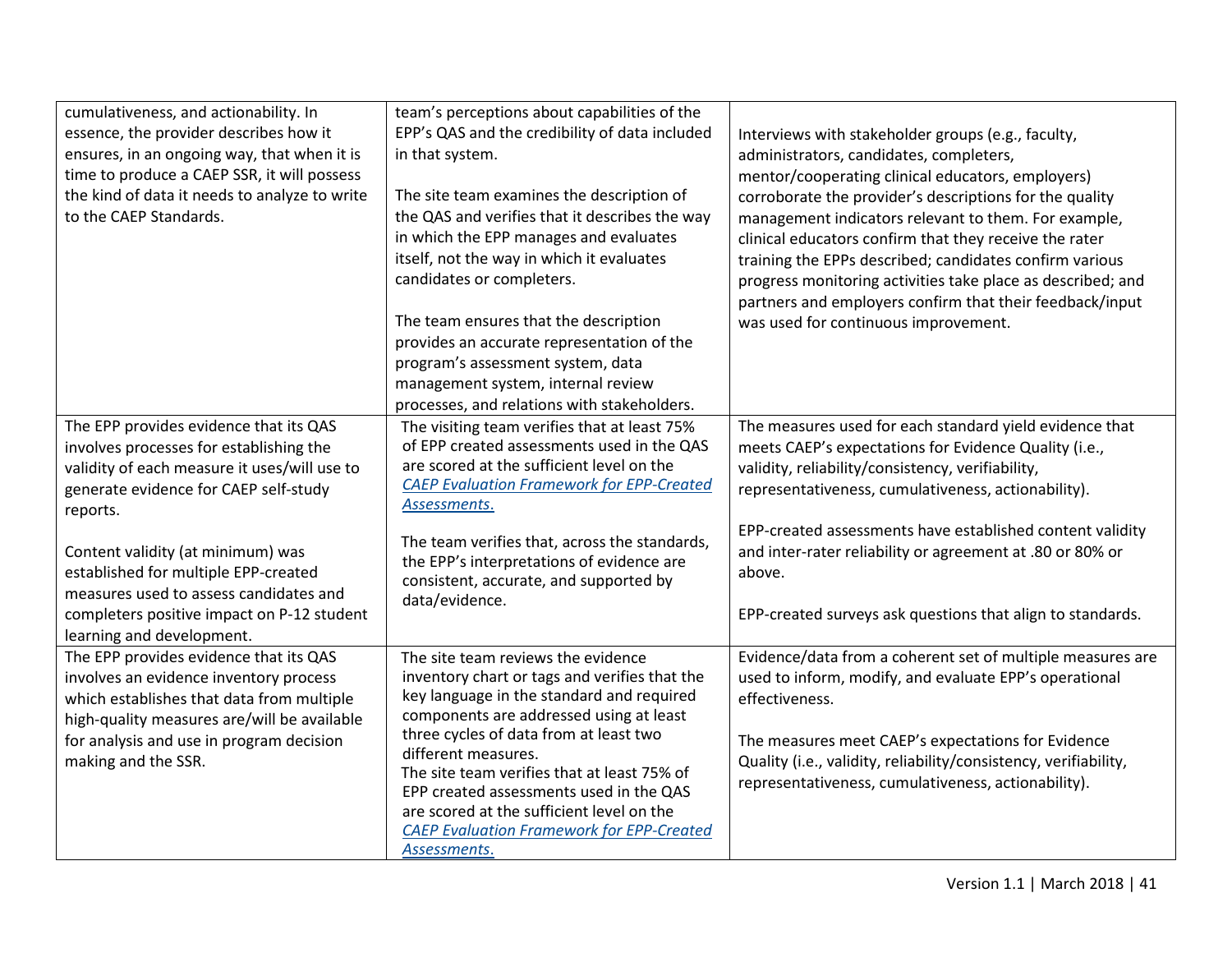| Key Language: The provider's quality assurance system supports continuous improvement that is sustained and evidence-based. |                                               |                                                                                                                                                            |  |
|-----------------------------------------------------------------------------------------------------------------------------|-----------------------------------------------|------------------------------------------------------------------------------------------------------------------------------------------------------------|--|
| The EPP provides evidence that its QAS                                                                                      | The site team examines the review schedules   | Written documentation (e.g., website, handbooks, policies,                                                                                                 |  |
| involves a process of regular and                                                                                           | to verify that they are regular (at least     | meeting agendas, meeting minutes) confirms that the EPP                                                                                                    |  |
| systematic review and reflection related to                                                                                 | annual) and that they address all the main    | conducts reviews at least annually to evaluate the status                                                                                                  |  |
| its goals, standards, and innovations.                                                                                      | aspects of the goal, standard, or innovation. | and progress of initiatives.                                                                                                                               |  |
|                                                                                                                             |                                               |                                                                                                                                                            |  |
| The EPP provides evidence that its review                                                                                   | The team verifies that the review involved    | Reviews examine all major aspects of the initiative's design                                                                                               |  |
| and reflection processes incorporate data                                                                                   | examining data on performance status and      | using all data available at the time of the review.                                                                                                        |  |
| and evidence on performance status and                                                                                      | progress over time.                           |                                                                                                                                                            |  |
| progress over time.                                                                                                         |                                               | Program decisions are directly supported by data or are not                                                                                                |  |
|                                                                                                                             | The team verifies that documentation          | contradicted by available data or evidence.                                                                                                                |  |
| The EPP provides evidence that it bases                                                                                     | supports the EPP's statements regarding how   |                                                                                                                                                            |  |
| program decisions on data and evidence.                                                                                     | it used data or evidence to support decision  |                                                                                                                                                            |  |
|                                                                                                                             | making.                                       |                                                                                                                                                            |  |
| <b>Option</b> (See Phase-In Schedule in Appendix                                                                            | The site team evaluates the plan using the    | The plan substantially addresses all criteria in all three                                                                                                 |  |
| $B)$ :                                                                                                                      | CAEP Guidelines for Plans. The team           | categories of the guidelines: Relationship to Standard or                                                                                                  |  |
| The provider submits a Phase-In Plan that                                                                                   | describes the extent to which the Phase-In    | Component, Timeline and Resources, and Data Quality.                                                                                                       |  |
| documents how the EPP will gather the                                                                                       | Plan complies with expectations for           |                                                                                                                                                            |  |
| evidence needed to satisfy component                                                                                        | formatting and content, and is consistent     | The plan's implementation timeline is consistent with the                                                                                                  |  |
| A.5.3 and/or A.5.4.                                                                                                         | with the timeline in the CAEP Phase-In        | requirements of the CAEP Phase-In Schedule.                                                                                                                |  |
| The plan is consistent with the CAEP                                                                                        | Schedule.                                     |                                                                                                                                                            |  |
| Guidelines for Plans and the CAEP Phase-In                                                                                  |                                               |                                                                                                                                                            |  |
| Schedule.                                                                                                                   |                                               |                                                                                                                                                            |  |
|                                                                                                                             |                                               | Key Language: The provider's quality assurance system supports evidence-based evaluation of the effectiveness of its completers, and the provider uses the |  |
| results for continuous improvement.                                                                                         |                                               |                                                                                                                                                            |  |
| The provider collects and uses information                                                                                  | The site team evaluates the strength of the   | Information on the outcome and impact measures is                                                                                                          |  |
| about completers' preparedness and                                                                                          | EPP's evidence that it uses completer         | published and updated annually:                                                                                                                            |  |
| performance and to select foci and set get                                                                                  | outcome information for continuous            | Evidence that the outcome and impact measures and                                                                                                          |  |
| goals for enhancing the EPP's contribution                                                                                  | improvement purposes such as in decision      | their trends are posted on the EPP website and in other                                                                                                    |  |
| to completer effectiveness:                                                                                                 | making related to programs, resource          | ways widely shared;                                                                                                                                        |  |
| Completer effectiveness is examined<br>$\bullet$                                                                            | allocation, and future direction.             | The SSR provides direct access to the published materials<br>$\bullet$                                                                                     |  |
| in relation to external benchmarks,                                                                                         |                                               | (e.g., hyperlinks, copies) and provides evidence of                                                                                                        |  |
| and                                                                                                                         | The team verifies that measures of            | accurate trend analyses and comparisons with                                                                                                               |  |
| Trends in completer outcome data are<br>$\bullet$                                                                           | completer outcomes are summarized,            | benchmarks; and                                                                                                                                            |  |
| analyzed and interpreted                                                                                                    | externally benchmarked, analyzed, and         | Program changes and modifications are directly linked to                                                                                                   |  |
| appropriately.                                                                                                              | shared widely.                                | evidence/data with specific examples.                                                                                                                      |  |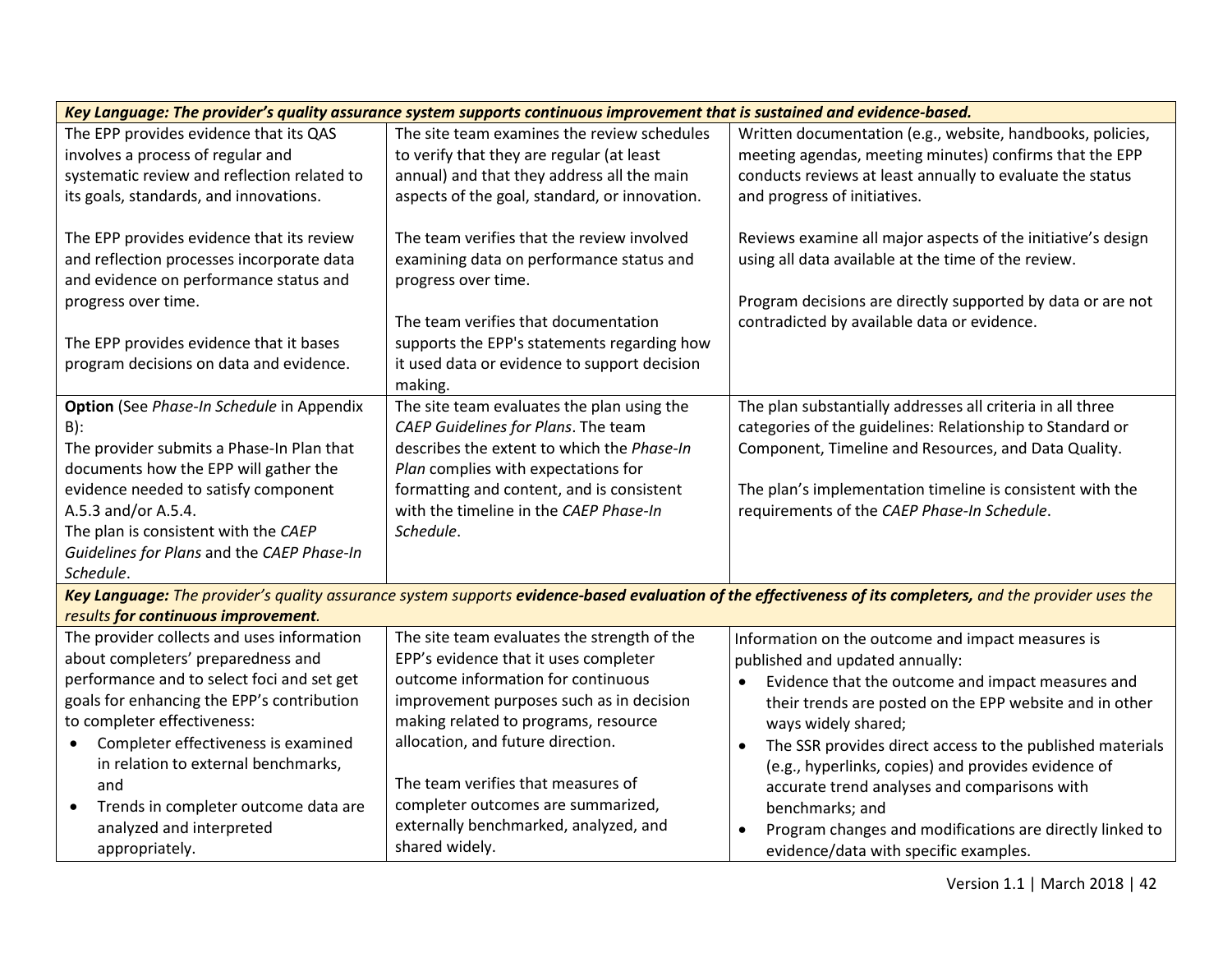| The EPP's QAS supports the gathering and<br>reporting of completer outcomes such as<br>completion rate, licensure rate, and<br>employment rate in their field of specialty<br>preparation. Completer outcomes, along<br>with consumer information such as places<br>of employment and salaries, are shared<br>widely. | The EPP posts this information in a location<br>that is easily accessible to stakeholders (e.g.,<br>on the EPP website where prospective<br>students can see it along with other<br>prominent information about the program,<br>in a newsletter to the partners). | Planned changes to the program were/are based on<br>$\circ$<br>outcome data gathered from completers and/or their<br>employers or data on outcomes such as completion<br>rates, licensure rates, etc.<br>Resource allocations correspond to program change<br>$\circ$<br>initiatives. |
|-----------------------------------------------------------------------------------------------------------------------------------------------------------------------------------------------------------------------------------------------------------------------------------------------------------------------|-------------------------------------------------------------------------------------------------------------------------------------------------------------------------------------------------------------------------------------------------------------------|---------------------------------------------------------------------------------------------------------------------------------------------------------------------------------------------------------------------------------------------------------------------------------------|
| OPTION (See Phase-In Schedule in                                                                                                                                                                                                                                                                                      | The site team evaluates the plan using the                                                                                                                                                                                                                        | The plan substantially addresses all criteria in all three                                                                                                                                                                                                                            |
| Appendix B):                                                                                                                                                                                                                                                                                                          | CAEP Guidelines for Plans. The team                                                                                                                                                                                                                               | categories of the guidelines: Relationship to Standard or                                                                                                                                                                                                                             |
| The provider submits a Phase-In Plan that                                                                                                                                                                                                                                                                             | describes the extent to which the Phase-In                                                                                                                                                                                                                        | Component, Timeline and Resources, and Data Quality.                                                                                                                                                                                                                                  |
| documents how the EPP will gather the                                                                                                                                                                                                                                                                                 | Plan complies with expectations for                                                                                                                                                                                                                               |                                                                                                                                                                                                                                                                                       |
| evidence needed to satisfy component                                                                                                                                                                                                                                                                                  | formatting and content, and is consistent                                                                                                                                                                                                                         | The plan's implementation timeline is consistent with the                                                                                                                                                                                                                             |
| A.5.3 and/or A.5.4.                                                                                                                                                                                                                                                                                                   | with the timeline in the CAEP Phase-In                                                                                                                                                                                                                            | requirements of the Phase-In Schedule.                                                                                                                                                                                                                                                |
| The plan is consistent with the CAEP                                                                                                                                                                                                                                                                                  | Schedule.                                                                                                                                                                                                                                                         |                                                                                                                                                                                                                                                                                       |
| Guidelines for Plans and the CAEP Phase-In                                                                                                                                                                                                                                                                            |                                                                                                                                                                                                                                                                   |                                                                                                                                                                                                                                                                                       |
| Schedule.                                                                                                                                                                                                                                                                                                             |                                                                                                                                                                                                                                                                   |                                                                                                                                                                                                                                                                                       |
|                                                                                                                                                                                                                                                                                                                       |                                                                                                                                                                                                                                                                   | Key Language: The provider uses the results of inquiry and data collection to establish priorities, enhance program elements and capacity, and test                                                                                                                                   |
| innovations to improve completers' impact on P-12 student learning and development.                                                                                                                                                                                                                                   |                                                                                                                                                                                                                                                                   |                                                                                                                                                                                                                                                                                       |
| The provider describes the role that inquiry                                                                                                                                                                                                                                                                          | The site team looks for evidence that the EPP                                                                                                                                                                                                                     | EPP identifies at least two examples of input from                                                                                                                                                                                                                                    |
| and data play in its continuous                                                                                                                                                                                                                                                                                       | conducts an inquiry to evaluate its current                                                                                                                                                                                                                       | stakeholders and use of that input.                                                                                                                                                                                                                                                   |
| improvement process.                                                                                                                                                                                                                                                                                                  | status and research proposed changes to its                                                                                                                                                                                                                       |                                                                                                                                                                                                                                                                                       |
| The inquiry in which the EPP engages                                                                                                                                                                                                                                                                                  | programs prior to implementation.                                                                                                                                                                                                                                 | Specific evidence of diverse stakeholder involvement is                                                                                                                                                                                                                               |
| includes data and results derived from                                                                                                                                                                                                                                                                                |                                                                                                                                                                                                                                                                   | documented through multiple sources in each area, such as:                                                                                                                                                                                                                            |
| the self-study process as well as input                                                                                                                                                                                                                                                                               | The team verifies that stakeholders'                                                                                                                                                                                                                              | Decision-making;<br>$\bullet$                                                                                                                                                                                                                                                         |
| from appropriate stakeholders such as                                                                                                                                                                                                                                                                                 | feedback and input is sought and                                                                                                                                                                                                                                  | Program evaluation; and<br>$\bullet$                                                                                                                                                                                                                                                  |
| alumni, employers, practitioners, school                                                                                                                                                                                                                                                                              | incorporated into the evaluation, research,                                                                                                                                                                                                                       | Selection and implementation of changes for<br>$\bullet$                                                                                                                                                                                                                              |
| and community partners, and others                                                                                                                                                                                                                                                                                    | and decision making activities.                                                                                                                                                                                                                                   | improvement.                                                                                                                                                                                                                                                                          |
| defined by the provider                                                                                                                                                                                                                                                                                               |                                                                                                                                                                                                                                                                   |                                                                                                                                                                                                                                                                                       |

## *Guidance on Summative Evaluations of the Case for Meeting the Standard*

While the site team does not make a recommendation regarding whether the standard is met, the team is tasked with notifying the Accreditation Council when their review and professional judgment suggests that the evidence submitted by the EPP is insufficient to make the case that the standard is met. Depending on the severity of the perceived insufficiency, the site team recommends either an Area for Improvement (AFI) or a Stipulation and provides a rationale. They may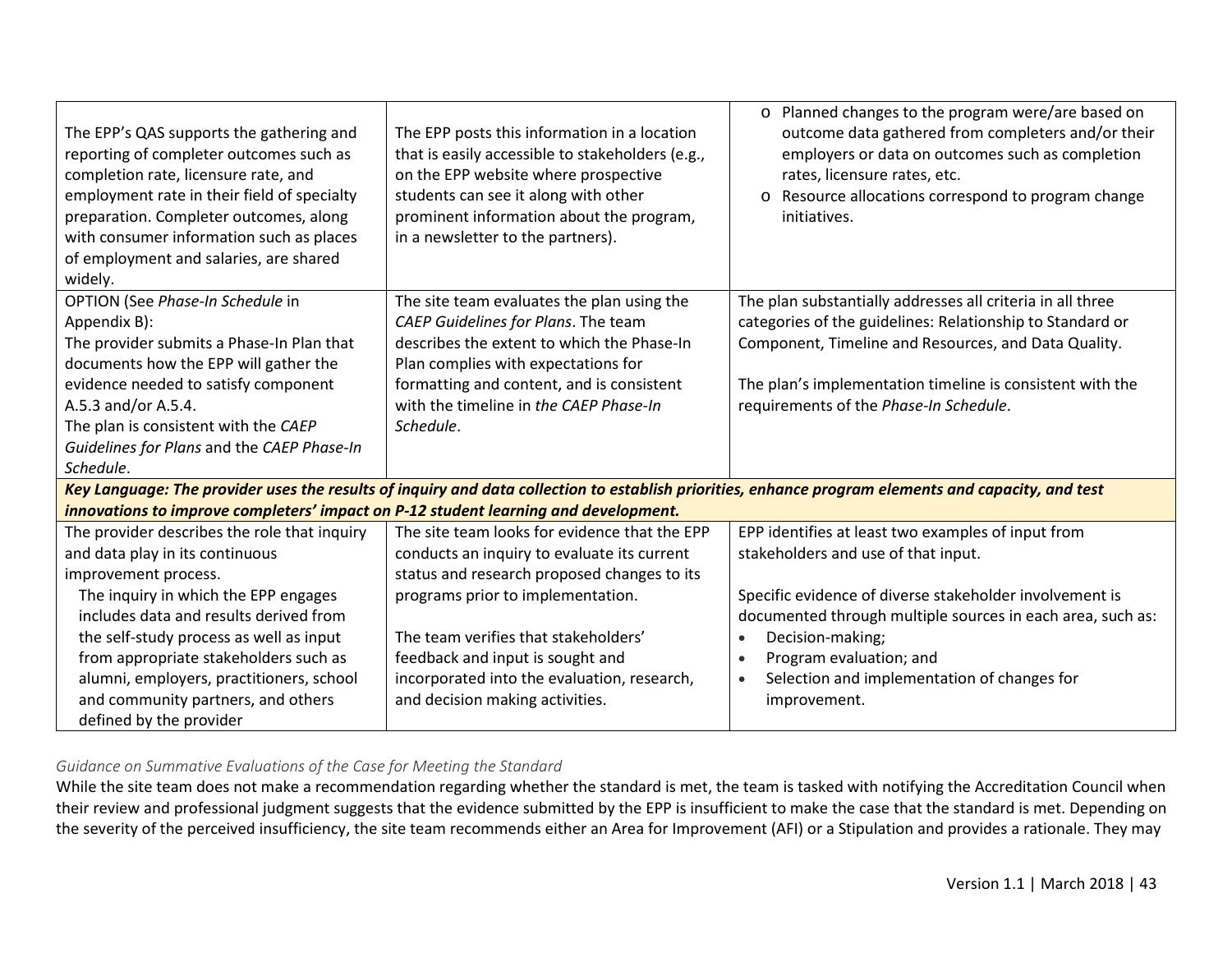cite several potential AFIs or Stipulations in a given standard or a combination of AFIs and Stipulations in the same standard. Below are some of the conditions under which site teams are expected to recommend an AFI or Stipulation.

An Area for Improvement (AFI) is recommended when:

- The majority of EPP-created measures used for evidence of Standard A.5 do not meet CAEP's sufficiency criteria in the *[CAEP Evaluation Framework](http://caepnet.org/%7E/media/Files/caep/accreditation-resources/caep-assessment-tool-v1-20170127t140453.pdf?la=en)  [for EPP-Created Assessments](http://caepnet.org/%7E/media/Files/caep/accreditation-resources/caep-assessment-tool-v1-20170127t140453.pdf?la=en)*, and the insufficiencies are not compensated for by proprietary measures included in the evidence suite. [The site team describes the deficiencies as they relate to the evaluation framework for assessments.]
- $\triangleright$  The QAS is not structured or does not function as described in the self-study report, and its deficiencies impeded the work of the site team.
	- o Some site team tasks intended to verify the accuracy of results reported in the self-study report could not be completed with the data or from stakeholders presented by the EPP, or the effort uncovered significant discrepancies between the information available on-site and the results reported in the self-study report.
- $\triangleright$  Review of available data indicates that the EPP did not provide the most sequential and the most recent data that was relevant to their analysis.
- Some aspects of the EPP's efforts at continuous improvement are deficient (e.g., inappropriate analysis of the data, failure to test innovations).
- $\triangleright$  The EPP summarizes data for the 8 annual reporting measures as submitted to CAEP, but fails to provide evidence that they are widely shared.
- $\triangleright$  Documentation that stakeholders are informed about the EPP's progress is omitted or perfunctory, as is information that stakeholders participate in consideration of needed improvements.
- One or more of the three components of the phase-in plan for Standard A.5 do not meet criteria in the *CAEP Guidelines for Plans*. For example, under Timeline, the plan will not result in at least one data point in the academic year 2019-2020. [The site team describes the deficiencies in the plan as they relate to the guidelines.]

A Stipulation is recommended when:

- $\triangleright$  The EPP's assessment and data systems do not allow for the collection, storage, and analysis of data from multiple sources for all of the CAEP Standards.
- $\triangleright$  The EPP did not provide empirical evidence that the measures used for each standard yield evidence that meets CAEP's expectations for Evidence Quality (i.e., validity, reliability/consistency verifiability, representativeness, cumulativeness, actionability).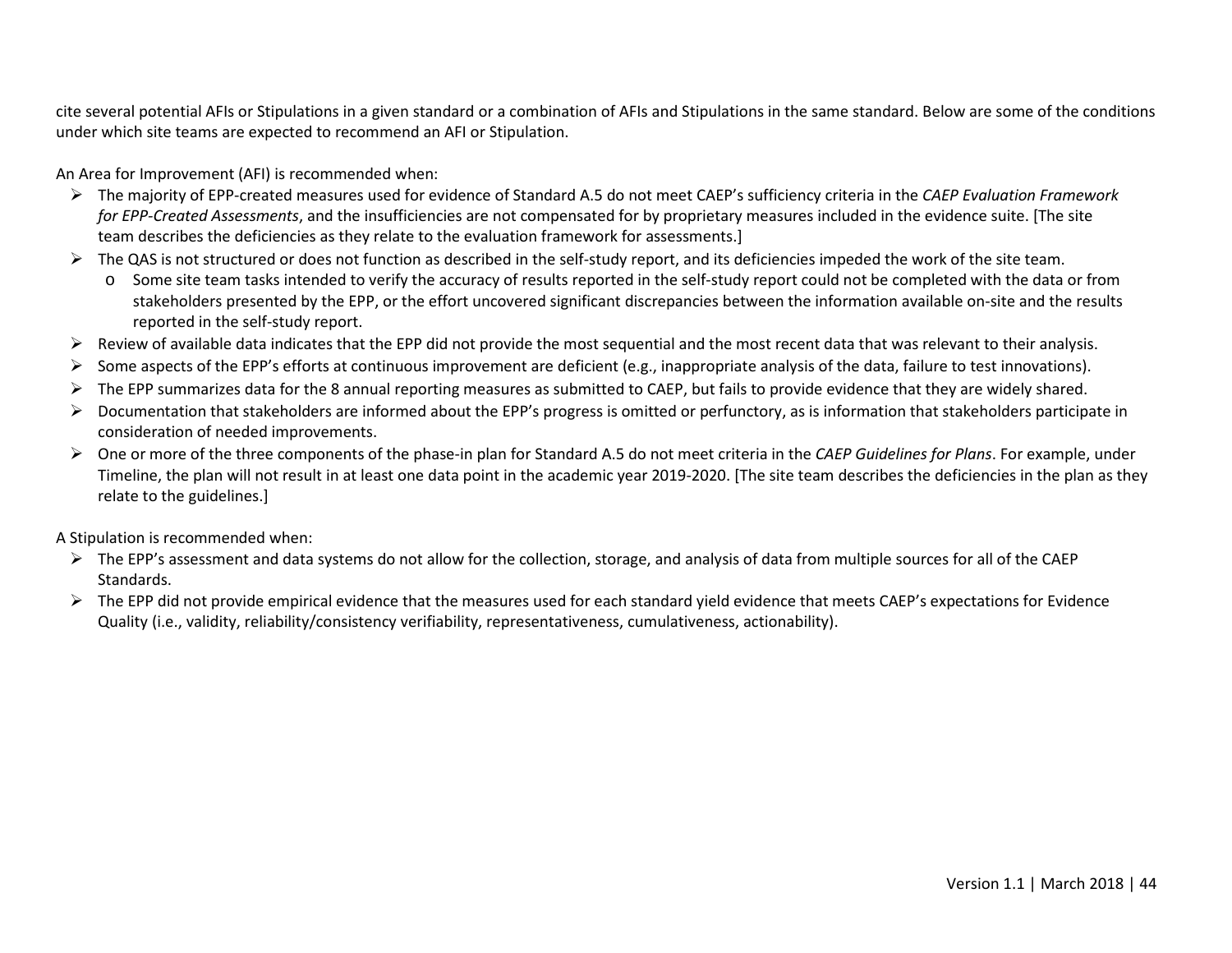## <span id="page-44-0"></span>**CANDIDATE KNOWLEDGE AND SKILLS (CAEP STANDARD A.1)**

**Note: The EPP is asked to write a holistic response to each standard, not a list of responses to the contents of the rows in the tables, below. The tables for each standard highlight the key language of the standard and organizes the content into rows as a means to provide digestible examples of ways to approach the writing to the standard. The content is elaborated from left to right, not mirrored, so a fuller understanding will be gained as you read across the three columns and down the rows, as well as by reviewing the evaluation guidance provided beneath the table.** 

## **Making a Case for Standard A.1: Evidence Evaluation**

## **STANDARD A.1: Advanced Preparation Content and Pedagogical Knowledge**

The provider ensures that candidates for professional specialties develop a deep understanding of the critical concepts and principles of their field of preparation and, by completion, are able to use professional specialty practices flexibly to advance the learning of P-12 students toward attainment of collegeand career-readiness standards.

| Key Language: Deep understanding of critical concepts and principles of the specialty field. |                                                          |                                          |  |
|----------------------------------------------------------------------------------------------|----------------------------------------------------------|------------------------------------------|--|
| In the EPP's Self-Study Report (SSR)                                                         | In the Site Team's Reports (FFR, SVR)                    | <b>Evaluation Criteria</b>               |  |
| If the SPA program review process is used, the EPP                                           | The site team verifies that a majority (51% or above) of | A majority (51% or above) of SPA program |  |
| demonstrates that the majority of programs (51%                                              | the programs submitted for review achieved National      | reports have National Recognition.       |  |
| or above) submitted for SPA review up to three                                               | Recognition for the programs submitted for SPA review    |                                          |  |
| years prior to the site visit achieved National                                              | within three years of the site visit.                    |                                          |  |
| Recognition.                                                                                 |                                                          |                                          |  |
|                                                                                              | At the time of the formative feedback review or site     |                                          |  |
| For program options that received National                                                   | visit, the site team checks whether the SPA decision     |                                          |  |
| Recognition with Conditions, <sup>3</sup> National                                           | has been upgraded to Nationally Recognized. If it has    |                                          |  |
| Recognition with Probation, or Further                                                       | not, the team evaluates the evidence submitted by the    |                                          |  |
| Development Required, and their revised                                                      | EPP that any conditions that relate to CAEP's evidence   |                                          |  |
| submissions are still under review by the SPA                                                | sufficiency criteria have been resolved.                 |                                          |  |
| when the self-study report is due, the EPP                                                   | The site team evaluates the EPP's disaggregated          |                                          |  |
| discusses in the self-study report how they have                                             | Standard A.1 data and evidence through the lens of       |                                          |  |

<sup>-&</sup>lt;br>3 <sup>3</sup> Typical categories of conditions listed in the *[Guidelines on Program Review](http://caepnet.org/%7E/media/Files/caep/accreditation/guidelines-on-program-review-with-nation.pdf?la=en)* for SPAs (p. 68) include: insufficient data to determine if SPA standards are met; insufficient alignment among SPA standards or scoring assessments or scoring guides; lack of quality in some assessments or scoring guides; insufficient number of SPA standards met; and SPA officially set a benchmark on state licensure test(s) that is not met.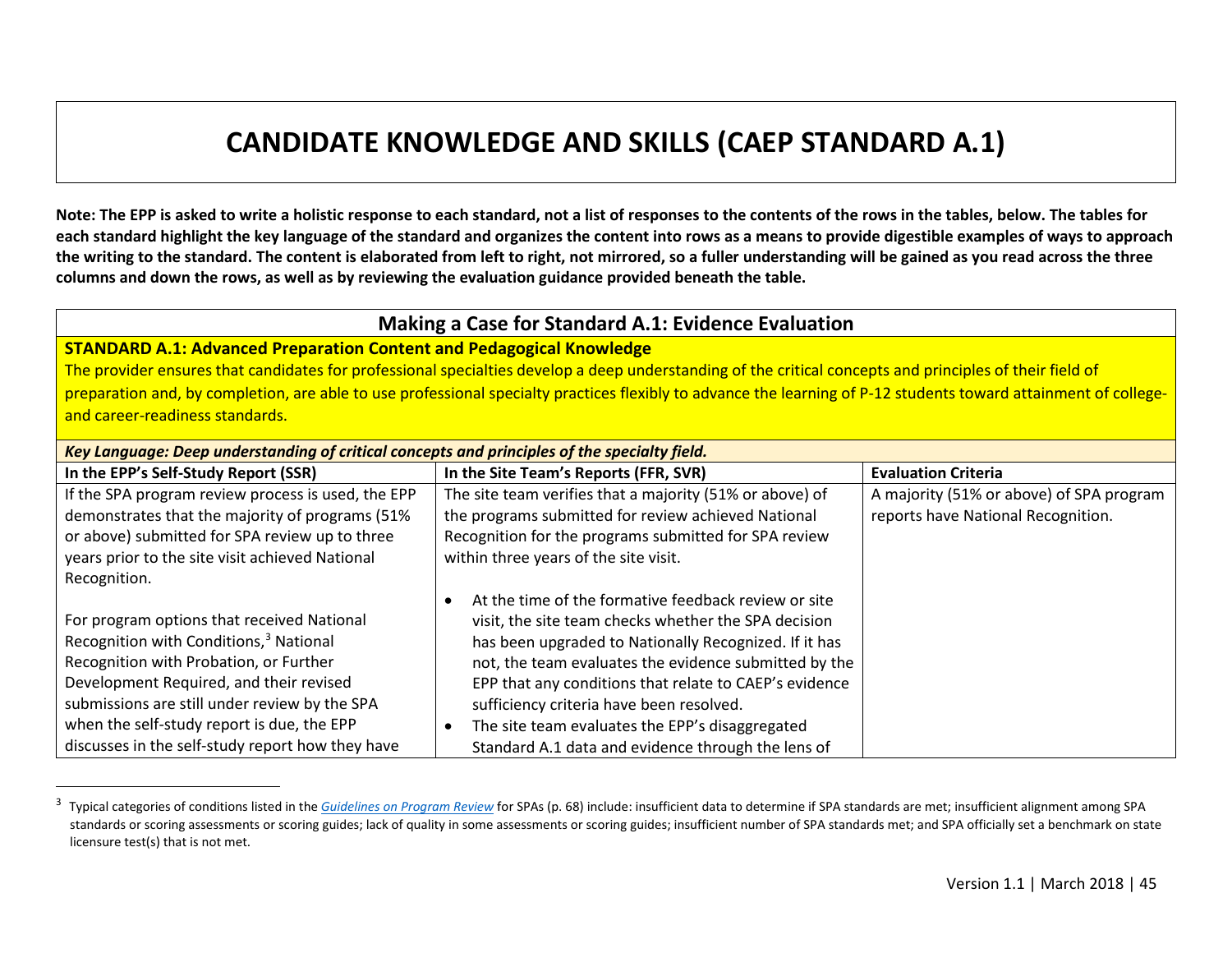<span id="page-45-0"></span>

| addressed the cited conditions and provides          | the General Rules in Section B.4 of this paper and the           |                                                  |
|------------------------------------------------------|------------------------------------------------------------------|--------------------------------------------------|
| evidence that any conditions that are also relevant  | set of professional skills listed in A.1.1. <sup>4</sup>         |                                                  |
| to the CAEP Standards (e.g., instrument quality)     |                                                                  |                                                  |
| have been addressed.                                 |                                                                  |                                                  |
| If SPA review was not pursued, or the results are    | The site team verifies the rate at which the EPP fulfilled       | All of the advanced-level programs meet          |
| not reliable for evidence of alignment to            | state expectations for advanced-level programs that              | state expectations discussed in the State's      |
| standards, the EPP summarizes results from State     | underwent State Review.                                          | periodic review of program-level outcome         |
| Review reports (if available) or selects Program     |                                                                  | data, and the EPP provided evidence-             |
| Review with Feedback and builds the strongest        | The team confirms that EPP evidence of State Program             | based and credible answers to the                |
| case it can that the General Rules and both          | Review goes beyond a designation of approval to operate          | Specialty Area Questions.                        |
| components of Standard A.1 are met.                  | and includes a written report of the programs'                   |                                                  |
|                                                      | accomplishments with respect to specific state standards         | All advanced-level programs that pursued         |
| The EPP's discussion of Standard A.1 provides        | and expected outcomes for advanced-level programs.               | the Program Review with Feedback option          |
| direct answers to the Specialty Area Questions:      |                                                                  | meet the criteria specified in Standard A.1      |
| 1. How have the results of specialty area evidence   | If no State Program Review report was submitted as               | and any applicable state addenda and the         |
| been used to inform decision making and              | evidence, the team relies on CAEP's Program Review with          | EPP provided evidence-based and credible         |
| improve instruction and candidate learning           | feedback to evaluate program quality with respect to             | answers to the Specialty Area Questions.         |
| outcomes?                                            | specialized content and discipline knowledge and skills.         |                                                  |
| 2. What has been learned about different             | The site team evaluates the EPP's disaggregated                  |                                                  |
| specialty areas as a result of the review of the     | Standard A.1 data and evidence through the lens of               |                                                  |
| disaggregated data?                                  | the General Rules for Standard A.1 and the set of                |                                                  |
| 3. How do the specialty area data provide            | professional skills listed in A.1.1.                             |                                                  |
| evidence for meeting the selected state or           | The team presents their evaluation of the extent to<br>$\bullet$ |                                                  |
| national standards?                                  | which the EPP's responses to the Specialty Area                  |                                                  |
| 4. How is specialty area evidence aligned with the   | Questions are evidence-based and credible. In doing              |                                                  |
| standards applicable to EPPs in the state?           | so, the team cites specific information that supports            |                                                  |
|                                                      | their judgment.                                                  |                                                  |
|                                                      | The site team evaluates the extent to which each of the          | The EPP-created instruments meet or              |
| The provider describes the measures used to          | General Rules for Standard A.1 is met in the EPP evidence        |                                                  |
| assess advanced candidates' thorough                 |                                                                  | exceed CAEP's sufficiency criteria.              |
| understanding of critical concepts and principles in | (including the SSR, supplemental evidence submitted in           |                                                  |
| their specialty and demonstrates that the            | response to Formative Feedback, and evidence acquired            | The EPP's performance standards are<br>$\bullet$ |
| measures meet or exceed the sufficient level in      | onsite).                                                         | not set lower than external                      |
| the CAEP Evaluation Framework for EPP-Created        |                                                                  | benchmarks suggest they should be                |
| Assessments.                                         |                                                                  | (e.g., at Developing instead of at               |

 <sup>4</sup> The General Rules for Standard A.1 are consistent with those related to the citing Conditions in the *[Guidelines on Program Review](http://caepnet.org/%7E/media/Files/caep/accreditation/guidelines-on-program-review-with-nation.pdf?la=en)* for SPAs (p. 68).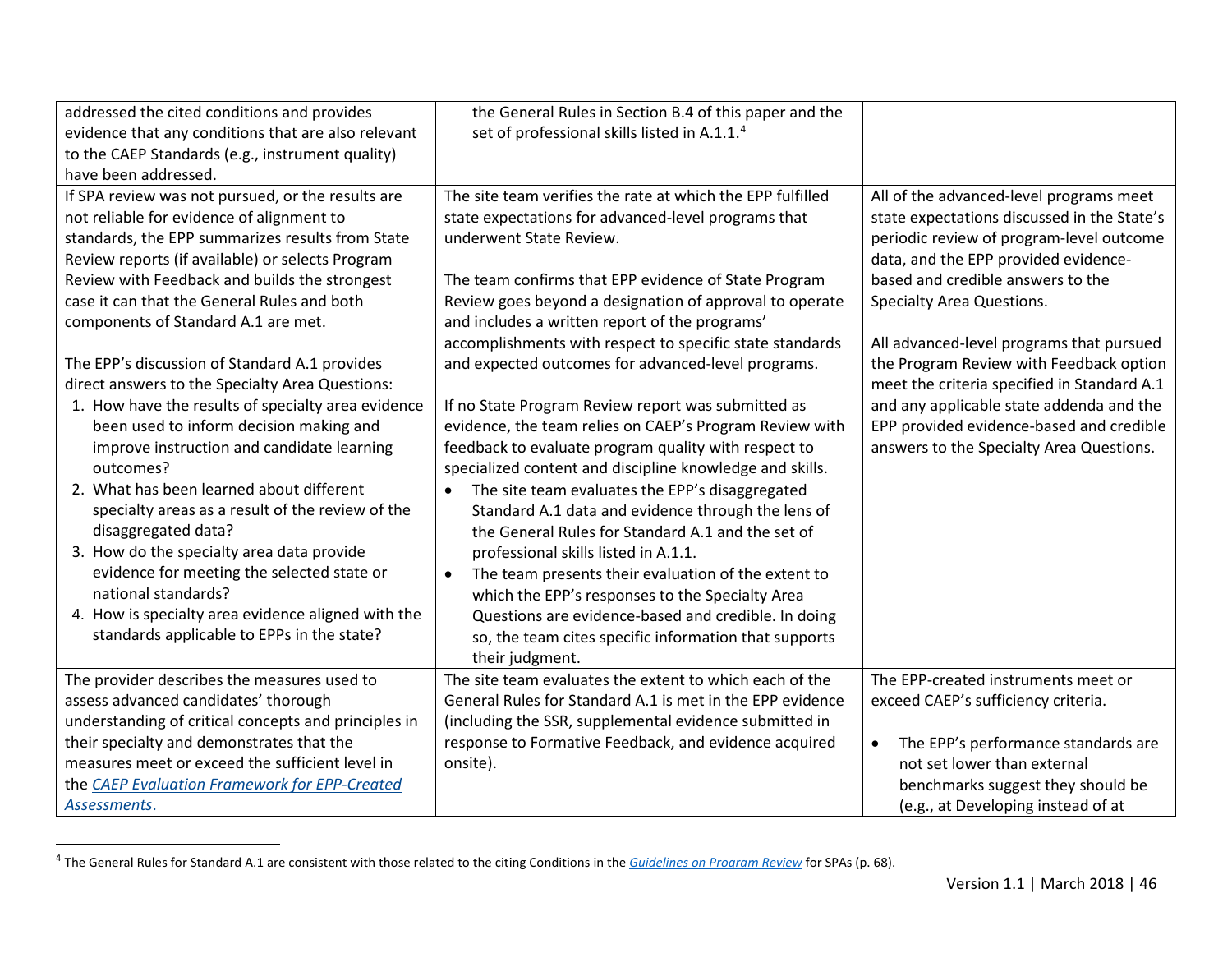The provider supplies evidence that is disaggregated by specialty area and by the professional skills listed in A.1.1, and presents candidate performance in relation to the performance standard (e.g., passing score).

The provider presents evidence that advancedlevel program candidates perform adequately or better on measures of practical application. This evidence can be derived from sources such as key assignments, course-based implementation projects, field-based practical activities, or other competency demonstrations that go beyond **recognition** and **recall** to include **application/practicable** usage of standardsaligned knowledge and skills.

- The provider draws on Program Review results to the extent to which they are applicable and available at the time of SSR submission.
	- o The provider describes how the results have been used or could be used for continuous improvement.
	- o The EPP ensures that the General Rules for Standard A.1 guide the presentation of evidence in the SSR.
	- o The EPP provides the raw data used to generate the results reported in the SSR.

The site team evaluates the instruments to verify that they meet CAEPs sufficiency criteria, and verifies that candidate performance is sufficient in relation to performance standards.

- The site team's review of evidence verifies that disaggregated and overall performance supports the conclusion that the EPP's completers competently apply standards-aligned content and discipline knowledge and skills. This includes verifying that all candidates achieved passing scores/ratings by program completion or that those who did not demonstrate standards-aligned competencies were not granted the specialty credential.
- The team evaluates the accuracy of the EPP's interpretations and conclusions regarding performance sufficiency.
- The team evaluates the accuracy of the EPP's analytical summary of trends/patterns, comparisons, and/or differences.

Proficient at exit).

- Raw data from the instruments are in a format conducive to re-analysis (e.g., a spreadsheet, not a PDF).
- Data from the instruments meet professional research and data analysis standards for reliability or consistency.
- The EPP selects and defends the choice of at least three of the professional skills stated in A.1.1 that are most critical for the specialized field of preparation. Multiple indicators/measures that are adapted to the generic skills for the professional specialty field are selected for documentation of candidate/ completer proficiencies.
- The EPP disaggregates results by specialty area.

The EPP's data analysis is sound concerning professional research and data analysis practices.

- Results show that candidates in each specialty area meet or exceed the reported performance standard for each measure.
- The EPP's interpretation of the results is consistent with the nature and magnitude of their reported findings (e.g., low scores are not interpreted as high scores; large and persistent performance gaps between program areas are not described as reasonable)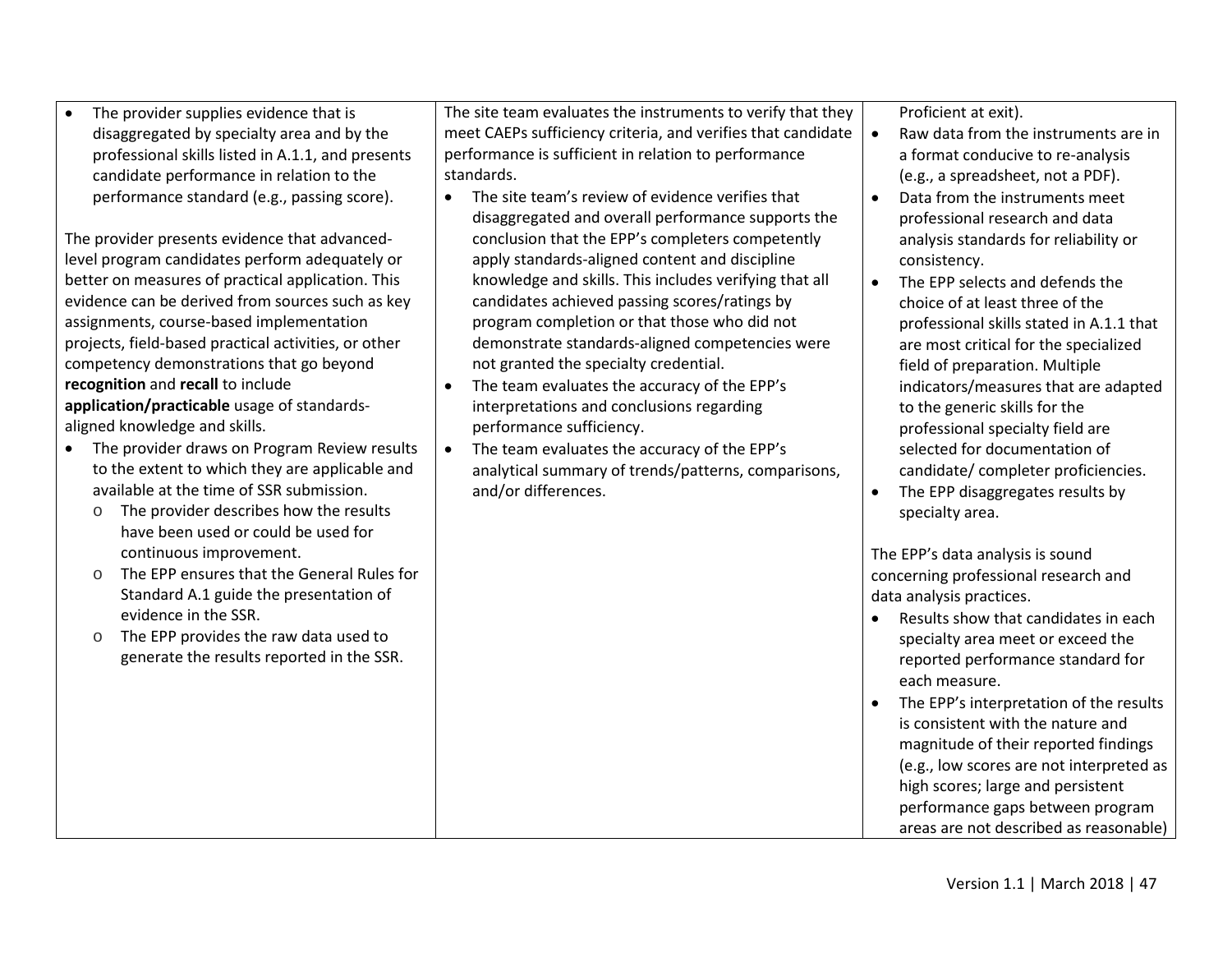| OPTION (see phase-in schedule in Appendix B):      | The site team accepts plans in lieu of data for component                                                                                  | The plan substantially addresses all      |
|----------------------------------------------------|--------------------------------------------------------------------------------------------------------------------------------------------|-------------------------------------------|
| The provider submits a Phase-In Plan that          | A1.1 only.                                                                                                                                 | criteria in all three categories of the   |
| documents how the EPP will gather the evidence     |                                                                                                                                            | guidelines: Relationship to Standard or   |
| needed to satisfy component A.1.1.                 | The team evaluates the plan concerning the format and                                                                                      | Component, Timeline and Resources,        |
| The plan is consistent with the CAEP Guidelines    | content requirements in the guidelines for plans and                                                                                       | and Data Quality.                         |
| for Plans and the CAEP Phase-In Schedule.          | prepares an analysis that speaks to the extent to which                                                                                    |                                           |
|                                                    | the plan meets each of the criteria.                                                                                                       | The plan's implementation timeline is     |
|                                                    |                                                                                                                                            | consistent with the requirements of the   |
|                                                    | The team evaluates the implementation timeline                                                                                             | Phase-In Schedule.                        |
|                                                    | concerning the CAEP Phase-In Schedule and indicates                                                                                        |                                           |
|                                                    | whether the plan meets expectations.                                                                                                       |                                           |
|                                                    | Key Language: Able to use professional specialty practices flexibly to advance the learning of P-12 students toward attainment of college- |                                           |
| and career-readiness standards                     |                                                                                                                                            |                                           |
| The provider submits evidence demonstrating that   | The site team evaluates the extent to which each of the                                                                                    | The instruments meet or exceed CAEP's     |
| advanced candidates understand the learning        | General Rules for Standard A.1 is met in the EPP evidence                                                                                  | sufficiency criteria.                     |
| objectives and performance standards to which P-   | (including the SSR, supplemental evidence submitted in                                                                                     |                                           |
| 12 students and personnel are held accountable.    | response to Formative Feedback, and evidence acquired                                                                                      | Raw data from the instruments are in a    |
|                                                    | onsite).                                                                                                                                   | format conducive to re-analysis (e.g., a  |
| The provider demonstrates that candidates can      |                                                                                                                                            | spreadsheet, not a PDF).                  |
| apply appropriate and varied knowledge and skill   | The site team evaluates the instruments to verify that                                                                                     |                                           |
| to facilitate achievement of these objectives and  | they meet CAEP's sufficiency criteria, and verifies that                                                                                   | Data from the instruments meet            |
| outcomes in a P-12 environment.                    | candidate performance is sufficient in relation to                                                                                         | professional research and data analysis   |
|                                                    | performance standards                                                                                                                      | standards for reliability or consistency. |
| The provider describes the measures used to        |                                                                                                                                            |                                           |
| assess advanced candidates' understanding of       | The site team's review of evidence verifies that                                                                                           | The EPP disaggregates results by          |
| standards for P-12 students and personnel and      | disaggregated and overall performance supports the                                                                                         | specialty area.                           |
| demonstrates that the measures meet or exceed      | conclusion that the EPP's completers understand                                                                                            | The EPP's data analysis is sound with     |
| the sufficient level in the CAEP Evaluation        | standards' expected outcomes as they apply to P-12                                                                                         | respect to professional research and      |
| Framework for EPP-Created Assessments. The         | settings. This includes verifying that all candidates                                                                                      | data analysis practices.                  |
| provider submits evidence that is disaggregated by | achieved passing scores/ratings by program completion                                                                                      | Results show that candidates in each      |
| specialty area and presents candidate              | or that those who did not demonstrate these P-12-                                                                                          | specialty area meet or exceed the         |
| performance in relation to the performance         | context-sensitive competencies were not granted the                                                                                        | reported performance standard for         |
| standard (e.g., passing score).                    | specialty credential.                                                                                                                      | each measure relevant to the way in       |
|                                                    |                                                                                                                                            | which their specialty area operates in    |
| The provider presents evidence that advanced-      | The team evaluates the EPP's interpretations and                                                                                           | P-12 settings.                            |
| level program candidates perform adequately or     | conclusions regarding performance sufficiency.                                                                                             | The EPP's interpretation of the           |
|                                                    |                                                                                                                                            |                                           |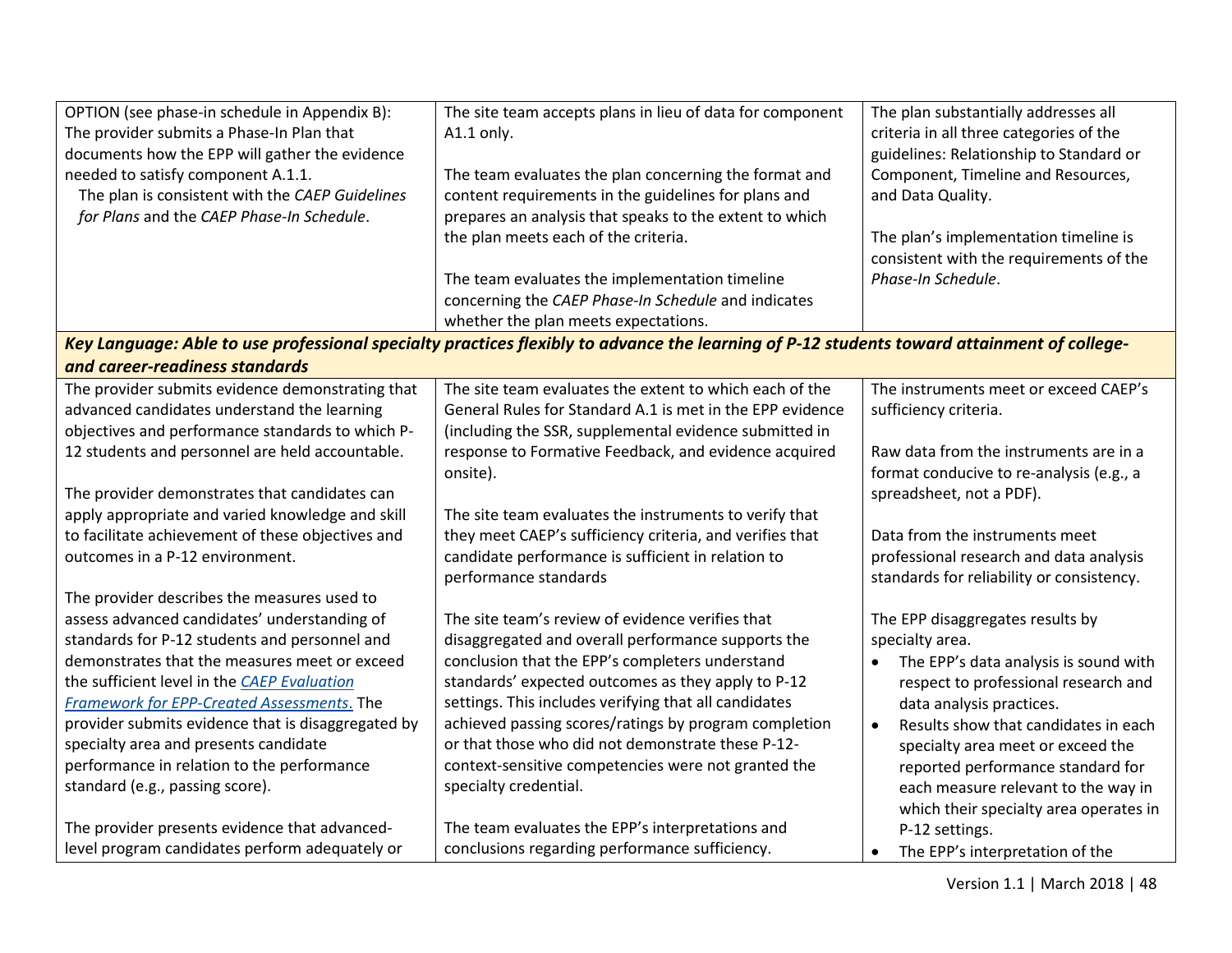| better on measures of ability to use professional<br>specialty practices flexibly to advance the learning<br>of P-12 students toward attainment of college-<br>and career-readiness. This evidence can be<br>derived from sources such as key assignments,<br>course-based implementation projects, field-based<br>practical activities, or other competency<br>demonstrations that go beyond recognition and<br>recall to include application/practicable usage of<br>their knowledge of P-12 standards.<br>The provider draws in Program Review results<br>to the extent to which they are applicable and<br>available at the time of SSR submission.<br>The provider describes how the results have<br>$\bullet$<br>been used or could be used for continuous<br>improvement.<br>The EPP ensures that the General Rules for<br>Standard A.1 guide the presentation of evidence in<br>the SSR (e.g. quantity of data, quality of data). | The team evaluates the EPPs analytical summary of<br>trends/patterns, comparisons, and/or differences in<br>knowledge of standards and outcome objectives<br>applicable to P-12 settings. | results is consistent with the nature<br>and magnitude of their reported<br>findings.<br>The EPPs continuous improvement<br>$\bullet$<br>efforts document efforts to monitor<br>and enhance advanced-level<br>program candidates' knowledge of<br>standards that affect P-12 contexts<br>and the practice of their specialty in<br>P-12 settings. |
|-------------------------------------------------------------------------------------------------------------------------------------------------------------------------------------------------------------------------------------------------------------------------------------------------------------------------------------------------------------------------------------------------------------------------------------------------------------------------------------------------------------------------------------------------------------------------------------------------------------------------------------------------------------------------------------------------------------------------------------------------------------------------------------------------------------------------------------------------------------------------------------------------------------------------------------------|-------------------------------------------------------------------------------------------------------------------------------------------------------------------------------------------|---------------------------------------------------------------------------------------------------------------------------------------------------------------------------------------------------------------------------------------------------------------------------------------------------------------------------------------------------|
| The EPP provides the raw data used to generate<br>the results reported in the SSR.                                                                                                                                                                                                                                                                                                                                                                                                                                                                                                                                                                                                                                                                                                                                                                                                                                                        |                                                                                                                                                                                           |                                                                                                                                                                                                                                                                                                                                                   |
| The provider describes how the results have been<br>used or could be used for continuous<br>improvement.                                                                                                                                                                                                                                                                                                                                                                                                                                                                                                                                                                                                                                                                                                                                                                                                                                  | The team evaluates the EPP's interpretations and<br>conclusions regarding performance sufficiency.<br>The team evaluates the EPP's analytical summary of                                  | The EPP's interpretation of the results is<br>consistent with the nature and magnitude<br>of their reported findings (e.g., low scores<br>are not interpreted as high scores; large                                                                                                                                                               |
| The EPP ensures that the General Rules in section<br>B.4 of this paper guide the presentation of<br>evidence in the SSR.                                                                                                                                                                                                                                                                                                                                                                                                                                                                                                                                                                                                                                                                                                                                                                                                                  | trends/patterns, comparisons, and/or differences.                                                                                                                                         | and persistent performance gaps between<br>programs areas are not described as<br>reasonable).                                                                                                                                                                                                                                                    |
| The EPP provides the raw data used to generate<br>the results reported in the SSR.                                                                                                                                                                                                                                                                                                                                                                                                                                                                                                                                                                                                                                                                                                                                                                                                                                                        |                                                                                                                                                                                           |                                                                                                                                                                                                                                                                                                                                                   |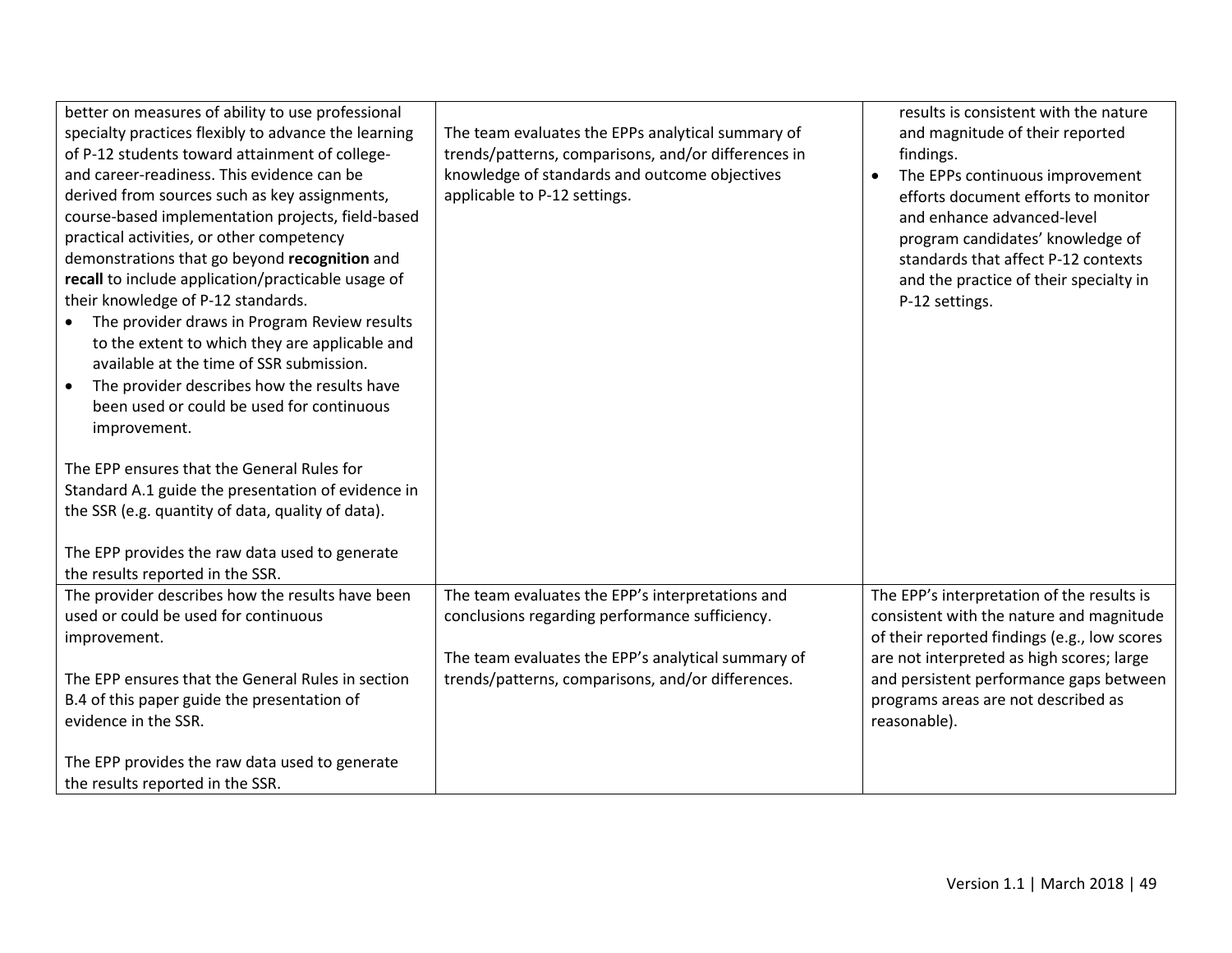## *Guidance on Summative Evaluations of the Case for Meeting the Standard*

While the site team does not make a recommendation on whether a standard is met or unmet, the team is tasked with notifying the Accreditation Council whether, according to their professional judgment, the evidence submitted by the EPP satisfies the standard's evidence sufficiency criteria. If the site team perceives an insufficiency, it is tasked with notifying the Accreditation Council by indicating the affected standard or component and providing a written rationale. Depending on the severity of the perceived insufficiency, the site team recommends either an Area for Improvement (AFI) or a Stipulation (stipulations being more severe). The team may cite several potential AFIs or Stipulations in a given standard or a combination of AFIs and Stipulations in the same standard. Below are some (there may be others) of the conditions under which site teams are expected to recommend an AFI or Stipulation.

An Area for Improvement (AFI) is recommended when any of the following apply:

- Program Review results indicate that **some** of the EPP's advanced-level programs are not well-aligned to professional standards and/or performance benchmarks in the field. As a result, **either** the EPP's expectations for deep understanding of critical concepts and principles **or** candidates' ability to use professional practices flexibly to enhance P-12 settings or outcomes is below standard.
- $\triangleright$  The evidence for Standard A.1 does not address all of the professional skills listed in component A.1.1, and/or fewer than three of these skills are assessed for each specialty area using multiple indicators/measures that adapt the generic skills to a professional specialty field.
- $\triangleright$  The EPP provides limited or no evidence that advanced candidates understand their specialty role in relation to advancing the learning of all P-12 students toward achievement of college- and career-readiness standards. As a result, there is limited or no evidence that candidates are able to use relevant specialty-area practices to promote their attainment flexibly.
- $\triangleright$  The EPP-created measures of practical application (e.g., field evaluation tools) used for evidence of Standard A.1 do not meet CAEP's sufficiency criteria. [The site team clearly describes the deficiencies as they relate to the evaluation framework for assessments.]
- $\triangleright$  Site team tasks intended to verify the accuracy of results reported in the SSR could not be completed using the data provided by the EPP, or the effort uncovered significant discrepancies between the data set(s) and the rates or performance levels reported in the self-study report.
- $\triangleright$  Review of available data indicates that the EPP did not provide the most sequential and the most recent data that was relevant to their analysis.
- The EPP's analysis of data/evidence does not identify and discuss trends/patterns, comparisons, and/or differences between programs.
- The EPP's analysis of data/evidence does not identify and discuss trends/patterns, comparisons, and/or differences over time.
- One or more of the three components of the phase-in plan for Standard A.1.1 do not meet criteria in the *CAEP Guidelines for Plans*. For example, under Timeline, the plan will not result in at least one data point in the academic year 2019-2020. [The site team clearly describes the deficiencies in the plan as they relate to the guidelines.]

A Stipulation is recommended when any of the following apply:

- $\triangleright$  The SSR report does not address the key concepts and language of Standard A.1.
- Program Review results indicate that **a majority** of the EPP's advanced-level programs are not well-aligned to professional standards and/or performance benchmarks in the field. As a result, **both** the EPP's expectations for deep understanding of critical concepts and principles **and** candidates' ability to use professional practices flexibly to enhance P-12 settings or outcomes is below standard despite meeting the EPP's performance criteria.
- $\triangleright$  There is limited or no evidence for Standard A.1 and no plan for gathering a sufficient quantity of valid and reliable evidence as outlined in the General Rules for the standard and the *[CAEP Evaluation Framework for EPP-Created Assessments](http://caepnet.org/%7E/media/Files/caep/accreditation-resources/caep-assessment-tool.pdf?la=en)*.
	- o An insufficient quantity of data is submitted, and the EPP's explanation for the insufficiency is incomplete or inadequate.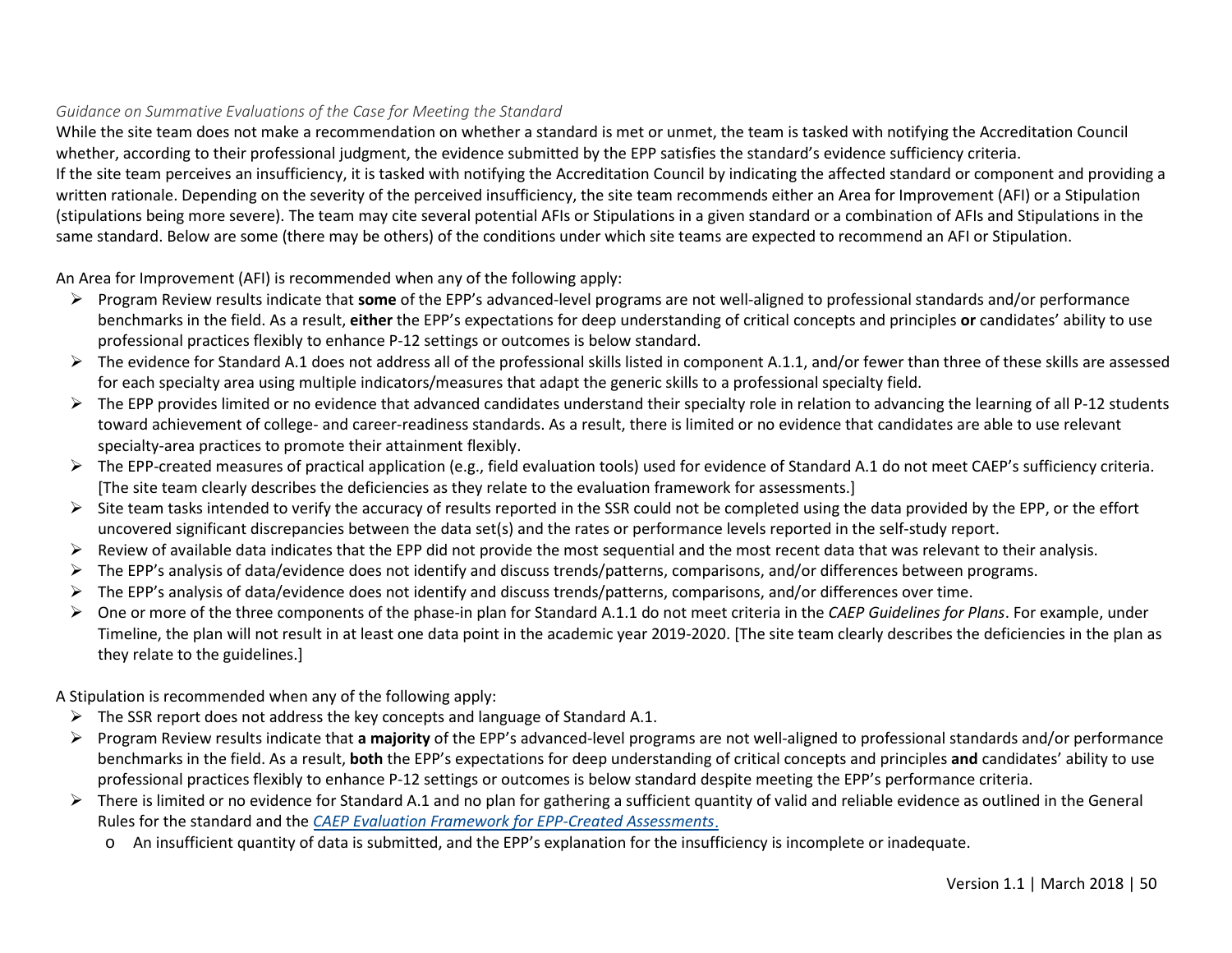- **If the EPP's explanation for the data insufficiency reveals a problem in the EPP's quality assurance system (e.g., lack of stable assessment** processes, lack of performance monitoring, poor data management that lead to data losses), this should also be cited as an issue in Standard A.5 with a rationale that explains how it affected evidence for Standard A.1. [The Accreditation Council will decide whether to officially cite either or both of the recommended citations and whether the severity is sufficient to consider either standard unmet.]
- o The majority of EPP-created measures used for evidence of Standard A.1 does not meet CAEP's sufficiency criteria, and the insufficiencies are not compensated for by proprietary measures included in the evidence suite. [The site team clearly describes the deficiencies as they relate to the evaluation framework for assessments.]
	- The EPP adapts a proprietary measure for use in its program(s) and does not supply evidence that the adaptation is a valid revision that produces reliable data.
- o None of the three components of the phase-in plan for Standard A.1.1 meet criteria in the *CAEP Guidelines for Plans*. [The site team clearly describes the deficiencies in the plan as they relate to the guidelines.]
- o Phase-In Plans are submitted for Standard A.1 after the expiration of the period for submitting new plans.
- o Progress on Phase-In Plans for Standard A.1 does not include any data on candidate outcomes.
- o Candidate outcome data submitted to demonstrate progress on Phase-In Plans for Standard A.1 show inadequate performance for the majority of candidates assessed.
- $\triangleright$  The disaggregated evidence is not provided for each advanced preparation specialty area despite evidence that there were 10 or more candidates or completers across the span of years covered by the self-study report.
- Review of available data confirms **selection bias** in the EPP's data set that is not explained or justified or even recognized, the analysis of which leads to misleading results.
- Candidates perform below the reported performance standard in **both** specialty content knowledge **and** application.
- $\triangleright$  Candidate performance is severely below standards in either content knowledge or application. [The site team describes how it quantified severity in relation to the performance standard. For example, average performance of the completing cohort is in the lower half of the licensure test score distribution, and there is no plan to improve the EPP's performance.]
- $\triangleright$  The EPP incorrectly analyzes or interprets data/evidence for Standard A.1 and draws conclusions about accomplishments for Standard A.1 that are not supported by data/evidence.

## **CLINICAL PARTNERSHIPS AND PRACTICE (CAEP STANDARD A.2)**

**Note: The EPP is asked to write a holistic response to each standard, not a list of responses to the contents of the rows in the tables, below. The tables for each standard highlight the key language of the standard and organizes the content into rows as a means to provide digestible examples of ways to approach the writing to the standard. The content is elaborated from left to right, not mirrored, so a fuller understanding will be gained as you read across the three columns and down the rows, as well as by reviewing the evaluation guidance provided beneath the table.**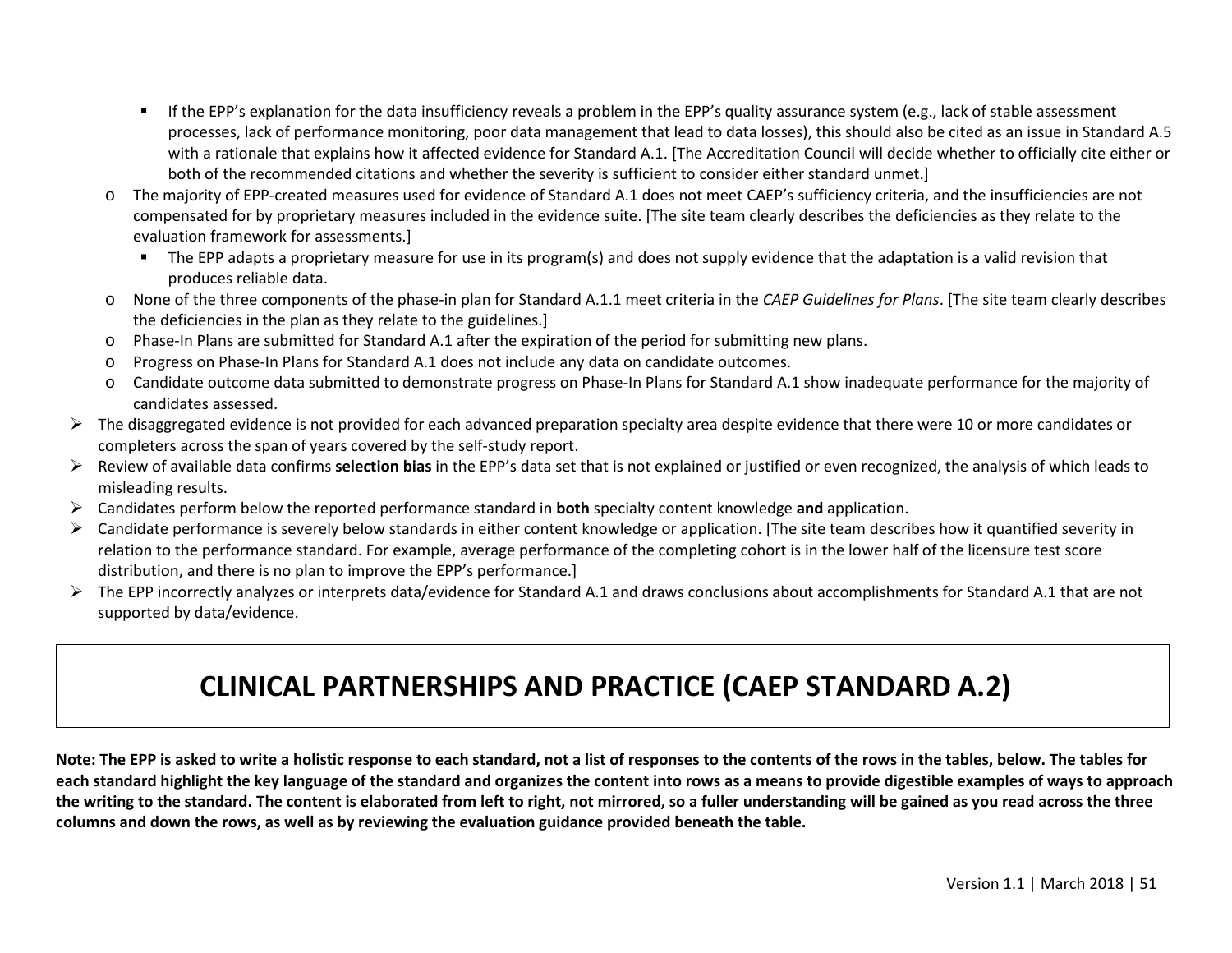| <b>Making a Case for Standard A.2: Evidence Evaluation</b>                                          |                                                                                                                                                                  |                                                    |  |
|-----------------------------------------------------------------------------------------------------|------------------------------------------------------------------------------------------------------------------------------------------------------------------|----------------------------------------------------|--|
| <b>STANDARD A.2: Advanced Preparation Clinical Partnerships and Practice</b>                        |                                                                                                                                                                  |                                                    |  |
|                                                                                                     | The provider ensures that effective partnerships and high-quality clinical practice are central to preparation so that candidates develop the knowledge, skills, |                                                    |  |
| and professional dispositions appropriate for their professional specialty field.                   |                                                                                                                                                                  |                                                    |  |
|                                                                                                     | Key Language: Effective partnerships and high-quality clinical practice are central to preparation.                                                              |                                                    |  |
| In the EPP's Self-Study Report (SSR)                                                                | In the Site Team's Reports (FFR, SVR)                                                                                                                            | <b>Evaluation Criteria</b>                         |  |
| The provider describes its formal and informal                                                      | The site teams look for evidence of co-construction,                                                                                                             | Evidence that P-12 schools and EPPs have both      |  |
| partnerships with entities external to the EPP                                                      | shared responsibility, and mutual benefit.                                                                                                                       | benefitted from the partnership.                   |  |
| where candidates fulfill fieldwork                                                                  |                                                                                                                                                                  |                                                    |  |
| requirements of the advanced-level program.                                                         | The site team looks for evidence of a shared decisions                                                                                                           | Evidence that a collaborative process is in place  |  |
|                                                                                                     | responsibility model that involves activities such as:                                                                                                           | and reviewed at least annually.                    |  |
| The description clarifies the length of the                                                         | Collaborative development, review, or revision of<br>$\bullet$                                                                                                   |                                                    |  |
| relationship, how it formed, how it is                                                              | instruments and evaluations;                                                                                                                                     | The EPP shares and uses evidence of candidate      |  |
| structured, and the roles and responsibilities                                                      | Collaborative development, review, or revision of<br>$\bullet$                                                                                                   | performance (such as that provided for Standard    |  |
| of the EPP and each partner.                                                                        | the structure and content of clinical/practical                                                                                                                  | A.1) to improve clinical preparation continuously. |  |
|                                                                                                     | activities;                                                                                                                                                      |                                                    |  |
| The EPP provides documentation that these                                                           | Mutual involvement in ongoing decision making<br>$\bullet$                                                                                                       |                                                    |  |
| partnerships are operational and on how they                                                        | about partnership structure and operations; and                                                                                                                  |                                                    |  |
| operate, including evidence of mutually                                                             | Reflection on outcomes from clinical experiences<br>$\bullet$                                                                                                    |                                                    |  |
| agreed upon expectations for candidate entry,                                                       | and decisions about changes in them.                                                                                                                             |                                                    |  |
| activities, and exit. The EPP provides evidence<br>of mutual benefit for partners (e.g., perception |                                                                                                                                                                  |                                                    |  |
| surveys from faculty/ teachers/leaders of all                                                       |                                                                                                                                                                  |                                                    |  |
| partners).                                                                                          |                                                                                                                                                                  |                                                    |  |
|                                                                                                     | Key Language: The clinical experiences foster advanced candidates' development of knowledge, skills, and professional dispositions appropriate for their         |                                                    |  |
| professional specialty field.                                                                       |                                                                                                                                                                  |                                                    |  |
| The provider describes the role of clinical                                                         | The site team evaluates the centrality of clinical                                                                                                               | Evidence documents the relationship between        |  |
| practice in the advanced-level program. This                                                        | preparation by identifying the extent to which clinical                                                                                                          | clinical experiences and coursework.               |  |
| includes a description of campus- and field-                                                        | and practical activities:                                                                                                                                        |                                                    |  |
| based activities that involve practical                                                             | Are integrated into required courses,<br>$\bullet$                                                                                                               | Evidence documents that all candidates have        |  |
| applications of knowledge and skills with                                                           | Provide opportunities to work with the P-12<br>$\bullet$                                                                                                         | active clinical/practical experiences.             |  |
| realistic populations and/or inauthentic work                                                       | populations that the specialty area serves (e.g.,                                                                                                                |                                                    |  |
| settings.                                                                                           | students, teachers, principal), and                                                                                                                              | The progression of practical/clinical experiences  |  |
|                                                                                                     | Provide opportunities to work in the types of P-12<br>$\bullet$                                                                                                  | involves opportunities for candidates to observe   |  |
| The provider's description clarifies the types,                                                     | settings where credential holders in that advanced                                                                                                               | and implement appropriate and efficient            |  |
| number, duration, and goals of required                                                             |                                                                                                                                                                  | strategies for their fields of specialization.     |  |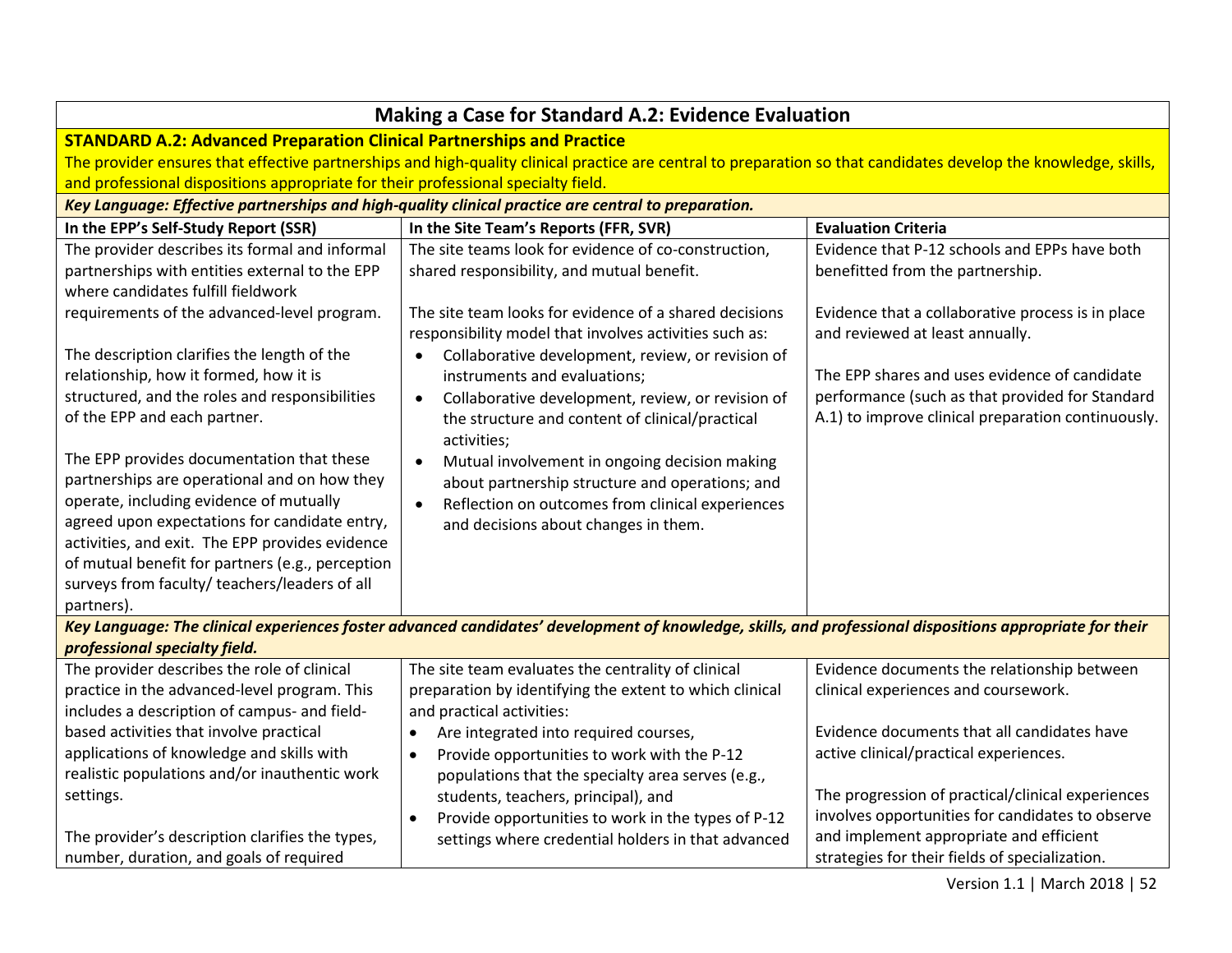| practical and clinical experiences. It also<br>identifies the settings in which advanced<br>candidates gain practical experience applying<br>the professional skills listed in component<br>A.1.1                                                                               | specialty area practice (e.g., schools, district<br>offices).<br>The site team also examines the types and duration of<br>activities through which candidates are expected to<br>gain practical experience before program completion.                                                                                                               |                                                                                                                                                                                                                                                                                                                   |
|---------------------------------------------------------------------------------------------------------------------------------------------------------------------------------------------------------------------------------------------------------------------------------|-----------------------------------------------------------------------------------------------------------------------------------------------------------------------------------------------------------------------------------------------------------------------------------------------------------------------------------------------------|-------------------------------------------------------------------------------------------------------------------------------------------------------------------------------------------------------------------------------------------------------------------------------------------------------------------|
|                                                                                                                                                                                                                                                                                 | The team looks for quality evidence for clinical<br>preparation, such as:<br>Variety of activities or placements,<br>$\bullet$<br>Specified goals for activities or placements that are<br>measured and monitored,<br>Whether the activities promote a progression of<br>$\bullet$<br>skills and responsibility that bridge theory and<br>practice, |                                                                                                                                                                                                                                                                                                                   |
|                                                                                                                                                                                                                                                                                 | How well clinical/practical competencies contribute<br>$\bullet$<br>to whether a candidate completes the preparation<br>program, and<br>Whether and how partners examine candidate<br>responses to practical and realistic problem-based<br>tasks that are characteristic of the professional<br>specialty.                                         |                                                                                                                                                                                                                                                                                                                   |
| The provider describes the opportunities that<br>advanced-level program candidates have to<br>put into practice the specialized content and<br>discipline knowledge contained in the state<br>and/or national discipline-specific standards<br>to which the program is aligned. | The site team's review of evidence verifies the accuracy<br>of the EPP description of opportunities for standards-<br>aligned knowledge and application via written<br>documentation (e.g., syllabi, assignment instructions)<br>and via corroboration from stakeholders that<br>application activities occur as described.                         | The program has a substantive practical<br>component that allows advanced candidates to<br>practice applying specialized content and<br>discipline knowledge contained in professional<br>standards for specialty area preparation in the<br>field (i.e., beyond the EPP's internal culture and<br>expectations). |
| The provider demonstrates that<br>clinical/practical experiences foster the<br>development of knowledge, skills, and<br>professional dispositions appropriate to the<br>specialty area.                                                                                         | The site team evaluates evidence that practical and<br>clinical experiences emphasize the application of<br>knowledge, skills, and dispositions that align with SPA,<br>state, or national standards for professional specialties.<br>The site team confirms that clinical experiences are<br>differentiated in ways that align with specialty area | The types, number, duration, and goals of<br>required practical and clinical experiences<br>substantially align with standards and<br>expectations for professional competencies in<br>specialty areas.                                                                                                           |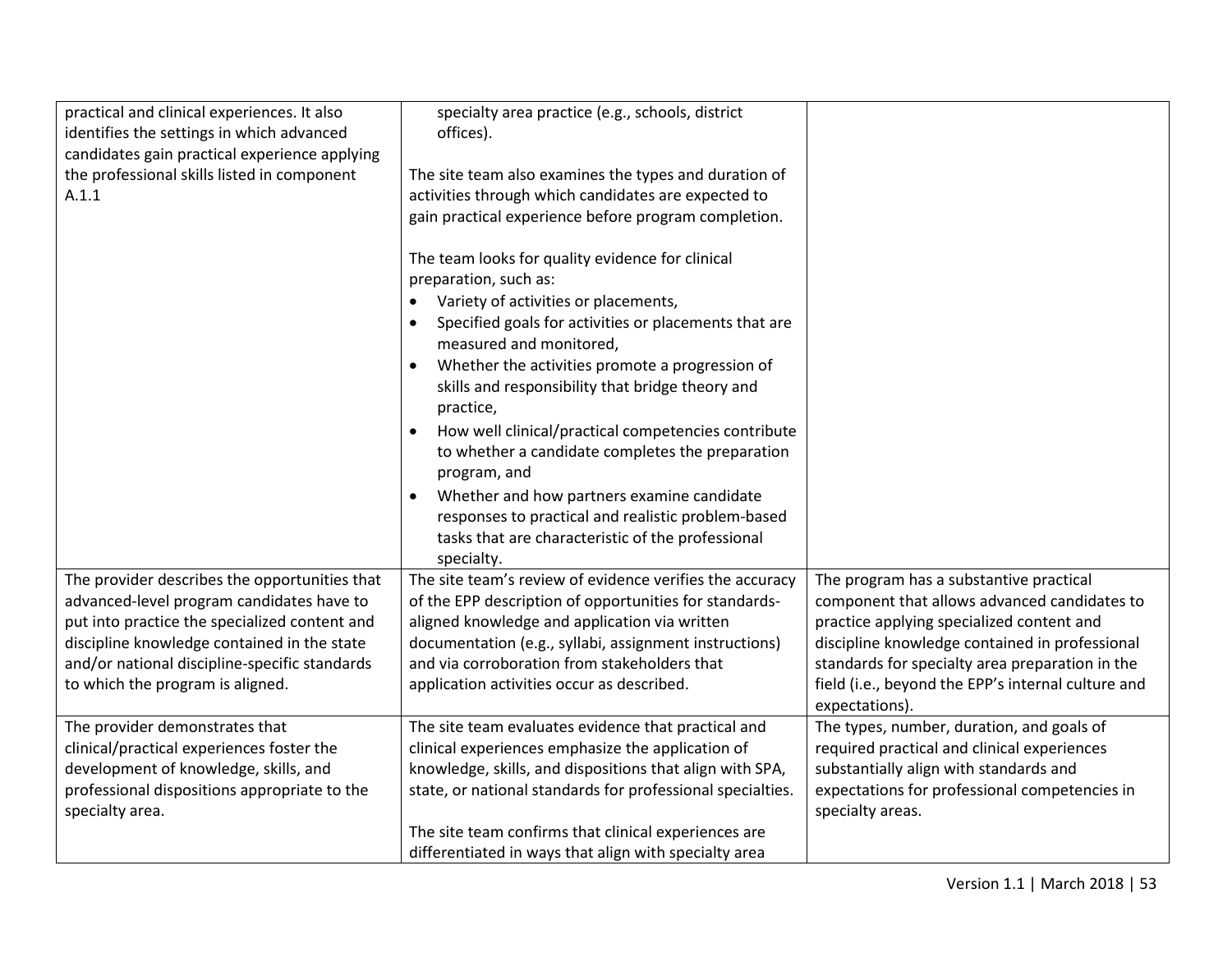|                                               | standards and performance expectations that the EPP      |                                                       |
|-----------------------------------------------|----------------------------------------------------------|-------------------------------------------------------|
|                                               | discusses in Standard A.1.                               |                                                       |
|                                               | • This includes practical experiences using technologies |                                                       |
|                                               | appropriate to candidates' fields of specialization.     |                                                       |
| The provider demonstrates that                | The site team evaluates evidence that stakeholder        | Document review and interviews with                   |
| clinical/practical experiences address        | input is received and reviewed on a regular basis (e.g., | stakeholders substantiate that clinical/practical     |
| competencies that stakeholder input indicates | at least annually), and is used along with candidate     | experiences are meaningfully connected to input       |
| are critical for success in the P-12 work     | performance data to evaluate the appropriateness and     | from stakeholders with professional                   |
| settings for which the program prepares       | effectiveness of practical/clinical activities.          | responsibilities relevant to the specialty fields for |
| specialists.                                  |                                                          | which candidates are being prepared.                  |
| The EPP provides evidence that the manner in  | The site team reviews the assessments the EPP uses to    | The EPP uses performance-based criteria to            |
| which advanced candidates' clinical/practical | evaluate clinical/practical performance and confirms     | assess candidate competencies during clinical         |
| competencies are assessed provides formative  | that candidates receive formative feedback on            | experiences.                                          |
| feedback on performance that guides           | performance-based criteria for specialty area            |                                                       |
| candidates toward effective practice as       | knowledge, skills, and professional dispositions.        | EPP supervisor and/or P-12 educators provide          |
| beginning specialists.                        |                                                          | descriptive feedback to candidates.                   |
| OPTION:                                       | The site team evaluates the plan using the CAEP          | The plan substantially addresses all criteria in all  |
| The provider submits a Phase-In Plan that     | Guidelines for Plans. The team describes the extent to   | three categories of the guidelines: Relationship      |
| documents how the EPP will gather the         | which the Phase-In Plan complies with expectations for   | to Standard or Component, Timeline and                |
| evidence needed to satisfy component A.2.1    | formatting and content, and is consistent with the       | Resources, and Data Quality.                          |
| and/or $A.2.2$ .                              | timeline in the CAEP Phase-In Schedule.                  |                                                       |
| The plan is consistent with the CAEP          |                                                          | The plan's implementation timeline is consistent      |
| Guidelines for Plans and the CAEP Phase-In    |                                                          | with the requirements of the CAEP Phase-In            |
| Schedule.                                     |                                                          | Schedule.                                             |

## *Guidance on Summative Evaluations of the Case for Meeting the Standard*

While the site team does not make a recommendation regarding whether the standard is met, the team is tasked with notifying the Accreditation Council when their review and professional judgment suggests that the evidence submitted by the EPP is insufficient to make the case that the standard is met. Depending on the severity of the perceived insufficiency, the site team recommends either an Area for Improvement (AFI) or a Stipulation, and provides a rationale. They may cite several potential AFIs or stipulations in a given standard or a combination of AFIs and Stipulations in the same standard. Below are some of the conditions (there may be others) under which site teams are expected to recommend an AFI or stipulation.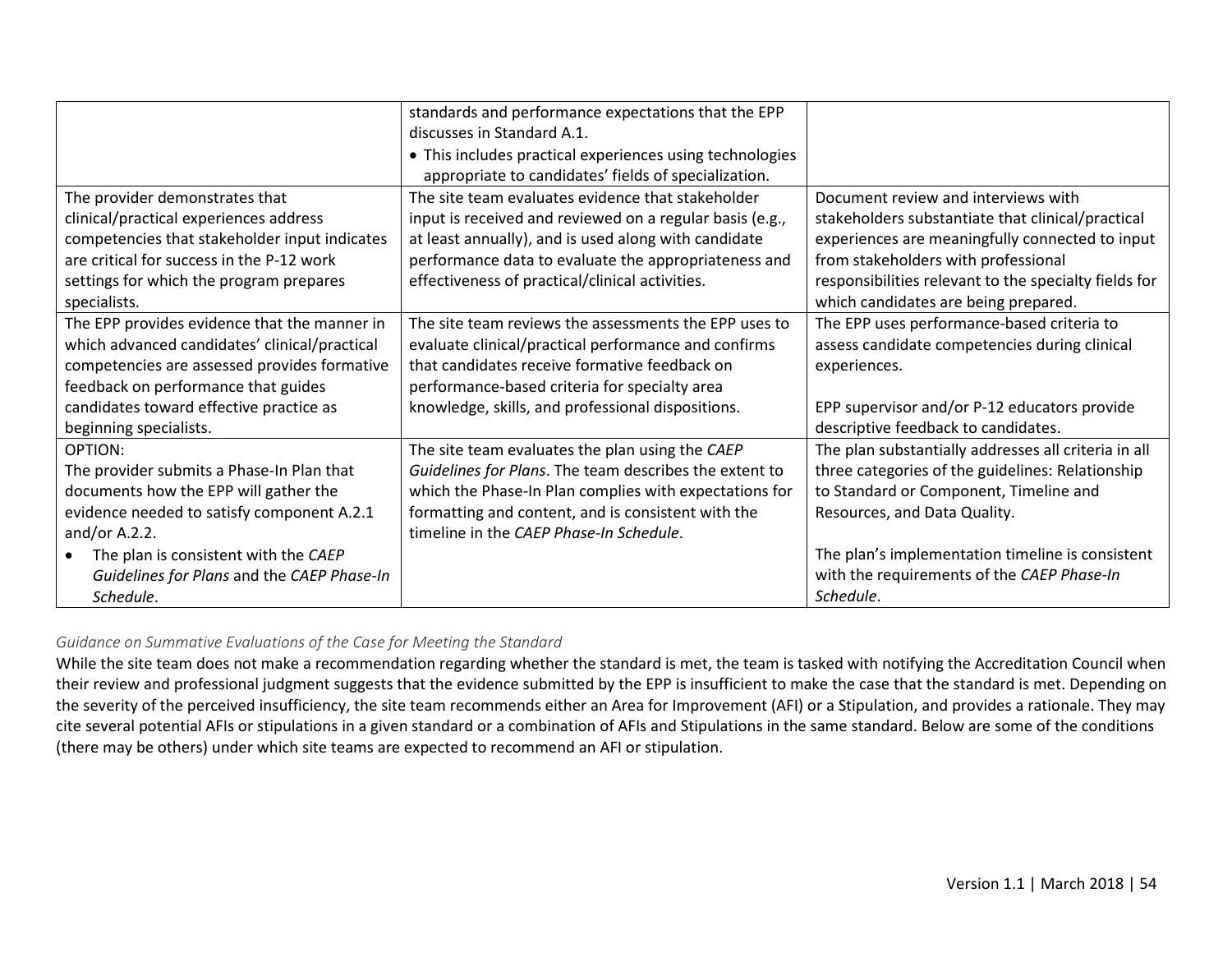An Area for Improvement (AFI) is recommended when:

- $\triangleright$  Clinical/Practical experiences are not varied and developmental.
	- o The clinical experiences target a very limited number of practical skills with respect to the role/position description of the specialist as described by stakeholders.
	- o The clinical experiences do not progress toward independent practice (e.g., the first opportunity for authentic practice is in a full-scale work situation where real P-12 stakeholders are affected).
- $\triangleright$  Evidence does not document the relationship between clinical experiences and coursework.
- $\triangleright$  There is limited or no evidence that partnerships involve mutual benefit.
- $\triangleright$  Site team tasks intended to verify the accuracy of results reported in the SSR could not be completed using the data provided by the EPP, or the effort uncovered significant discrepancies between the data set(s) and the rates or performance levels reported in the SSR.
- $\triangleright$  Review of available data indicates that the EPP did not provide the most sequential and the most recent data relevant to their analysis.
- One or more of the three components of the Phase-In Plan for Standard A.2 do not meet criteria in the *CAEP Guidelines for Plans*. For example, under Timeline, the plan will not result in at least one data point in the academic year 2019-2020. [The site team clearly describes the deficiencies in the plan as they relate to the guidelines.]

A Stipulation is recommended when:

- $\triangleright$  The EPP did not make the case that clinical experiences are central to preparation.
	- o Candidates complete the clinical/practical components of the program by fulfilling time requirements rather than meeting performance criteria aligned to professional standards and stakeholder input.
	- o Candidates complete the program despite not completing or performing poorly in required clinical/practical activities that test the actionability of their knowledge and skills in realistic settings/situations.
- ▶ The types, number, duration, and goals of required practical and clinical experiences do not substantially align with standards and expectations for professional competencies in specialty areas.
- $\triangleright$  The goals for clinical/practical activities are vague, and the provider cannot describe how or what each experience contributes to candidate development.
	- o There's an assumption that a setting will provide the appropriate experiences by being authentic, but minimal or no effort by the EPP to ensure that candidates have a range of experiences that effective professional practice would involve.
- $\triangleright$  There is evidence that clinical experiences provide limited or no opportunities for candidates to practice developing and improving their professional knowledge, skills, and dispositions through application in authentic settings.
- $\triangleright$  There is limited or no convincing evidence that the EPP maintains functioning partnerships and regularly reviews the arrangements.
	- o There is limited or no evidence that partnerships involve co-construction and shared responsibility.
	- o There is limited or no evidence that clinical/practical experiences are meaningfully connected to an input from stakeholders with professional responsibilities relevant to the specialty fields for which candidates are being prepared.
- $\triangleright$  There is limited or no evidence that the EPP shares candidate performance results with partners and uses evidence of candidate performance (such as that provided for Standard A.1) to improve clinical preparation continuously.
- The EPP does not address the key concepts in A.2 and does not provide a Phase-In Plan that meets the criteria in the *CAEP Guidelines for Plans*.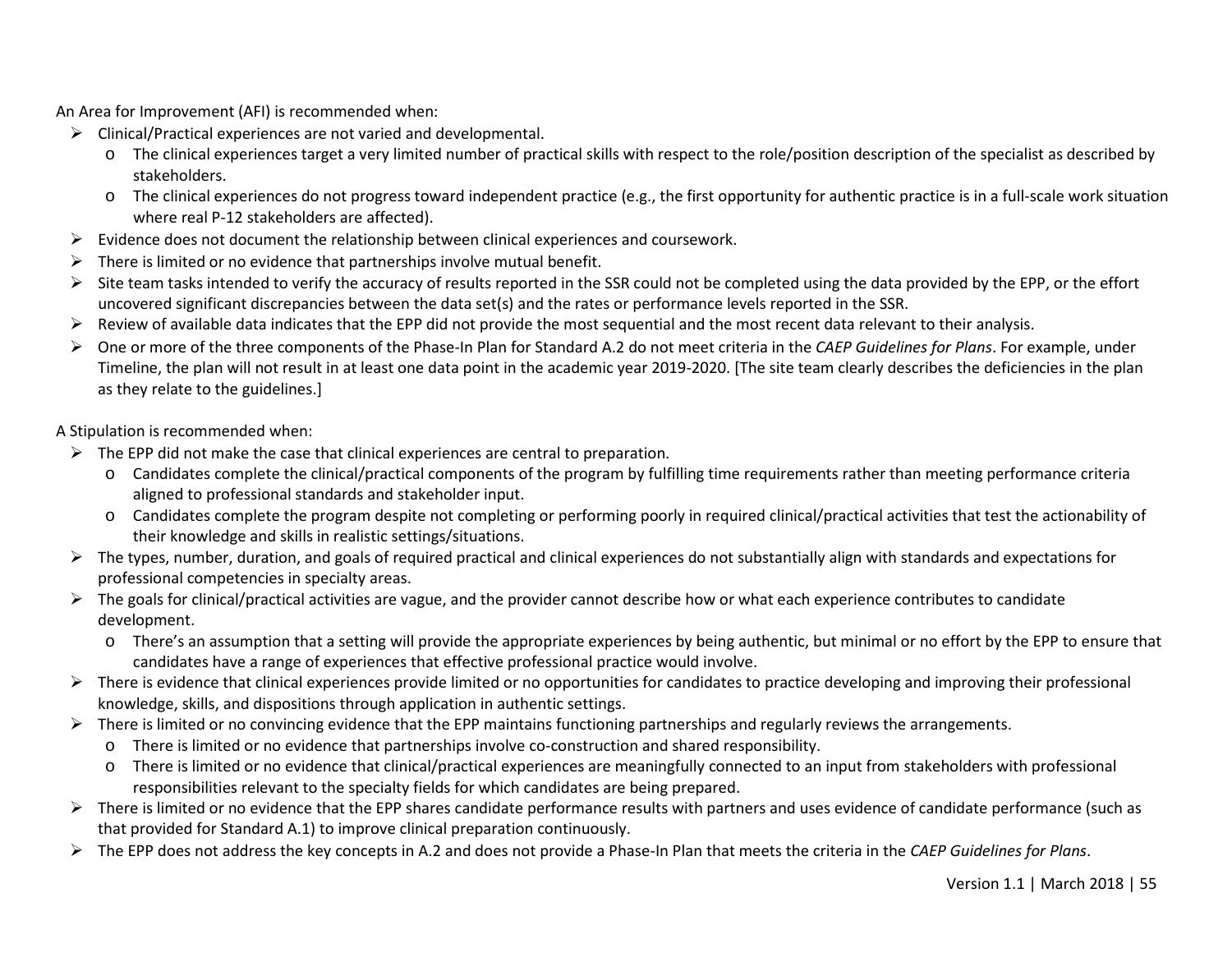- o None of the three components of the Phase-In Plan for Standard A.2 meet criteria in the *CAEP Guidelines for Plans*. [The site team clearly describes the deficiencies in the plan as they relate to the guidelines.]
- o Phase-In Plans are submitted for Standard A.2 after the expiration of the period for submitting new plans.
- o Progress on Phase-In Plans for Standard A.2 does not include any results.
- o Results submitted to demonstrate progress on Phase-In Plans for Standard A.2 show inadequate functioning of the partnership or clinical experience.

## **CANDIDATE QUALITY, SELECTIVITY, AND PROGRESS (CAEP Standard A.3)**

**Note: The EPP is asked to write a holistic response to each standard, not a list of responses to the contents of the rows in the tables, below. The tables for each standard highlight the key language of the standard and organizes the content into rows as a means to provide digestible examples of ways to approach the writing to the standard. The content is elaborated from left to right, not mirrored, so a fuller understanding will be gained as you read across the three columns and down the rows, as well as by reviewing the evaluation guidance provided beneath the table.** 

| <b>Making a Case for Standard A.3: Evidence Evaluation</b>                                                                                                                                                                                                                                                                                                                                                                                     |                                                                                                                                                                                                                                                                                                                                                                         |                                                                                                                                                                                                                                                                                                                                                                                                      |  |  |
|------------------------------------------------------------------------------------------------------------------------------------------------------------------------------------------------------------------------------------------------------------------------------------------------------------------------------------------------------------------------------------------------------------------------------------------------|-------------------------------------------------------------------------------------------------------------------------------------------------------------------------------------------------------------------------------------------------------------------------------------------------------------------------------------------------------------------------|------------------------------------------------------------------------------------------------------------------------------------------------------------------------------------------------------------------------------------------------------------------------------------------------------------------------------------------------------------------------------------------------------|--|--|
| <b>STANDARD A.3: Advanced Preparation Candidate Quality and Selectivity —</b>                                                                                                                                                                                                                                                                                                                                                                  |                                                                                                                                                                                                                                                                                                                                                                         |                                                                                                                                                                                                                                                                                                                                                                                                      |  |  |
| The provider demonstrates that the quality of advanced program candidates is a continuing and purposeful part of its responsibility so that completers are                                                                                                                                                                                                                                                                                     |                                                                                                                                                                                                                                                                                                                                                                         |                                                                                                                                                                                                                                                                                                                                                                                                      |  |  |
| prepared to perform effectively and can be recommended for certification where applicable.                                                                                                                                                                                                                                                                                                                                                     |                                                                                                                                                                                                                                                                                                                                                                         |                                                                                                                                                                                                                                                                                                                                                                                                      |  |  |
|                                                                                                                                                                                                                                                                                                                                                                                                                                                |                                                                                                                                                                                                                                                                                                                                                                         | Key Language: The provider demonstrates that the quality of advanced-level program candidates is a continuing and purposeful part of its responsibility.                                                                                                                                                                                                                                             |  |  |
| In the EPP's Self-Study Report (SSR)                                                                                                                                                                                                                                                                                                                                                                                                           | In the Site Team's Reports (FFR, SVR)                                                                                                                                                                                                                                                                                                                                   | <b>Evaluation Criteria</b>                                                                                                                                                                                                                                                                                                                                                                           |  |  |
| The provider presents the admission criteria for<br>advanced-level programs and the rationale for<br>these criteria.<br>The provider connects admission criteria to<br>qualities of those who complete the program.<br>The provider disaggregates results on the CAEP<br>minimum it selects (GPA or test performance) by<br>admission year for each advanced-level program<br>for which there are at least 10 candidates<br>enrolled per year. | The site team looks for evidence that the EPP<br>has reflected on the criteria it uses to select<br>candidates to admit from the pool of<br>applicants and can justify these criteria based<br>on program demands and student supports.<br>The site team verifies that the CAEP minimum<br>selected by the EPP is met in each academic<br>year for each specialty area. | The provider specifies its requirements for prior<br>academic achievement and other criteria it uses at an<br>entry to ensure that enrolled candidates have or<br>show the potential to develop the abilities needed to<br>complete advanced preparation successfully.<br>These criteria comply with minimum requirements of<br>the EPP's governing body (e.g., IHE, state education<br>department). |  |  |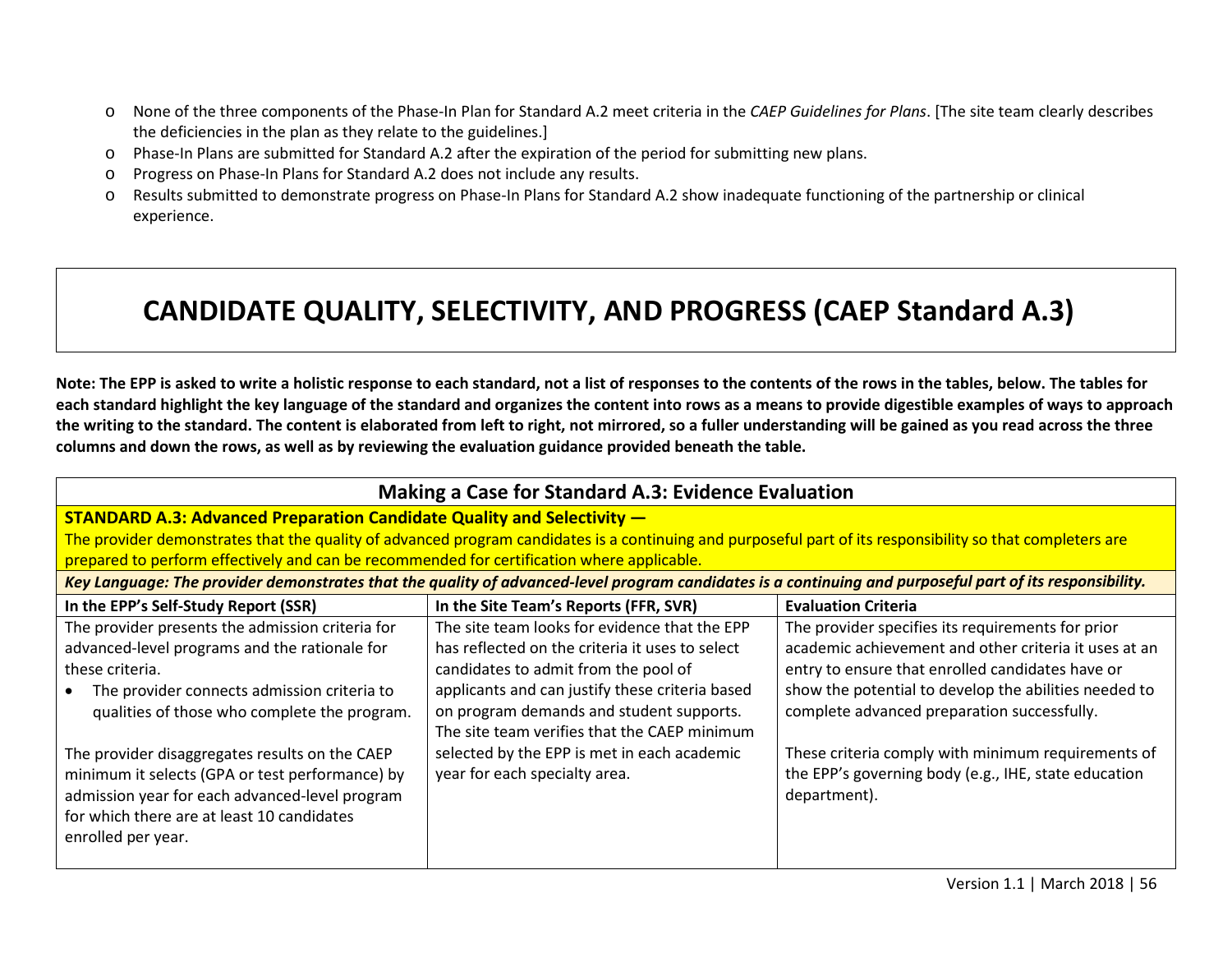| The EPP can aggregate results across years in<br>specialty areas with fewer than 10 admitted<br>candidates and provide the disaggregated<br>data during the site visit.<br>The EPP can use a different criterion for<br>$\bullet$<br>different specialty areas or candidates (e.g.,<br>GPA for some, test performance for others)<br>provided one of the CAEP minima be<br>addressed for every candidate. |                                                                                                                                                                                                                                                                                                                     | Disaggregated data on admissions metrics meet the<br>CAEP minimum for GPA (≥3.0 average) or test<br>performance (≥50 <sup>th</sup> percentile).                                                                                                                                                                                                                                                                                                                                                                                                                                                                                                                                                                                    |
|-----------------------------------------------------------------------------------------------------------------------------------------------------------------------------------------------------------------------------------------------------------------------------------------------------------------------------------------------------------------------------------------------------------|---------------------------------------------------------------------------------------------------------------------------------------------------------------------------------------------------------------------------------------------------------------------------------------------------------------------|------------------------------------------------------------------------------------------------------------------------------------------------------------------------------------------------------------------------------------------------------------------------------------------------------------------------------------------------------------------------------------------------------------------------------------------------------------------------------------------------------------------------------------------------------------------------------------------------------------------------------------------------------------------------------------------------------------------------------------|
| The provider submits evidence that it periodically<br>reviews admission criteria to assess their<br>suitability for admitting candidates who will be<br>successful in the program and in gaining<br>employment in the specialty field.                                                                                                                                                                    | The site team verifies that the EPP reviews<br>admission criteria during the accreditation<br>cycle.<br>The site team verifies that the EPP is aware of<br>employment trends and opportunities in P-12-<br>related settings for completers in the specialty<br>areas in which it offers advanced-level<br>programs. | EPP demonstrates knowledge of employment<br>opportunities in schools, districts, and/or regions<br>where completers are likely to seek employment and<br>documents the influence of employment<br>opportunities on enrollment patterns.<br>The EPP provides evidence that it takes into account<br>professionally relevant background characteristics<br>(e.g., licensure, P-12 experience) that are likely to<br>impact program performance and employability.<br>If the EPP makes exceptions to its requirements for<br>background characteristics, it describes the<br>candidate supports it provides that address the gaps<br>and promote success in program completion and<br>meeting hiring standards in the specialty area. |
| The provider presents an admission plan and<br>monitors progress toward its specified goals for<br>admission and support of high-quality advanced-<br>level program candidates from a broad range of<br>backgrounds and diverse populations.<br>The plan identifies any outreach or<br>recruitment efforts on which the provider will<br>rely.                                                            | The site team examines the admission plan for<br>the presence of baseline data, outcome<br>targets, and a monitoring schedule and<br>process.<br>The site team examines progress results for<br>projected trends over time.                                                                                         | A written plan for continuously improving the<br>admitted candidate pool that provides base points<br>and annual monitoring of characteristics related to<br>academic ability, diversity, and employment needs.<br>The EPP's admission goals and enrollment data<br>demonstrate progress from the base point and have<br>moved the provider toward greater candidate<br>diversity and academic achievement.                                                                                                                                                                                                                                                                                                                        |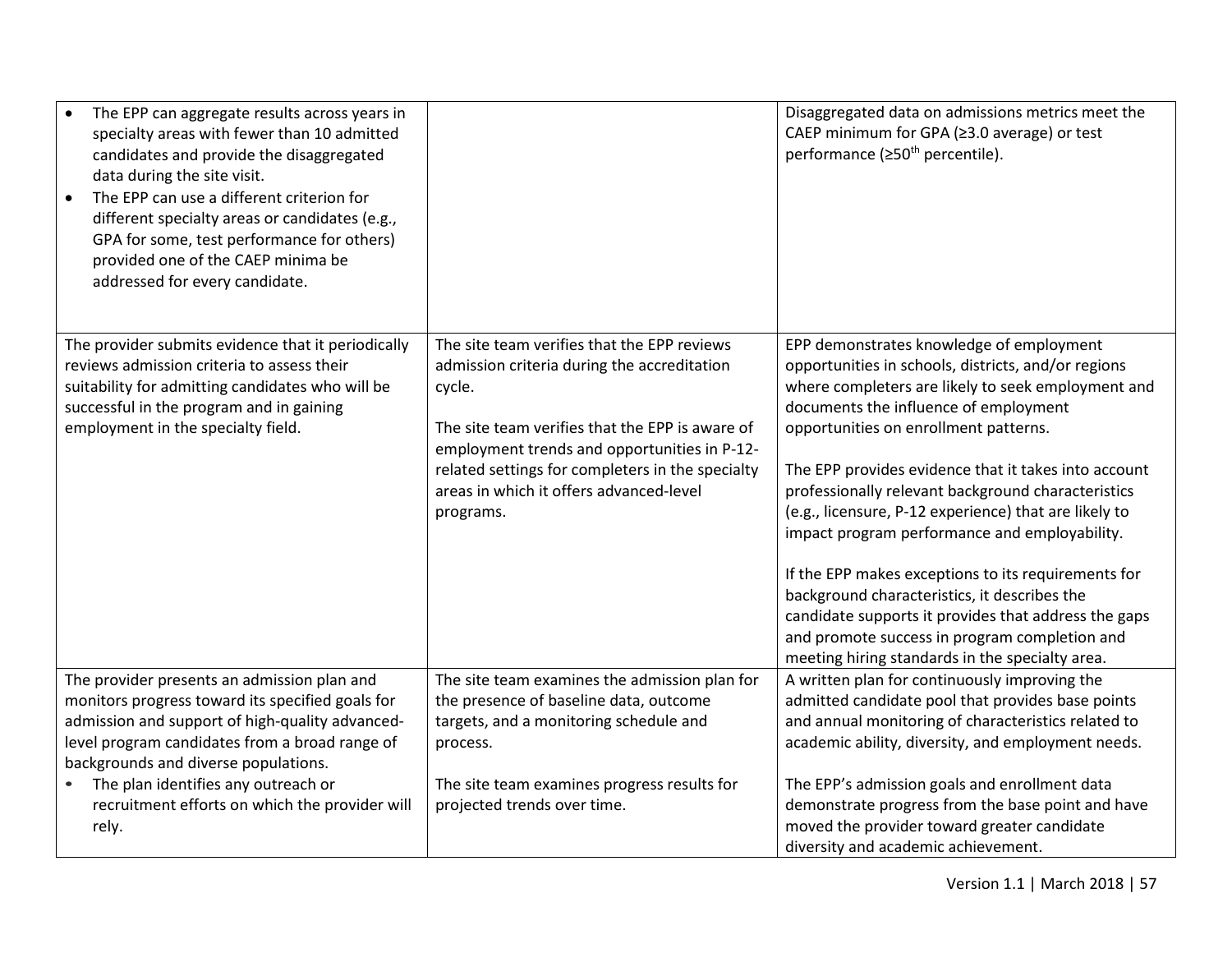| The provider presents progress results<br>disaggregated by year.                                                                                                                                                                                                     |                                                                                                                                                                                                                                                                         |                                                                                                                                                                                                                                                                                                |
|----------------------------------------------------------------------------------------------------------------------------------------------------------------------------------------------------------------------------------------------------------------------|-------------------------------------------------------------------------------------------------------------------------------------------------------------------------------------------------------------------------------------------------------------------------|------------------------------------------------------------------------------------------------------------------------------------------------------------------------------------------------------------------------------------------------------------------------------------------------|
| OPTION:<br>The provider submits a Phase-In Plan that<br>documents how the EPP will gather the evidence<br>needed to satisfy component A.3.1, A.3.2, and/or<br>A.3.3.<br>The plan is consistent with the CAEP Guidelines<br>for Plans and the CAEP Phase-In Schedule. | The site team evaluates the plan using the<br>CAEP Guidelines for Plans. The team describes<br>the extent to which the Phase-In Plan<br>complies with expectations for formatting and<br>content, and is consistent with the timeline in<br>the CAEP Phase-In Schedule. | The plan substantially addresses all criteria in all<br>three categories of the guidelines: Relationship to<br>Standard or Component, Timeline and Resources,<br>and Data Quality.<br>The plan's implementation timeline is consistent with<br>the requirements of the CAEP Phase-In Schedule. |
| Key Language: The provider's process for managing advanced-level program candidate quality results in completers who are prepared to perform<br>effectively and can be recommended for certification where applicable.                                               |                                                                                                                                                                                                                                                                         |                                                                                                                                                                                                                                                                                                |
| The provider presents its criteria for program                                                                                                                                                                                                                       | The site team confirms that the EPP monitors                                                                                                                                                                                                                            | Documentation that illustrates how often and when                                                                                                                                                                                                                                              |
| progression and disaggregated results on                                                                                                                                                                                                                             | candidate performance at multiple points                                                                                                                                                                                                                                | the EPP monitors candidate performance at two or                                                                                                                                                                                                                                               |
| progression for each specialty area.                                                                                                                                                                                                                                 | after admission, ideally at critical points or<br>transition points in the program (e.g., midway,                                                                                                                                                                       | more points after admission.                                                                                                                                                                                                                                                                   |
| The EPP provides excerpts or copies of the                                                                                                                                                                                                                           | or before internship, or near completion).                                                                                                                                                                                                                              | Documents that outline the criteria used to                                                                                                                                                                                                                                                    |
| documentation provided to candidates regarding<br>progression criteria and monitoring.                                                                                                                                                                               |                                                                                                                                                                                                                                                                         | determine satisfactory progress at each monitoring<br>point.                                                                                                                                                                                                                                   |
| The provider presents evidence that candidates<br>meet the EPP's progression criteria (e.g., the<br>majority of admitted candidates persist in the                                                                                                                   |                                                                                                                                                                                                                                                                         | Evidence that criteria for progression are shared with<br>candidates.                                                                                                                                                                                                                          |
| program and/or graduate).                                                                                                                                                                                                                                            |                                                                                                                                                                                                                                                                         | Evidence of a high graduation rate or low attrition<br>rate (disaggregated by specialty area).                                                                                                                                                                                                 |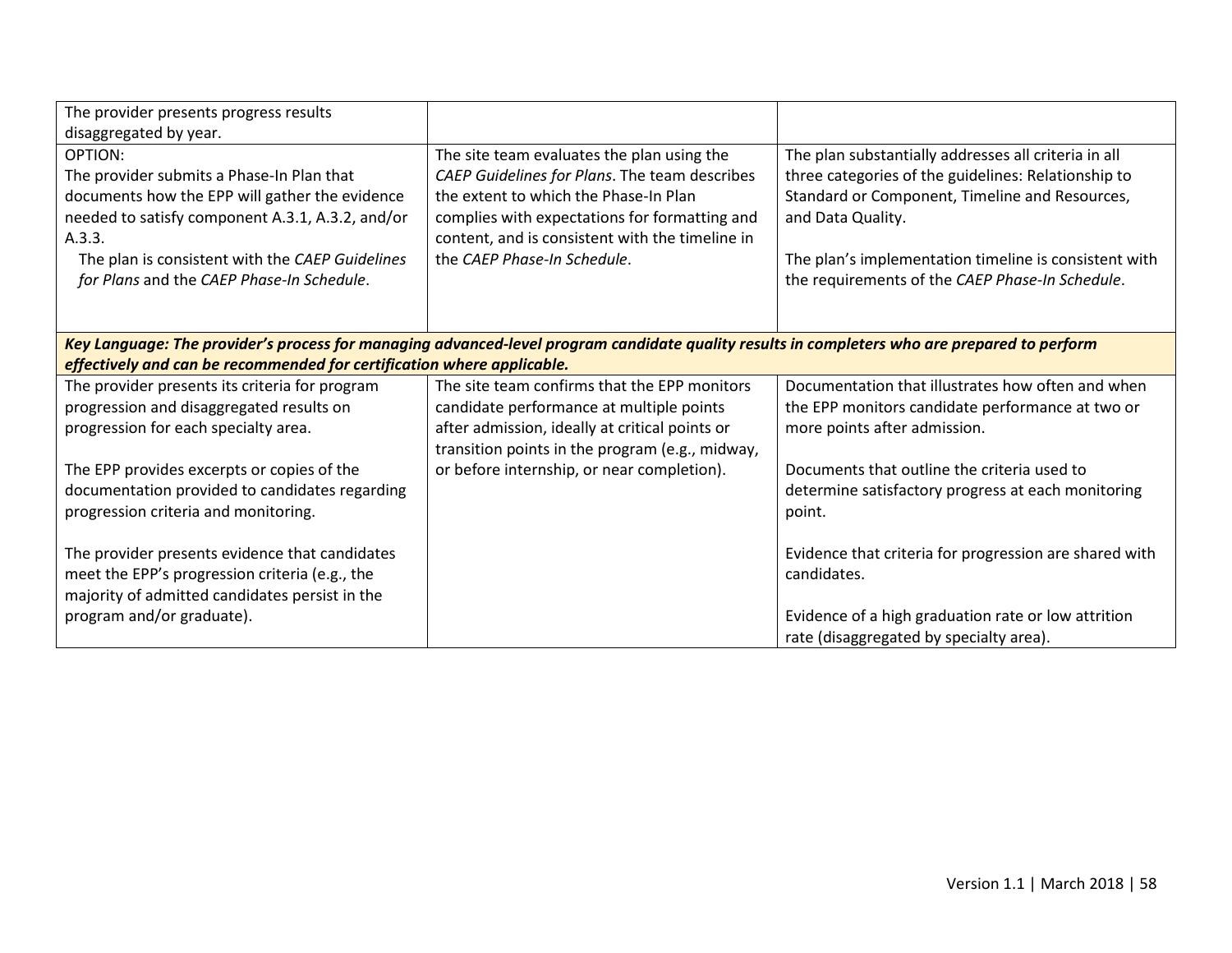| The EPP provides evidence that supporting<br>services and counseling are afforded to<br>candidates when needed.                                                                                                                                                                                                                                                                                                                                                                                                                                                              | The site team confirms the EPP uses the<br>results of performance/progress monitoring<br>to guide advising and support activities (e.g.,<br>referral to student support services,<br>remediation planning, interventions).                                                              | Documents outlining the supporting services<br>available to assist advanced-level program<br>candidates to complete their program, including<br>information provided to candidates on how to access<br>services.<br>Advising or remediation summaries documenting the<br>types of services or support that advanced<br>candidates-particularly those that were struggling<br>at progress checkpoints - have accessed within the<br>EPP and/or the types of interventions the EPP has<br>initiated). |
|------------------------------------------------------------------------------------------------------------------------------------------------------------------------------------------------------------------------------------------------------------------------------------------------------------------------------------------------------------------------------------------------------------------------------------------------------------------------------------------------------------------------------------------------------------------------------|-----------------------------------------------------------------------------------------------------------------------------------------------------------------------------------------------------------------------------------------------------------------------------------------|-----------------------------------------------------------------------------------------------------------------------------------------------------------------------------------------------------------------------------------------------------------------------------------------------------------------------------------------------------------------------------------------------------------------------------------------------------------------------------------------------------|
| The EPP provides evidence that it has reviewed<br>the performance record of each candidate that<br>successfully completed the program and<br>documented each candidate's attainment of a<br>high standard for:<br>content knowledge in the field of<br>specialization,<br>data literacy and research-driven decision<br>making,<br>effective use of collaborative skills,<br>applications of technology, and<br>$\bullet$<br>applications of dispositions, laws, codes of<br>$\bullet$<br>ethics, and professional standards appropriate<br>for the field of specialization. | The site team reviews evidence such as exit<br>clearance documents that show that the listed<br>areas were examined for satisfactory<br>completion at the final checkpoint, prior to<br>endorsing the candidates' eligibility for<br>graduation and/or recommendation for<br>licensure. | Documentation that each candidate that the<br>program recommended for the specialty area<br>credential passed all of the progress monitoring<br>checkpoints or remediated all deficiencies by the<br>final checkpoint.                                                                                                                                                                                                                                                                              |

## *Guidance on Summative Evaluations of the Case for Meeting the Standard*

While the site team does not make a recommendation regarding whether the standard is met, the team is tasked with notifying the Accreditation Council when their review and professional judgment suggests that the evidence submitted by the EPP is insufficient to make the case that the standard is met. Depending on the severity of the perceived insufficiency, the site team recommends either an Area for Improvement (AFI) or a Stipulation, and provides a rationale. They may cite several potential AFIs or Stipulations in a given standard or a combination of AFIs and Stipulations in the same standard. Below are some of the conditions (there may be others) under which site teams are expected to recommend an AFI or Stipulation.

An AFI is recommended when:

Fig. The provider does not provide a rationale for its admission requirements for academic and non-academic criteria that connect the criteria to qualities of successful completers.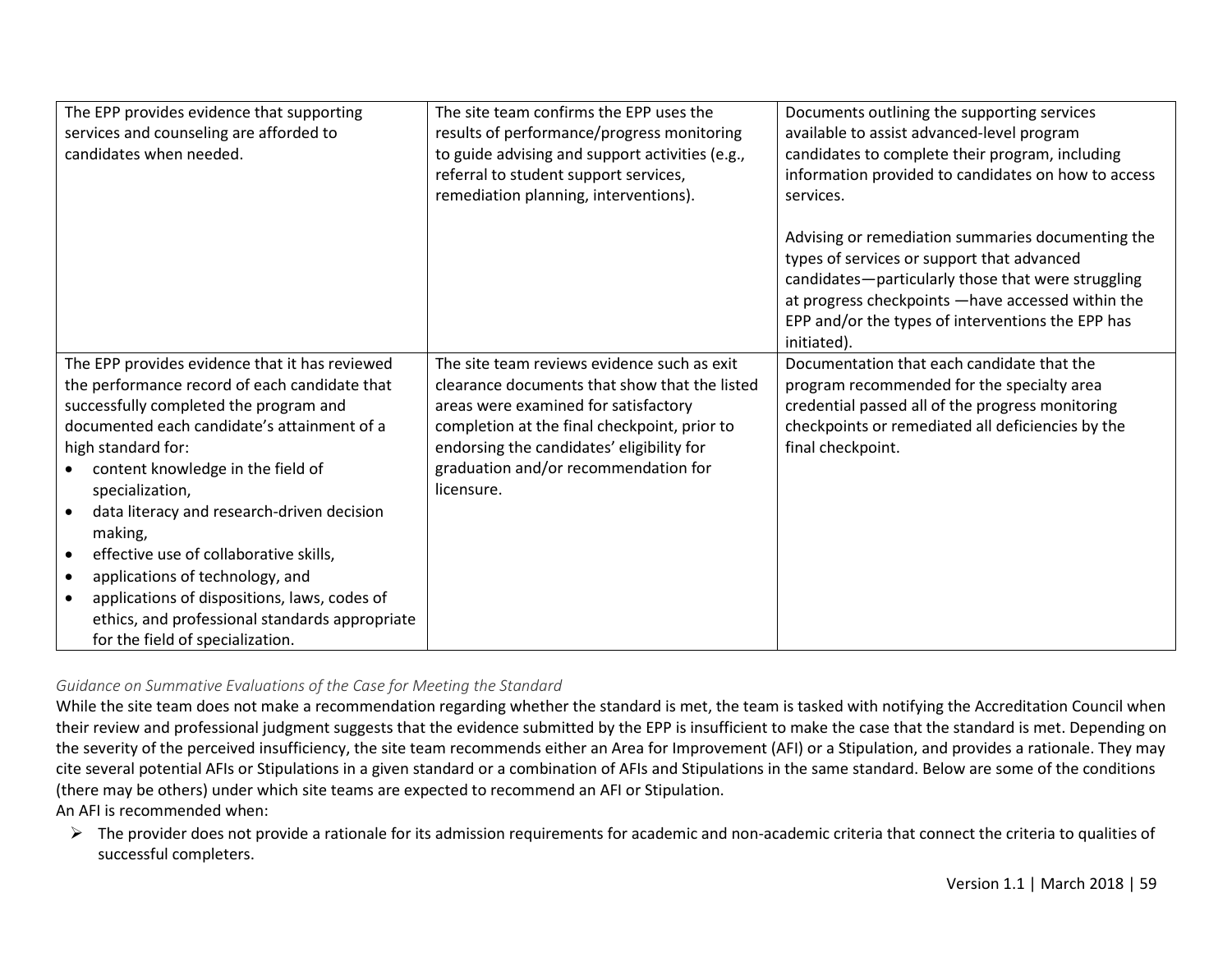- $\triangleright$  The provider has a high attrition rate among candidates for whom admission requirements were relaxed.
- $\triangleright$  The EPP did not provide evidence that it monitors advanced candidates' progress at two or more points after admission.
- $\triangleright$  The EPP did not provide evidence that it provides supporting services and counseling for candidates when needed.
- One or more of the three components of the phase-in plan for Standard A.3 do not meet criteria in the *CAEP Guidelines for Plans*. For example, under Timeline, the plan will not result in at least one data point in the academic year 2019-2020. [The site team clearly describes the deficiencies in the plan as they relate to the guidelines.]

A Stipulation is recommended when:

- $\triangleright$  The provider did not address significant aspects of the standard using relevant measures.
- $\triangleright$  The provider did not specify its admission requirements for prior academic achievement and non-academic criteria.
- $\triangleright$  The EPP did not provide three cycles of admissions data.
- $\triangleright$  The provider did not disaggregate data on admissions data by admission year for each specialty area.
- $\triangleright$  The EPP admissions evidence falls below the minimum requirements of the EPP's governing body.
- The EPP admissions evidence falls below the "CAEP minimum" criterion for GPA or test performance. [Component A.3.2 is not met.]
- $\triangleright$  Efforts by the site team to verify the reported results reveal inaccuracies significant enough to lead to a different conclusion regarding whether the CAEP minima are met. [This may be cited in Standard 5.A.5 if a problem in the QAS is the cause.]
- $\triangleright$  The provider did not provide an admission plan with baseline data and a monitoring plan for tracking progress toward goals of greater academic achievement, candidate diversity, and fulfillment of needs in the P-12 labor market for advanced specialties.
- $\triangleright$  The EPP did not provide evidence that it reviews candidate progress at least once between admission and program completion.
- $\triangleright$  Evidence from progress monitoring combined with outcomes reported in Standard A.1 indicates that the EPP recommends advanced-level program candidates for specialty area credentials although they do not meet the knowledge and performance criteria.
- None of the three components of the Phase-In Plan for Standard A.3 meet criteria in the *CAEP Guidelines for Plans*. [The site team clearly describes the deficiencies in the plan as they relate to the guidelines.]
- $\triangleright$  Phase-In Plans are submitted for Standard A.3 after the expiration of the period for submitting new plans.
- $\triangleright$  Progress on Phase-In Plans for Standard A.3 does not include any results.
- $\triangleright$  Results submitted to demonstrate progress on Phase-In Plans for Standard A.3 show inadequate outcomes.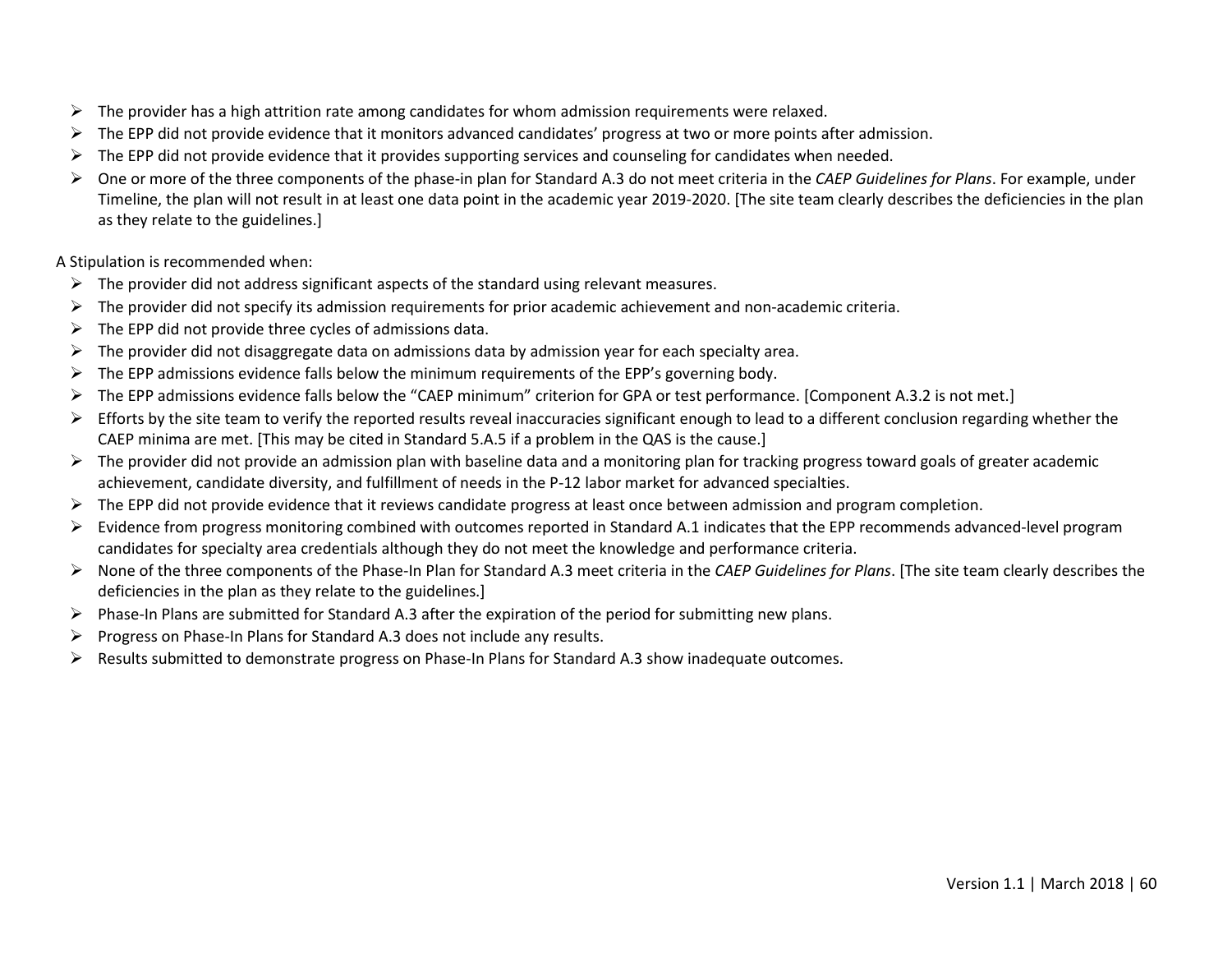## **SATISFACTION WITH PREPARATION (CAEP Standard A.4)**

**Note: The EPP is asked to write a holistic response to each standard, not a list of responses to the contents of the rows in the tables, below. The tables for each standard highlight the key language of the standard and organizes the content into rows as a means to provide digestible examples of ways to approach the writing to the standard. The content is elaborated from left to right, not mirrored, so a fuller understanding will be gained as you read across the three columns and down the rows, as well as by reviewing the evaluation guidance provided beneath the table.** 

#### **Making a Case for Standard A.4: Evidence Evaluation STANDARD A.4: Satisfaction with Preparation** The provider documents the satisfaction of its completers from advanced preparation programs and their employers with the relevance and effectiveness of their preparation. *Key Language: The provider documents the satisfaction of its completers from advanced preparation programs with the relevance and effectiveness of their preparation.*  **In the EPP's Self-Study Report (SSR) In the Site Team's Reports (FFR, SVR) Evaluation Criteria** The EPP provides results from measures that assess the satisfaction of program completers who completed the program 1-3 years prior to the point when the data are collected. • This can include alumni who completed the program less than one full year prior to data collection if they have been employed in a position related to their specialty area preparation for at least six months. The EPP describes the methodology of its completer satisfaction study. This includes a discussion of sampling procedures and sample characteristics, data collection procedures and timeline, and data analysis. The EPP examines the results for trends/patterns and differences. The site team evaluates the adequacy of the EPP's documentation which should include the following: • A description of the system for gathering data, • Response rates appropriate for this type of survey and EPP description of characteristics of respondees compared with non-respondees, • A description of the representativeness of the sample (which program areas are represented, in what proportion to the program sizes), • Data specific to high-need schools, • Data specific to specialty field, • Comparison points for data, and Results show that the majority of responding completers report that they were sufficiently prepared for their job responsibilities. The sample is representative of the completer population, or purposive with a plan for expansion toward representativeness over time. The data analysis is appropriate for the data type and quantity. The interpretations and conclusions do not overgeneralize the findings to non-sampled groups of completers. The data and analysis of trends are examined by the EPP and its stakeholders as part of their continuous improvement steps.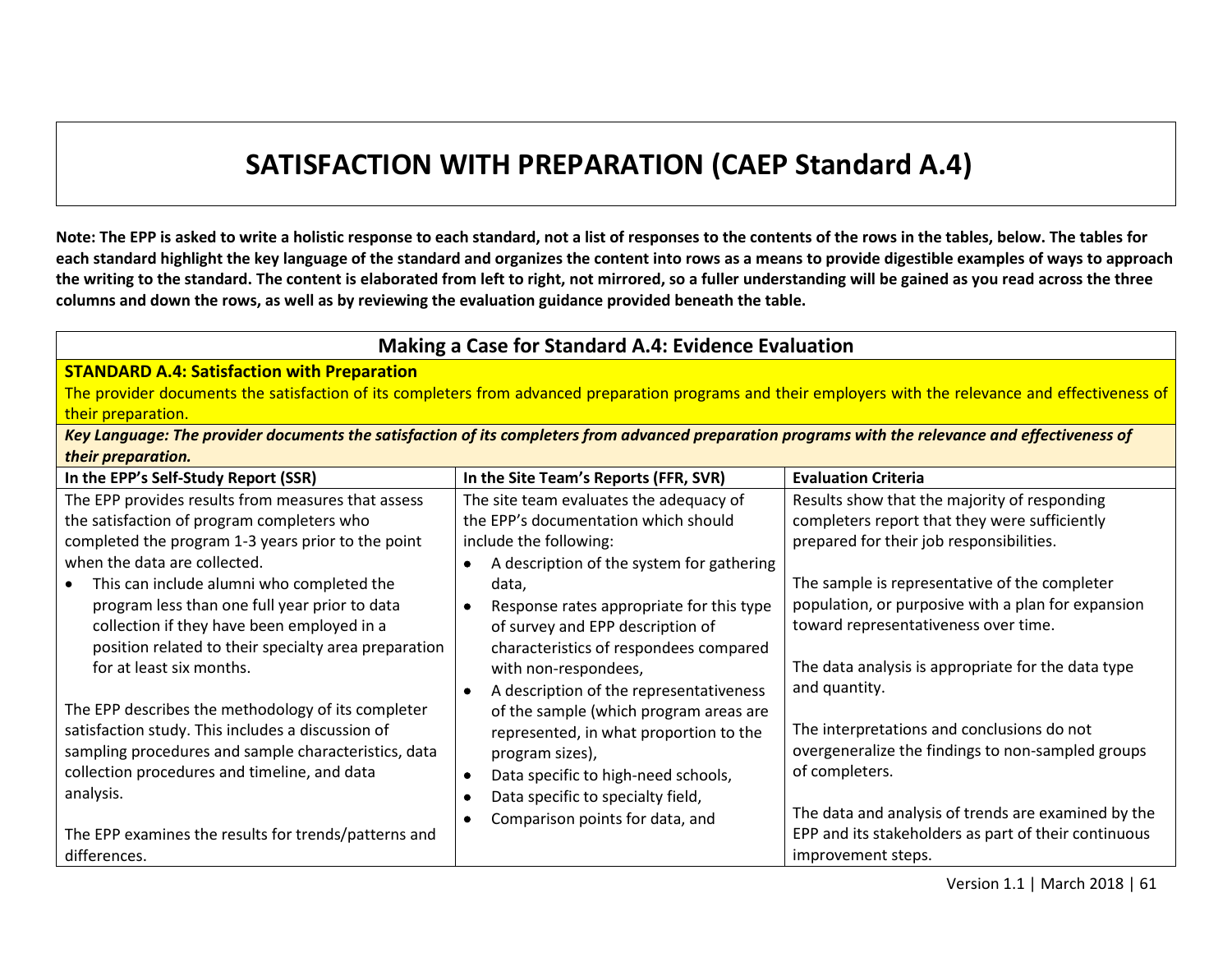| This can include reviewing results disaggregated<br>by specialty area and/or by work site<br>characteristics for completers in the specialty area<br>(e.g., principals at suburban, inner-city, or charter<br>schools).<br>The EPP reviews the results with stakeholders and | Evidence that the data are used for<br>continuous improvement. |                                                      |
|------------------------------------------------------------------------------------------------------------------------------------------------------------------------------------------------------------------------------------------------------------------------------|----------------------------------------------------------------|------------------------------------------------------|
| considers any indicated changes in preparation<br>experiences.                                                                                                                                                                                                               |                                                                |                                                      |
| <b>OPTION:</b>                                                                                                                                                                                                                                                               | The site team evaluates the plan using the                     | The plan substantially addresses all criteria in all |
| The provider submits a Phase-In Plan that documents                                                                                                                                                                                                                          | CAEP Guidelines for Plans. The team                            | three categories of the guidelines: Relationship to  |
| how the EPP will gather the evidence needed to                                                                                                                                                                                                                               | describes the extent to which the Phase-In                     | Standard or Component, Timeline and Resources,       |
| satisfy component A.4.2.                                                                                                                                                                                                                                                     | Plan complies with expectations for                            | and Data Quality.                                    |
| The plan is consistent with the CAEP Guidelines for                                                                                                                                                                                                                          | formatting and content, and is consistent                      |                                                      |
| Plans and the CAEP Phase-In Schedule.                                                                                                                                                                                                                                        | with the timeline in the CAEP Phase-In                         | The plan's implementation timeline is consistent     |
|                                                                                                                                                                                                                                                                              | Schedule.                                                      | with the requirements of the Phase-In Schedule.      |
| Key Language: The provider documents the satisfaction of its completers' employers with the relevance and effectiveness of their preparation.                                                                                                                                |                                                                |                                                      |
| The EPP provides results from measures that assess                                                                                                                                                                                                                           | The site team evaluates the adequacy of                        | Results show that the majority of responding         |
| the employers' satisfaction with program completers                                                                                                                                                                                                                          | the EPP's documentation which should                           | employers report that completers were sufficiently   |
| who completed the program 1-3 years prior to the                                                                                                                                                                                                                             | include the following:                                         | prepared for their job responsibilities.             |
| point when the data are collected.                                                                                                                                                                                                                                           | A description of the process for<br>$\bullet$                  |                                                      |
| This can include alumni who<br>$\bullet$                                                                                                                                                                                                                                     | gathering data;                                                | The sample is representative of the completer        |
| completed the program less than one                                                                                                                                                                                                                                          | Response rates appropriate for this type                       | population, or purposive with a plan for expansion   |
| full year prior to data collection if                                                                                                                                                                                                                                        | of survey and EPP description of                               | toward representativeness over time.                 |
| they have been employed in a                                                                                                                                                                                                                                                 | characteristics of respondent compared                         |                                                      |
| position related to their specialty                                                                                                                                                                                                                                          | with non-respondent; and                                       | The data analysis is appropriate for the data type   |
| area preparation for at least six                                                                                                                                                                                                                                            | A description of the representativeness<br>٠                   | and quantity.                                        |
| months.                                                                                                                                                                                                                                                                      | of the sample (which program areas are                         |                                                      |
|                                                                                                                                                                                                                                                                              | represented, in what proportion to the                         | The interpretations and conclusions do not           |
| The EPP describes the methodology of its completer                                                                                                                                                                                                                           | program sizes).                                                | overgeneralize the findings to non-sampled groups of |
| satisfaction study. This includes a discussion of                                                                                                                                                                                                                            |                                                                | employers or completers.                             |
| sampling procedures and sample characteristics, data                                                                                                                                                                                                                         | The team evaluates the appropriateness                         |                                                      |
| collection procedures and timeline, and data                                                                                                                                                                                                                                 | of interpretations and conclusions related                     | The data and analysis of trends are examined by the  |
| analysis.                                                                                                                                                                                                                                                                    | to comparisons or trends/patterns such                         | EPP and its stakeholders as part of their continuous |
|                                                                                                                                                                                                                                                                              | as those involving specific specialty fields,                  | improvement steps.                                   |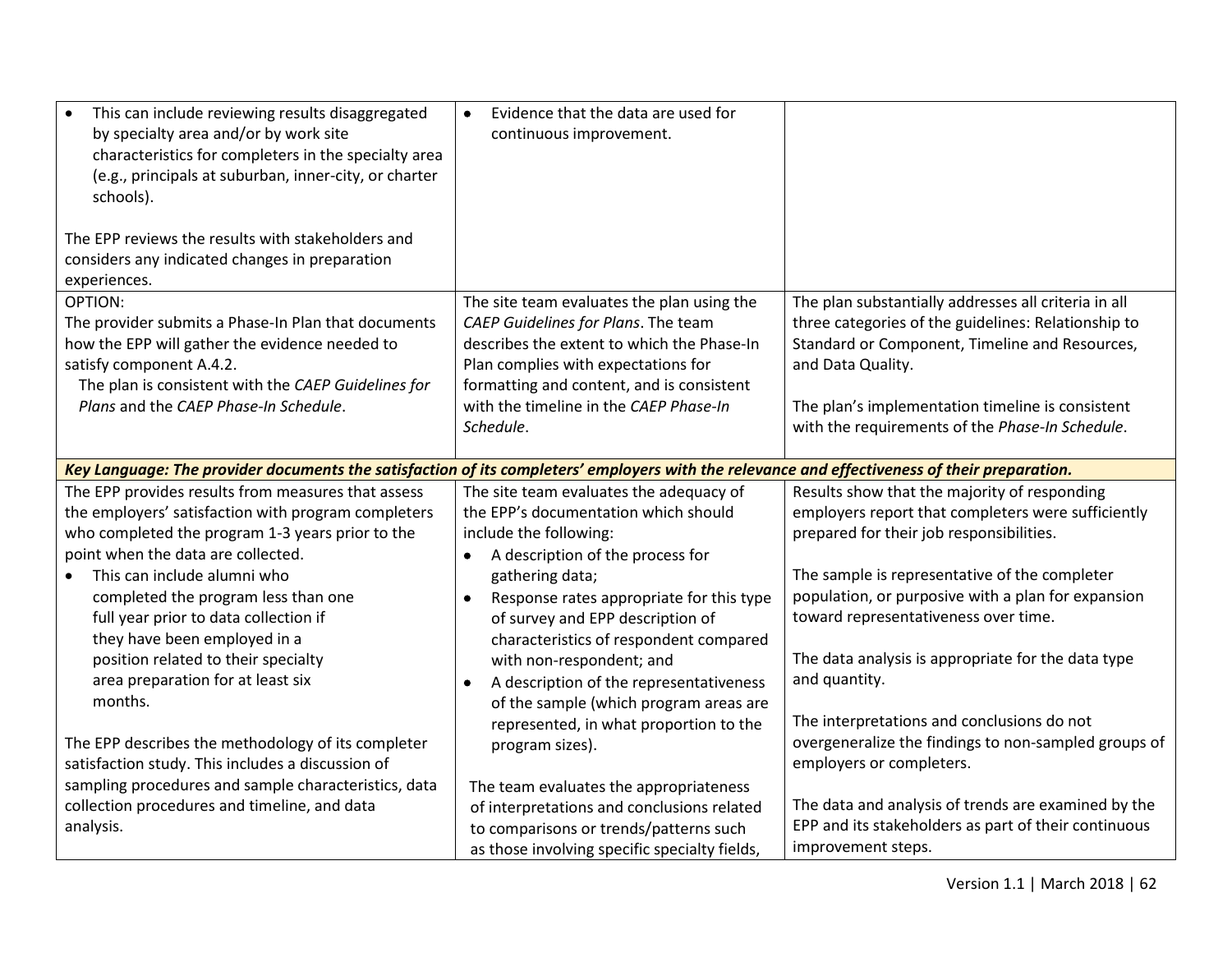| The EPP examines the results for trends/patterns and<br>differences.<br>This can include reviewing results disaggregated<br>by specialty area and/or by work site<br>characteristics for completers from the same<br>specialty area (e.g., reading specialists at<br>suburban, inner-city, or charter schools). | time points (e.g., year 1, year 2), or<br>settings (e.g., high-need schools).<br>The team examines evidence that the<br>data are used in continuous<br>improvement.                                                                                                        |                                                                                                                                                                                                                                                                                                |
|-----------------------------------------------------------------------------------------------------------------------------------------------------------------------------------------------------------------------------------------------------------------------------------------------------------------|----------------------------------------------------------------------------------------------------------------------------------------------------------------------------------------------------------------------------------------------------------------------------|------------------------------------------------------------------------------------------------------------------------------------------------------------------------------------------------------------------------------------------------------------------------------------------------|
| The EPP submits documentation of employment<br>milestones, including promotion, employment<br>trajectory, and retention for at least some completers<br>and conducts appropriate analysis.                                                                                                                      |                                                                                                                                                                                                                                                                            |                                                                                                                                                                                                                                                                                                |
| The EPP reviews the results with stakeholders and<br>considers any indicated changes in preparation<br>experiences.                                                                                                                                                                                             |                                                                                                                                                                                                                                                                            |                                                                                                                                                                                                                                                                                                |
| <b>OPTION:</b><br>The provider submits a Phase-In Plan that documents<br>how the EPP will gather evidence needed to satisfy<br>component A.4.1.<br>The plan is consistent with the CAEP Guidelines for<br>Plans and the CAEP Phase-In Schedule.                                                                 | The site team evaluates the plan using the<br>CAEP Guidelines for Plans. The team<br>describes the extent to which the Phase-In<br>Plan complies with expectations for<br>formatting and content, and is consistent<br>with the timeline in the CAEP Phase-In<br>Schedule. | The plan substantially addresses all criteria in all<br>three categories of the guidelines: Relationship to<br>Standard or Component, Timeline and Resources,<br>and Data Quality.<br>The plan's implementation timeline is consistent with<br>the requirements of the CAEP Phase-In Schedule. |

## *Guidance on Summative Evaluations of the Case for Meeting the Standard*

While the site team does not make a recommendation regarding whether the standard is met, the team is tasked with notifying the Accreditation Council when their review and professional judgment suggests that the evidence submitted by the EPP is insufficient to make the case that the standard is met. Depending on the severity of the perceived insufficiency, the site team recommends either an Area for Improvement (AFI) or a Stipulation, and provides a rationale. They may cite several potential AFIs or Stipulations in a given standard or a combination of AFIs and Stipulations in the same standard. Below are some of the conditions (there may be others) under which site teams are expected to recommend an AFI or Stipulation.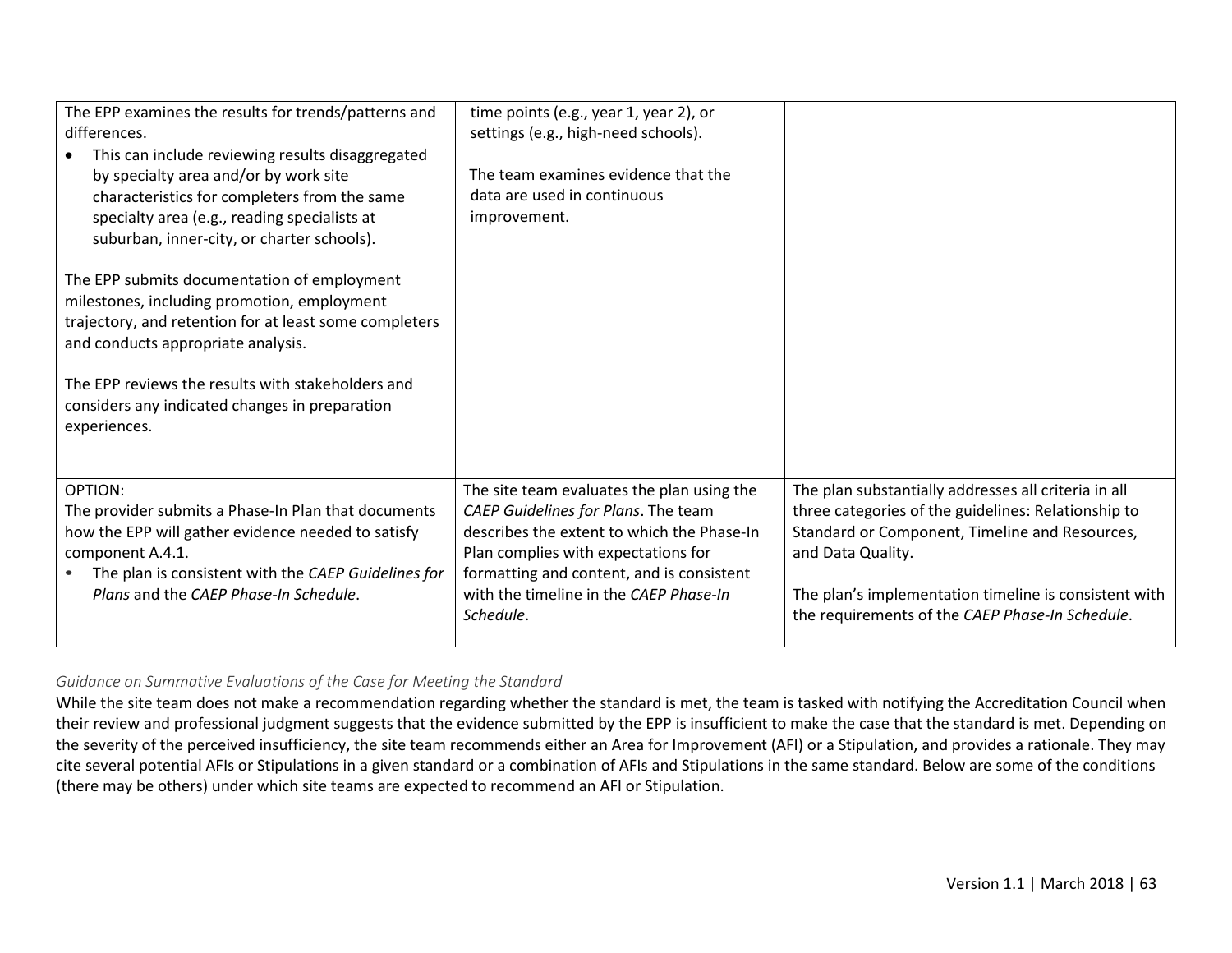An AFI is recommended when:

- $\triangleright$  Program completers report that they were inadequately prepared for a key responsibility of the job for which the advanced-level program intended to prepare them with no EPP explanation or offsetting evidence.
- $\triangleright$  The EPP's methods involve sampling from the same few specialty areas' completers year after year to the exclusion of many other programs.
- ▶ The EPP-created measures of satisfaction used for evidence of Standard A.4 (e.g., surveys, interview protocols, focus group protocols) do not meet CAEP's sufficiency criteria. [The site team clearly describes the deficiencies as they relate to the evaluation framework for assessments.]
- $\triangleright$  Site team tasks intended to verify the accuracy of results reported in the SSR could not be completed with the data or stakeholders provided by the EPP, or the effort uncovered significant discrepancies between the information available on site and the results reported in the SSR.
- $\triangleright$  Review of available data indicates that the EPP did not provide the most sequential and the most recent data that was relevant to their analysis.
- $\triangleright$  The EPP's analysis of data/evidence does not identify and discuss trends/patterns, comparisons, and/or differences between programs.
- $\triangleright$  The EPP's analysis of data/evidence does not identify and discuss trends/patterns, comparisons, and/or differences over time.
- $\triangleright$  The EPP provided limited or no evidence that the data available on A.4.1 and A.4.2 were used in continuous improvement steps.
- One or more of the three components of the phase-in plan for Standard A.4 do not meet criteria in the *CAEP Guidelines for Plans*. For example, under Timeline, the plan will not result in at least one data point in the academic year 2019-2020. [The site team clearly describes the deficiencies in the plan as they relate to the guidelines.]

A Stipulation is recommended when:

- $\triangleright$  The evidence for Standard A.4 does not address key concepts and both components of the standard, or they are addressed so superficially that they are essentially omitted.
	- o The EPP sampled candidates at exit rather than completers one to three years post-exit.
- The majority of EPP-created measures used for evidence of Standard A.4 do not meet CAEP's sufficiency criteria in the *[CAEP Evaluation Framework](http://caepnet.org/%7E/media/Files/caep/accreditation-resources/caep-assessment-tool-v1-20170127t140453.pdf?la=en)  [for EPP-Created Assessments](http://caepnet.org/%7E/media/Files/caep/accreditation-resources/caep-assessment-tool-v1-20170127t140453.pdf?la=en)*, and the insufficiencies are not compensated for by proprietary measures included in the evidence suite. [The site team clearly describes the deficiencies as they relate to the evaluation framework for assessments.]
	- o The EPP adapts a proprietary measure for use in its program(s) and does not supply evidence that the adaptation is a valid revision that produces reliable data.
- $\triangleright$  The majority of completers report dissatisfaction with the advanced preparation they received.
- $\triangleright$  The majority of employers report dissatisfaction with the preparation of the advanced-level program completers.
- $\triangleright$  Sampling from the same few specialty areas' completers year after year to the exclusion of many other programs and with no plan to increase participation of completers from other specialty areas.
- $\triangleright$  The EPP's interpretations of evidence are not well grounded in the provided evidence and overgeneralize unsupported interpretations to non-sampled groups of completers or employers.
- None of the three components of the phase-in plan for Standard A.4 meet criteria in the *CAEP Guidelines for Plans*. [The site team clearly describes the deficiencies in the plan as they relate to the guidelines.]
- $\triangleright$  Phase-In Plans are submitted for Standard A.4 after the expiration of the period for submitting new plans.
- $\triangleright$  Progress on Phase-In Plans for Standard A.4 does not include any results from completers and employers.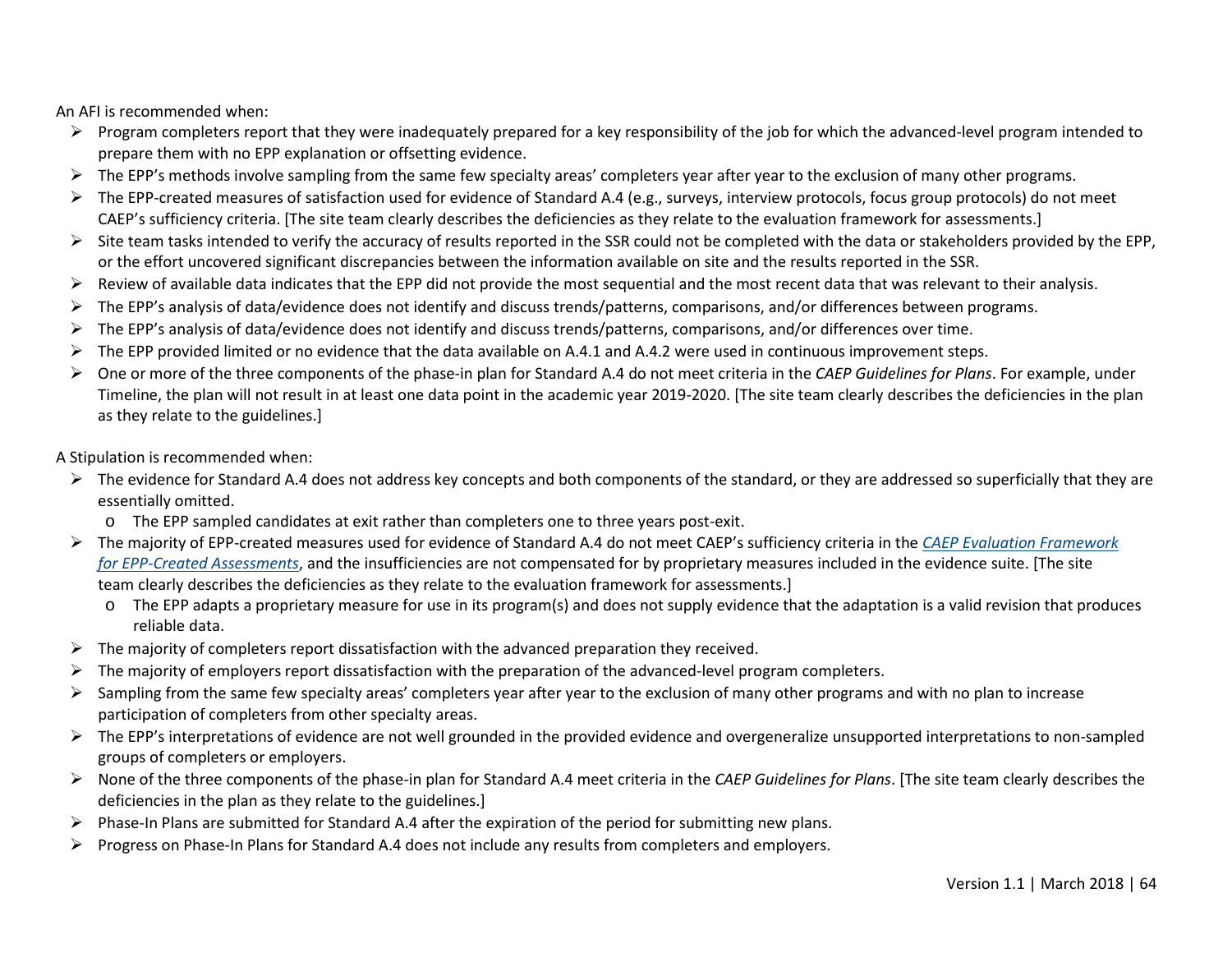- $\triangleright$  Results submitted to demonstrate progress on Phase-In Plans for Standard A.4 show inadequate levels of satisfaction for the majority of completers or employers who responded.
- ▶ The EPP incorrectly analyzes or interprets data/evidence for Standard A.4 and/or draws conclusions about accomplishments for Standard A.4 that are not supported by data/evidence.
	- o EPP-created assessments do not have evidence of content validity and inter-rater reliability or agreement at .80 or 80 percent or above.
	- o EPP-created assessments surveys do not ask questions that align to standards.
- $\triangleright$  The EPP does not regularly use its systems to retrieve data and review results on candidate progress, completer achievements, and operational effectiveness.
- $\triangleright$  The SSR does not address the key concepts and language of Standard A.5.
- $\triangleright$  There is limited or no evidence for Standard A.5 overall or A.5.3 and A.5.4 in particular.
	- o Relevant measures do not address significant aspects of the standard.
	- o Evidence/data from a coherent set of multiple measures are used to inform, modify, and evaluate EPP's operational effectiveness.
	- o The EPP did not provide three cycles of quality assurance and continuous improvement data.
	- o None of the three components of the phase-in plan for Standard A.5 meet criteria in the *CAEP Guidelines for Plans*. [The site team clearly describes the deficiencies in the plan as they relate to the guidelines.]
	- o Phase-In Plans are submitted for Standard A.5 after the expiration of the period for submitting new plans.
	- o Progress on Phase-In Plans for Standard A.5 does not include any data on the EPP's accomplishments relative to A.5.3 and A.5.4.
	- Results submitted to demonstrate progress on Phase-In Plans for Standard A.5 show inadequate levels of quality assurance or continuous improvement effort.
- Evidence that the EPP uses data from the 8 annual measures is deficient as a result of (1) failure to gather data for at least six of these measures; *or* (2) failure to make use of the results for continuous improvement; **or** (3) failure to post the data in an accessible location online (a required component).
- $\triangleright$  The EPP's analysis of the 8 annual measures does not identify and discuss trends/patterns, comparisons, and/or differences over time.
- There is no evidence of internal consideration of the Standard A.1-A.4 data for continuous improvement purposes by the EPP.
- $\triangleright$  The EPP incorrectly analyzes or interprets much of the data/evidence for Standard A.5 and/or draws conclusions about accomplishments for Standard A.5 that are not supported by data/evidence.
- $\triangleright$  The functioning of the QAS was inadequate in multiple ways or severely deficient in a way which caused inaccuracies in the results and conclusions reported for any CAEP Standard. Discrepancies between the information reported by the EPP and that gathered by the site team were severe enough to lead the team to a different conclusion regarding whether the evidence sufficiency criteria for any standard or required component were met.
- $\triangleright$  Program decisions are not directly supported by data or are contradicted by available data or evidence.
- $\triangleright$  The EPP does not provide evidence that stakeholders' feedback and input is sought and incorporated into the evaluation, research, and decision making activities.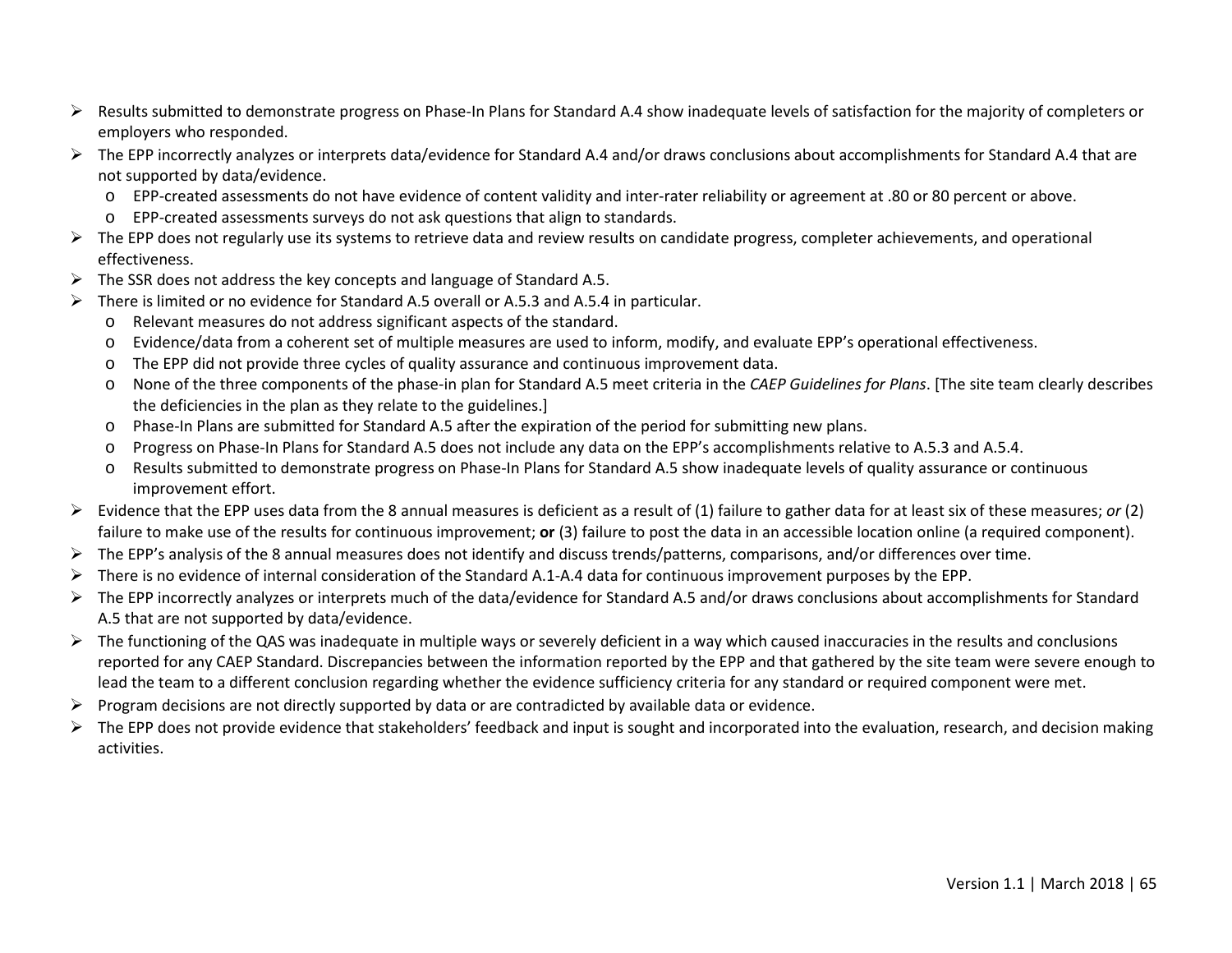## **APPENDIX B: Phase-In Schedule for Advanced-Level Programs**

#### **Overview of the Phase-in Policy for Advanced-Level Programs**

Accreditation Policy 1.02 provides for the phase-in of new items or types of evidence will be necessary and CAEP has created a developmental stage for providers submitting self-study reports during a transition period. The chart, below, shows dates for the scheduled site visit. Submission of self-study reports would usually occur one academic year earlier than the chart dates. For example, advanced standards are first included in EPP self-study reports submitted by fall 2018 for academic year 2019/20 site visits. For site visits in that academic year and the following, 2020/21, plans may be submitted instead of actual data. See CAEP's *Guidelines for Plans* (Appendix C of this *Handbook*) for detailed information on "plans" and how they are used "as if they were evidence." For site visits scheduled in academic years 2021/2022 and 2022/2023, phase-in plans accompanied with progress steps, including any available data, are submitted in self-study reports. For site visits in academic year 2023/2024 and beyond, the phase-in period is concluded, and the EPP's evidence will be judged as submitted.

NOTE: This phase-in schedule supersedes all previous versions. The academic years indicated below are effective December 15, 2017, following expected action by the CAEP Executive Board.

| <b>Standards for Advanced-Level Programs</b>                                                                                                                                                                                                                                                                                                                                                                                                                                                                                                                                                                                                                                                                                                                                                                                                                                                                                                                          | New CAEP Standards for Advanced-Level Programs required for all accreditation self-study reports, reviews, and |                                                                                                                    |                                                                                                                    |                                                                                          |                                                                                          |                                                                               |
|-----------------------------------------------------------------------------------------------------------------------------------------------------------------------------------------------------------------------------------------------------------------------------------------------------------------------------------------------------------------------------------------------------------------------------------------------------------------------------------------------------------------------------------------------------------------------------------------------------------------------------------------------------------------------------------------------------------------------------------------------------------------------------------------------------------------------------------------------------------------------------------------------------------------------------------------------------------------------|----------------------------------------------------------------------------------------------------------------|--------------------------------------------------------------------------------------------------------------------|--------------------------------------------------------------------------------------------------------------------|------------------------------------------------------------------------------------------|------------------------------------------------------------------------------------------|-------------------------------------------------------------------------------|
| <b>Phase-In Schedule</b>                                                                                                                                                                                                                                                                                                                                                                                                                                                                                                                                                                                                                                                                                                                                                                                                                                                                                                                                              | decisions beginning in fall 2018.                                                                              |                                                                                                                    |                                                                                                                    |                                                                                          |                                                                                          |                                                                               |
| If next accreditation site visit is Fall or Spring of the designated<br>$vear \rightarrow$                                                                                                                                                                                                                                                                                                                                                                                                                                                                                                                                                                                                                                                                                                                                                                                                                                                                            | Fall 2018 or<br>Spring 2019                                                                                    | Fall 2019 or<br>Spring 2020                                                                                        | Fall 2020 or<br>Spring 2021                                                                                        | Fall 2021 or<br>Spring 2022                                                              | Fall 2022 or<br>Spring 2023                                                              | Fall 2023 or<br>Spring 2024                                                   |
| <b>1. GENERAL PHASE-IN PROCEDURE CONTAINED IN THE SELF-STUDY</b><br><b>GUIDES</b><br>PERTAINS TO: Topics in the CAEP Standards for Advanced-<br>Level Programs requiring evidence not previously<br>expected<br><b>EXAMPLES:</b><br>Candidate assessment literacy, use of research,<br>collaborative activities (Standard A.1);<br>Partnerships with diverse and developmental clinical<br>experiences (Standard A.2);<br>Unique features appropriate for clinical experiences for<br>$\bullet$<br>specific fields of preparation are investigated in relation to<br>candidate outcomes (Standard A.2) (See rubric for<br>component A.2.2);<br>Academically able and ability to complete program<br>$\bullet$<br>[Standard A.3 (see item 2 that follows below for more detail<br>on A.3)];<br>Functioning Quality Assurance System for Initial and<br>Advanced Levels (Standard 5)<br>See complete list in CAEP Guidelines for Plans, Appendix C of<br>this Handbook. | No evidence for<br>advanced-level<br>standards<br>included in self-<br>study reports                           | Self-study report<br>can include plans<br>for new evidence<br>items if evidence<br>is not complete<br>or available | Self-study report<br>can include plans<br>for new evidence<br>items if evidence<br>is not complete<br>or available | Self-study report<br>includes plans<br>and progress<br>steps (including<br>data, if any) | Self-study report<br>includes plans<br>and progress<br>steps (including<br>data, if any) | Self-study report<br>provides EPP<br>evidence to<br>document each<br>standard |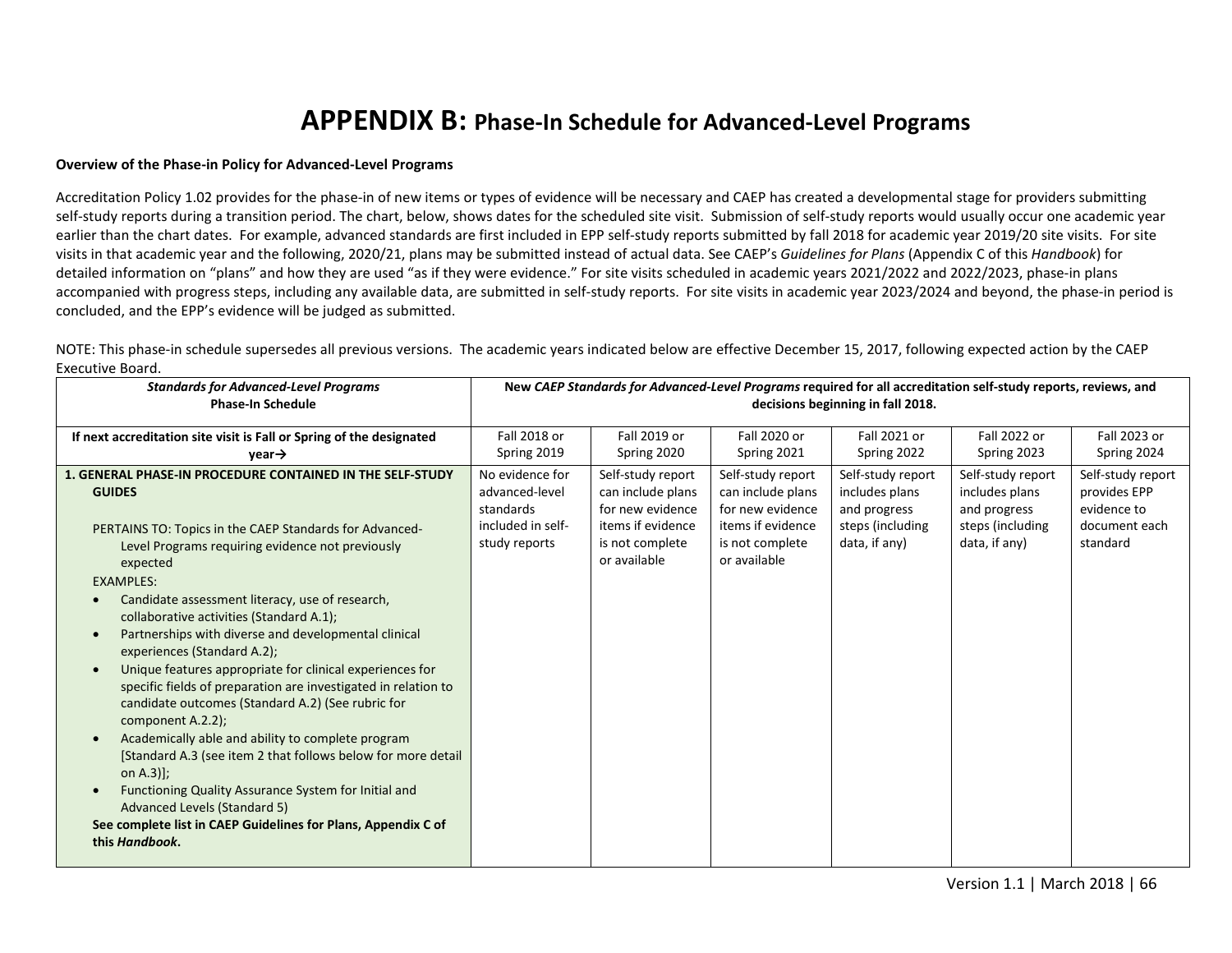| 2. STANDARD A.3 PHASE-IN OF ACADEMIC PERFORMANCE AND<br><b>ABILITY TO COMPLETE SUCCESSFULLY</b><br>PERTAINS TO: (If used instead of GPA):<br>nationally-normed, or substantially equivalent state-<br>$\bullet$<br>normed or EPP administered assessments of math and<br>reading achievement [NOTE: writing achievement added in<br>2021.]<br>Enrolled candidate group average performance in the top<br>$\bullet$<br>50% of those assessed.<br>CAEP determines "substantial equivalence" with advice<br>$\bullet$<br>from an expert panel.<br>And also PERTAINS TO:                                                                                                                                                                                                                                                                                                                                                                                                                                                                                                                                                                             | No evidence for<br>advanced-level<br>standards<br>included in self-<br>study reports | For reading and<br>math: Self-study<br>report can<br>include plans for<br>new evidence<br>items if evidence<br>is not complete<br>or available | For reading and<br>math: Self-study<br>report can<br>include plans for<br>new evidence<br>items if evidence<br>is not complete<br>or available | For reading and<br>math: Self-study<br>report includes<br>plans and<br>progress steps<br>(including data, if<br>any) | For reading and<br>math: Self-study<br>report includes<br>plans and<br>progress steps<br>(including data, if<br>any) | For reading, math<br><b>AND writing</b><br><b>beginning in</b><br>spring 2021: Self-<br>study report<br>provides EPP<br>evidence to<br>document each<br>standard |
|--------------------------------------------------------------------------------------------------------------------------------------------------------------------------------------------------------------------------------------------------------------------------------------------------------------------------------------------------------------------------------------------------------------------------------------------------------------------------------------------------------------------------------------------------------------------------------------------------------------------------------------------------------------------------------------------------------------------------------------------------------------------------------------------------------------------------------------------------------------------------------------------------------------------------------------------------------------------------------------------------------------------------------------------------------------------------------------------------------------------------------------------------|--------------------------------------------------------------------------------------|------------------------------------------------------------------------------------------------------------------------------------------------|------------------------------------------------------------------------------------------------------------------------------------------------|----------------------------------------------------------------------------------------------------------------------|----------------------------------------------------------------------------------------------------------------------|------------------------------------------------------------------------------------------------------------------------------------------------------------------|
| EPP criteria "intended to ensure that candidates can, or<br>$\bullet$<br>will, develop abilities to complete the program<br>successfully."                                                                                                                                                                                                                                                                                                                                                                                                                                                                                                                                                                                                                                                                                                                                                                                                                                                                                                                                                                                                       |                                                                                      |                                                                                                                                                |                                                                                                                                                |                                                                                                                      |                                                                                                                      |                                                                                                                                                                  |
| 3. STANDARD 4 PHASE-IN OF EMPLOYER SATISFACTION AND<br><b>CANDIDATE SATISFACTION</b>                                                                                                                                                                                                                                                                                                                                                                                                                                                                                                                                                                                                                                                                                                                                                                                                                                                                                                                                                                                                                                                             | No evidence for<br>advanced level<br>standards                                       | Self-study report<br>can include plans<br>for new evidence                                                                                     | Self-study report<br>can include plans<br>for new evidence                                                                                     | Self-study report<br>includes plans<br>and progress                                                                  | Self-study report<br>includes plans<br>and progress                                                                  | Self-study report<br>provides EPP<br>evidence to                                                                                                                 |
| PERTAINS TO: Measures described in Components A.4.1<br>(employer satisfaction) and A.4.2 (candidate satisfaction)<br>with preparation.<br><b>NOTES:</b><br>In contrast with Initial preparation standards, for advanced-<br>$\bullet$<br>level preparation there is not a deferral for the provision<br>that "all components" be met. In addition, the phase-in is<br>not applicable to the outcome measures in component 5.4<br>for initial preparation because those are addressed in the<br>annual CAEP reporting request to EPPs.<br>Also, for advanced-level programs, there is no EPP annual<br>$\bullet$<br>reporting of outcome measures. Instead, they are included<br>only in self-study reports. For that reason, the phase-in<br>does apply for data that will be included in self-study<br>reports on:<br><b>Completion rates</b><br>$\circ$<br>Licensure/Certification rates (where applicable)<br>$\circ$<br>Initial employment in the fields for which candidates<br>$\circ$<br>are prepared, and<br>Consumer information (such as initial salary levels,<br>$\circ$<br>places of employment, and cost of program<br>completion. | included in self-<br>study reports                                                   | items if evidence<br>is not complete<br>or available                                                                                           | items if evidence<br>is not complete<br>or available                                                                                           | steps (including<br>data, if any)                                                                                    | steps (including<br>data, if any)                                                                                    | document each<br>standard                                                                                                                                        |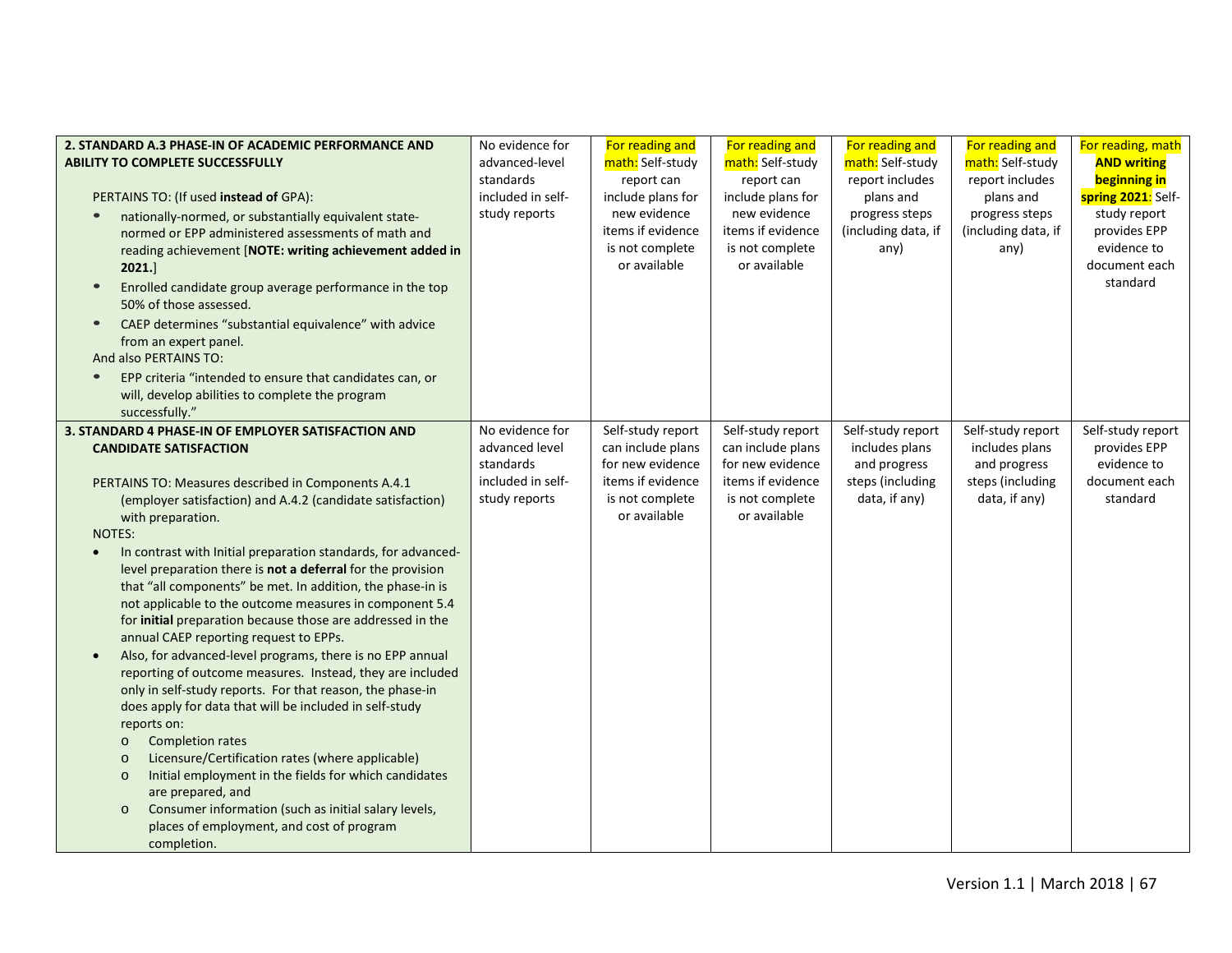## **APPENDIX C: Guidelines for Plans, advanced-level preparation**

## **INTRODUCTION**

CAEP's accreditation Policy 1.02 includes a phase-in provision that allows educator preparation providers (EPPs) submitting self-study reports some additional time to collect the appropriate evidence/data related to designated components of the Standards for Advanced-Level Programs. For advanced-level preparation, there are two years during which plans alone may be submitted (for site visits scheduled in Fall 2018 or Spring 2019, and Fall 2019 or Spring 2020.) (NOTE: The corresponding self-study reports would usually be submitted one academic year earlier than the site visit dates.) For the following two academic years (site visits scheduled in Fall 2020 or Spring 2021 and Fall 2021 or Spring 2022), new plans may not be submitted, but the progress steps, including any available data, are reported along with the plan. EPPs should sequence plans so there will be full data to report in selfstudies for site visits occurring in Fall 2022 or Spring 2023.

While this policy is in effect, CAEP's site teams and Accreditation Council reviews **will accept—as evidence**--plans (or plans + evidence or reporting, as required), together with any implementation steps that had occurred by the time of the site visit.

These *Guidelines for Plans* are to help EPPs understand CAEP's expectations under the phase-in policy for self-study reports submitted during the transition period described above and further elaborated in Appendix B of this *Handbook* for advanced level preparation. These *Guidelines* also describe essential aspects of the site teams' investigation of self-study reports as well as options that the Accreditation Council will consider in reaching accreditation decisions.

**What CAEP components are covered by the phase-in policy?** Preparation providers take responsibility for identifying evidence to document their arguments that standards are met. Examples of various types of evidence for standards and components can be found in the *CAEP Handbook: Guidance on Self-Study Reports for Accreditation at the Advanced Level.* Plans and their implementation may be used as evidence to document aspects of educator preparation that were not typical of accreditation evidence before CAEP's 2016 advanced-level standards. Below is a list of components of CAEP Advanced-Level Standards covered by the phase-in policy:

- A.1.1, Advanced preparation candidate knowledge and skills in their professional specialization field
- A.2.1, clinical partnerships
- A.2.2, clinical experiences
- A.3.1, admission of diverse candidates who meet employment needs
- A.3.2, demonstrate academic achievement and ability to complete parathion successfully
- A.3.3, candidate progress during preparation
- 3.6, professional and ethical preparation
- A.4.1, employer satisfaction with preparation and employment persistence of completers
- A.4.2, completer satisfaction with preparation
- A.5.3, continuous improvement
- A.5.3, testing innovations as part of Standard 5, continuous improvement
- A.5.4, CAEP outcome measures: licensure, completion placement, consumer information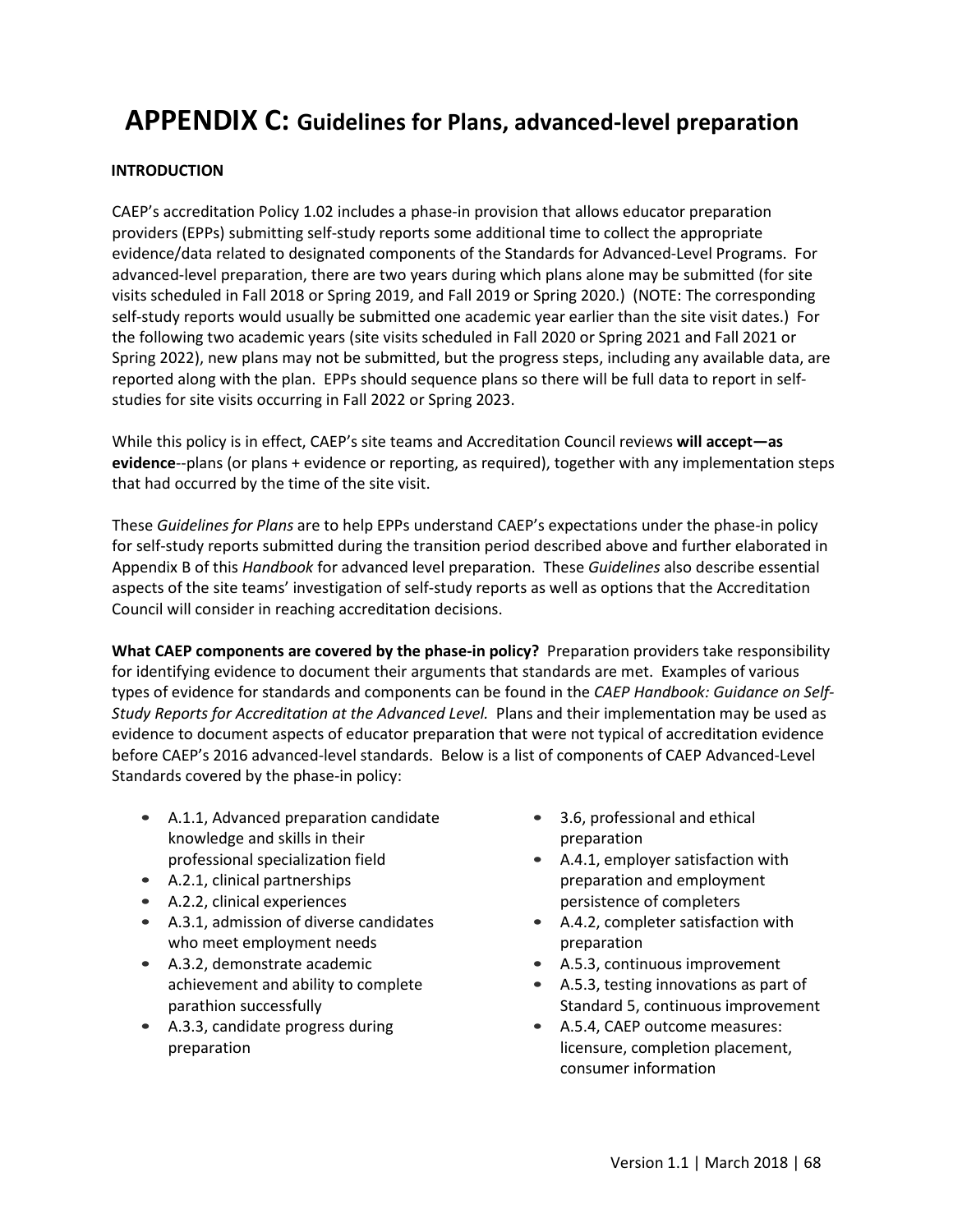## **GUIDELINES**

## **1. GUIDELINES FOR EDUCATOR PREPARATION PROVIDERS**

These *Guidelines for Plans* describe: (1) EPP responsibilities when they prepare plans and use them as evidence in self-study reports; (2) guides for CAEP Site Visitors in reviewing phase-in plans; and (3) guides for Accreditation Council decisions that make use of phase-in plans as indicators of expected and initial data/evidence.

A phase-in plan describes an overall goal and design to gather evidence for continuous improvement and accreditation. Phase-in plans can be submitted as accreditation evidence for site visits scheduled through Spring 2020 and will be reviewed as evidence for CAEP accreditation purposes. Ideally, plans will be prepared by 2018. Here are key attributes of the content of plans:

RELATIONSHIP TO STANDARD OR COMPONENT

- An explicit link of the intended data/evidence to the standard or component it is meant to inform; self-studies will tag the evidence to the appropriate standard;
- A description of the content and objective of the data/evidencecollection

#### TIMELINE AND RESOURCES

- Detailing of strategies, steps and a schedule for collection through full implementation, and indication of what is to be available by the time the site visit;
- Specification of additional data/evidence that will become available in the calendar years following accreditation until completion of the phase-in plan steps.
- Reporting from at least one data collection by calendar 2019;
- A description of the personnel, technology and other resources available; institutional review board approvals, if appropriate; and EPP access to data compilation and analysiscapability.

#### DATA QUALITY

- A copy of the collection instrument if it is available, together with information called for in CAEP instrument review rubrics;
- •Description of procedures to ensure that surveys and assessments reach level 3 or above on the CAEP assessment rubric;
- Steps that will be taken to attain a representative response, including the actions to select and follow up a representative sample (or, a purposeful sample if that is appropriate for the data collection) and actions to ensure a high response rate;
- Steps to ensure content validity and to validate the interpretations made of thedata;
- Steps to analyze and interpret the findings and make use of them for continuous improvement.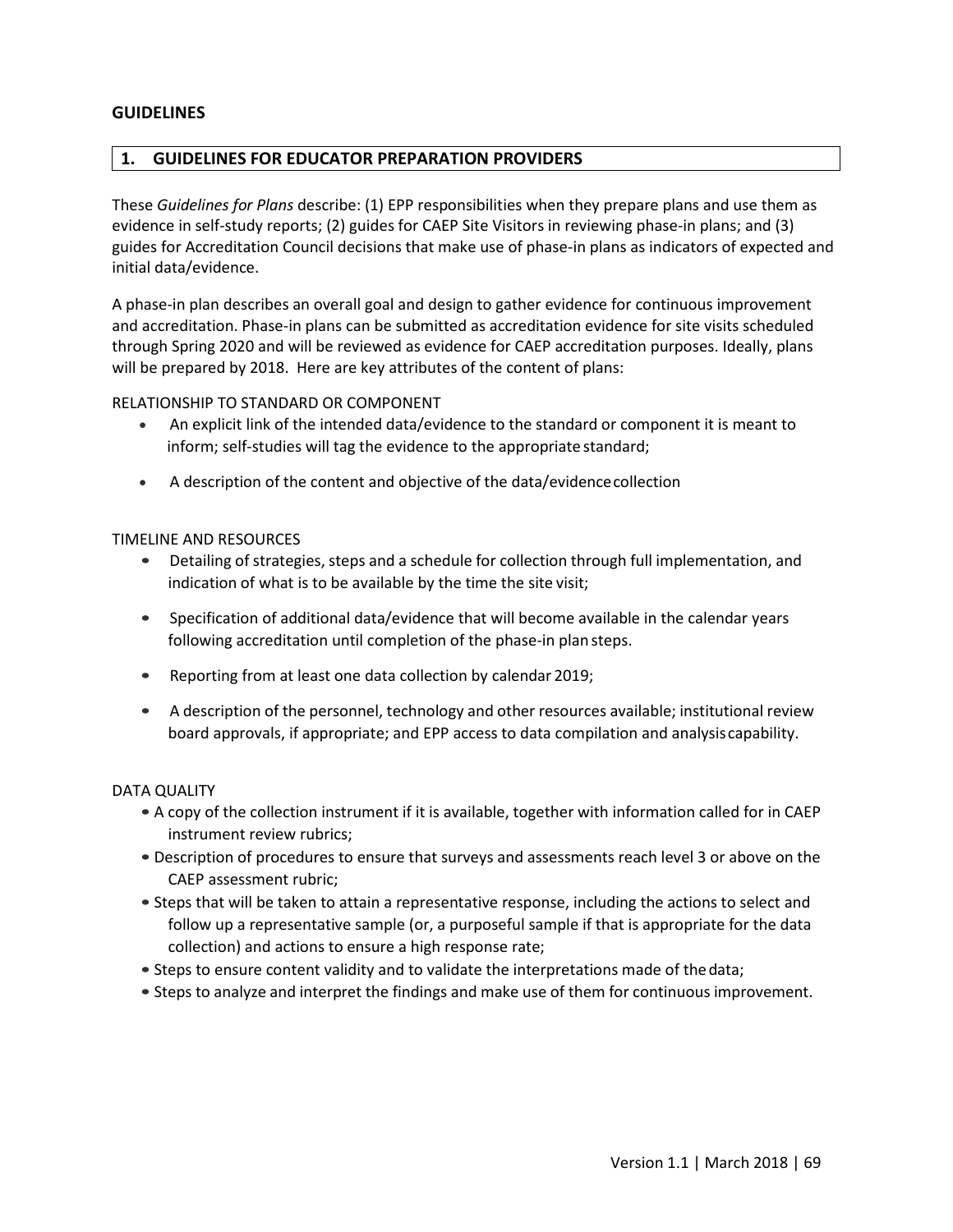## **2. GUIDELINES FOR REVIEW BY SITE VISITORS**

Site Visitors review plans as if they were data. Their responsibility is to document the following:

## RELATIONSHIP TO STANDARD OR COMPONENT

- That there is a specific connection with provisions of a CAEP standard or a component;
- That the plan makes a compelling argument that the data/evidence would be an appropriate and strong measure of the standard or component.

### TIMELINE AND RESOURCES

- That any scheduled steps included in the plan before the site visit have occurred and are satisfactory. Site Visitors determine:
	- o That arrangements made, and data collected, are consistent with specifications in the plan and/or that changes are appropriate to the circumstances;
	- o That available data have been interpreted and used for continuous improvement by the EPP in ways appropriate to the stage of implementation of the plan;
	- $\circ$  That implementation steps and any available data suggest that the evidence compiled under the plan will be valid and sufficient for the intended purpose;
	- o That there will be at least one data collection that can be reported in calendar2019;
	- o That the plan can realistically be accomplished within the resources available to the EPP (regarding personnel, technology, access, or otherresources).

### DATA QUALITY

- That survey and assessment instruments included in plans are reviewed under the CAEP assessment rubric and Site Visitors judge whether those instruments are consistent with the CAEP level 3 rubric or above—e.g.;
	- o That the instruments will provide information directly relevant to the standard or component, (if an assessment, it has content validity);
	- o That the instruments use questions that are clear and unambiguous;
	- o That the instruments are administered at specified points during the preparation experiences that are appropriate for the standard or component being informed;
	- o That the instruments are scored by evaluators who are trained in using theinstrument.
- That any survey or assessment can reasonably be expected to achieve a representative response and have an appropriately high response rate;
- That the plan specifies appropriate measures to ensure quality of the planned data;
- That appropriate analyses will be conducted with the data/evidence and appropriate interpretations are likely to be made.